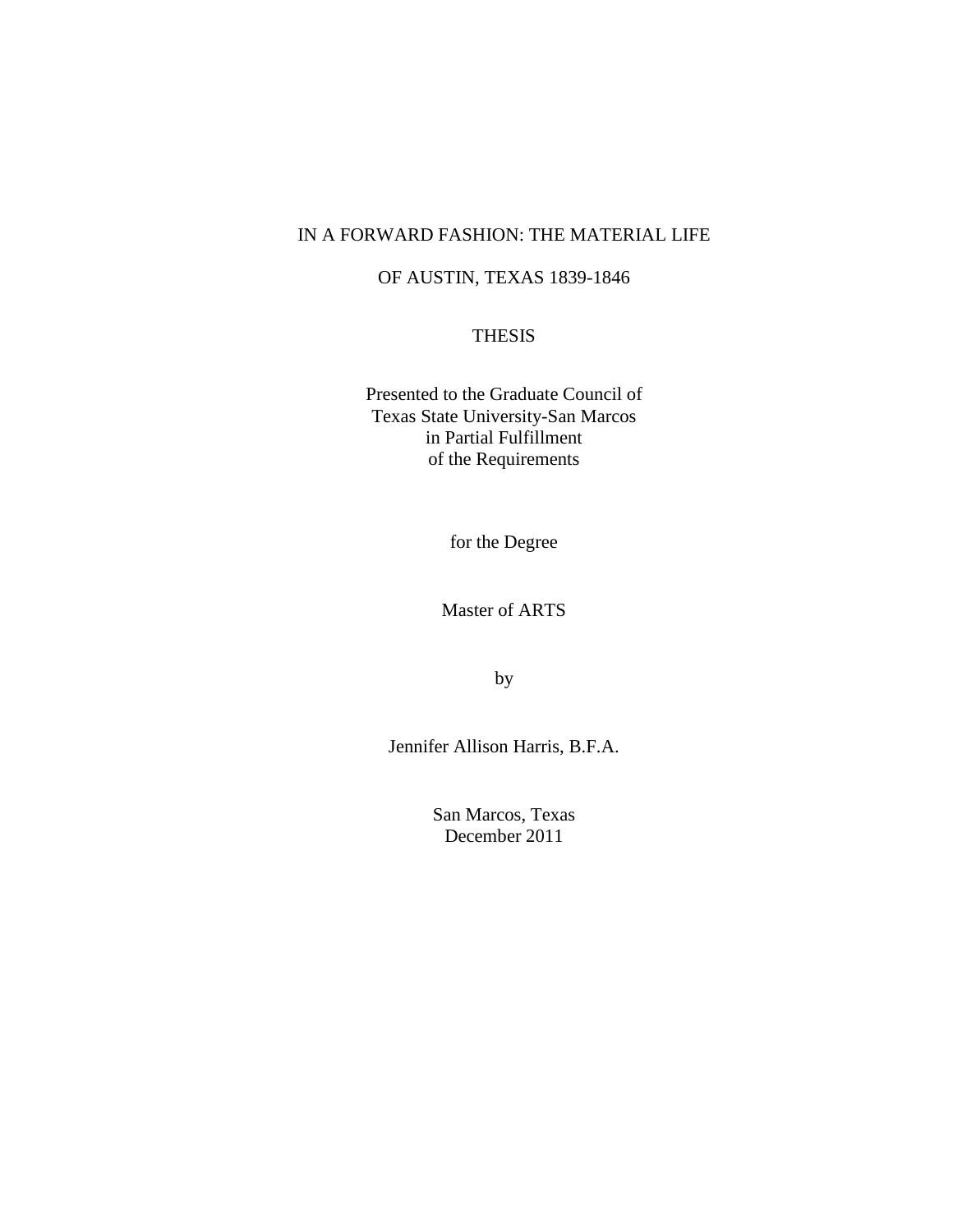# IN A FORWARD FASHION: THE MATERIAL LIFE

# OF AUSTIN, TEXAS 1839-1846

Committee Members Approved:

\_\_\_\_\_\_\_\_\_\_\_\_\_\_\_\_\_\_\_\_\_\_\_\_\_\_\_\_\_\_

\_\_\_\_\_\_\_\_\_\_\_\_\_\_\_\_\_\_\_\_\_\_\_\_\_\_\_\_\_\_

\_\_\_\_\_\_\_\_\_\_\_\_\_\_\_\_\_\_\_\_\_\_\_\_\_\_\_\_\_\_

P. Lynn Denton, Chair

Angela F. Murphy

Peter Dedek

Approved:

J. Michael Willoughby Dean of the Graduate College

\_\_\_\_\_\_\_\_\_\_\_\_\_\_\_\_\_\_\_\_\_\_\_\_\_\_\_\_\_\_\_\_\_\_\_\_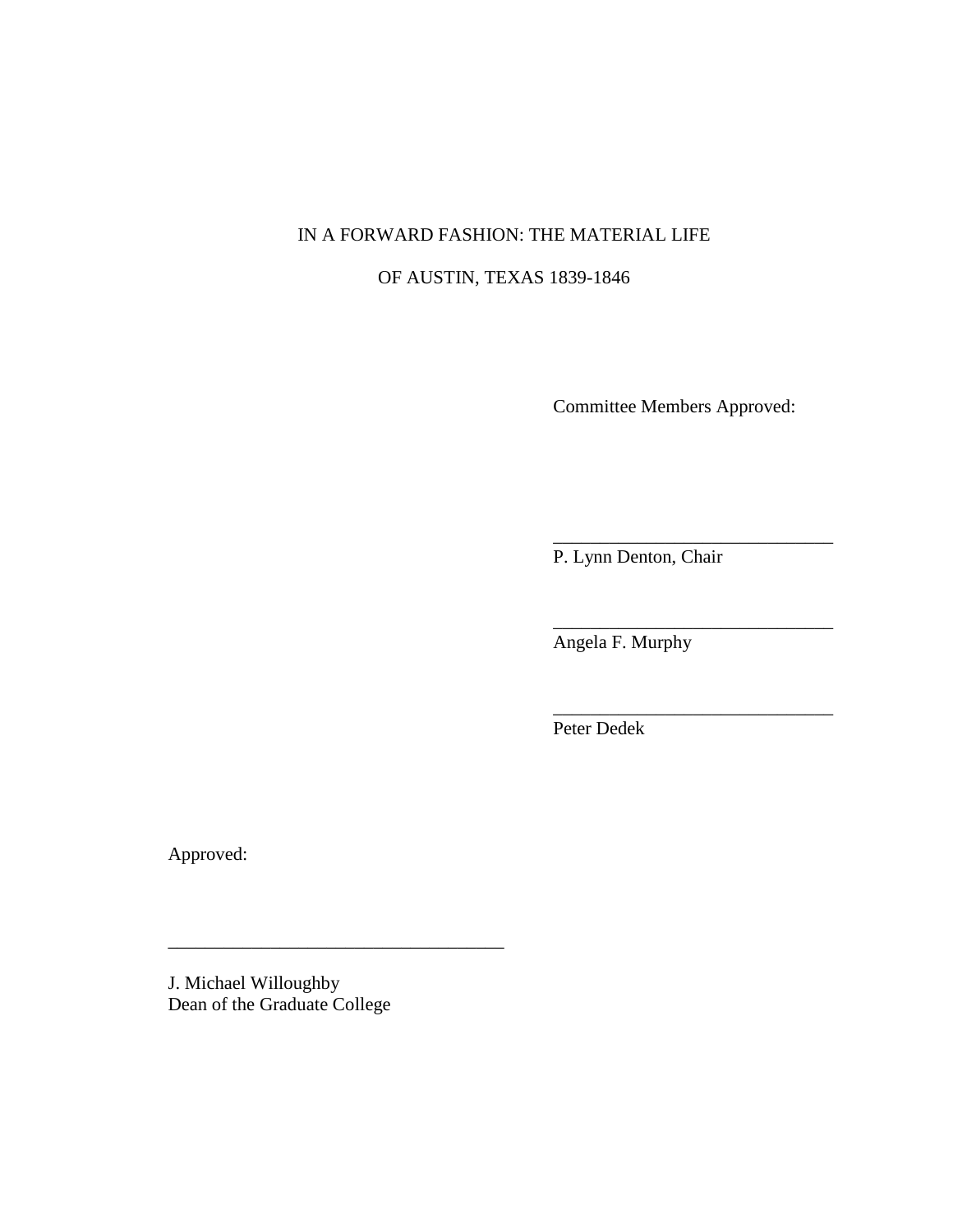# **COPYRIGHT**

by

Jennifer Allison Harris

2011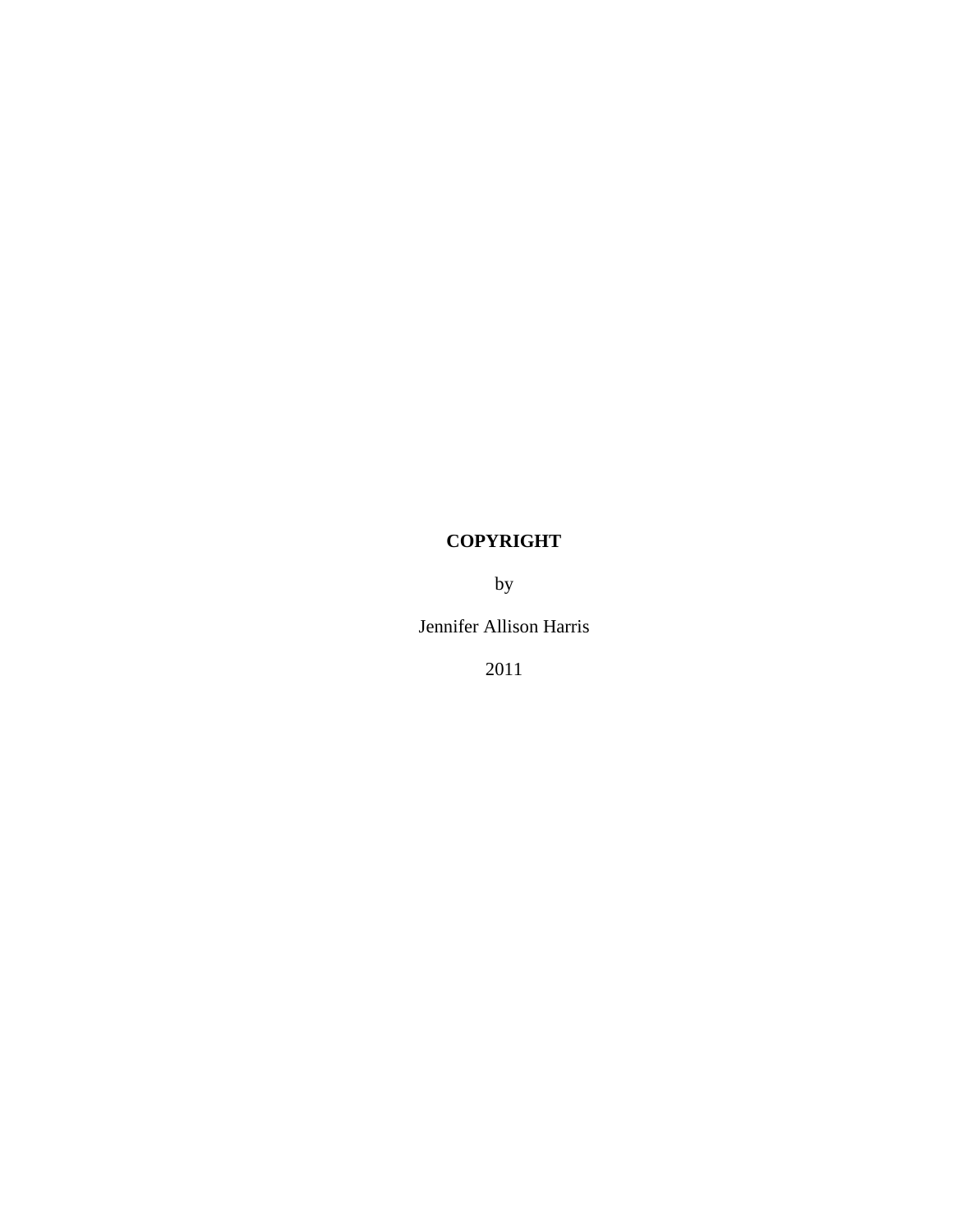# **FAIR USE AND AUTHOR'S PERMISSION STATEMENT**

## **Fair Use**

This work is protected by the Copyright Laws of the United States (Public Law 94-553, section 107). Consistent with fair use as defined in the Copyright Laws, brief quotations from this material are allowed with proper acknowledgment. Use of this material for financial gain without the author's express written permission is not allowed.

#### **Duplication Permission**

As the copyright holder of this work I, Jennifer Allison Harris, authorize duplication of this work, in whole or in part, for educational or scholarly purposes only.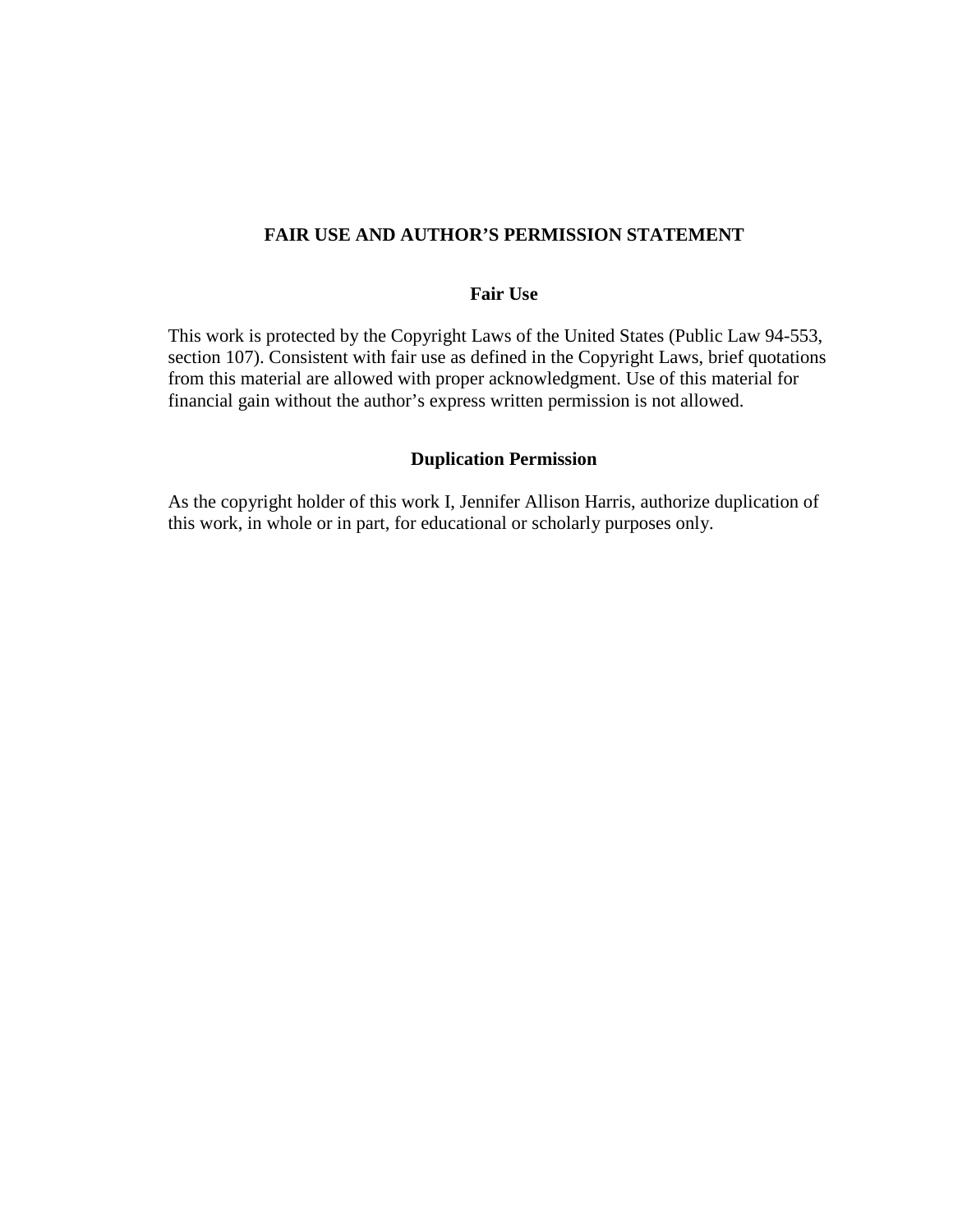#### **ACKNOWLEDGEMENTS**

This thesis could not have been written without the patience and support of Nathan Lewis Freeze, who would rather imagine the future than think about the past. I am thankful for my thesis committee who have been inspirational during my academic career: Dr. Lynn Denton, Dr. Angela Murphy and Dr. Peter Dedek. Dr. Denton deserves particular recognition for her unparalleled diplomacy and graceful manner of giving advice.

I would like to thank those who have supported and influenced my research in Texas, including Dr. Suzanne Serriff, Cecile Marcato, Jamie Martin Alter and Jane Karotkin. I especially appreciated the assistance I received from Franke Smith, Stephanie Jarvis and Lise Ragbir at the French Legation Museum. Thank you for letting me frequently crawl under furniture and look under the house. I cannot thank Candace Volz enough for pointing me to the Republic of Texas Treasury records at the Texas State Library. I would also like to thank Lana Broussard at the Daughters of the Republic of Texas Museum, Laura H. Nightengale at the Texas Archaeology Lab, and the archivists at the Austin History Center.

My summer studies at the Museum of Early Southern Decorative Arts have been crucial to my studies of material culture. Robert Leath and Sally Gant provided me the opportunity to study at the Museum and have been a source of much encouragement and guidance. Daniel Ackermann has been a great sounding board for ideas and June Lucas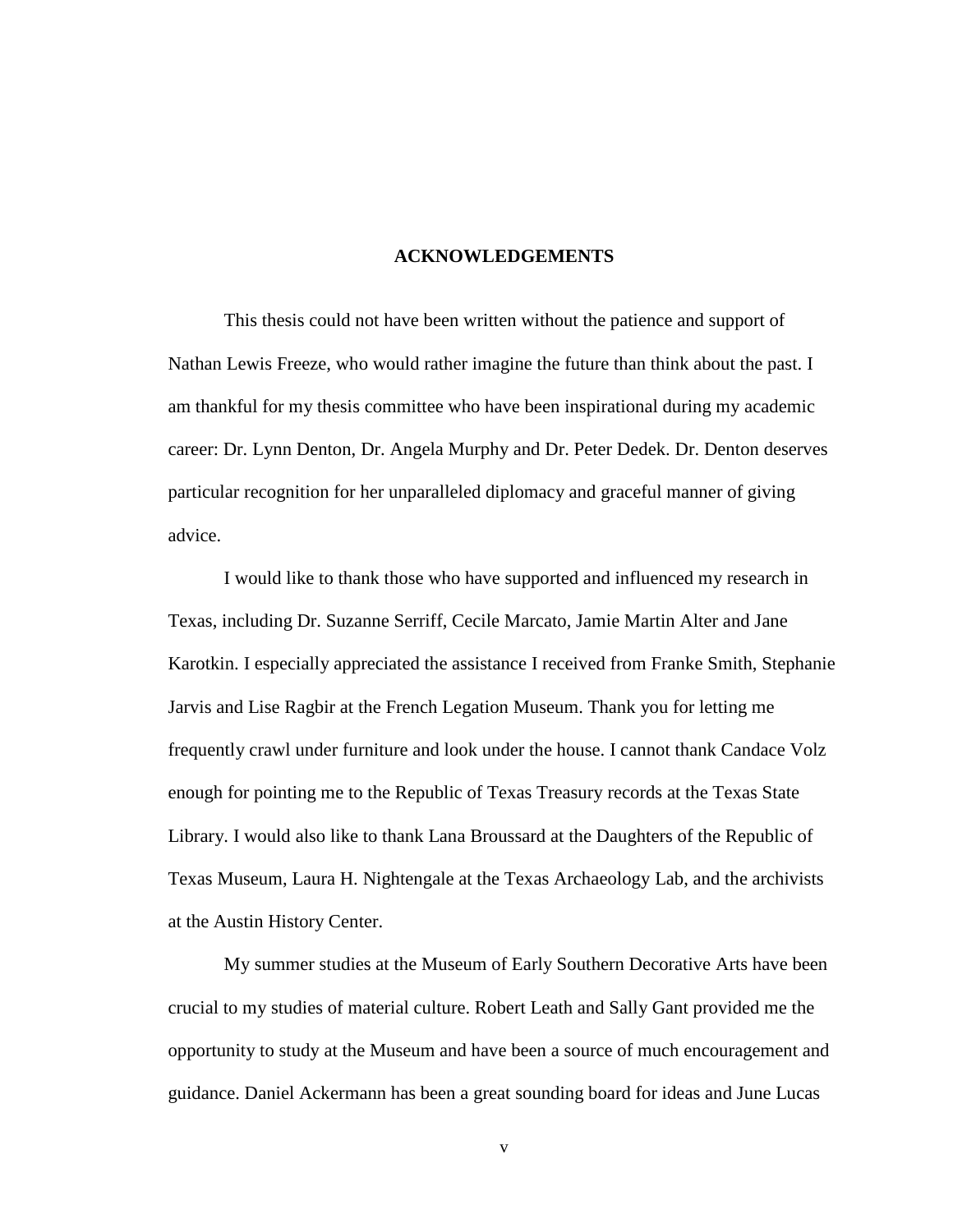patiently fielded my questions about the Back Country and southern migration practices. Joanna Brown helped me to think about early Austin's temporary housing in a new light. Thank you to Gretchen Buggeln and Louis P. Nelson for wonderful career advice and Bernard Herman for telling me it was okay if I think more like a philosopher than a historian. I would like to thank Barbara Carson for informing my research and encouraging me to ask, "So what?" Travis MacDonald deserves warm thanks for sharing his enthusiasm for architectural history and his belief in my abilities. Thanks to Joseph Harold Larnerd for "good karma" and supplemental material culture readings; and to Suzanne MacDonald, Jane Harper Hicklin and Amanda Mushal for their friendship and support.

The Harris and Greene families have provided encouragement in my studies as well as sparked my initial interest in studying material culture. Thanks to the Bogner, Smith and Williamson families for being such gracious hosts while I traveled for research and study. Special thanks to Ellen Kirvin Donald for sharing her thoughts on Mobile, Alabama import records. Ongoing thanks goes to Miss Betsey Trotwood for supplying comic relief.

This Manuscript was submitted on November 4, 2011.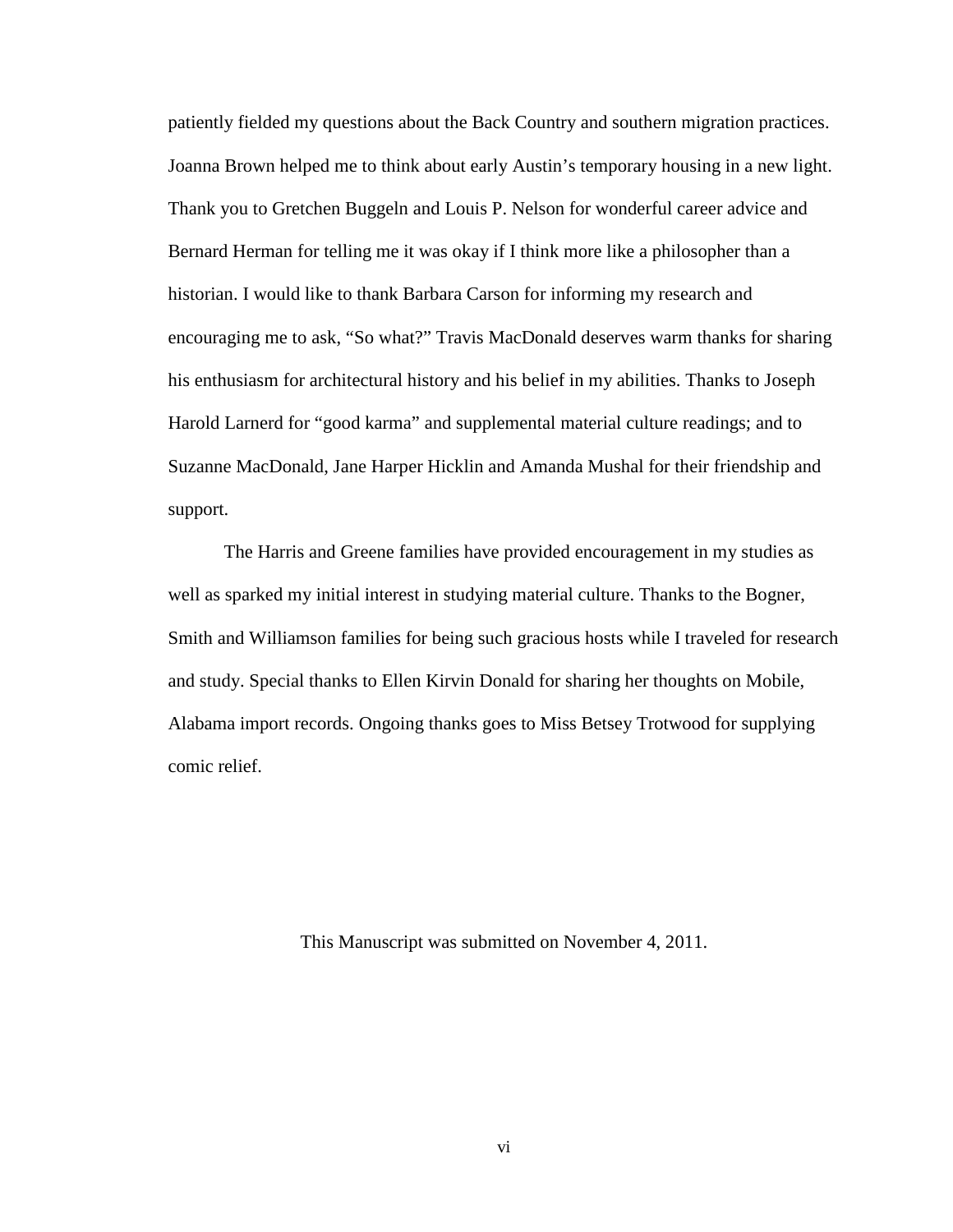# **TABLE OF CONTENTS**

# Page

| <b>CHAPTER</b>                                        |
|-------------------------------------------------------|
|                                                       |
| II. COMMERCE AND SHIPPING IN THE REPUBLIC OF TEXAS 11 |
|                                                       |
|                                                       |
|                                                       |
|                                                       |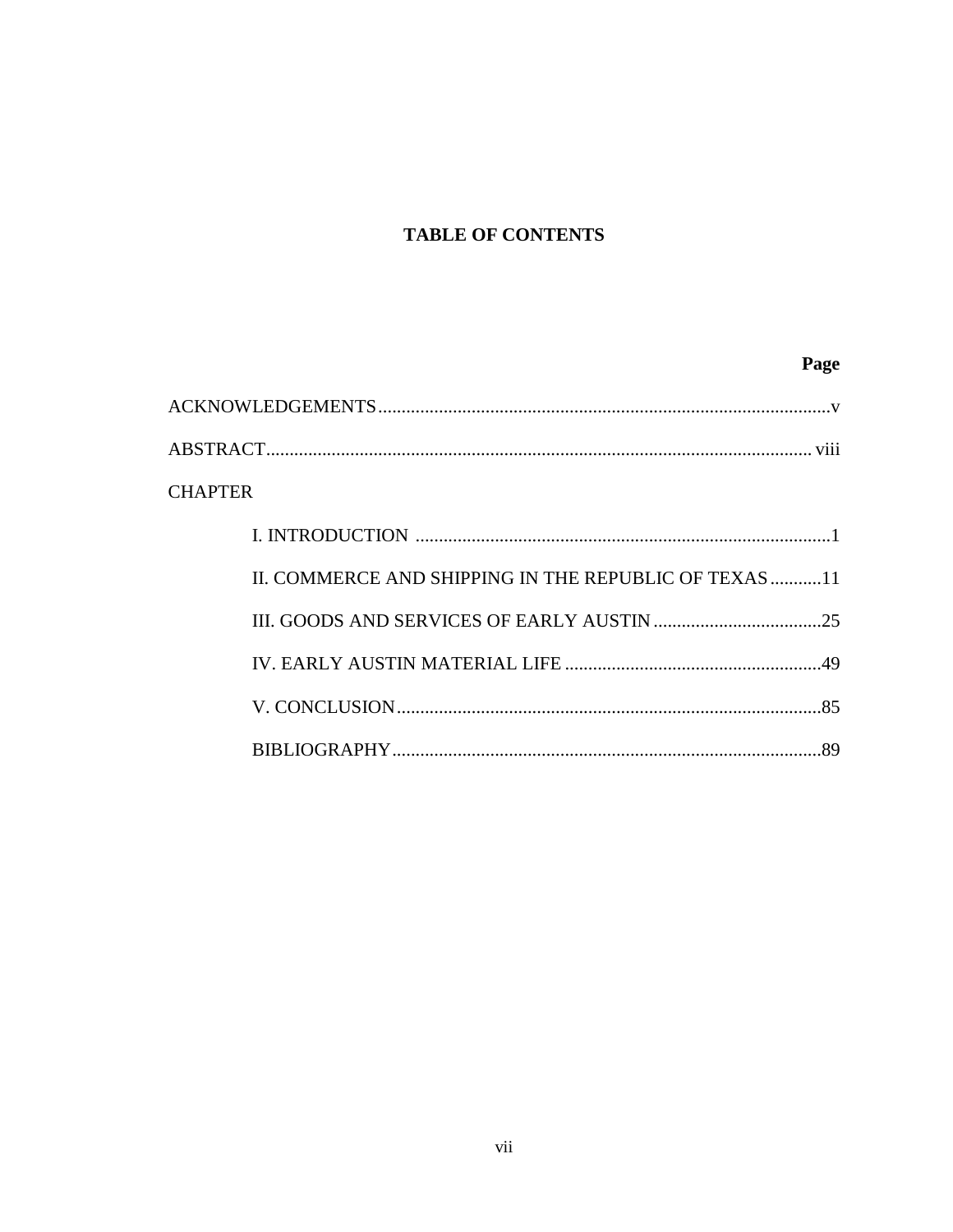# **ABSTRACT**

# IN A FORWARD FASHION: THE MATERIAL LIFE

### OF AUSTIN, TEXAS 1839-1846

by

Jennifer Allison Harris, B.F.A.

Texas State University-San Marcos

December 2011

## SUPERVISING PROFESSOR: P. LYNN DENTON

Popular histories have portrayed the city of Austin, between 1839 and 1846, as a crude frontier town. Themes of sacrifice and material deprivation characterize such histories. The city's material culture from this period refutes characterizations of crudeness and austerity.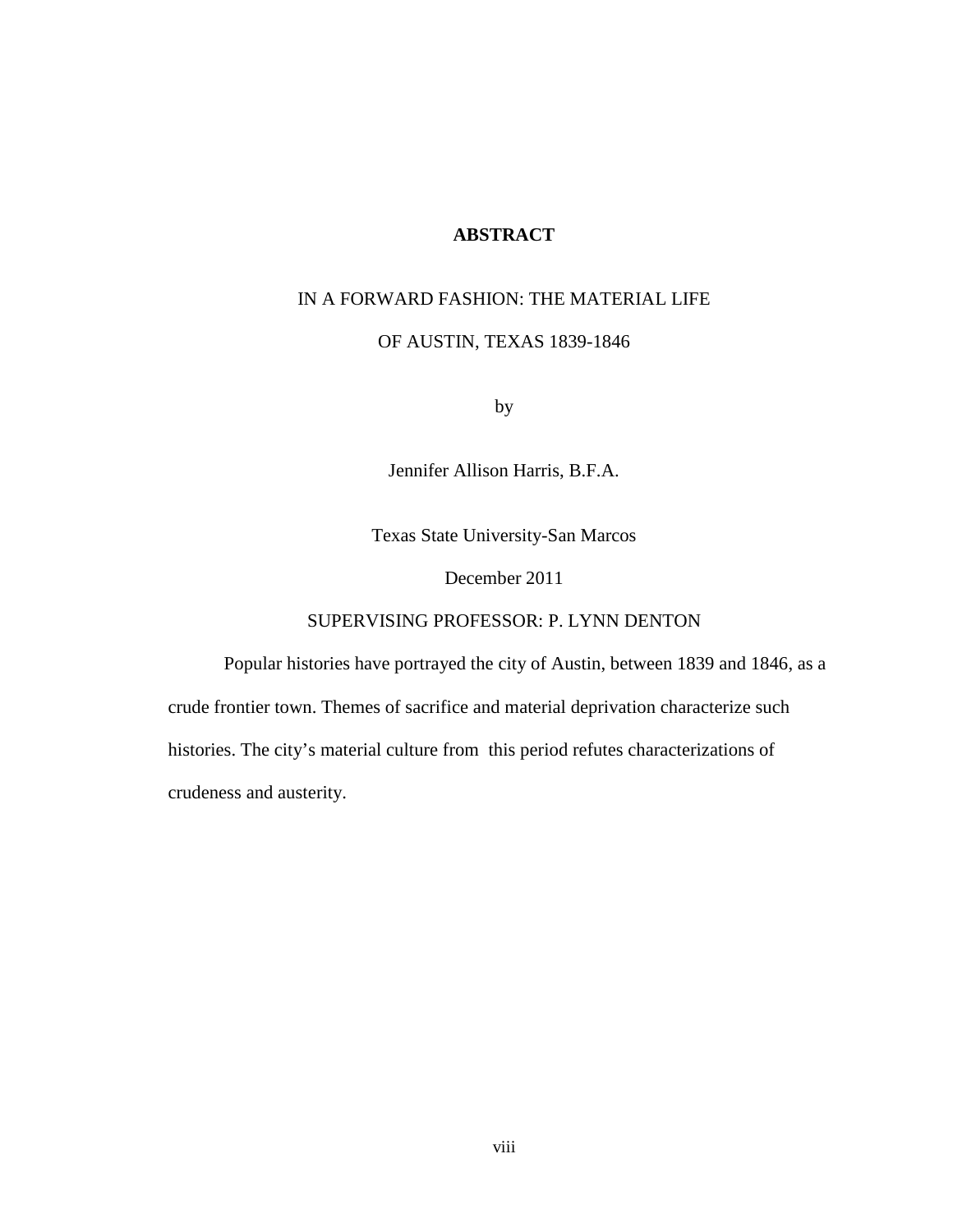## **CHAPTER I**

#### INTRODUCTION

Popular histories situate Austin, one of the Texas Republic's capital cities, within a romantic wilderness where roughhewn pioneers thrived gloriously on the edge of civilization. These histories portray the Republic Era 1836-1846 with little historical factual detail. Stressing the most digestible and familiar aspects of Republic life, writers omit facets of early Austin's social history, such as slavery, that diverge from this narrative. The result is a pioneer pastiche reminiscent of the 1970s television program *Little House on the Prairie*. Nostalgia influences these interpretations, ignoring the illuminating documentation contained within early Austin's material culture. Careful examination of extant objects, architecture and primary source data suggest an alternate historical reading of early Austin's cultural identity.<sup>1</sup> Rather than portraying the city's early residents as rustic frontiersmen, the material culture reflects a wide variety of lifestyle choices, purchasing preferences and economic backgrounds. While popular histories of early Austin situate all businesses, government buildings and homes within log structures, documents relating to the early capital's building stock reveal the craftsmanship of skilled workers who constructed a variety of building types including sawn board frame houses. The frontier ideal isolates early Austinites from the influence

<sup>&</sup>lt;sup>1</sup> Henry Glassie, "Studying Material Culture Today," In *Living in a Material World: Canadian and American Approaches to Material Culture*, Gerald Pocius ed. (St. John's, Nfld.: Institute of Social and Economic Research, Memorial University, 1991), 254.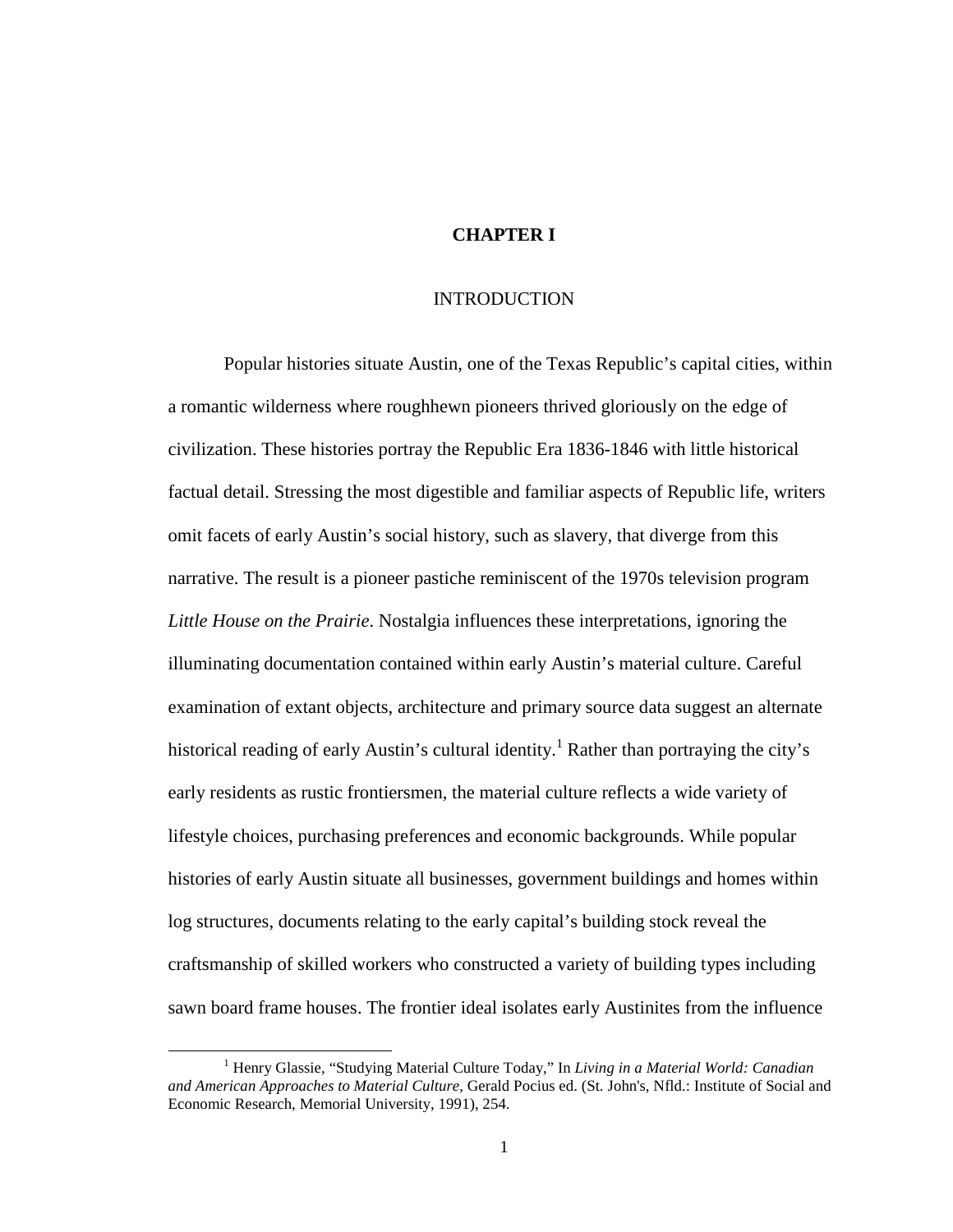of the refined, established world of "outside" commerce, but primary sources document the Republic's trade relationships with the United States and other countries. These relationships influenced the material world of the early capital city. The material culture of Austin, Texas during the period of 1839 to 1846 thus indicates a variety of individual desires and expectations of Austin settlers, rather than a uniform narrative of personal sacrifice and material deprivation. $2$ 

The notion that outside sources of trade and commerce culturally impacted early Texas material life contradicts the popularized mythic identity of Texas exceptionalism. Furthermore, this contradiction undermines the authenticity of the Texan *nationality*, a notion that many modern academic Texas historians work to demythologize.<sup>3</sup> In the introduction to their 1991 collection of essays, *Texas Through Time: Evolving Interpretations,* Walter L. Buenger and Robert A. Calvert write that the Texas myth simply echoes the romantic patriotism of the early Republic of the United States, wherein the veneration of the nation's founders sanitizes and glorifies past events.<sup>4</sup> Characterizations of Austin's earliest history have also appropriated American frontier romance. The early city's cultural identity portrays settlers who were able to sculpt a civilization from the wilderness, choosing to face and conquer challenges they would not

<sup>&</sup>lt;sup>2</sup> In this thesis the term *immigrant* is used in the most literal sense, referring to people who moved to Texas from another country, which at the time included the United States. Although Texas was its own nation from 1835 to 1846, Austin was not established until 1839. Therefore, this research covers the years 1839-1846.

 $3$  For histories exploring the origins and implications of the myth of Texas exceptionalism see Mark W. Nackman, *A Nation within a Nation: The Rise of Texas Nationalism* (Port Washington, N.Y.: Kennikat Press, 1975); Robert F. O'Connor, ed., *Texas Myths* (College Station: Texas A & M University Press, 1986). For modern revisions of Republic of Texas history, see Paul D. Lack, *The Texas Revolutionary Experience: A Political and Social History 1835-1836* (College Station: Texas A&M University Press, 1992); William C. Davis, *Lone Star Rising: The Revolutionary Birth Place of the Texas Republic* (New York: Free Press, 2004).

<sup>4</sup> Walter L. Buenger and Robert A. Calvert, eds. *Texas through Time: Evolving Interpretations*  (College Station, TX: Texas A&M University Press, 1991), xi.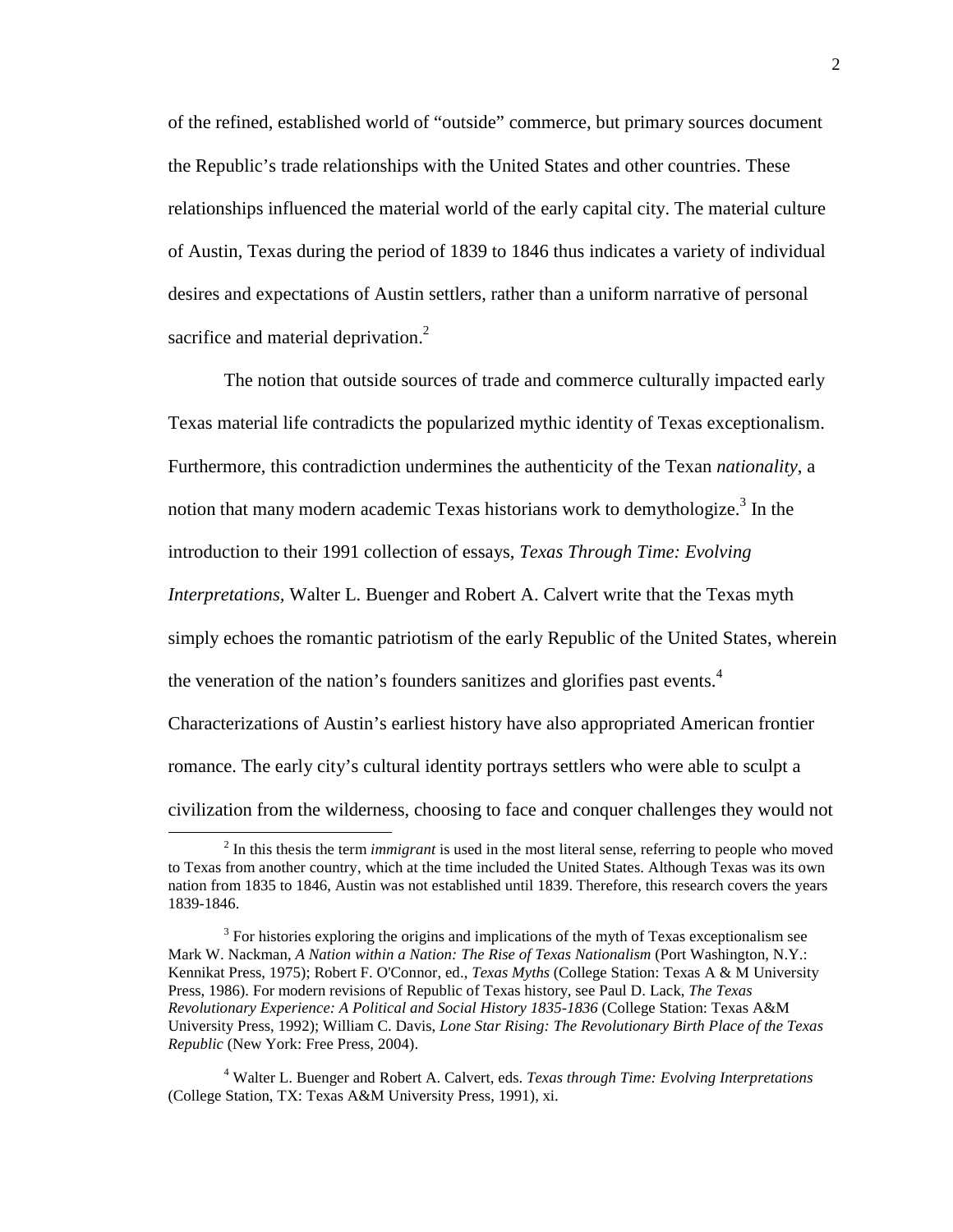encounter in an established city. In this idealized story, Austin's settlers struggled to survive, but achieved glorious success, thus enlarging their mythic stature.

Folklorist Richard Flores finds fault with such nostalgia. Besides perpetuating bad information, Flores writes that extreme romanticism of past events "collapses the distinctions between" them, their "historical emplotment, the aura of the place, and one's memory of it."<sup>5</sup> His work in reference to the Alamo shows that accretions of prescribed memory surrounding this site have resulted in sentimental reminiscence rather than complex or accurate historical interpretation. With this prescribed memory visitors allow ideas suggested by Hollywood to trump historical fact.<sup>6</sup>

Professional histories which include Republic Era Austin tend to focus on political characters and events while ignoring or romanticizing material culture, treating it almost as set decoration for the Republic political project.<sup>7</sup> Popular histories by amateur historians such as Frank Brown and Mary Starr Barkley generalize the city's early history and its material world.<sup>8</sup> In Barkley's book, *History of Travis County and Austin*, 1839-

<sup>5</sup> Richard R. Flores, *Remembering the Alamo: Memory, Modernity, And The Master Symbol* (Austin: University of Texas Press, 2002), 18.

<sup>6</sup> Ibid., 18.

<sup>7</sup> See Stanley Siegel, *A Political History of the Texas Republic, 1836-1845* (publication place: University of Texas Press, 1956); Gambrell, Herbert. Anson Jones: The Last President of Texas. 2nd Edition ed. Austin: University of Texas Press, 1964; Lewis W. Newton and Herbert P. Gambrell, *A Social And Political History Of Texas* (Whitefish, MT: Kessinger Publishing, LLC, 2009). The writing of Alexander W. Terrell apologizes for its focus on the architecture and cultural landscape of early Austin, indicating early nineteenth century Texas historians found the subject peripheral and irrelevant. "I am quite aware that much of the foregoing will be deemed unimportant, but sometimes the sidelights of history reveal conditions of a past era that serve to interest the antiquary, even when destitute of historic value." Alex W. Terrell, "The city of Austin from 1839 to 1865," *The Quarterly of the Texas State Historical Association* 14:2 (1910): 128.

<sup>&</sup>lt;sup>8</sup> Frank Brown, *Annals of Travis County and of the city of Austin: From the Earliest Times to the Close of 1875*, Austin History Center, Chapter 3, 36; Mary Starr Barkley, Austin Files- Biography, Austin History Center, Austin, Texas. Frank Brown's *Annals* raises critical questions because Brown writes his history as a witness, although he was born in 1833 and did not live in Austin as a working citizen until 1856. His information concerning the Republic Era is largely compiled from newspaper advertisements and articles. Some of his stories are informed by recollections of the elderly population of Austin who had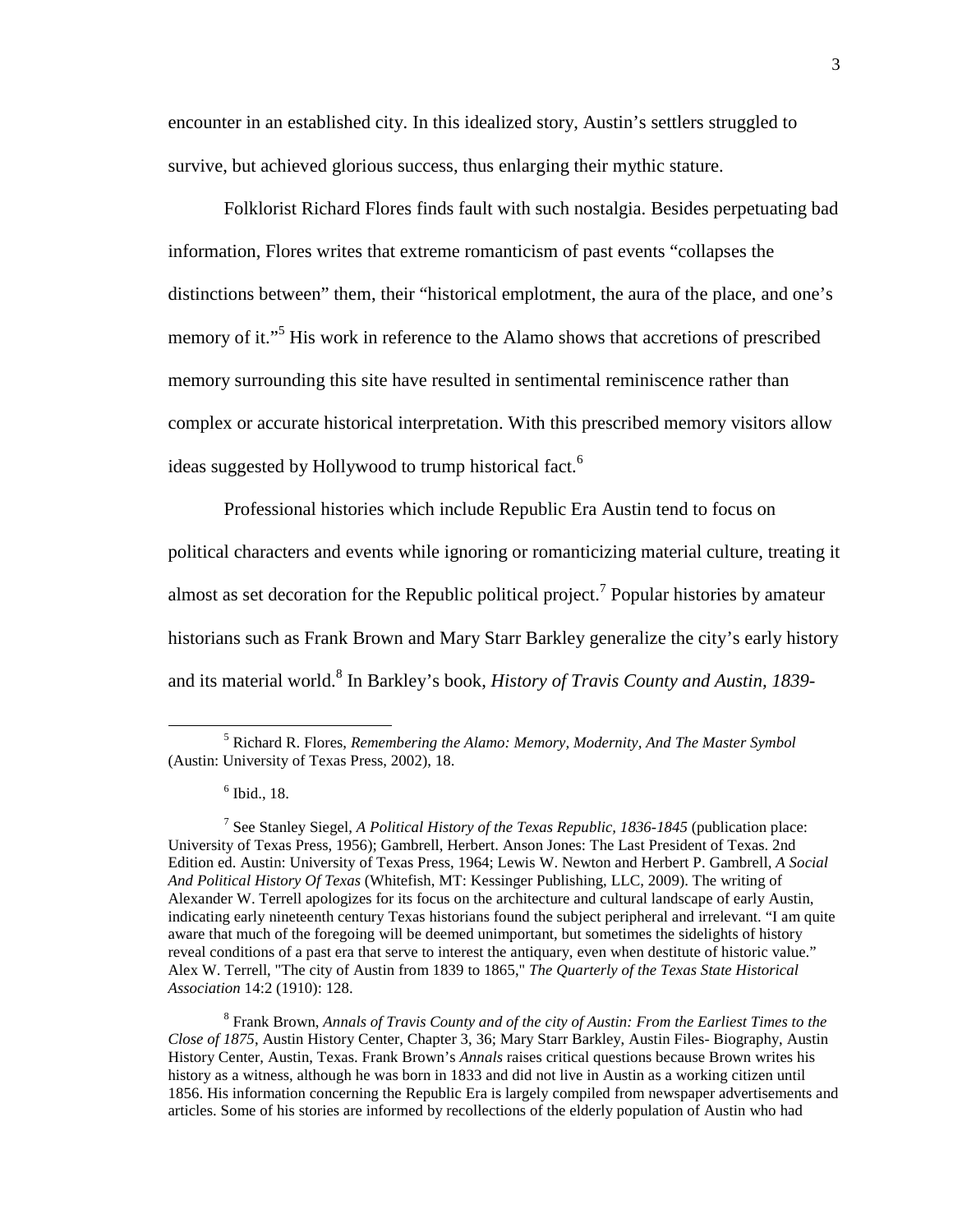*1899,* Republic era Austin's social history seems interchangeable with other regions of Texas at the time, no matter how ethnically, geographically or economically different. While Brown and Barkley compile factual data from newspapers, deed books and city records, they also preserve historical fantasy. Both historians are guilty of aggrandizing the lives of Austin's earliest citizens, converting them into martyrs stationed in the wilderness, purposefully sacrificing their own happiness for the benefit of future generations. Additionally, these histories rely upon the recollections of early Austin residents.<sup>9</sup> Although personal recollections cannot be completely discounted, they must be understood as products of the era in which they were created. Histories written around 1876, the year of the United States Centennial celebration, are laden with nationalistic pride. Victorian writers populated their histories with Anglo males who conquered "savages" and triumphantly imposed the trappings of progress, a trajectory that serves the frontier myth. $^{10}$ 

Austin's first residents were pioneers in the most literal sense; representatives of a distance culture who were the first to live in a particular area. However, the word pioneer has an almost inseparable popular image and culture found in literature, art, melodrama

stayed in the area. These early residents are lionized by Brown and made larger than life. Self-proclaimed "Housewife-historian," Mary Starr Barkley also liberally peppers her history of early Austin with hyperbolic imagery. Her work, informed by mid-century gender bias populates early Austin with brave husbands defending their families from "Indian attacks," supported by loyal wives.

<sup>9</sup> See Jeffrey Kerr and Ray Spivey, *The Republic of Austin*, (Austin, TX: Waterloo Press, 2010); Mary Starr Barkley, *History of Travis County and Austin, 1839-1899* (Waco, Tex.: Texian Press, 1963); Alex W. Terrell, "The City of Austin from 1839 to 1865," *The Quarterly of the Texas State Historical Association* 14:2 (1910).

<sup>10</sup> Susan Stewart, *On Longing: Narratives of the Miniature, the Gigantic, the Souvenir, the Collection* (Baltimore: Johns Hopkins University Press, 1984), 141.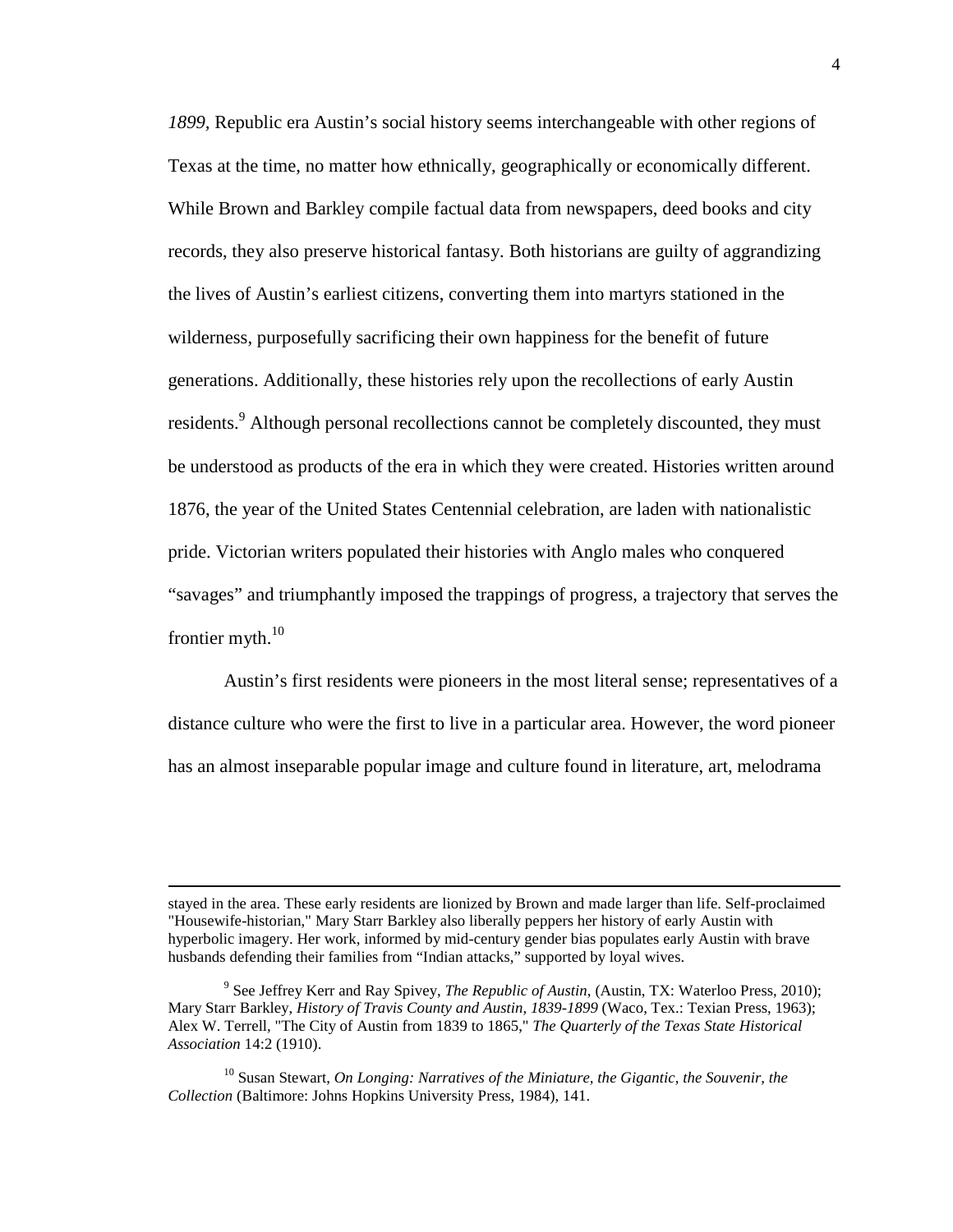and film that first appeared in the nineteenth-century.<sup>11</sup> Popular histories have made early Austin material life into a story of buckskins, bonnets, handmade moccasins and wagon trains.

Objects can disclose information concerning the employment, home life, social status and identity of their owners. As defined by Thomas Schlereth, material culture consists of all objects employed by humans in order to "cope with the physical world, to facilitate social intercourse, to delight our fancy, and to create symbols of meaning." This thesis focuses on three distinct aspects of material life in the capital city of Austin, Texas between the years 1839 to 1846. The first chapter examines the trade relationships between Texas port cities and those of the Atlantic world. Commodities imported from ports as far away as Liverpool, England were shipped to Austin from the Texas coast. Conveyance businesses operating between cities such as Galveston and Austin permitted importation and commercial delivery of goods long before the appearance of the railroad. This evidence contradicts the frontier fiction that Austinites, deprived of necessary possessions, subsisted in a crude society in which they manufactured all of their own belongings.

The second chapter looks at the types of businesses present in early Austin. The sorts of services provided by skilled workers infer the types of tools they used, the goods they offered as well as the economic fluidity of the city's residents. The wide variety of goods and services provided by businesses reveals economic diversity, reflecting a range of lifestyles from rural agrarianism to those of in-town dwellers. Early Austin's dynamic

<sup>&</sup>lt;u>.</u> <sup>11</sup> See Jim Cullen, *Popular Culture in American History* (Oxford: Blackwell Publishing, Ltd., 2001).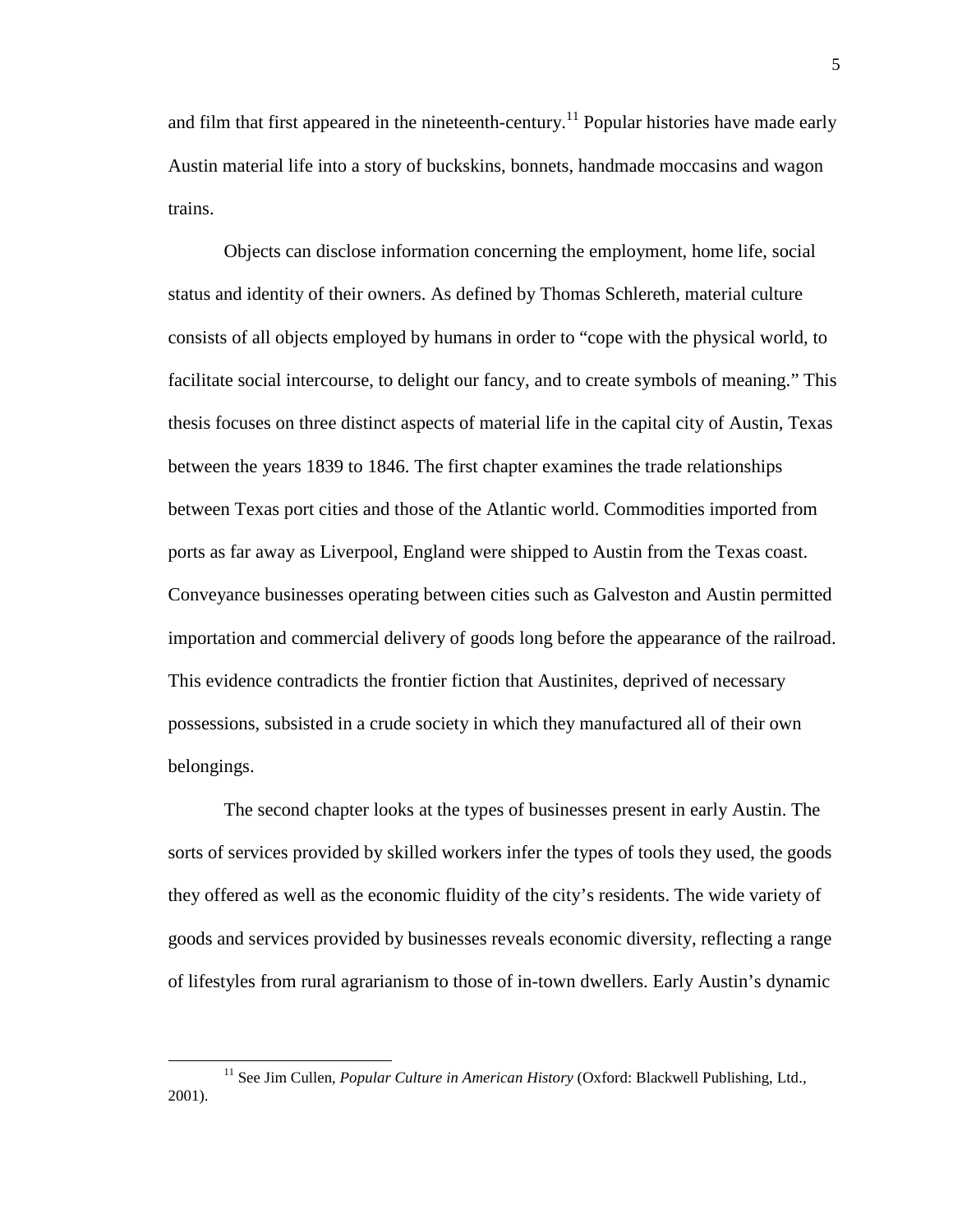commercial landscape provided opportunities to consume objects and participate in social rituals that mirrored those in long established cities.

The final chapter considers Austin's material life, the tangible belongings of the city's earliest residents. The exploration of early Texas material culture provides an opportunity to better understand lifestyle choices and living standards of early Austinites. Material goods including clothing, domestic items, vehicles and objects of personal discipline divulge efforts to appear socially polished and cultured. Furthermore such goods reveal a diverse array of social standards and cultural backgrounds, refuting a unified, clearly identifiable early Austin cultural identity. The personal preferences revealed by the city's early material culture highlight the differences not only between individuals, but between demonstrated preferences and those estimated, assumed or imagined.

The primary documents examined in this thesis include personal manuscript collections, Texian newspapers, official records of Travis County and extant object collections from the Republic of Texas Era.<sup>12</sup> Letters and journals, written mostly by political figures like the French chargé d'affaires Alphonse Dubois, verbalize disappointment with the level of comfort in Austin, but provide keen detailed criticism. Similarly, Sam Houston's letters create a shrewd commentary on Austin's material world. Journals kept by individuals such as artist William Bollaert, newspaper editor Francis S. Latham, and immigrant Mary Austin Holley document early Texas' social, architectural and commercial development. When mined for advertisements, Republic

<sup>&</sup>lt;sup>12</sup> The term *Texian* identifies Anglo-or Euro American people, places, things, etc. associated with Texas during the Republic of Texas era 1835 to 1846. In was used during the Republic Era as a term to promote Texas nationalism. See Dorman H. Winfrey, "Mirabeau B. Lamar and Texas Nationalism," *Southwestern Historical Quarterly* 59 (October 1955): 188.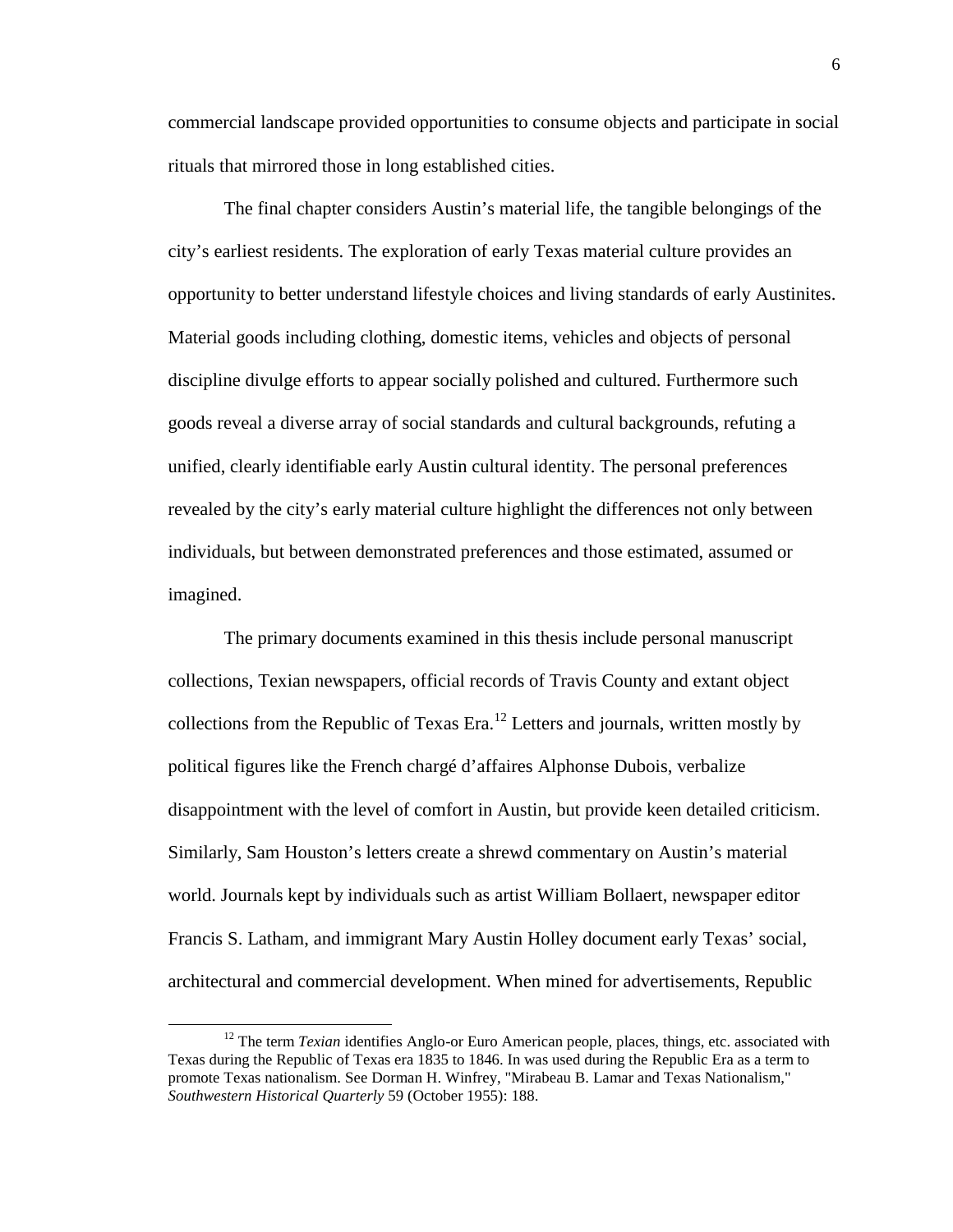Era newspapers from cities including Austin, Houston and Matagorda reveal the offerings of merchants, skilled laborers, restaurants, hotels and forwarding services. These advertisements highlight the selection of goods and services available in the early capital of Austin, indicating commercial offerings competitive with established cities in the southern United States.

Travis County's early probate inventories reveal the complex and varied collections of domestic objects owned by Austin decedents. Only thirty-five inventories exist dating from the establishment of Travis County until annexation in 1846. Therefore, this analysis produces individual object ownership scenarios rather than compiling sweeping statistical data regarding consumption patterns. The county probate inventories name the decedent, the creator of the inventory and the date it was taken. They also list personal chattel property, including slaves and real estate owned by the estate. These inventories also enumerate monetary values items as well as the total estate value. Republic Era Travis County estate values range from \$164.66 to \$5,042.00.<sup>13</sup> Unfortunately, no inventories were taken for female decedents before annexation and inventories were never taken for enslaved individuals.<sup>14</sup> Combinations of domestic goods

<sup>&</sup>lt;sup>13</sup> These values range from about \$3500 to \$109,000 in modern money. These amounts are very small when compared to 1840 estates in cities like Baltimore, Charleston or Boston. However, the purpose of this thesis is not to establish the wealth of early Austin residents, but the presence of refinement.

<sup>&</sup>lt;sup>14</sup> Gloria Main's article "Probate Records as a Source for Early American History," makes good points about the strengths and faults of probate records as primary documents. They are excellent records for ownership scenarios, estate worth, consumer preference, household habits and delineation of interior spaces. However, they usually demonstrate the household goods of older, wealthy, white men. In Republic Era Travis County, all of the decedents are male; however they are not all wealthy. The estate values differ greatly as do the goods listed on them. Clothing belonging to family members other than the decedent is always omitted, most notably those things belonging to the decedent's spouse. Other items that are generally omitted from inventories include portraits and miniatures of relatives, primitive handmade objects and items showing excessive wear. These articles were considered of no value to anyone other than the decedent and therefore unsalable and omitted from inventory. See Gloria L. Main, "Probate Records as a Source for Early American History," *The William and Mary Quarterly*, Third Series, 32:1 (January 1975): 89-99.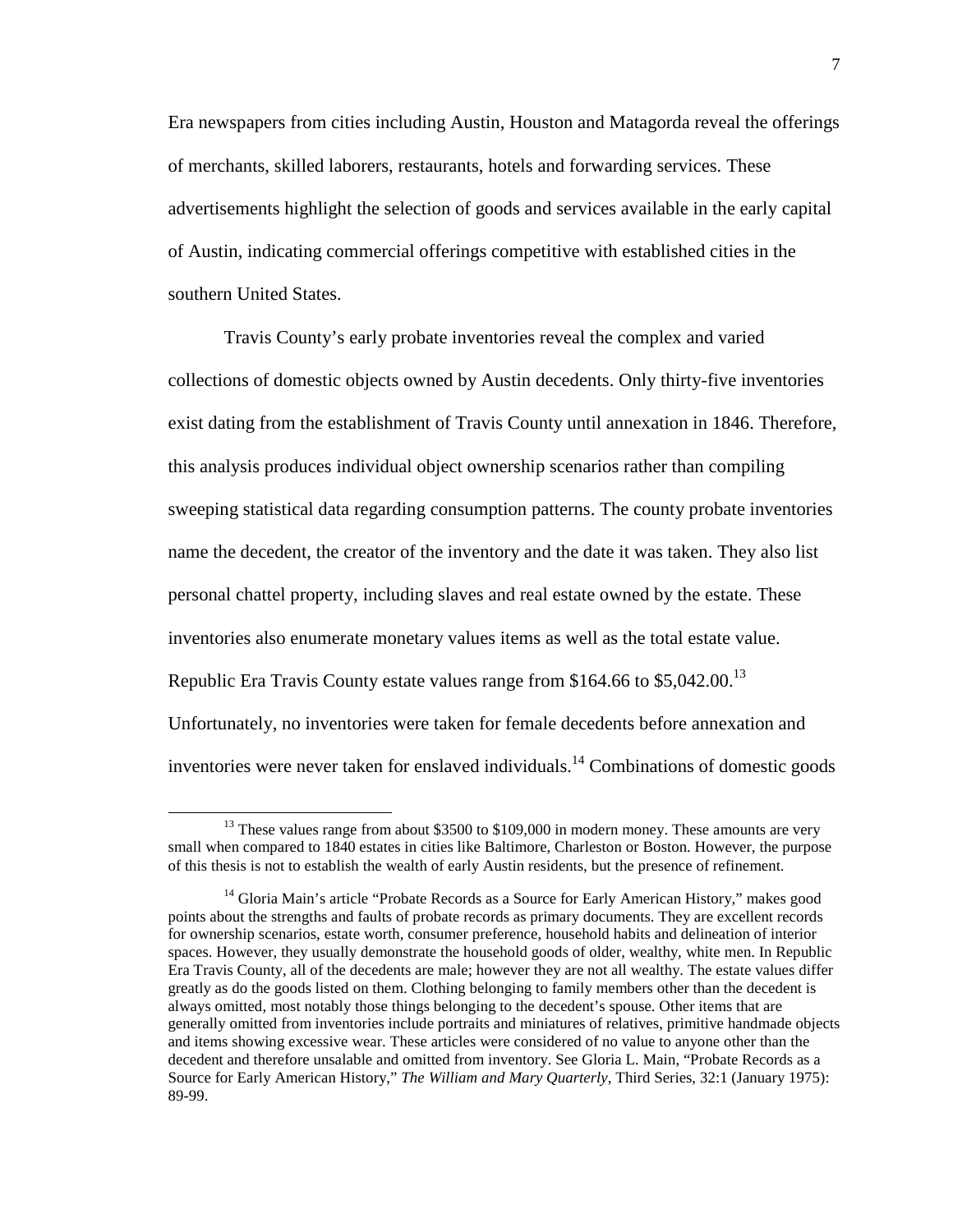listed on Travis County probate inventories indicate household habits, purchasing preferences, regional origin and the economic viability of decedents. Furthermore, they reveal object collections that highlight the individuality of the decedents and fail to exhibit any predominant trend consistent with pioneer mythology in Austin households.

Collections of extant objects owned by Austin citizens during the Republic of Texas Era have been considered in complement to the county probate inventories. The furniture collection of the French Legation Museum reflects purchasing preferences of two very different households, those of French chargé d'affaires, Alphonse Dubois as well the family of Dr. Joseph W. Robertson. This furniture is compared to items found in Alabama, New Orleans and New York in order to trace provenance and therefore understand the trade route they followed to Austin. Along with probate inventories these objects help to broaden popular conceptions that deny the presence of refinement in early Austin.

The majority of published Texas material culture scholarship consists of medium driven monographs, focusing on individual object types. While studies have been conducted that examine crockery, German-Texas architecture, log cabins, handmade furniture, and some textiles, a comprehensive analysis of the state's material culture has yet be undertaken.<sup>15</sup> The personal preferences revealed by extant antebellum Texas

<sup>&</sup>lt;sup>15</sup> Lonn Taylor notes that Austin's material culture has yet to be investigated thoroughly, "While virtually every settled county in Texas outside the valley area had at least one cabinetmaker there were six areas of the state that can be described as nineteenth-century cabinetmaking centers. Of these only two, the hill country region and the lower Brazos Colorado River valley region, are familiar to most furniture collectors and are well represented in Texas museums. The other four, Galveston, Austin the piney woods of east Texas are untouched fields for local studies and systematic collections of furniture." See *Lonn W. Taylor, Texas Furniture: The Cabinet Makers and Their Work* (Austin: University of Texas Press, 1975), 14. See also Georgeanna H. Greer, American Stonewares, the Art & Craft of Utilitarian Potters (Exton: Shiffer Publishing Ltd., 1981); Terry G. Jordan, *Texas Log Buildings: A Folk Architecture* (Austin: University of Texas Press, 1982); Paula Mitchell Marks, *Hands to the Spindle: Texas Women and Home Textile Production, 1822-1880* (College Station: TAMU Press, 1996).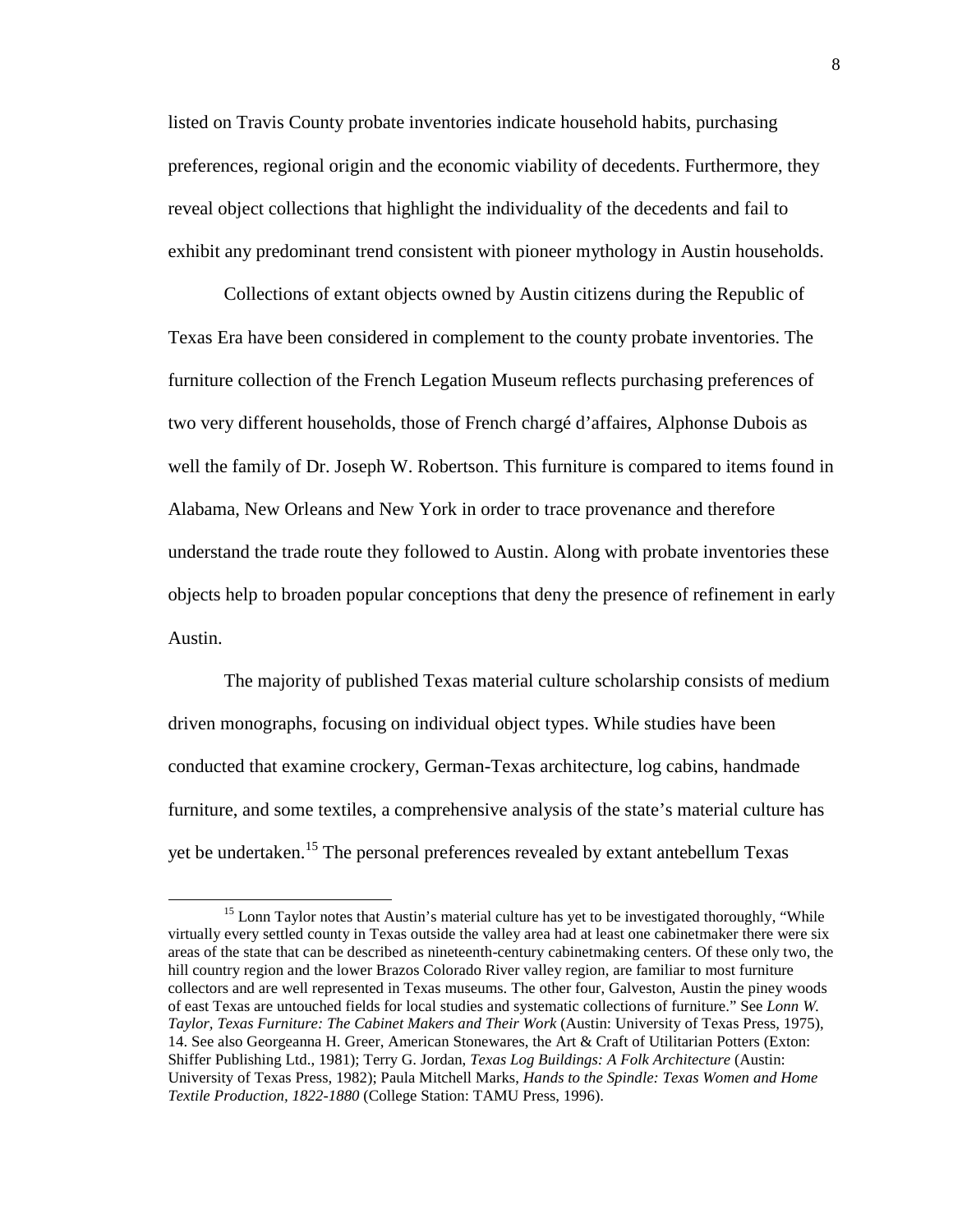architecture and records documenting historical ownership of objects present opportunity for analysis. By taking advantage of that opportunity, this thesis supplements existing Texas material culture scholarship, providing an in depth analysis related to a specific time and region.

The data in this thesis were gathered using a research framework employed in probate inventory studies conducted by material culture scholars Barbara Carson, Gloria Main, Kevin Sweeney and Lee W. Rahe.<sup>16</sup> Barbara Carson's *Ambitious Appetites: Dining, Behavior, and Patterns of Consumption in Federal Washington* examines material culture of the early nineteenth-century relating particularly to the household and dining habits of the residents of Republic Era Washington D.C. Carson scoured two hundred and twenty-four probate inventories from the years 1818 to 1826, with special attention paid to dining and kitchen implements. She then analyzed the data for ownership trends, object organization and monetary values.<sup>17</sup> From this she was able to create an understanding of the dining habits of District decedents, and gain insight into their social rituals.<sup>18</sup> While the refinement present in 1840s Washington D.C. exceeds the

<sup>16</sup> Barbara G. Carson and Kym S. Rice, *Ambitious Appetites: Dining, Behavior, and Patterns of Consumption in Federal Washington : August 7, 1990-October 30, 1990* (Washington, D.C: American Institute of Architects Press, 1990); Kevin Sweeney, "Furniture and the Domestic Environment in Wethersfield Connecticut, 1639-1800," in *Material life in America, 1600-1860,* Robert Blair St. George ed. (Boston: Northeastern University Press, 1988), 261-290; Lee Wayne Rahe, "Residential Furnishings of Deceased Greene County, Alabama Slave Owners: 1845-60" (doctoral dissertation, University of Tennessee, Knoxville, 1992).

<sup>17</sup> Carson, *Ambitious Appetites,* 174.

<sup>&</sup>lt;sup>18</sup> Ibid., 175. Carson notes that the District's probate inventories include a remarkable amount of detail, a practice not employed by Austin estate administrators.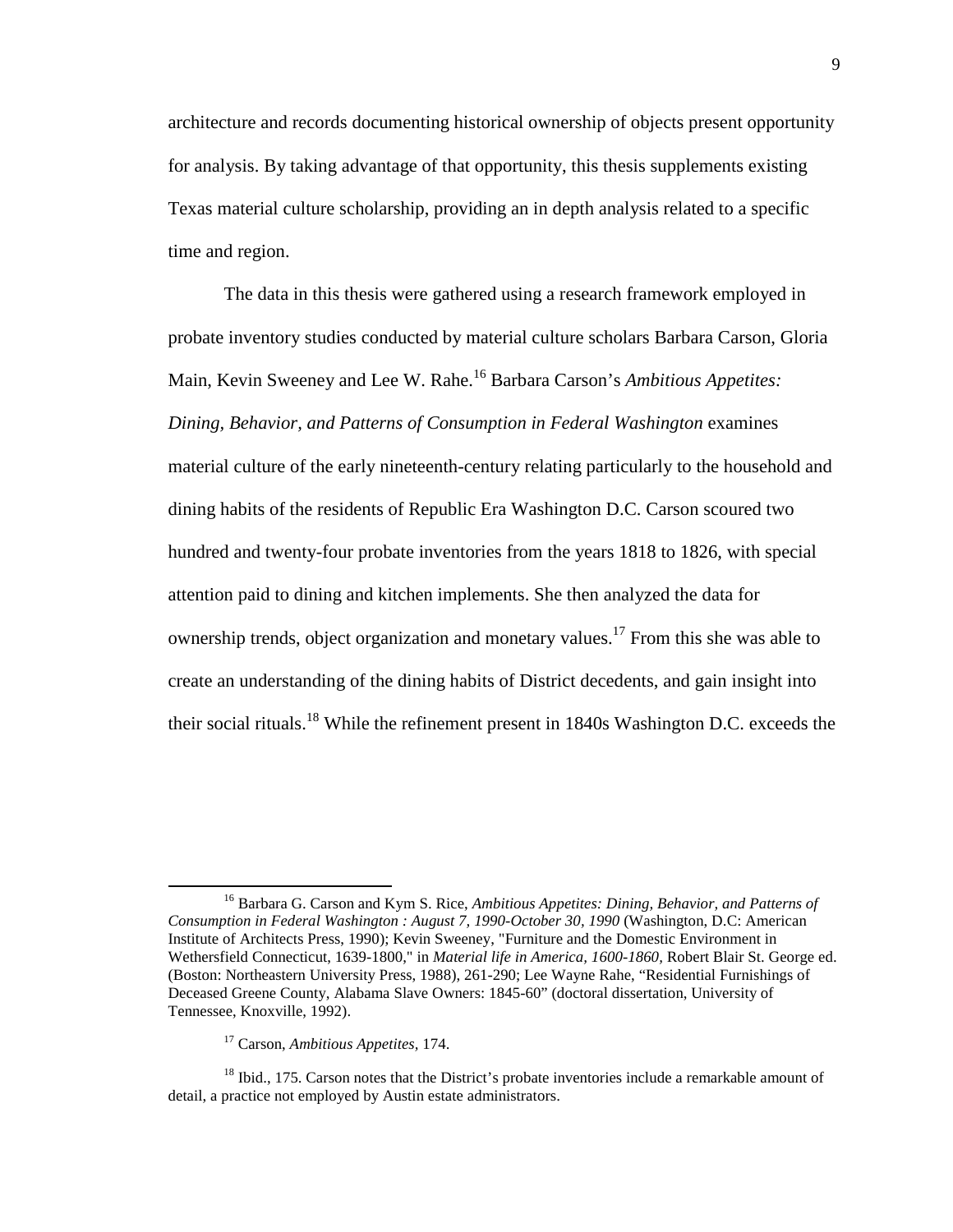consumption capabilities of the majority of Austinites at the time, her approach and detailed findings strongly influence the investigation procedures of this thesis.<sup>19</sup>

This research is significant in amassing new information from historical documents. It establishes a base line understanding of Austin's earliest material life, and uncovers relationships between objects and owners. The current historical texts used to create interpretations of early Austin are few, confusing and narrowly focused. This work provides an alternative reading of early Austin's history, shifting emphasis from the city's rougher aspects to the many Austinites who cannot be characterized by popular ideas surrounding the frontier. By approaching the early capital city from the view point of its material life, a historical interpretation emerges bolstered by primary data. The detailed information found in customs inventories, newspaper advertisements, letters, journals and probate inventories, situates early Austin history within a material context. This context reflects a variety of purchasing preferences, informed by a spectrum of individual desires and expectations, rather than a uniform stereotype, thus expanding existing notions of early Austin's cultural identity.

 $19$  For instance, early Washington, D.C. and early Austin were both national capitals of the early nineteenth-century. Boarding arrangements for transient government workers in both cities have many similarities. Both cities were characterized by transition, but attracted visitors with expectations of diplomatic gentility and refinement.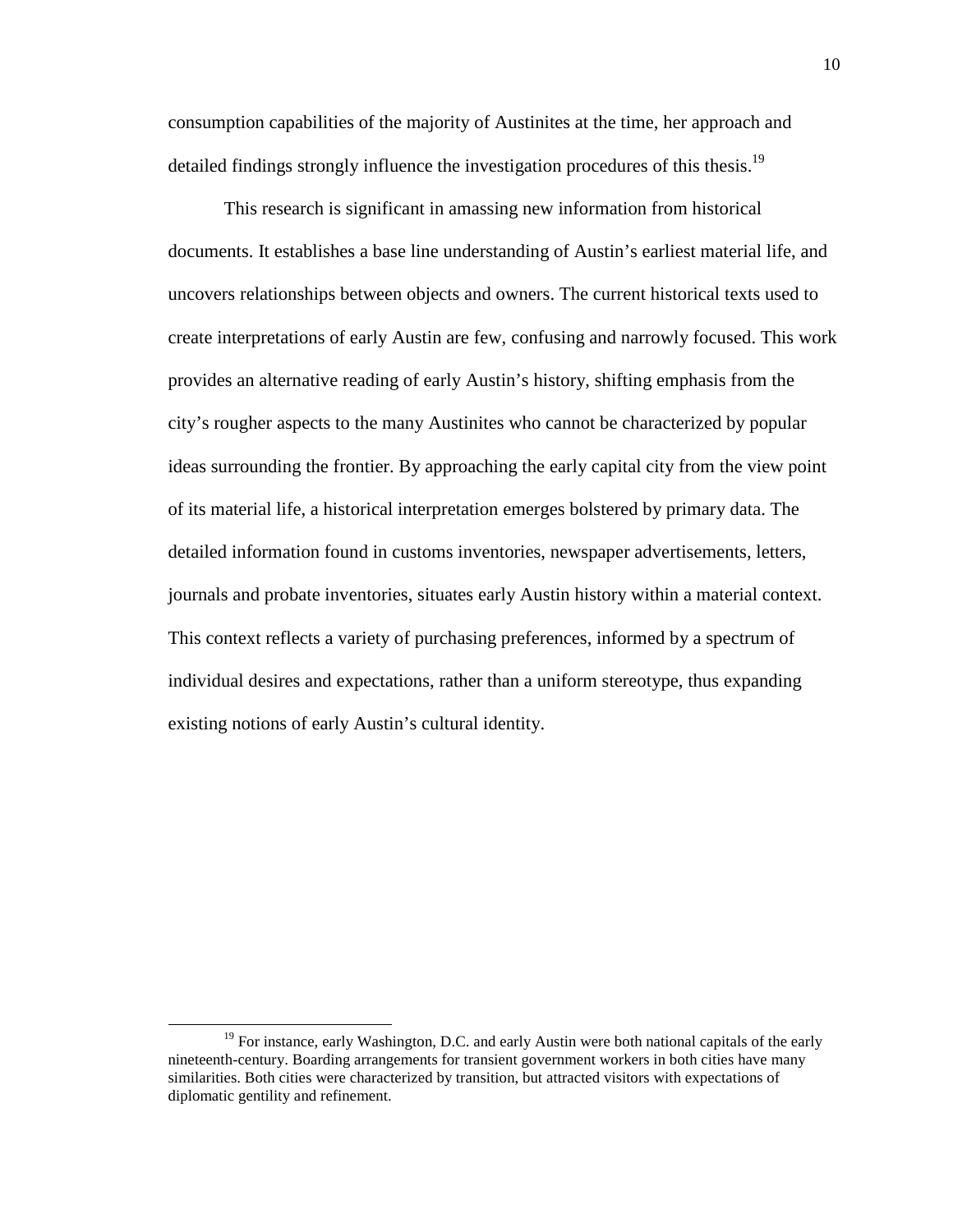## **CHAPTER II**

### COMMERCE AND SHIPPING IN THE REPUBLIC OF TEXAS

Texas folklore credits a successful buffalo hunt near the "Colorado Mountains" in 1839 for inspiring the second president of the Republic of Texas, Mirabeau Buonaparte Lamar, to move the capital from Houston to the settlement of Waterloo, now known as Austin, Texas.<sup>20</sup> By moving the capital city from Houston to Austin, then a five day journey by carriage, President Lamar shifted the capital's context, geographically isolating the hub of government and those involved in its governance.<sup>21</sup> Although the capital's new location was situated on the banks of the Colorado River, William McKinstry's 1840 survey found the river unnavigable by steam vessel without considerable alteration.<sup>22</sup> The necessity of overland travel hindered commerce

<sup>20</sup> Katherine Hart, "Introduction," in *Austin and Travis County: A Pictorial History, 1839-1939* (Austin: Encino Press, 1975), I. The settlement of Waterloo began on the north bank of the Colorado River near present day Congress Avenue. Coleman's Fort was northeast of that point around Montopolis, and was used as a fortification against Native Americans during the Texas Revolution. Early settlers of the area commandeered the fort, resourcefully repurposing the building as living quarters. Waterloo was enveloped and incorporated into the city of Austin in 1839. See Thomas W. Cutrer, "FORT COLORADO," Handbook of Texas Online, http://www.tshaonline.org/handbook/online/articles/qcf01 (accessed September 02, 2011). Published by the Texas State Historical Association; Mary Starr Barkley, *History of Travis County and Austin, 1839-1899* (Waco, Tex.: Texian Press, 1963), 33.

<sup>21</sup> Dubois to the Duke of Dalmatia, Houston, January 19, 1840, in *The French Legation in Texas,* Nancy Nichols Barker and Alphonse Dubois de Saligny (Austin: Texas State Historical Association, 1971), 116.

<sup>22</sup> See William C McKinstry, *The Colorado Navigator, Containing a Full Description of the Bed And Banks of the Colorado River, From the city of Austin To Its Mouth* (Matagorda, TX: Office of the Colorado Gazette, 1840), http://www.scribd.com/doc/16612687/The-Colorado-Navigator-Containing-a-Full-Description-of-the-Bed-and-Banks-of-the-Colorado-River-from-the-City-of-Austin-to-its-Mouth (accessed September 1, 2011).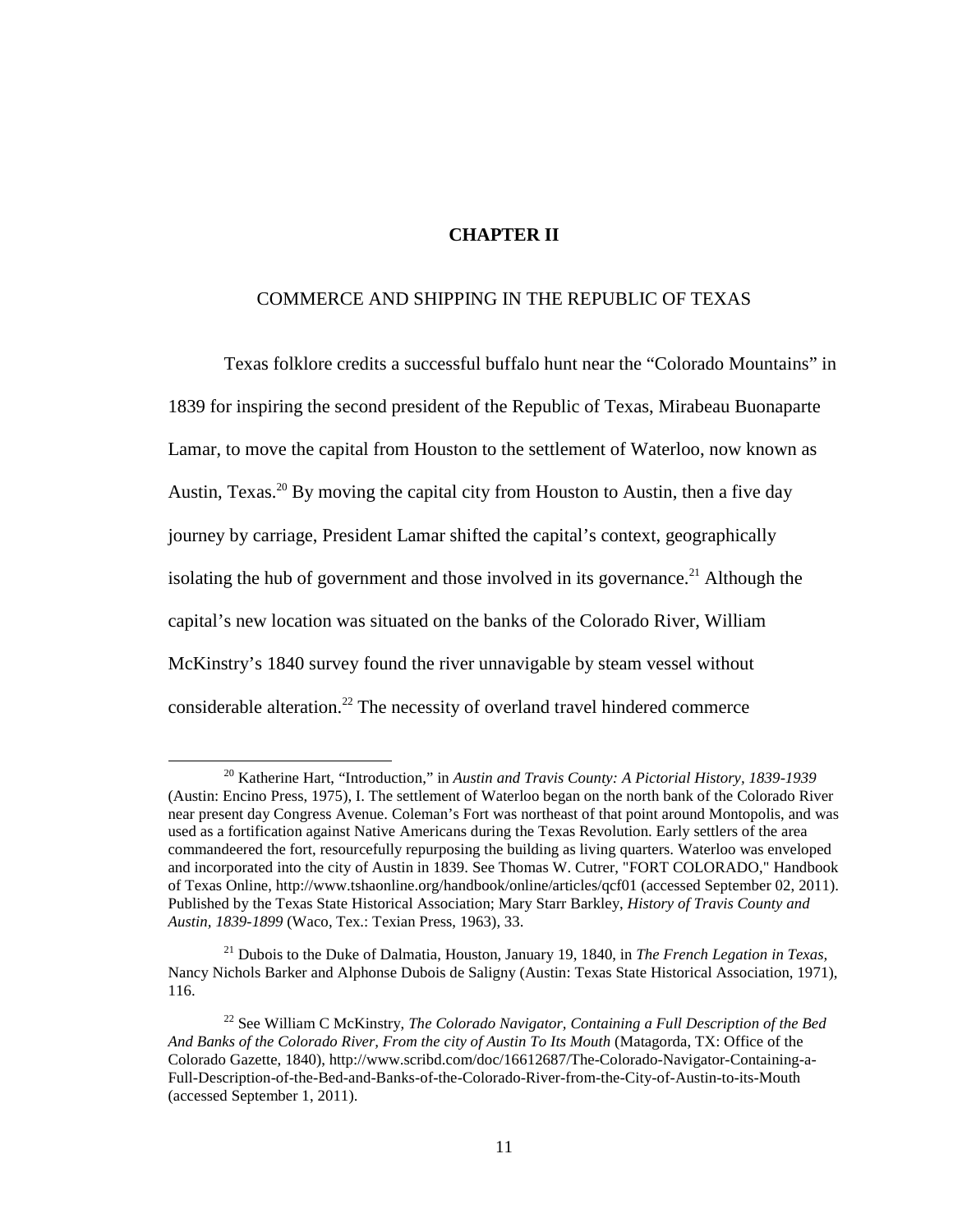complicating the arrival of visitors, mail, settlers and incoming freight. Hostility from displaced Native Americans, bad or non-existent roads, dangers of ocean and river transit further marginalized the possibility of safe delivery of travelers and cargo. Furthermore, influences that destabilized Republic transit also imparted a feeling of instability that shadowed the growing region.

Austin merchants helped to assuage the feelings of uneasiness by stocking familiar goods from American ports, adding to the potential for settlers' comfort in their new lives. Commercially produced goods associated with long-established communities and social traditions provided a feeling of permanence, familiarity and continuity.<sup>23</sup> Furthermore, these commodities established social identity, ritual and hierarchy in the Texian capital. The slow delivery of commodities made objects more costly, and in turn, seemingly more desirable. Although delivering goods to Austin proved complicated, these difficulties did not prevent delivery. The examination of shipping and transportation in the Republic provides insight into the realities of Texian commerce, illustrating an active trade network that supplied a wide range of industrially manufactured goods that influenced and fulfilled personal desires.<sup>24</sup>

In 1839 only three years had passed since the Texian government declared independence from Mexico. The capitol of the Republic of Texas had been located in

 $23$  Individuals examined in this study were found to have come from to Austin from Switzerland, Germany and France, but the majority was born in the southern United States. Cumberland Presbyterian preacher, Amos Roark conducted an independent 1840 census of Travis County that reflects little information about the citizenry other than quantifying race, gender and profession. The documents closest resembling an official census are county tax records, but these list only the head of household, acreage owned and taxable chattel property. Tax records did not list place of origin. Therefore, no official record listed the homelands of Austin's earliest settlers.

 $24$  Cities located on the coast became established more quickly. Galveston and Houston for example, constantly received shipments from distant ports. Austin was able to participate in trade because of its designation as the capital city. If it had not been designated, it would not have developed economically at the time that it did.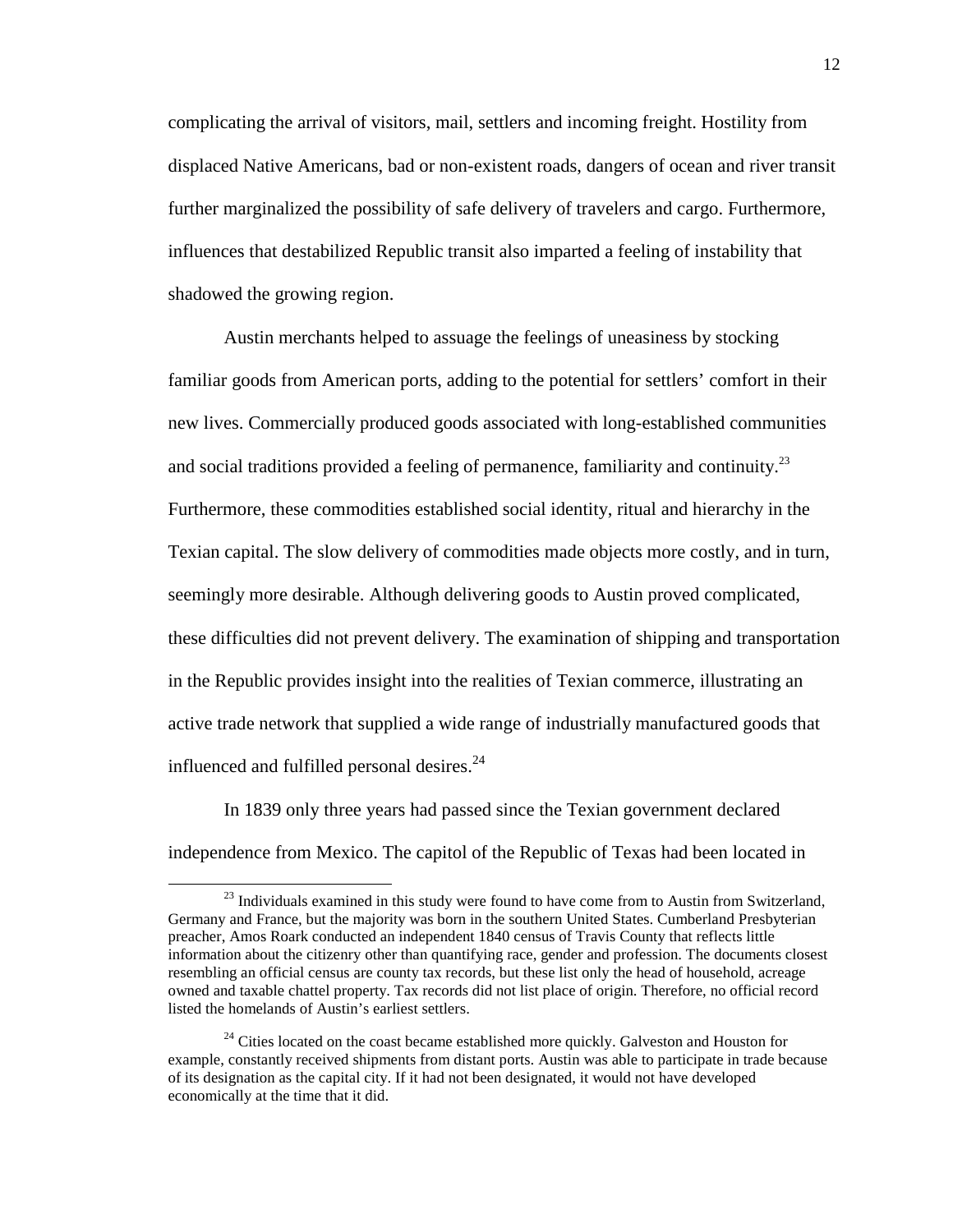seven different cities: San Felipe de Austin, Washington-on-the-Brazos, Harrisburg (near present day Houston), Galveston Island, Velasco, Columbia, and Houston, for a second time.<sup>25</sup> While none of these towns were established enough to provide a suitable setting for a national capital, President Lamar found Houston particularly inappropriate.<sup>26</sup> Accounts of Houston in 1839 detail the exploits of the largely unemployed population carousing and gambling. Few, primitive structures lined the muddy streets while yellow fever killed many Houstonians.<sup>27</sup> In an attempt to establish a more fitting seat of national government, President Mirabeau Lamar moved the capital once again.

President Lamar hired Virginian Edwin Waller, to plan the layout of the city of Austin. Waller's design aligned streets into grids, similar to plans found in prosperous cities in the United States.<sup>28</sup> This plan included public squares, a university, a courthouse and jail as well as a large Capitol Square. Rather than illustrating the actual condition of the city, the 1839 plan presented an idealized vision of the future. Waller had created propaganda for a city of standardized streets lined with admirable buildings; a civilization

<sup>&</sup>lt;sup>25</sup> Washington-on-the-Brazos served as the capital from 1 to 2 March 1836. Harrisburg during April 1836, Velasco from April until October 1836, Columbia October to December 1836, and Houston December 1836 to 1837. See Lorena Drummond, "Five Texas Capitals," *Texas Monthly*, February 1930; Sara Clark, *The Capitols of Texas: A Visual History* (Austin: the Encino Press, 1975); John G. Johnson, "CAPITALS," Handbook of Texas Online, http://www.tshaonline.org/handbook/online/articles/mzc01 (accessed October 11, 2011).

 $26$  Lamar's disapproval could have related largely to the city's association with is political rival, Samuel Houston. For information about this rivalry, see Jack C. Ramsay Jr., *Thunder Beyond the Brazos*, (Waco:Eakin Press, 1985); James L. Haley, *Sam Houston*, (University of Oklahoma Press, 2002).

<sup>27</sup> Clark, *The Capitals of Texas*, 17.

<sup>28</sup> Edwin Waller to Mirabeau Buonaparte Lamar, Austin, May 23, 1839, in *The Papers of Mirabeau Buonaparte Lamar,Vol. 2,* Mirabeau Buonaparte Lamar, Charles Adams Gulick, Katherine Elliott, Winnie Allen, and Harriet Smither (Austin, Tex. : A.C. Baldwin & Sons, printers, 1921), 587-588.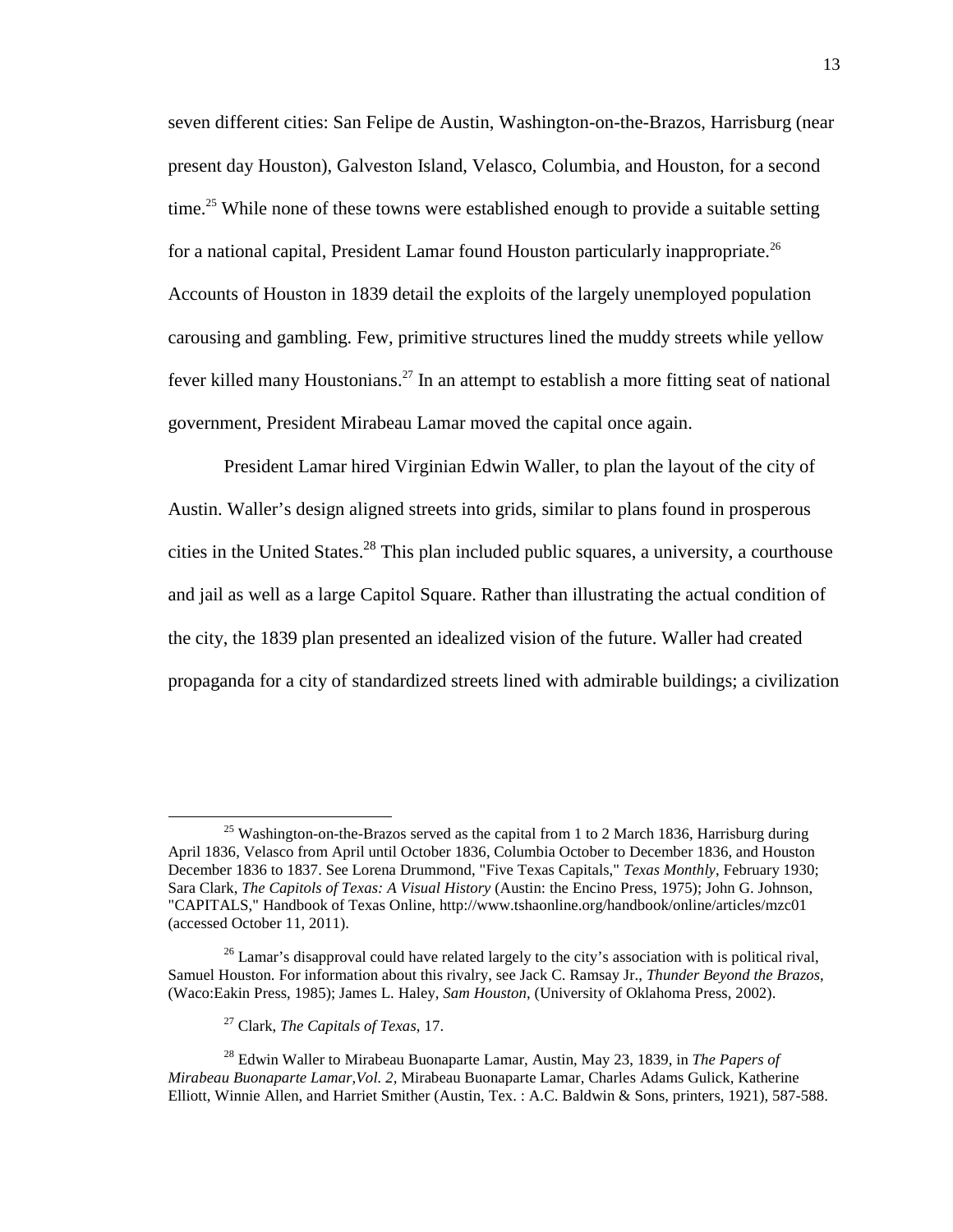that had not yet materialized.<sup>29</sup> Rather, Austin's building stock consisted of temporary buildings and pole and sail cloth shelters.<sup>30</sup>

Relocating the capital provided a fresh start for the government and created business opportunities for speculators.<sup>31</sup> Lamar dreamed of making Austin a central location of trade between Santa Fe and Texas Gulf cities.<sup>32</sup> He also hoped the Colorado River could immediately provide easy transport to large centers of trade further downstream. William C. McKinstry, while mapping the Colorado from Austin to its mouth at Matagorda, discovered those living and working on the river felt that it would *never* be navigable for steamboats. In fact, they advised that McKinstry not "trouble the people with [his] 'visionary expedition,' as many were pleased to call it."<sup>33</sup> The first entry in the *Colorado Navigator* begins at the city of Austin. It states, "1<sup>st</sup> shoal abreast of the city, Island No. 1, channel on the *harboard* [starboard] side close in shore, gravel and rocky bottom, eighteen inches of water."<sup>34</sup> With frequent notation of water only twenty to twenty-four inches deep, there was little likelihood of anything but flat-bottom boats steered with a pole traversing the Colorado. Austin remained unreachable by boat, while port cities like Galveston and Houston thrived commercially.<sup>35</sup>

<u>.</u>

<sup>33</sup> McKinstry, *The Colorado Navigator,* ii.

 $34$  Ibid., 1.

<sup>35</sup> Ibid., 1.

 $29$  Ibid., 587-588.

<sup>30</sup> Edwin Waller to Mirabeau Buonaparte Lamar, Austin, June 3, 1839, in *The Papers of Mirabeau Buonaparte Lamar,Vol. 3,* Mirabeau Buonaparte Lamar, Charles Adams Gulick, Katherine Elliott, Winnie Allen, and Harriet Smither (Austin, Tex. : A.C. Baldwin & Sons, printers, 1921), 5.

<sup>31</sup> Gambrell, *Anson Jones,* 77.

<sup>32</sup> William Kennedy, *Texas: the Rise, Progress, and Prospects of the Republic of Texas* (London: R. Hastings, 1841), 410, http://catalog.hathitrust.org/api/volumes/oclc/18919696.html (accessed September 2, 2011).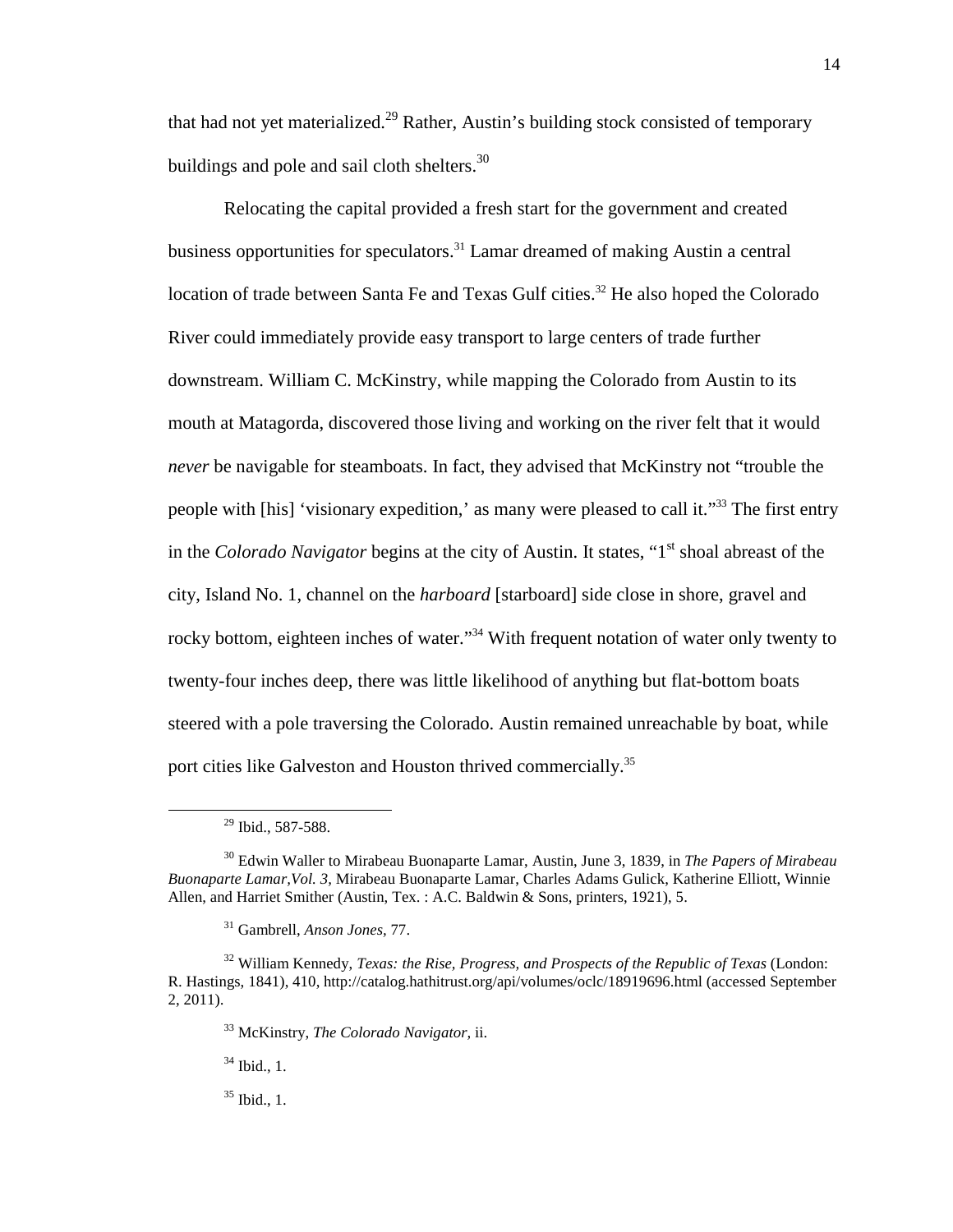The local Native American population posed another deterrent to the economic growth of the capital. Threats of ambushes intimidated travelers and slowed the import process. Alphonse Dubois, the French chargé d'affaires wrote to a superior in France, "It seems that the roads from here [Houston] to Austin are infested with Lipans and Tonkaways. Scattered through the country in small bands, they raid settlements and massacre the travellers." <sup>36</sup> According to Houston, Lamar had misjudged and placed his legislators in peril when he chose the new locale. During a stay in Austin he wrote to his wife, "If you are to serve the people for nothing, I think you ought at least to have the privilege of performing the labour in safety and in some civilized spot."<sup>37</sup>

Though movement from Austin to other Texian cities proved difficult, goods arrived on ox-carts and wagons along with immigrants from the United States and Europe. Settlers like Mary Austin Holley doubted the availability of imported goods in the Republic of Texas. Her journal recorded her determination to be comfortable, "We can invent and give reins to the fancy in this country as well as anywhere else; and can supply our own luxuries in case we cannot get a regular supply of them from Paris, London, or New York." Luckily for Holley, she did not have to resort to manufacturing her own belongings. Ports of the Republic received regular shipments from United States cities like Baltimore, Philadelphia and Mobile, but also from as far away as Liverpool, England and Marseilles, France. When large shipments of goods arrived in port cities, advertisements appeared in Austin newspapers enticing Austinites to procure necessary

<sup>36</sup> Dubois to the Duke of Dalmatia, Houston, January 19, 1840, in *The French Legation in Texas*, Nancy Nichols Barker and Alphonse Dubois de Saligny (Austin: Texas State Historical Association, 1971), 116.

<sup>37</sup> General Sam Houston to Margaret Houston, Houston, January 3, 1842, in *The Personal Correspondence of Sam Houston*, ed. Madge Thornall Roberts (Denton, TX: University of North Texas Press, 1996), 158.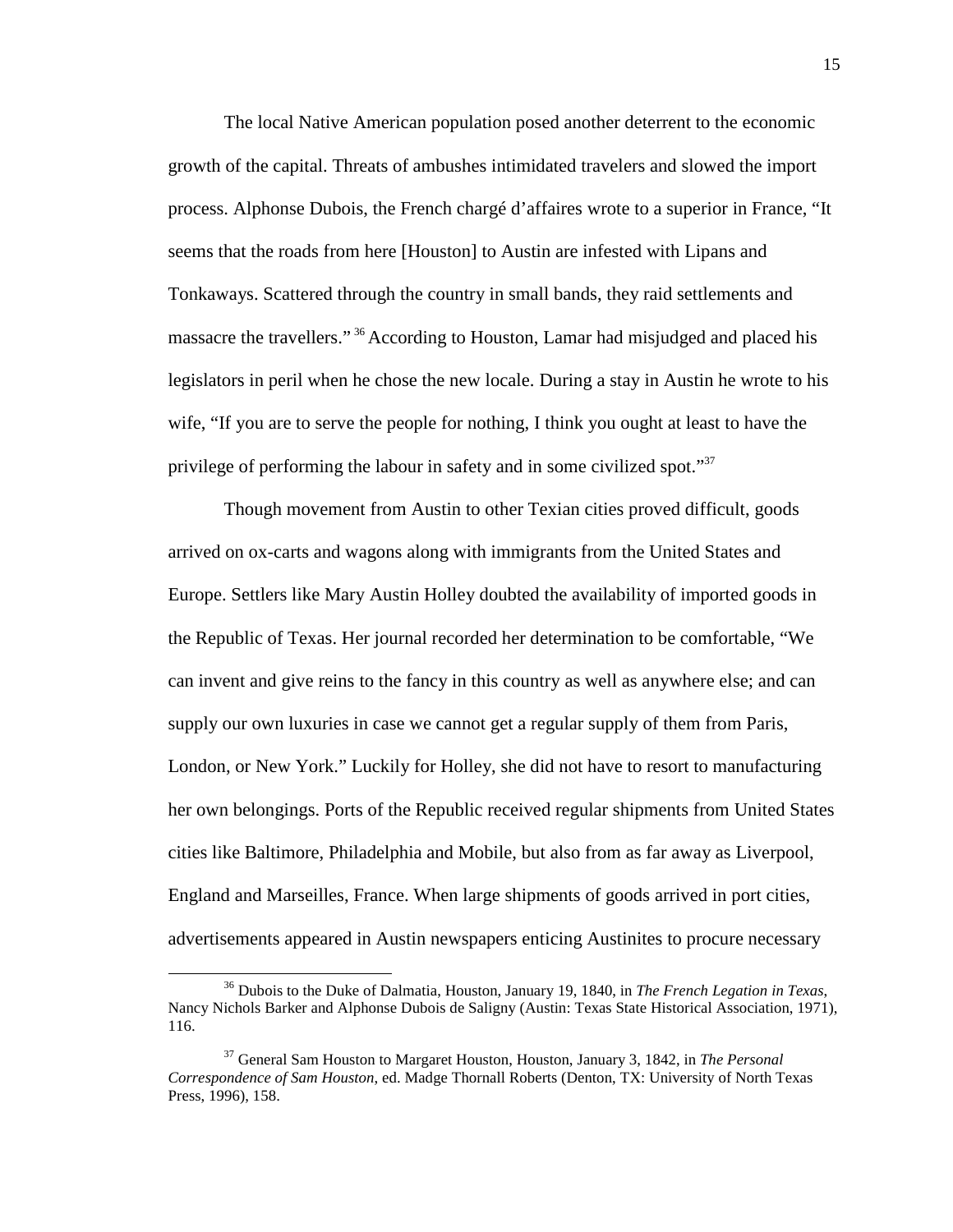items in cities like Houston, Galveston and New Orleans.<sup>38</sup> With around fifty commission houses, the merchant port of Galveston was considered to be the "great commercial emporium of Texas."<sup>39</sup> Such buying trips took time and effort from inland Austin. In order to buy goods in Galveston, one had to take a five day carriage ride to Houston, and then take an additional ten hour journey by steam packet to Galveston.<sup>40</sup> The trip to New Orleans required an additional two day's journey on a steam boat or schooner from Galveston.<sup>41</sup>

The establishment of ports on the Gulf of Mexico and Texas rivers allowed the delivery of shipments from distant parts of the Northern Atlantic world. Alphonse Dubois recorded in his diary the arrival of the *Fils Unique* from Marseilles in 1840 at Galveston. This ship was sent by the House of Fitch, an export company in Marseilles, run by brothers Douglas and Asa Fitch Jr. from Connecticut. <sup>42</sup> The British ship, the *Milton* after

-

<sup>40</sup> An article in the *Morning Star*, January 31, 1840, announces the stage line services provided between Houston and Austin by business partners Stark and Burgess. The line crosses through Washingtonon-the-Brazos but gives no details on stops between Houston and Washington. The coach stopped in the early Texan towns of Independence, Mt. Vernon, Shelby's, Ruttersville, La Grange, Plum Grove, Mt. Pleasant, Bastrop, Webber's Prairie and finally Austin. See Smith, *The Illustrated Hand-Book,* 182.

<sup>41</sup> Dubois to the Duke of Dalmatia, Austin, January 30, 1840, in *The French Legation in Texas*, Nancy Nichols Barker and Alphonse Dubois de Saligny (Austin: Texas State Historical Association, 1971), 117.

<sup>&</sup>lt;sup>38</sup> Amateur Austin historian, Frank Brown, wrote an extreme and misinformed account of coastal shipping during the Republic Era. Brown even ignores the existence of Galveston and its important as a trade center. "At rare intervals, small sailing vessels touched the coast with goods suited to the wants of the people. These vessels usually made port at . . . two small villages named, respectively, Quintana and Velasco . . . Only a few ports were visited by ocean craft in earlier times. There were no towns at that day on the gulf except those named and they were really not towns. . . as a rule people had not money to purchase supplies; they resorted to barter. The settlers managed to save bees wax from wild honey, pelts form wild animals, and the skins of beeves;" Frank Brown, *Annals of Travis County*, 3:35-36.

<sup>39</sup> John Calvin Smith, *The Illustrated Hand-Book, A New Guide for Travelers Through the United States of America: Containing a Description of the States, Cities, Towns, Villages, Watering Places, Colleges, Etc, Etc ; with the Railroad, Stage, and Steamboat Routes, the Distances from Place to Place, and the Fares on the Great Traveling Routes* (New York: Sherman & Smith, 1847), 164.

<sup>42</sup> Dubois to the Duke of Dalmatia, Houston, March 10 1840, in *The French Legation in Texas*, Nancy Nichols Barker and Alphonse Dubois de Saligny (Austin: Texas State Historical Association, 1971),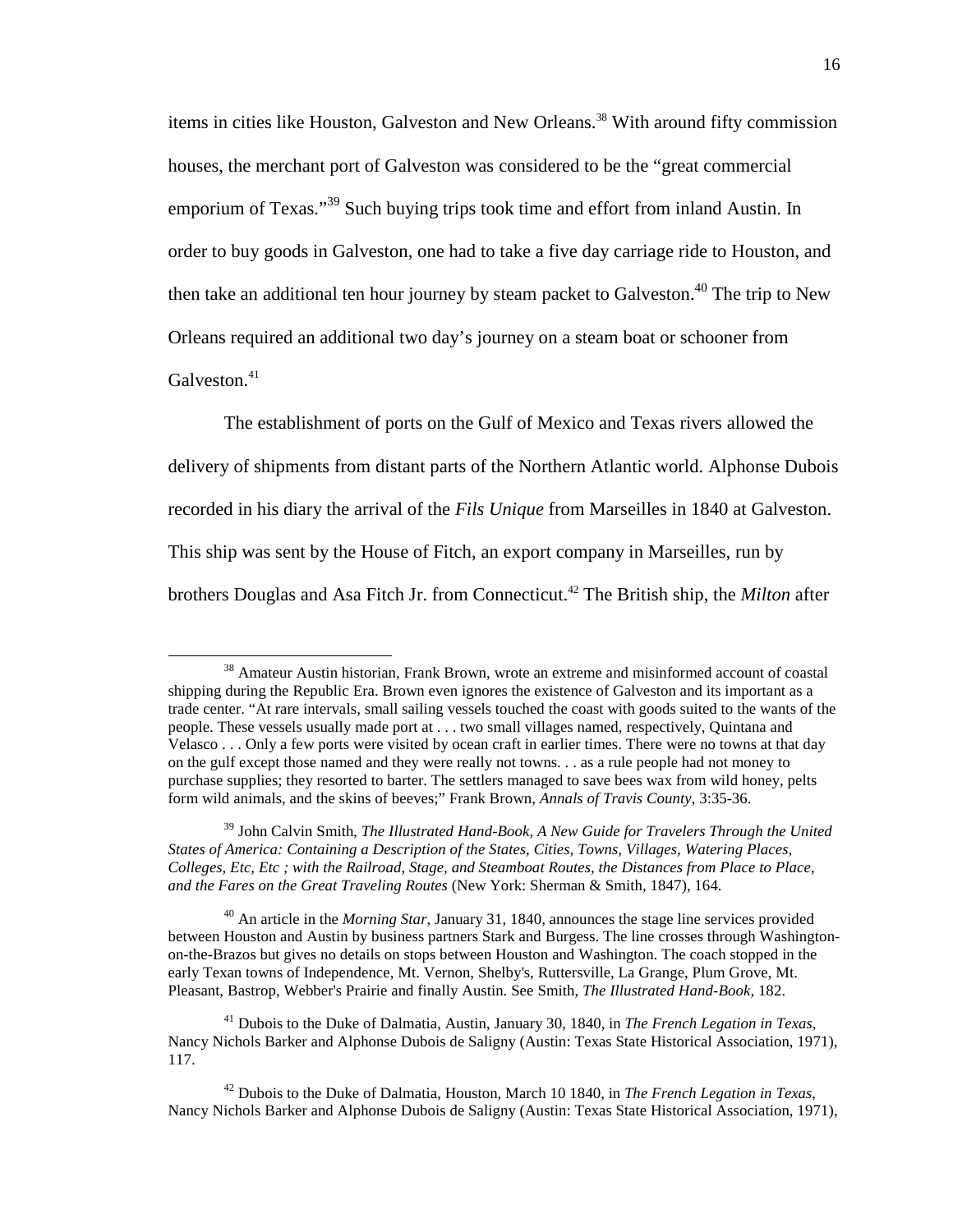delivering its cargo took on three hundred and fifty-nine bales of Texas cotton and returned to Liverpool.<sup>43</sup> Although trade with European ports was steady, throughout the Republic of Texas Era, the United States provided the greatest volume of export goods to the Republic. New Orleans consistently exported the highest dollar amount of goods to the port of Galveston, with New York and Baltimore coming in as the second and third ranking exporters respectively. The Texian Congress assigned regional trade commissioners to specific districts to oversee all import and export business.<sup>44</sup> Texian shipping districts included the gulf ports of Galveston, Matagorda, Aransas, Copano, and Lavaca as well as districts like Sabine, Brazos, Jackson, and Maximilian that were situated near major rivers.

The Texas Treasury department collected tariffs imposed on bulk import shipments, but also on luxury items brought in any quantity into Texas ports. In 1840 \$101,745.55 worth of goods were imported into the Republic, with \$86,810.25 of that total dutiable.<sup>45</sup> The treasury's customs inventories and shipping manifests record the

-

<sup>44</sup> These duties included cargo inspection, collecting tariffs, recording passenger arrivals and departures.

<sup>129;</sup> The cargo imported by the Fitch brothers varied from soap to sauterne as demonstrated by this advertisement in the Houston Morning Star: "Just received, from Marseilles direct per French brig *Fils Unique* Brandy cognac, alcohol, brandy fruits, pickles, sardines, capers, olives, salad oil, wine, caret, burgundy sauterne, champagne, port, sherry, madeira, almonds, walnuts, marbled soap, salt, white beans, corks, single and double refined sugar, gentleman's fashionable hats, boots and shoes, ladies fashionable hats and shoes. A quantity of fruit trees, and every variety of grape vine cuttings, seeds. For sale low for cash and cotton by W. Douglass Lee, Galveston or Harris & Lee, Houston." Advertisement, *The Morning Star*, Houston, TX, July 8, 1840.

<sup>43</sup> *New Yorker*, March 13, 1841; the delivered cargo of the *Milton* is not mentioned in newspaper accounts of its departure. However, nineteenth-century northern England was known for its manufacture of textiles and trade porcelain. See James Burke's advertisement in *The Austin City Gazette,* September 23, 1840.

<sup>&</sup>lt;sup>45</sup> The amount of shipments in 1840 alone total over \$2 billion modern currency. Robert Edward Lee Crane, "The History of the Revenue Service and the Commerce of the Republic of Texas," (PhD diss., University of Texas, 1950), 170.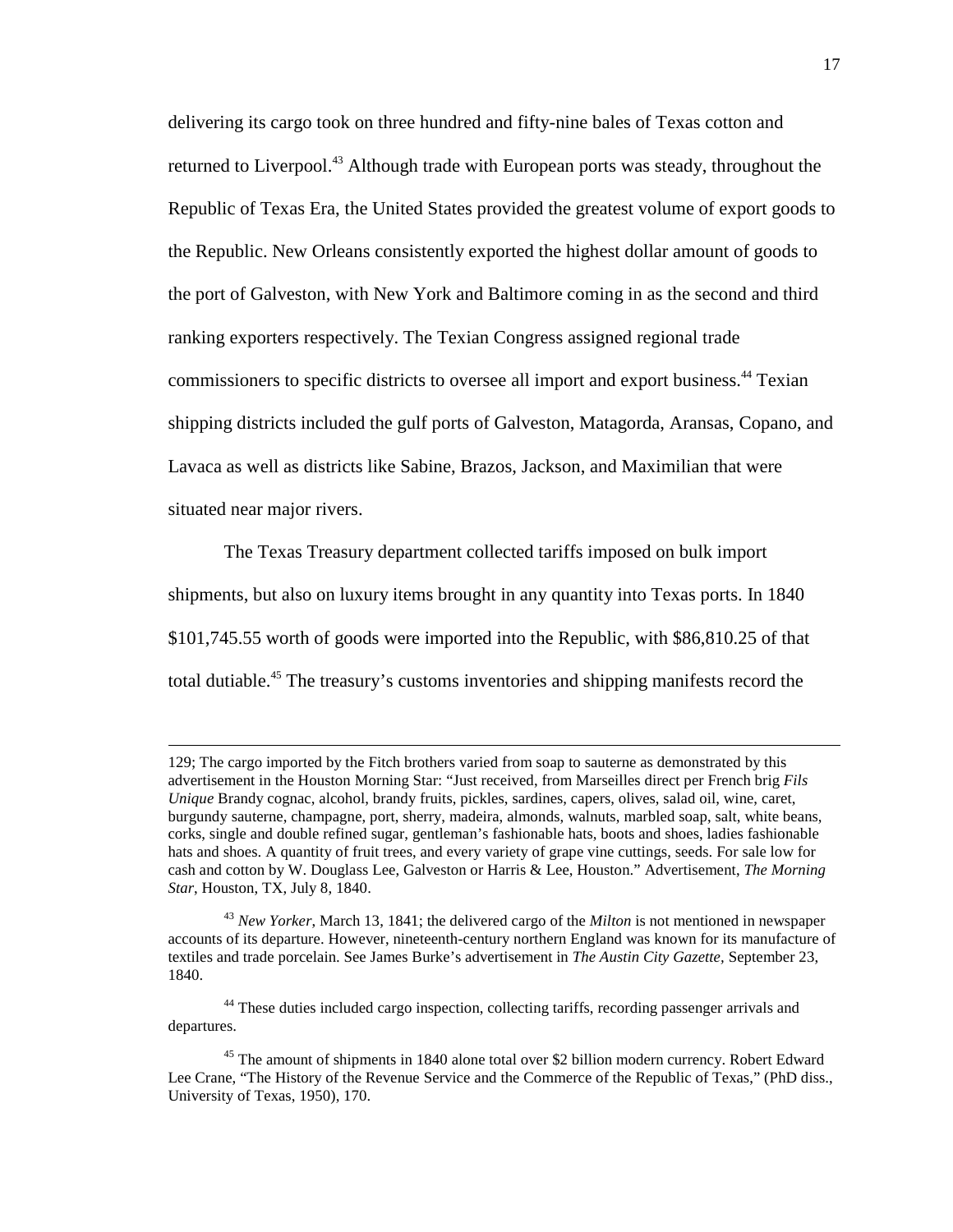material wealth imported into the Republic of Texas' ports, both by individuals and merchants. Patterns of trade between Texas and export cities emerge in the examination of these detailed records.

Shipping records of cargo imported from Louisiana indicate New Orleans as the main exporter of alcohol to the Republic of Texas. Liquor of all types, from boxes of cherry wine to pipes of gin came to the Texian coast from New Orleans. This port also supplied Texas merchants with large consignments of furniture. The cargo manifests of individuals shipping goods from New Orleans to Galveston, Velasco and Matagorda list fine furniture including multiple bedsteads, one with long carved posts, wooden blinds, casks of crockery, guitars, pianofortes, pier mirrors and framed painted portraits. Additionally, New Orleans produced steady deliveries of clothing including silk hats, cotton shirts and crates of boots, and shoes.<sup>46</sup>

Exporters from Mobile, Alabama commonly distributed components for making distemper paint such as white lead and linseed oil, along with building materials such as bar lead and shingles.<sup>47</sup> Like New Orleans, the port of Mobile shipped individual's household goods to the Texian coast. For instance J.M. Smith, whose goods arrived on the *B. Joline* in 1841, brought nine bedsteads, a brass fireplace fender, a settee, a sofa and three tables. Also on board were Mrs. A. Tisdale's two bureaus, two mattresses, brass fireplace fender, sideboard, two sofas and three wash stands.<sup>48</sup>

<sup>46</sup> Republic of Texas Customs Inventories, 1836-1845, Texas State Library and Archives, 4-26/21.

 $47$  Distemper is a simple waterproof paint made by suspending a pigment like white lead powder in carrier oil such as linseed oil. Republic of Texas Customs Inventories, 4/26-66.

<sup>48</sup> Republic of Texas Customs Inventories, 4/26-21.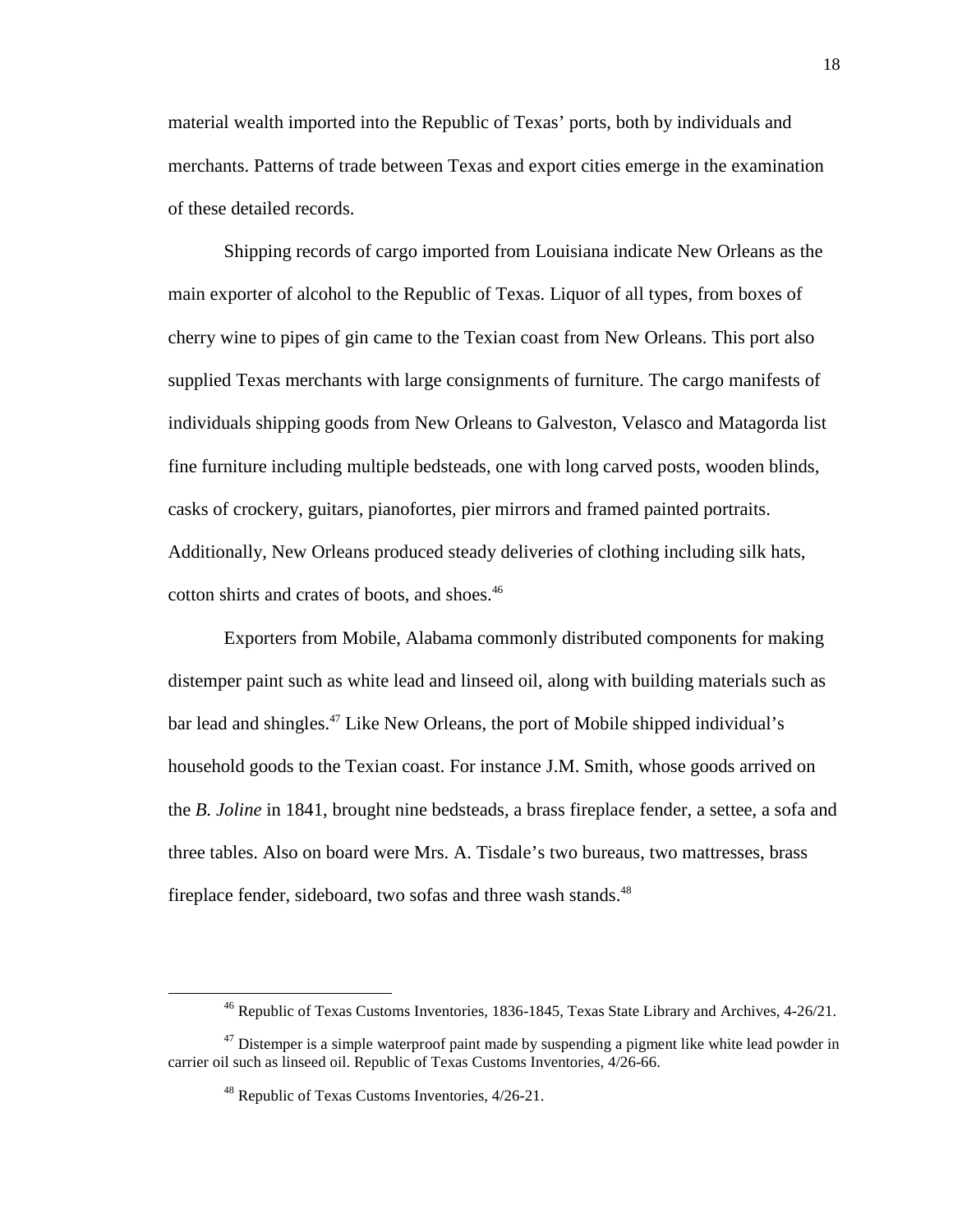New York exporters supplied cargoes of textiles such as cotton sheeting, flannel and satinett.<sup>49</sup> New York was also the largest exporter of window glass, mirrors, household glass and crockery to Galveston.<sup>50</sup> Ward and Ingram, Matagorda general sales commissioners, imported panes of window glass from New York. They also shipped in iron in bars, kegs of nails, American and German steel and iron hooping. New York City exporter, Milton Bostwick, shipped a complete house frame from New York as well as fifty-two rolls of wallpaper that would be resold at the port of Matagorda.<sup>51</sup>

Philadelphia, like New Orleans, frequently exported liquor to Texian ports, but also medicines, which at the time were not so different from one another. Most significantly, Philadelphia exported finer building components to the Republic of Texas. Lumber came from Philadelphia as did kegs of nails, marble fireplace mantels, bricks, blind type slat doors, and door frames. Window frames, sashes, and shutters arrived in large numbers providing readymade architectural elements for the creation of houses with a finished appearance. Huge shipments of paint components and varnish were also sent from Philadelphia, as well as metal goods like steam boiler components, iron stoves, metal wash tubs and fire engines. $52$ 

In order to deliver imported shipments from Texas port cities inland to Austin, the cargo was transferred among a variety of vehicles. First, goods were packed and stowed at the point of origin aboard a steamship and dispatched to the Texian coast. Upon

<sup>49</sup> Republic of Texas Customs Inventories, 4-26/56.

 $50$  Ibid.

<sup>&</sup>lt;sup>51</sup> Republic of Texas Customs Inventories, 4-26/16. Although a frame house seems like an odd "object" to ship, Bostwick also shipped small items highly desirable in the Republic as well. These include ten boxes of soap, gin, brandy and kegs of nails. Bostwick lived and worked in Brooklyn, New York until his death in 1842.

<sup>52</sup> Republic of Texas Customs Inventories, oversize 28-1.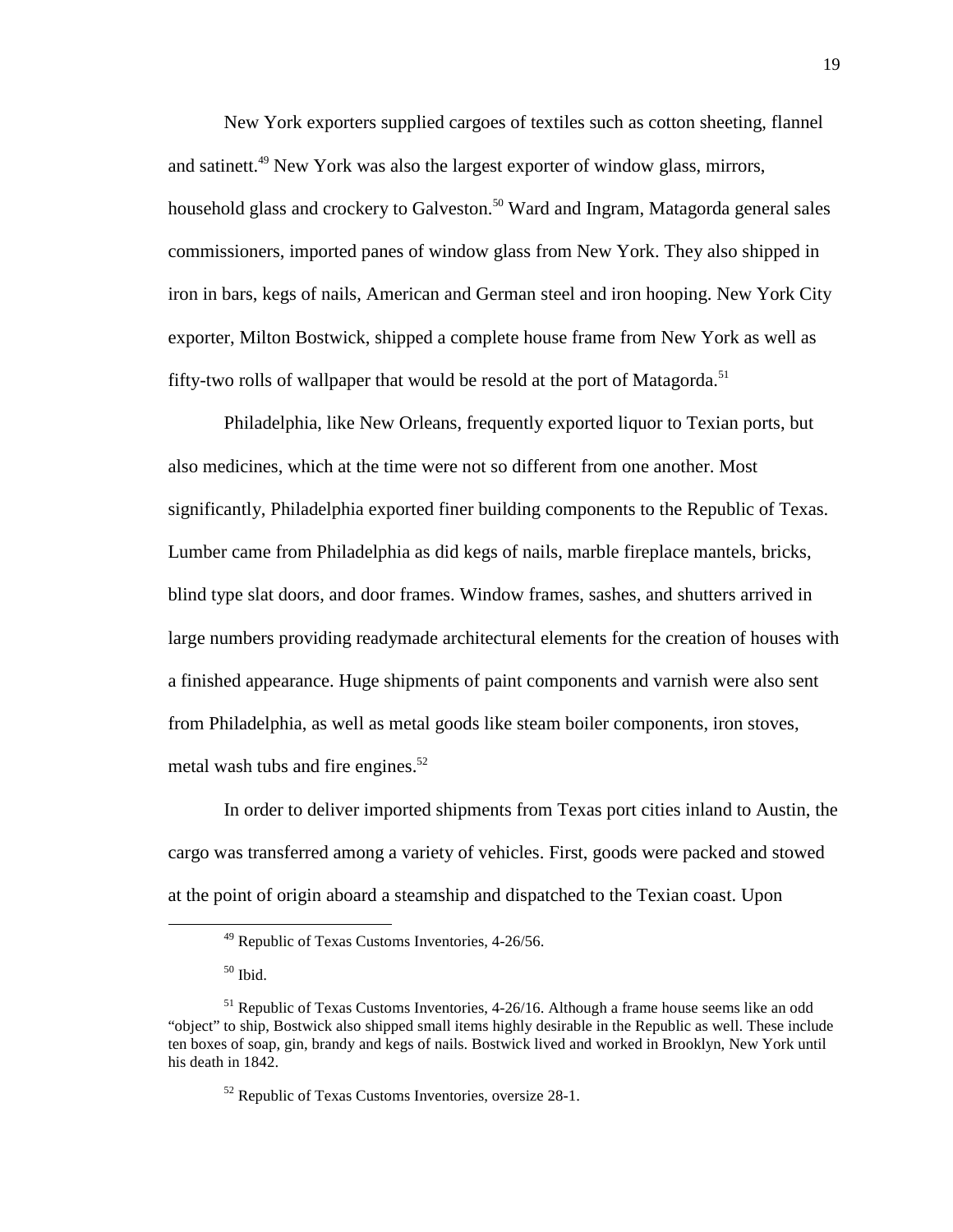arrival, the steamship was met in the harbour by a lighter, which transferred the cargo from the larger vessel. This process allowed large steamships to enter shallow waters like Galveston Bay. Lighters transported the goods to the dock where draymen moved the cargo onto drays.<sup>53</sup> Drays could be sled-like with a simple platform set on runners or cartlike with two to four wheels. Pulled by draft animals, these drays then transported goods to warehouses or warerooms where they were stored until they were finally forwarded, usually via ox-cart. Wareroom owners stored merchandise for a fee and delivered imported goods on the date designated. Forwarders also wholesaled goods to inland merchants.<sup>54</sup> Merchants who combined storage, forwarding and wholesale services were known as general agency and commission merchants.

The use of a forwarding service was costly and indicated to neighbors the new householder's wealth. For instance, Lydia Evans who shipped five bedsteads, twenty-four chairs and five boxes of household furniture from New Orleans to Galveston on the *Schooner Tiger* in January of 1838 would have required multiple ox-carts to forward her things all the way to Fayette, Texas near La Grange.<sup>55</sup> The arrival of these items into town would have appeared as a parade of ox-carts, a procession of extravagance. Like modern moving companies, forwarders delivered, unloaded and installed furnishings. Commercial wagoners, such as Austin drayman James Latham, also had the opportunity

<sup>&</sup>lt;sup>53</sup> Robert Edward Lee Crane, "The History of the Revenue Service and the Commerce of the Republic of Texas," (PhD diss., University of Texas, 1950), 103.

<sup>54</sup> John Purdy, *The Columbian Navigator: Containing in Part I: New Sailing Directions for the Coasts and Harbours of North-America; Commencing With Sable Island and Halifax in Nova Scotia; Thence, Including The Bay of Fundy to Cape Cod, With the Navigation of the United States* (London: [Printed for James Whittle and Richard Holmes Laurie], 1839), 180.

<sup>55</sup> Republic of Texas Customs Inventories, 4/26-66.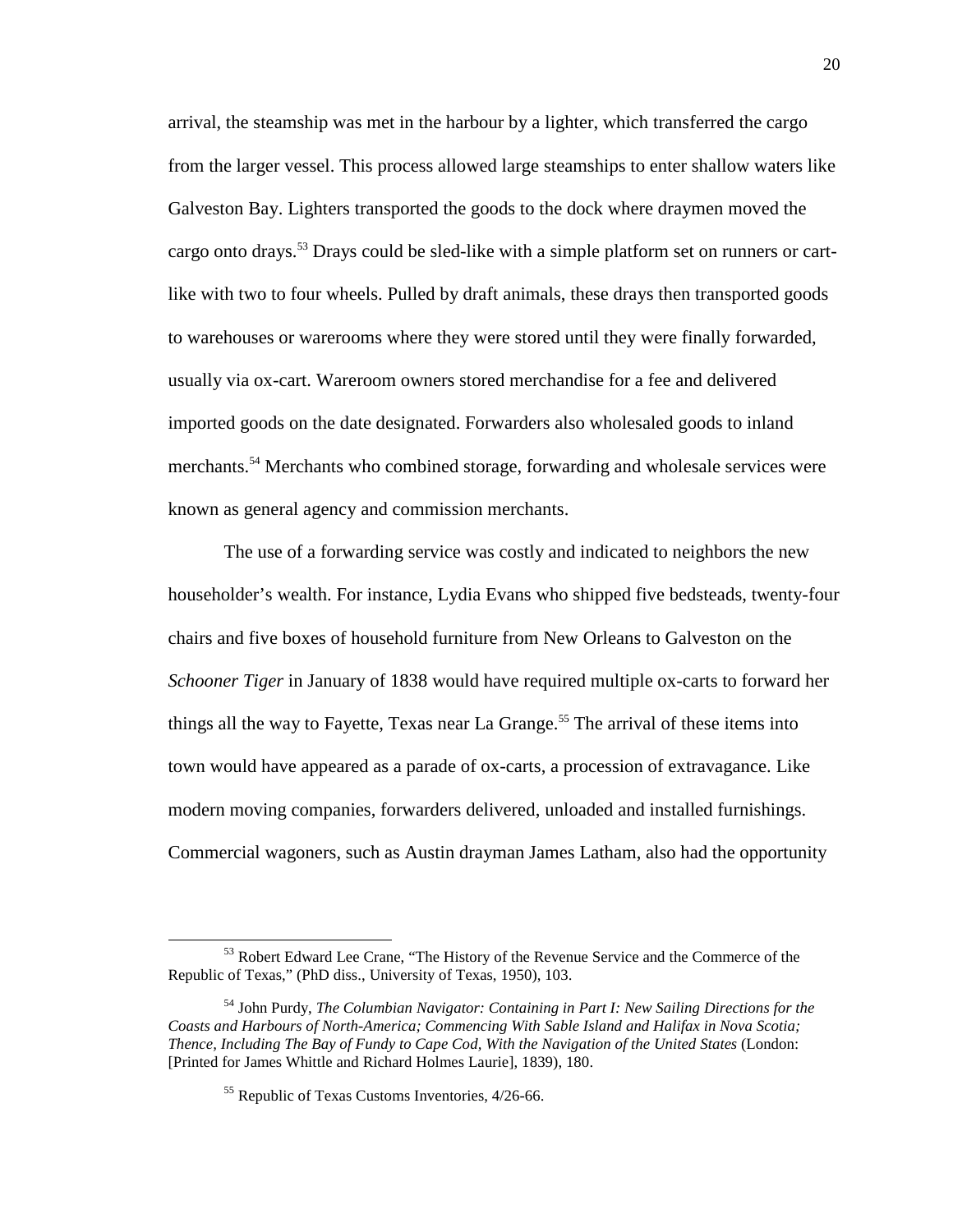to earn fortunes hauling goods.<sup>56</sup> Moving the Texas government from Houston to Austin required twenty-two ox-carts and cost the Republic \$21,223.41 to haul the government archives.<sup>57</sup>

Settlers who traveled to the Republic overland left few records concerning what they brought with them. Woodward's *Guide to Texas Immigrants,* printed in 1835, proposed a pragmatic approach to composing the immigrant's moving inventory. The list included "sufficient bread stuffs and groceries to last them for six or seven months," medicines, farming equipment, seeds, cotton clothing, a rifle, and a "strong dog."<sup>58</sup> Although all of these items are useful, people also carried items of personal value, including luxuries. If one's wagon contained a small chest or trunk, smaller goods, like case clocks, glass and china, transported safely cushioned by clothing and bed linens.<sup>59</sup>

Whether moving things by ship or wagon, objects had to be packed in a way which prevented them from being injured in transit. During wagon travel, this was a special feat considering the length of transit time and the absence of established, smooth roads. Travel by boat required cargo to be transferred between many vehicles and provided just as many opportunities for damage. Just as there is little evidence of what

<sup>56</sup> Kenneth Hafertepe, *A History of the French Legation in Texas: Alphonse Dubois de Saligny and His House* (Austin: Texas State Historical Association, 1989), 5.

<sup>57</sup> Gambrell, *Anson Jones,* 79.

<sup>&</sup>lt;sup>58</sup> In the preface to this book, written by Dorman H. Winfrey, the goals of the guide are explained: "To convince prospective settlers that Texas was the finest place in the world in which to live and make to the trip to Texas seem like a summer vacation." The book was intended as an advertisement to those in the "Atlantic states" who were considering emigration. Although immigrants are recommended to bring a collection of items suitable for life on a farm, the book recommends Texas to mechanics and land speculators as well. See Dorman H. Winfrey, preface to *Guide to Texas Emigrants* by David Woodman, Jr. (1835; repr., Austin: Texian Press, 1974), 187, iii.

<sup>59</sup> June Lucas, interview by author, Winston-Salem, NC, March 3, 2011; Sinks, Julia Lee, *Early Days in Texas: From Articles Printed in the Dallas News and the Galveston News in February 1896*, Austin History Center, 22.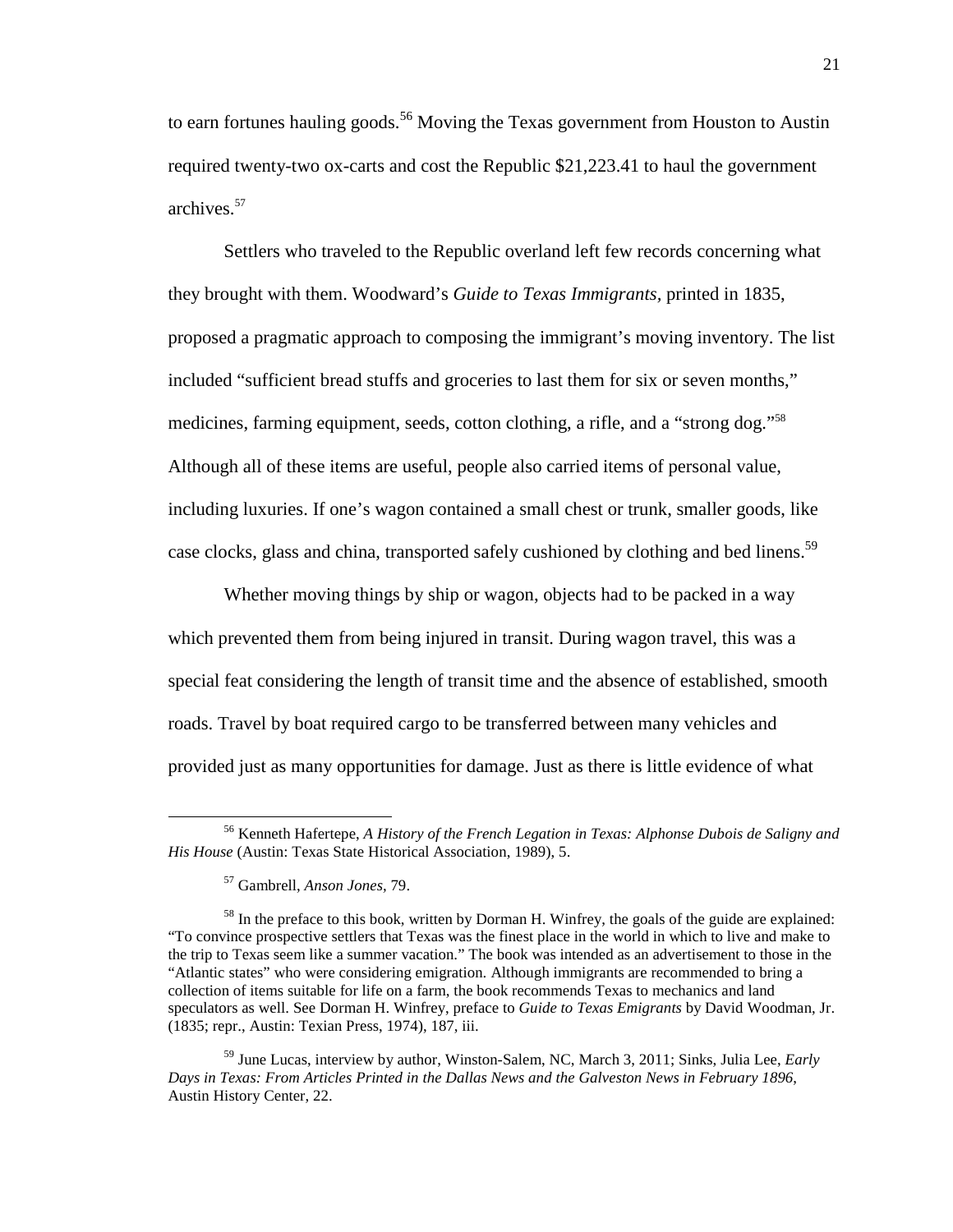land travelers brought with them, there is little evidence of how they packed their things. Most surviving information, pertaining to crating and packing, refer to shipping by sea vessel. Excavations of sunken steamboats like the *Arabia* or the *Bertrand* lend clues to the processes of crating commercial goods for river voyages in the mid-nineteenthcentury. $60$ 

The nineteenth-century book *On the Stowage of Ships and Their Cargoes,* details standardized shipping and packing practices. The ship's hold had to be loaded wisely in order to stow the shipment without damage to the cargo or the ship, and to prevent overloading. Crates and barrels leaking liquids or aromas could damage adjacent goods like fabric and grain. However, when suitable pairings were found, one sort of cargo could be used as dunnage to protect another in the hull. For instance, hair mattresses and bales of cotton were used to pad and protect cargo, such as kegs of dishes, from the hull of the ship or rigid wooden crates.<sup>61</sup>

In describing ships' contents, some Texian customs inventories detail the packaging of the cargo, an often overlooked form of material culture. Alcohol was crated in several ways, sometimes designated by the type of alcohol. While most liquor was noted as arriving packed in casks, kegs and barrels, champagne is noted for arriving in baskets. Books were shipped from Britain in crates called deal cases that were made from

<sup>60</sup> See Ronald R. Switzer, *The Bertrand Bottles: Study of 19th-Century Glass and Ceramic Containers* (Washington: National Park Service, 1974); Jerome E. Petsche, *The Steamboat Bertrand: History, Excavation, and Architecture* (Washington: National Park Service, 1974); Annalies Corbin, *The Material Culture of Steamboat Passengers Archaeological Evidence from the Missouri River* (New York: Kluwer Academic Publishers, 2002); David Hawley, *The Treasures of the Steamboat Arabia* (Kansas City, MO: Arabia Steamboat Museum, 1995).

<sup>61</sup> Robert White Stevens, *On the Stowage of Ships and Their Cargoes with Information Regarding Freights, Charter-Parties, &C., &C*. (London: Longmans, Green, Reader, & Dyer, 1878), 51, http://www.gale.com/ModernLaw/ (accessed September 1, 2011).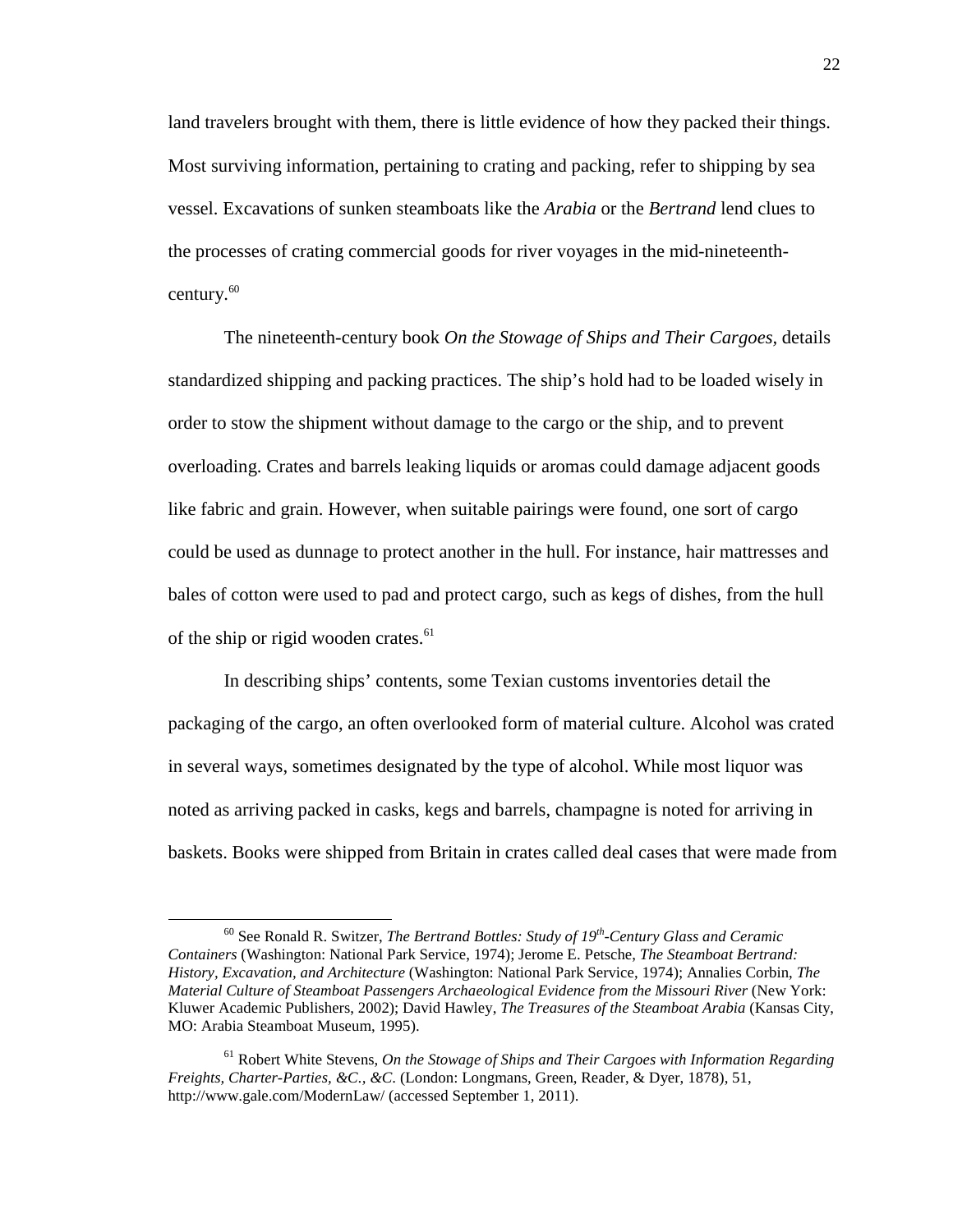wood nine inches wide, three inches thick and six feet long.<sup>62</sup> These long unwieldy boxes were reinforced with iron hooping and could be dismantled and the lumber could be used for building projects after shipping. Likewise, crates and barrels were repurposed as tables or used as trunks.

Textiles arrived packed in boxes, barrels and chests, but sometimes fabric was used as packing material wound around precious goods inside barrels. Some valued items arrived packed in excelsior and straw as well as old newspapers and broadsides. China arrived in boxes, tubs and casks. Some crockery came wrapped in domestic linens within crates, while rugs wrapped small furniture.<sup>63</sup> Windsor chairs arrived crated in boxes while other unspecified chairs arrived baled together.<sup>64</sup> Sofas and other upholstered or fragile furniture were sometimes shipped in skeleton boxes. These solid-bottomed wooden crates were built with rectangular armatures, instead of solid sides, to protect the contents. The armature added a protective cage, making these crates much lighter than solid crates.<sup>65</sup>

No matter how carefully shippers packed and crated their goods, many items still arrived broken. When Sam Houston's wife Margaret had their household furnishings carted from Harrisburg to Galveston in 1841, she was disappointed when they arrived. "The furniture which I sent for arrived this morning. It was terribly abused."<sup>66</sup> Perhaps it was poorly packed, or simply mishandled by the draymen. Rough waters and natural

 $62$  Ibid., 31.

<sup>63</sup> Republic of Texas Customs Inventories, 4/26-66.

<sup>64</sup> Republic of Texas Customs Inventories, Oversize 28-1.

<sup>65</sup>*The Western Boatman*,12.

<sup>66</sup> Margaret Houston to General Sam Houston, Galveston, January 18, 1841, in *The Personal Correspondence of Sam Houston*, Madge Thornall Roberts, ed. (Denton, TX: University of North Texas Press, 1996), 69.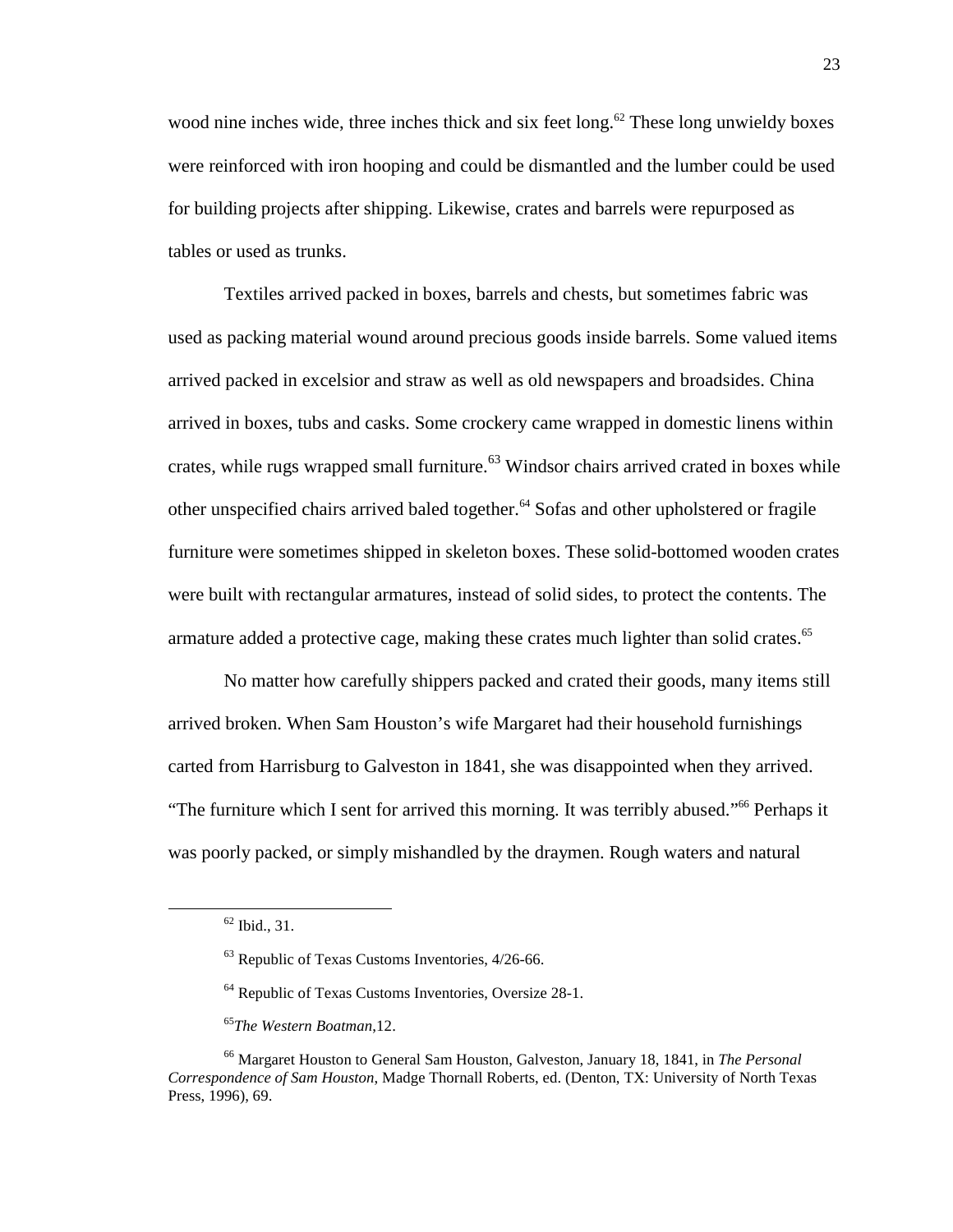disasters also threatened the safe arrival of ships and the cargo they held. Philadelphian Isaiah Bray drowned with his shipment while sailing from Linnville to Galveston on the *Schooner Caroline* after the steam packet's engine exploded.<sup>67</sup> Another vessel, the *Pilot Schooner Santa Ana* was struck by lightning while sailing from New Orleans to Galveston. Incredibly, this was the second instance in which the Santa Ana had been struck.<sup>68</sup>

The economic fabric of early Austin extended the web of Texian coastal trade outward to encompass the distant location of the nation's capital, disproving assertions that the city's geographic isolation prevented the delivery of commodities. While the vast, hazardous landscape of Texas acted as a deterrent to easy importation and transport, the regulation and implementation of delivery services, combined with the efforts of determined merchants, helped to connect inland cities like Austin to Atlantic trade networks. Furthermore, this evidence refutes allegations that all early Austinites, lacking access to imported industrial items were forced to craft their own material possessions. The importation of information and material objects from distant ports enacted a dialogic relationship between foreign cities and Texian consumers, creating new lifestyles, personal preferences and expressions. The confirmation of Austin's participation in Texian trade, revises muddled assumptions concerning the availability of goods, their influence upon the lives of Austin citizens, and the possibility of fulfilling consumer desires through the provision of items of familiarity and comfort.

<sup>67</sup> *New Yorker*, March 13 1841.

<sup>68</sup> *New Yorker*, October 10 1840.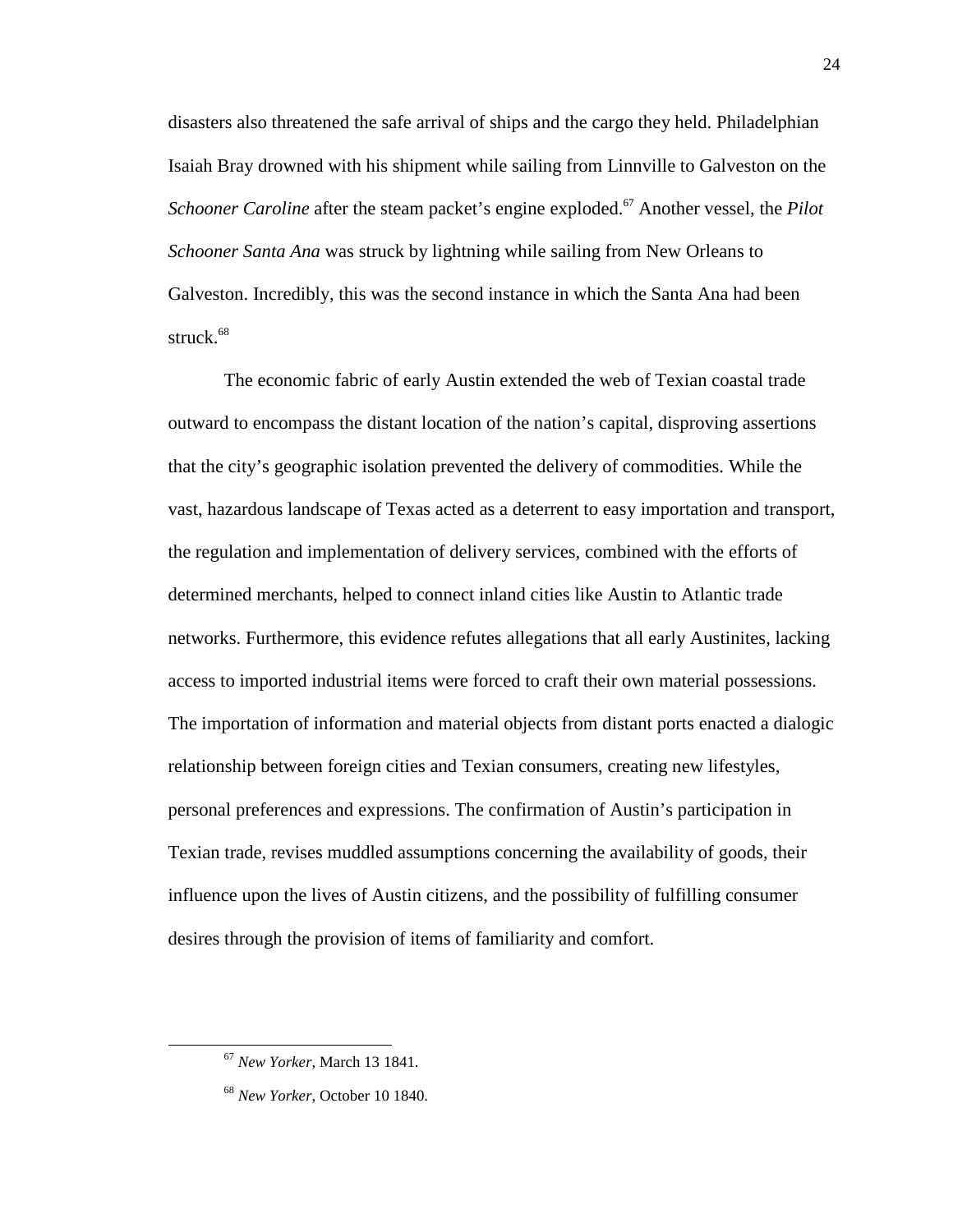### **CHAPTER III**

### GOODS AND SERVICES OF EARLY AUSTIN

In November 1839 South Carolinian James Burke opened a reading room next to his house in Austin. The reading room burned down four days after opening, but this did not deter Burke. A few days later, when he publicized he would reopen business, he declared that the new establishment would be known as Phoenix Corner.<sup>69</sup> Burke naming the library in reference to the mythological phoenix rising from ash characterized the vicissitudes of the fortunes of early Austin business. When one enterprise folded, another appeared, resuscitating the economic lifecycle and sustaining the city's ability to function. While few businesses were successful enough to remain in operation from the city's establishment in 1839 to annexation in 1846, the overall presence of commerce in the city was continuous. This economic fluidity and the multitude of business offerings represents ongoing attempts to satisfy a variety of consumer desires. The wide variety of goods manufactured in Austin and shipped from Texian port cities, in concert with the services of skilled workers, demonstrates economic diversity and reflects a range of lifestyles from rural to urban. Early Austin's dynamic commercial landscape provided opportunities to purchase products and participate in social customs associated with the refinement offered in long established American cities.

<sup>69</sup> Kenneth Hafertepe, *Abner Cook: Master Builder on the Texas Frontier* (Austin: Texas State Historical Association, 1992), 29.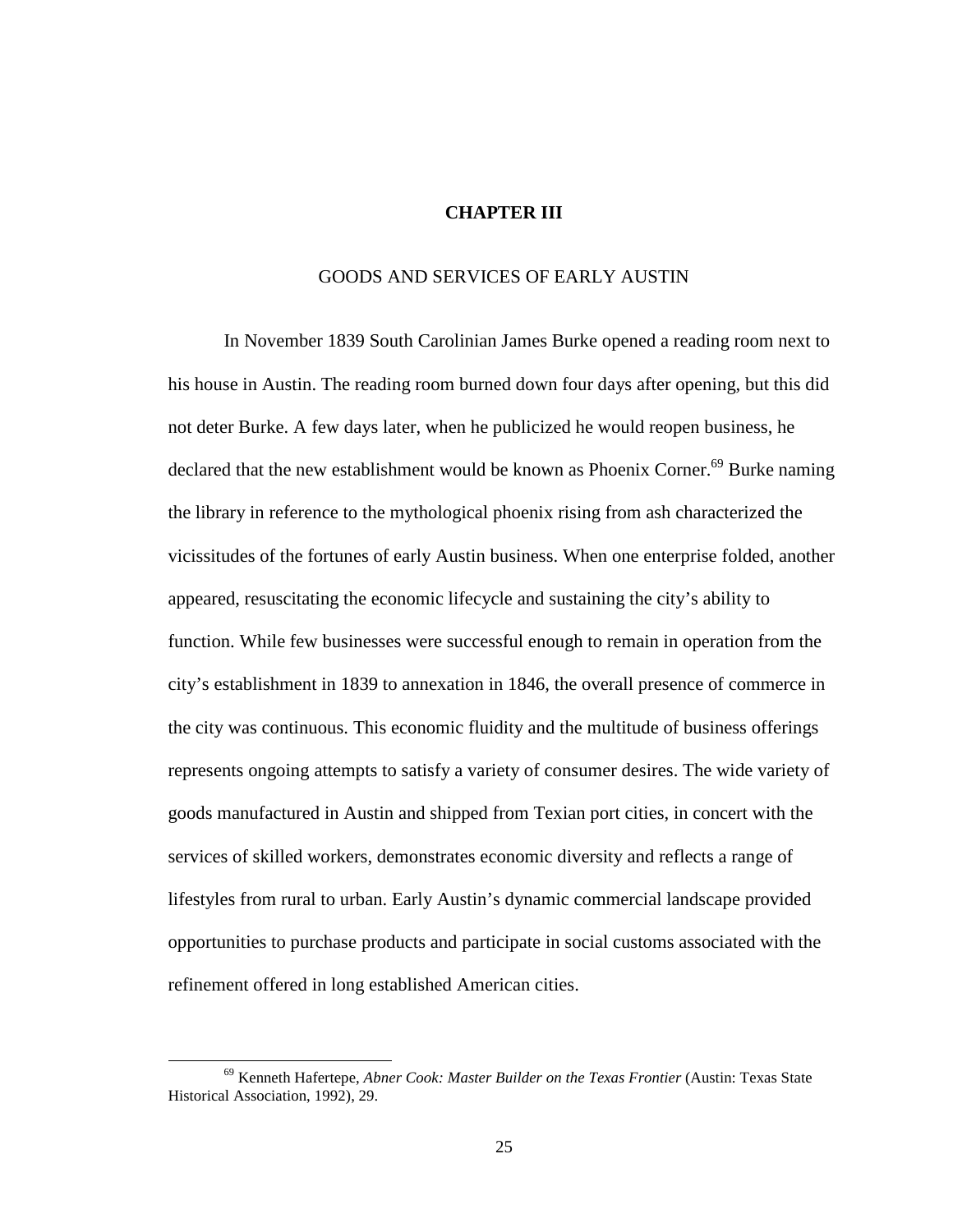Records relating to Austin's commercial offerings inadvertently preserved information related to the material world of Austin's commercial sector. Early Austin newspaper advertisements specify the tools used by craftsmen, the services offered by businesses and items sold by merchants. The employment of Austin's enslaved population is primarily illustrated in accounts of encounters with Native Americans, archeological excavations and classified advertisements. The implements of agricultural work are listed in probate inventories. The analysis of these inventories reveals flexibility, versatility and resilience in early Austin's market offerings. In turn, these goods and services exhibit the variety of material lifestyles offered to residents of the Republic's capital.

A census taken in January 1840 by Cumberland Presbyterian minister Amos Roark details the human landscape of the fledgling city:

Seventy-five families, population eight hundred and fifty-six, of which seven hundred and eleven were whites and one hundred and fortyfive blacks, five hundred and fifty grown men, sixty-one ladies, one hundred children, seventy-seven of which are large enough to go to school; seventy-three professors of religion, seventeen Methodists, twelve Presbyterians, five Cumberland Presbyterians, eleven Episcopalians, ten Baptists and ten Roman Catholics; two organized churches one Methodist and one Presbyterian; two Methodist preachers, one Cumberland Presbyterian and one Baptist preacher; one Sabbath school, one week day school, thirty-five mechanics, four lawyers, six doctors, six inns, nine stores, nine groceries, one billiard table, six faro banks, twenty gamblers, two silversmith shops, two printing offices and two tailor shops.<sup>70</sup>

Roark conducted his query inside the city of Austin, rather than throughout Travis

County where many farms were located. Therefore farmers outside the city limits are not

<sup>70</sup> *Historical and Descriptive Review of the Industries of Austin, 1885 Commerce, Trade and Manufactures; Manufacturing Advantages, Business and Transportation Facilities: Together with Sketches of the Representative Business Houses and Manufacturing Establishments in the City* (Austin:1885), 13, http://www.archive.org/details/historicaldescri00austrich (accessed September 13, 2011).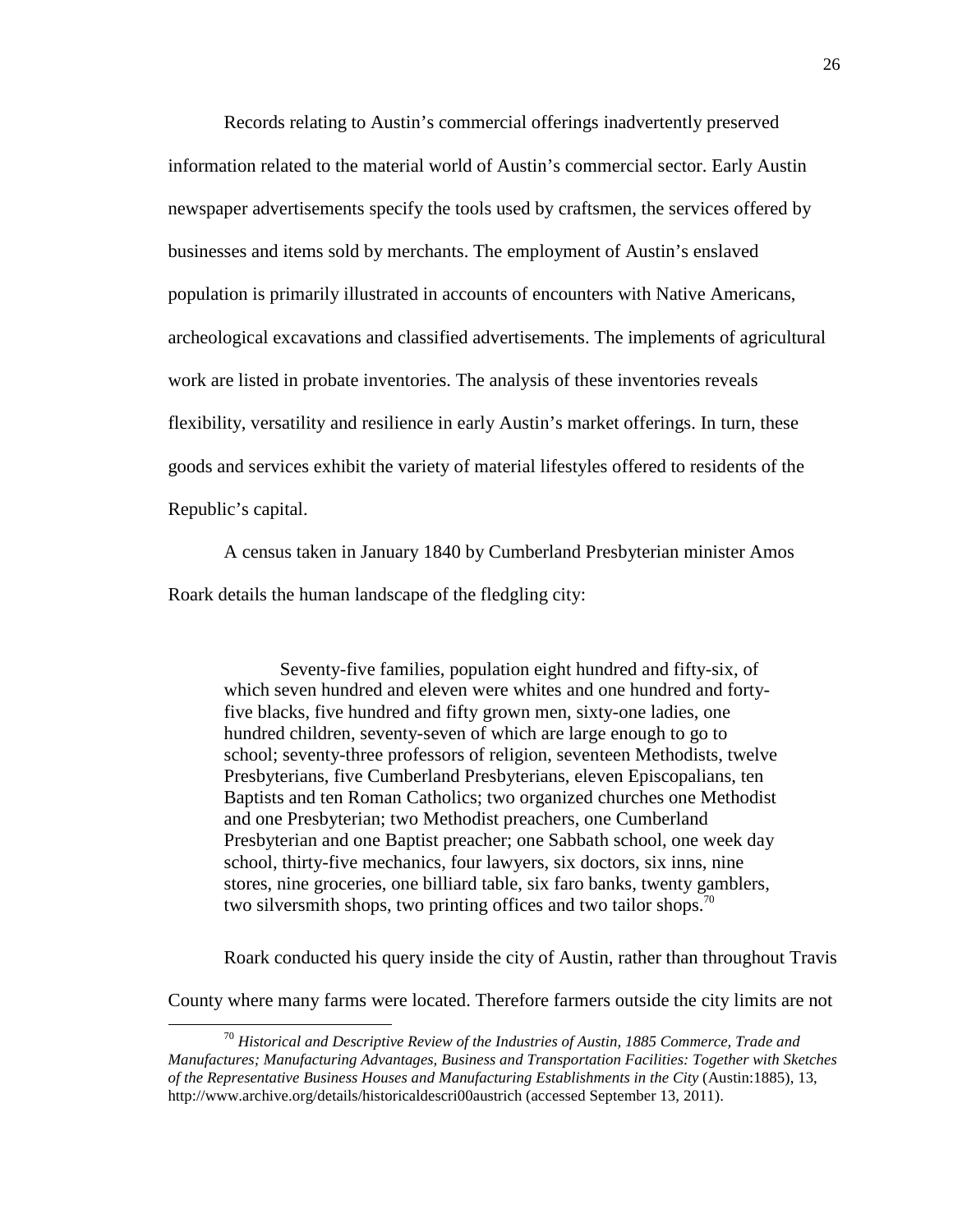quantified in Roark's tally. A decade after Roark's census, when the 1850 United States census was conducted, the majority of Austin's male population was engaged in agricultural work. Thirty-seven percent of those employed in Travis County were farmers and twenty percent worked as farm labor. Republic era Travis County probate inventories reflect that both urban and rural decedents' owned farming implements, indicating that rural farmers were not the only ones growing their own food. Farming presented the opportunity to feed one's family and offered a valuable product for trade in the marketplace. Few Travis County probate inventories reflect a monetary value and collection of objects that would indicate the wealth of a large scale plantation.<sup>71</sup> Although Travis County farmers owned enough acreage necessary for a large plantation enterprise, James Smith's probate inventory indicates he was the only decedent who owned a team of slave labor capable of running a large scale plantation. Furthermore, only Smith's farm reflects a production output competitive with southern United States plantations of that time, like those in Alabama's Black Belt region.<sup>72</sup>

James Smith had a wagon and log chain that gave him the ability to clear his land of timber and haul the logs off for sale or milling. Chains and yokes that connected draft animals to ploughs are frequently listed on county probate inventories. Scythes, sneads, crop cut saws and grubbing hoes, hand tools used by slaves and laborers in the absence of

 $71$  This is monetary value includes liquid assets, saleable chattel property and real estate.

 $<sup>72</sup>$  Many other large scale plantation scaled operations were probably being farmed in Travis</sup> County, but no probate inventory other than Smith's reflects one of such a size. For detailed list of the sorts of goods associated with wealthy plantation houses, see Lee Wayne Rahe, "Residential Furnishings of Deceased Greene County, Alabama Slave Owners: 1845-60" (PhD diss., University of Tennessee, Knoxville, 1992).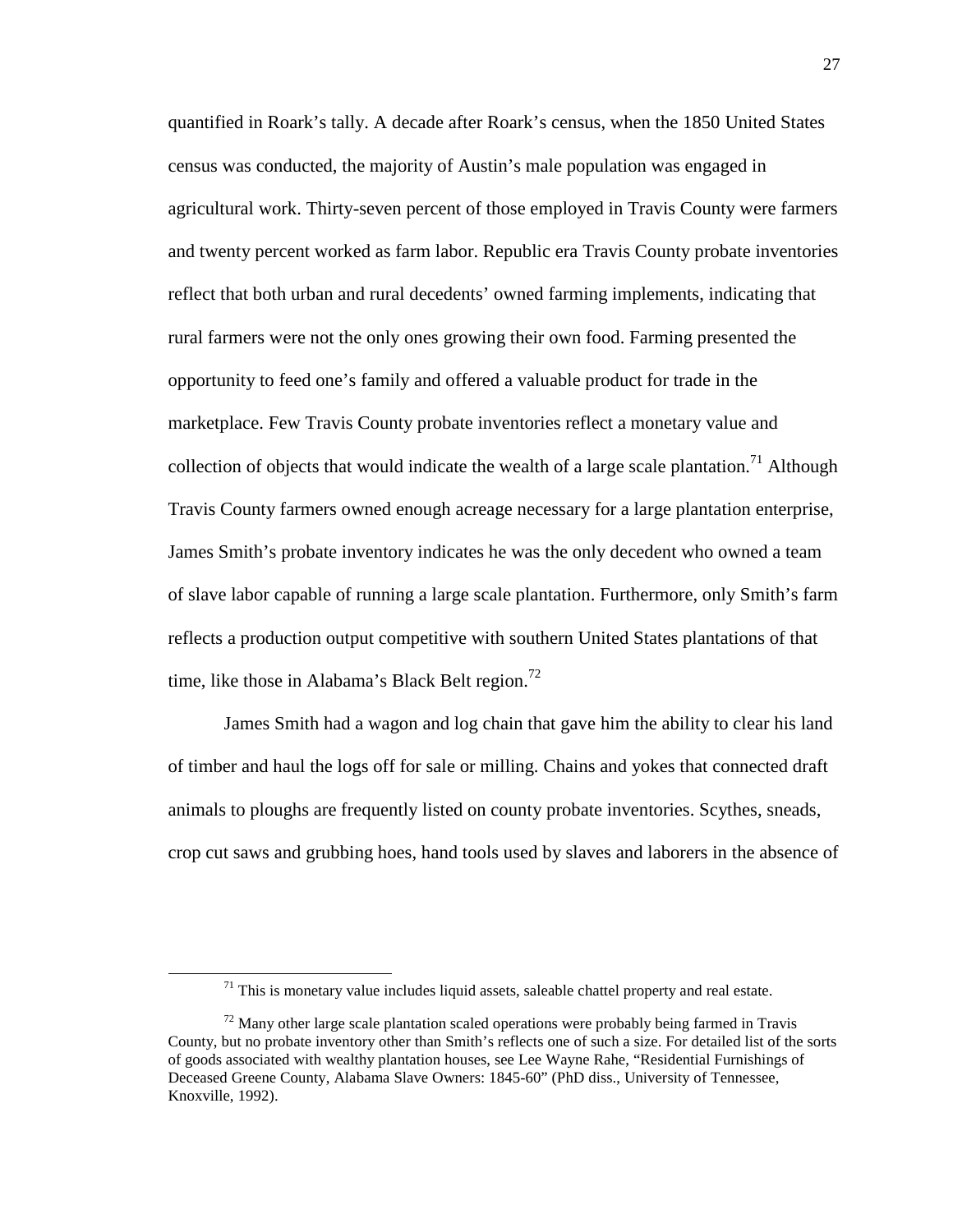ploughs also appear repeatedly.<sup>73</sup> According to the inventory of merchant Conrad Drisinger's general goods store, Drisinger stocked wagon parts including hubs, tongues, timber and spokes.<sup>74</sup> Most Austin households used wagons for working and hauling, but a few owned carriages purely for the conveyance of people. Charles Mason, William Sweeney, James Smith, D.G. Burleson, and James Webb were noted for owning carriages, but only President Mirabeau Lamar's vehicle was indicated as a *pleasure*  carriage. The inclusion of the word "pleasure" denotes this carriage was particularly special, for the conveyance of clean, well-dressed people rather than farm cargo.<sup>75</sup>

Ulrich Wustrich's probate inventory lists a spoke shaver, but no wagon, implying that he repaired wagons for others.<sup>76</sup> Garden seeds appear on Gustavus A. Werlander's probate inventory stored in a wagon top. No wagon body appears on Werlander's inventory implying that he no longer owned the wagon the top once shaded. Thus, Werlander used the overturned top as a make-shift bin for storing seeds. While seeds for vegetables and cotton were sold by Austin merchants, James W. Smith's inventory contained a botanical specimen rare in Austin, Texas, a single South African clivia lily. Although widely available today, the appearance of a plant grown simply for its beauty,

<sup>&</sup>lt;sup>73</sup> Gideon White, Probate Inventory, 1843, Probate Minutes Volume A, Travis County Probate Office, Austin, Texas (microfilm, Exp 61 Red 16, Austin History Center, Austin). All following probate inventories will be citeD by name, year, film roll and location; William Bell, 1843 (microfilm, Exp 61 Red 16, Austin History Center); Gustavus Adolphus Werlander, 1841 (microfilm, Exp 61 Red 16, Austin History Center).

<sup>74</sup> Conrad Drisinger, 1843 (microfilm, Exp 61 Red 16, Austin History Center, Austin).

<sup>75</sup> Gifford White, ed. *The 1840 Census of the Republic of Texas* (Austin: Pemberton Press, 1966) 191-198.

<sup>76</sup> Ulrich Wustrich, 1844 (microfilm, Exp 61 Red 16, Austin History Center, Austin).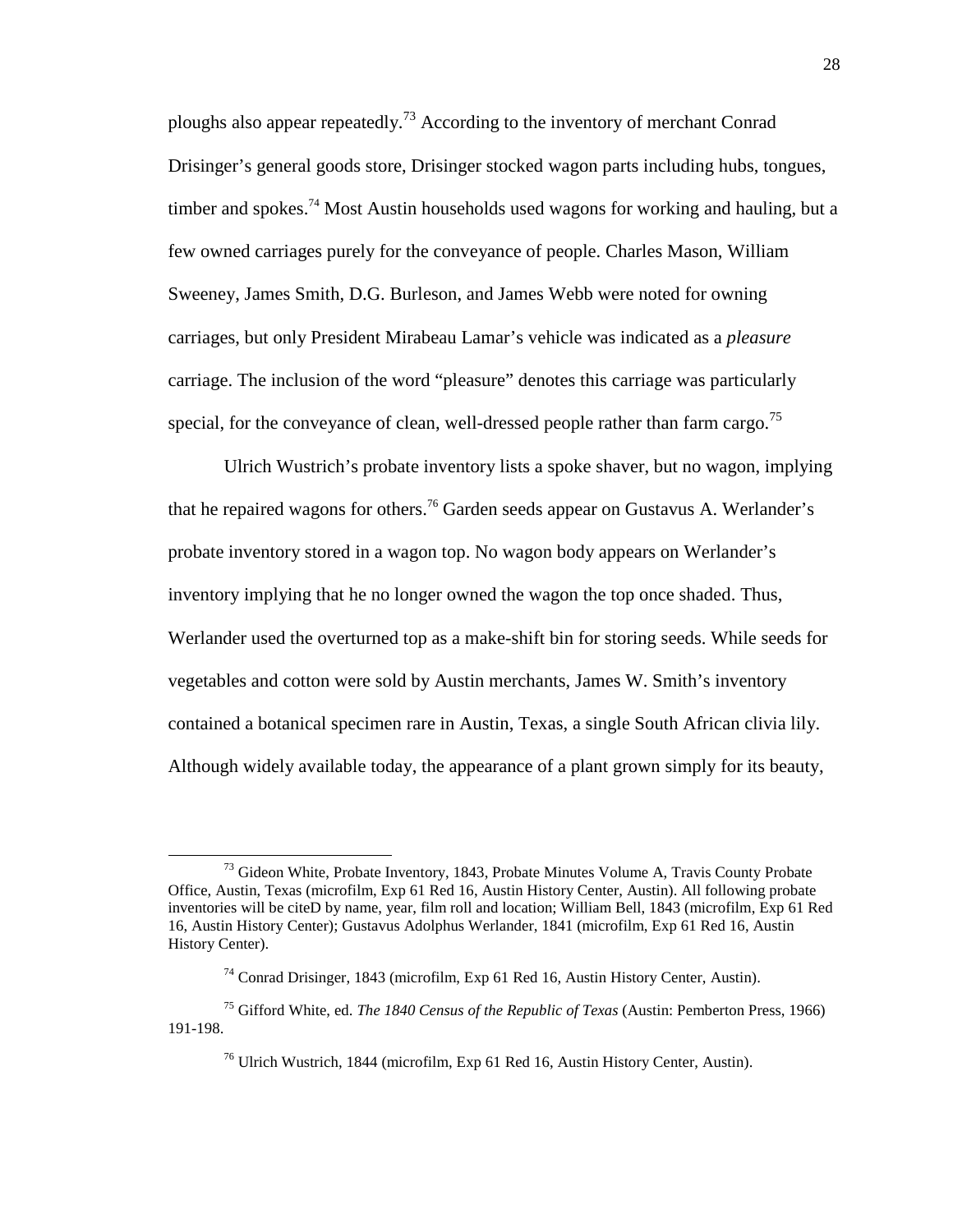and discovered only twenty years before, indicates its purposeful cultivation and transportation to the early capital city.<sup>77</sup>

 Working animals, such as those that pulled ploughs and wagons were highly valued and often resold to settle estate debts. Immigrants to Austin brought and bred a variety of draft animals for work stock. Grazing livestock appears on inventories also listing acreage, whereas animals traditionally contained in pens such as hogs and chickens appear on both rural and Austin city lots. Some Austinites allowed their hogs to graze in the city and in turn, the hogs devoured rubbish in the streets. Such wandering pigs invaded downtown homes, devouring horse feed and almost any fibrous material they could find.<sup>78</sup> Jacob Burleson also allowed his hogs to roam unrestrained. At the time of his 1840 probate inventory he is noted as owning eleven "hogs in the woods."<sup>79</sup> Commercial butchers slaughtered and dressed livestock including hogs and cattle.

-

<sup>79</sup> Jacob Burleson, 1840 (microfilm, Exp 61 Red 16, Austin History Center).

<sup>77</sup> James Ridgeway, *The Botanical Register: Ornamental Flower Garden and Shrubbery Consisting of Coloured Figures of Plants and Shrubs Cultivated in British Gardens*, vol. 14 (London: J. Moyes, 1828), 1182,

http://books.google.com/books?id=utsEAAAAQAAJ&pg=PA1120&dq=The+Botanical+Register+volume +14&hl=en&ei=BtelTonnKfDLsQLO-

\_ShBQ&sa=X&oi=book\_result&ct=result&resnum=1&ved=0CDIQ6AEwAA#v=onepage&q&f=false (accessed September 19, 2011).

 $78$  In order to destroy free-roaming pigs that his employer considered an "infestation," Alphonse Dubois' servant Eugene Pluyette stabbed the pigs to death with a pitchfork in a highly contentious episode in 1841. Although the pitchfork proved effective in relieving the city of the menacing hogs, hatchets and axes, almost ubiquitous on inventories inside and outside the city confines, provided the most humane endings for hogs and chickens. Pluyette's choice of weapon speaks to the lack of firearms in his master's household as well as Pluyette's resourcefulness. Furthermore, the fact that some pig farmers, in this case Richard Bullock, allowed their hogs to roam the streets exhibits the differences in people's expectations. Bullock felt it was his right and obviously saw nothing wrong with the practice. Dubois' telling of the event reveals his first Austin home had a stable for eight horses, a wooden fence held together with nails and a room dedicated as a bed room. Dubois' expectations of the city had been rather high, leaving him referring frequently to this house as a "wretched log shanty." The fact that he was able to have a room dedicated to sleep made his rented house more refined than those forced to do all activities in one room. For a complete account of this dispute in the words of Alphonse Dubois, see Dubois to the James S. Mayfield, Austin, March 21, 1841, in *The French Legation in Texas*, Nancy Nichols Barker and Alphonse Dubois de Saligny (Austin: Texas State Historical Association, 1971), 228-230.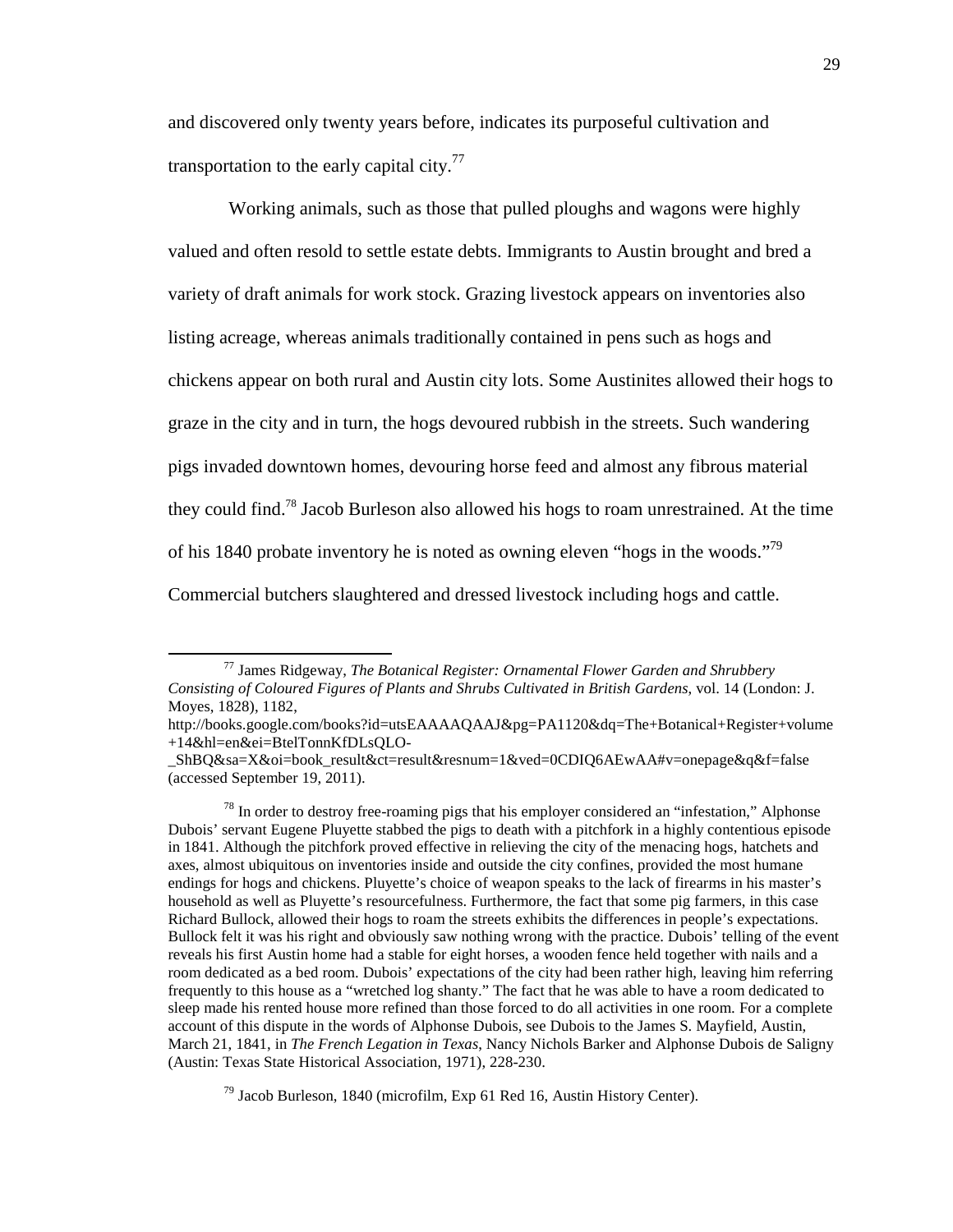German immigrant Heinrich Felden evidently vended meat from a butcher's wagon. Felden's probate inventory lists the wagon along with thirty pounds of bacon. These items in addition to hoop and bar iron and wagon wheels, suggest that Felden may have earned money by vending meat in addition to wheelrighting and blacksmithing.<sup>80</sup>

During the antebellum period, enslaved African Americans were considered chattel property. The Travis County tax records indicate the presence of two hundred and ten enslaved workers in Austin in  $1840$ <sup>81</sup> Only four of thirty-five pre-annexation probate records list the ownership of slaves, but these slave owners averaged twelve slaves per household. Ownership of a large enslaved workforce allowed for the cultivation of a substantial farm. Farmers who owned many slaves and acres of land, but very little otherwise indicate reinvestment in the farming enterprise, rather than the purchase of fine things  $82$ 

Slaves were regularly imported from New Orleans into the Republic through the port of Galveston as demonstrated by this 1842 advertisement in *The Weekly Texan*: "The steam vessel *New York* which arrived at Galveston on the 27<sup>th</sup> brought over 175 passengers; 74 of which were Negroes."<sup>83</sup> Historic advertisements prove slaves could also be purchased at probate sales in Austin and other cities in Texas, "For sale to the highest bidder. . . at the courthouse in the Town of Franklin, a Negro man, likely and sound about

<sup>80</sup> Henry Felden, 1843 (microfilm, Exp 61 Red 16, Austin History Center, Austin).

 $81$  Gifford White, ed. The 1840 Census of the Republic of Texas (Austin: Pemberton Press, 1966), 191-198. On his census, Roark lists only one hundred and forty-five.

 $82$  June Lucas, interview by author, Winston-Salem, NC, March 3, 2011; Gideon White, 1843 (microfilm, Exp 61 Red 16, Austin History Center, Austin).

<sup>83</sup> Advertisement, *The Weekly Texian,*January 12, 1842.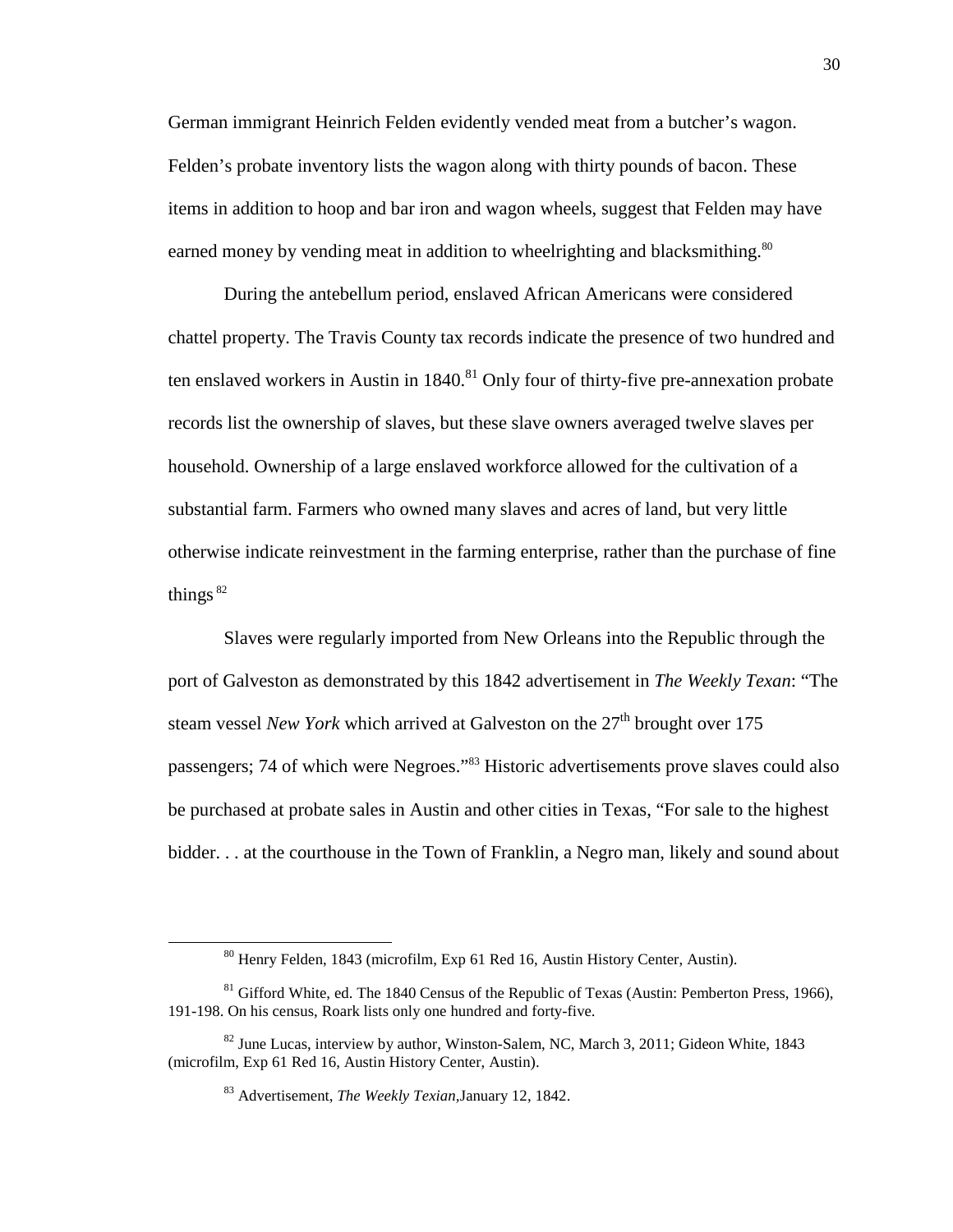twenty-eight years old, belonging to the estate of James W. Hill, dec'd."<sup>84</sup> Others inherited slaves or became slave owners after the transfer of property through marriage. This was the case with master builder Abner Cook, a North Carolinian who migrated to Austin, amassing a work force of ten slaves by 1850. Skilled slaves had a higher value, and master craftsmen purchasing slaves paid extra for those possessing talent in the master's field of work. Cook employed his skilled workers at his brick making business and in the construction of the buildings he designed.<sup>85</sup>

While Anglos in early Austin were encouraged to buy goods in the marketplace and dine in the city's restaurants, the market visibility of the enslaved population was suppressed. In antebellum United States cities with large African American populations, such as Charleston, South Carolina, black culture was highly visible, interwoven into the city's economic fabric.<sup>86</sup> Early Austin's enslaved population represented a small percentage of the population and strict racial etiquette was enforced by society and law from its inception. City ordinances were instated in 1840 that attempted to reinforce racial etiquette by barring whites from befriending enslaved blacks. Further attempts included a ten o'clock curfew for slaves and the criminalization of selling alcohol to

<sup>84</sup> Advertisement, *Texas Democrat*, January 21, 1846.

<sup>85</sup> Hafertepe, *Abner Cook,* 35.

<sup>&</sup>lt;sup>86</sup> This comparison is made based on the number of African Americans included on Amos Roark's 1840 census, one hundred and forty-five to eight hundred fifty-six whites. The "census" created from the transcription of tax rolls of 1840 named householders, quantified their valuable property including time pieces, carriages, wagons, livestock and slaves. From this quantification, the African American population in Austin in 1840 was two hundred and ten. This tally includes no total number of white citizens. For reading on antebellum cities and the distinctive characters of those with large, influential black populations see Peter H.Wood, *Black Majority; Negroes in Colonial South Carolina from 1670 Through the Stono Rebellion* (New York: Knopf; [distributed by Random House], 1974); Maurie Dee McInnis, *The Politics of Taste in Antebellum Charleston* (Chapel Hill: University of North Carolina Press, 2005); Suzanne Lebsock, *The Free Women of Petersburg: Status and Culture in a Southern Town, 1784-1860* (New York: Norton, 1985); Peter H. Wood, "The Know Their Business Well," in*,* Dale Rosengarten, Theodore Rosengarten and Enid Schildkrout, *Grass Roots: African Origins of an American Art* (New York: Museum for African Art, 2008),78-93.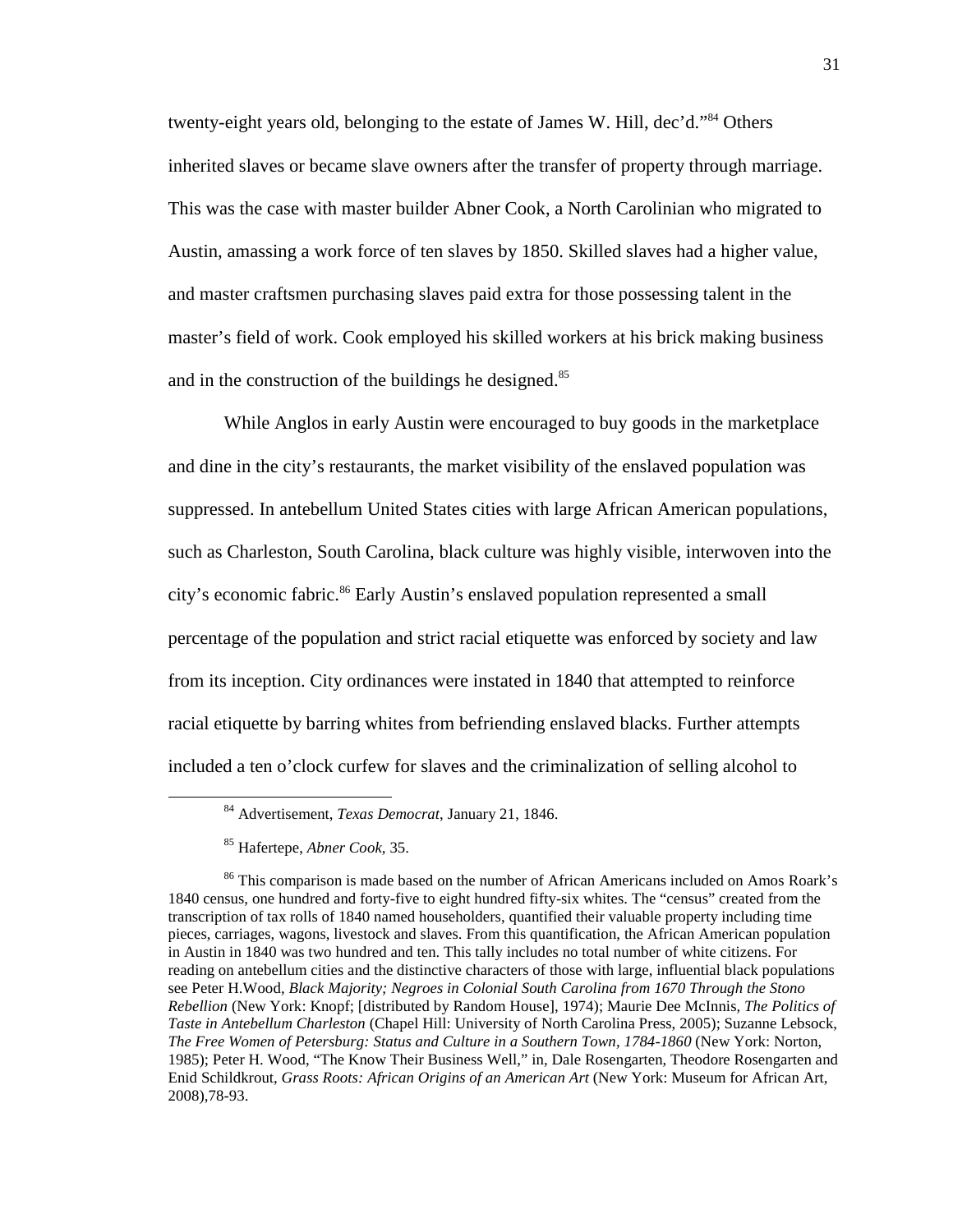blacks.<sup>87</sup> The enforcement of such laws confined social activities among slaves to private spaces and probably limited the goods they were able to obtain on their own.<sup>88</sup>

The archeological record of the original kitchen at the French Legation uncovered artifacts which suggest the presence of enslaved bondsmen employed as domestic help. Alphonse Dubois, who commissioned the Legation to be built, hired white servants but also purchased three slaves in New Orleans and brought them to Austin.<sup>89</sup> The archeological evidence attributed to the slaves who worked at the Legation includes smoking pipes and clothing buttons. Multiple pipes were found near the hearth, most of them constructed from plain unglazed earth tone clay. One pipe bowl was modeled into a monkey's face and decorated with a high sheen green glaze. This discovery reveals the slaves' access to finer goods, whether by purchase or gift, as well as the availability of tobacco through trade or purchase. Many types of buttons were also uncovered in the Legation kitchen space.<sup>90</sup> Remains such as buttons and beads are commonly uncovered in spaces formerly occupied by the enslaved. Archeologist Patricia Samford associates the presence and arrangement of buttons and other small items found at Levi-Jordan Plantation outside of Houston with West African conjure. Probably the Legation's

<sup>87</sup> Paul D. Lack, "Slavery and Vigilantism in Austin, Texas, 1840-1860," *The Southwestern Historical Quarterly*, 85:1 (July 1981): 2.

<sup>&</sup>lt;sup>88</sup> Probate inventories frequently list the presence of a single enslaved woman and her child. This indicates the division and estrangement of enslaved family units within early Austin slave ownership scenarios.

<sup>89</sup> Hafertepe, *A History of the French Legation in Texas,* 22. Passenger Lists of Vessels Arriving at New Orleans, Louisiana, 1820-1902, Microfilm publication M259, 93 rolls. Record Group 36. 1836. National Archives Administration,

http://search.ancestry.com/iexec?htx=View&r=an&dbid=7484&iid=LAM259\_14- 0498&fn=Jacob&ln=Matossi&st=r&ssrc=pt\_t21925211\_p1601237877\_kpidz0q3d1601237877z0q26pgz0q 3d32768z0q26pgPLz0q3dpid&pid=405453 (accessed September 1, 2011).

<sup>&</sup>lt;sup>90</sup> Doris L. Olds, "The French Legation Museum Kitchen," Archeological Field Report, Prepared for Mr. and Mrs. John W. Beretta, March 1967, 14-15.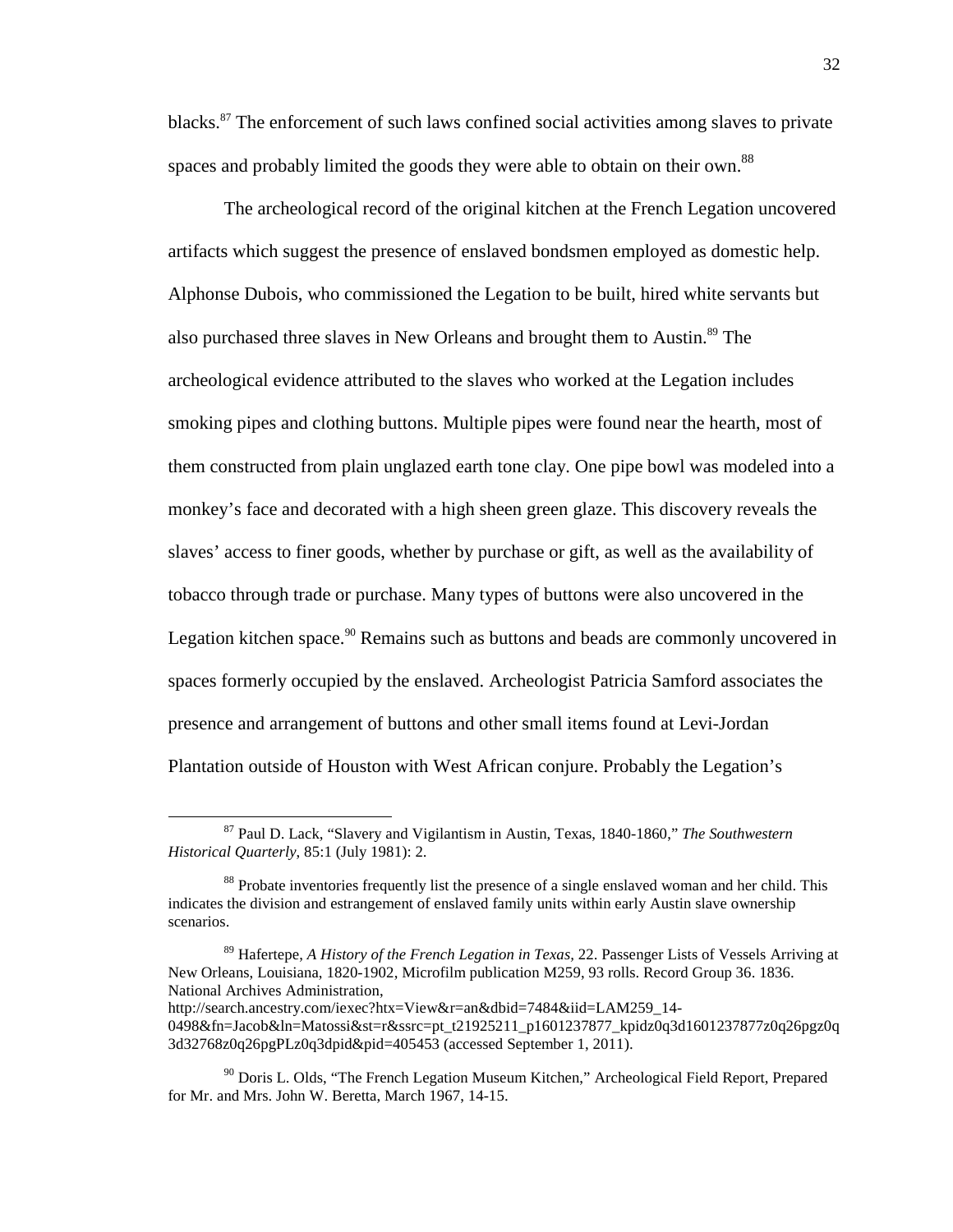preponderance of buttons was due to the necessity of nighttime and winter fireside sewing rather than religious ritual.<sup>91</sup>

In Austin skilled slaves were desirable employees, and Austin newspapers regularly advertised requests to purchase these workers.<sup>92</sup> Many of the advertisements explain how slaves would be employed, revealing some details concerning their work. The *Daily Bulletin* newspaper office advertised several times its desire to employ slaves who were hired out by their owners. "Wanted to hire, a Negro to serve as roller boy in this office. Good wages will be given for a length of time. A lad fifteen years of age, or therefore abouts will be most suitable."<sup>93</sup> Another advertisement read, "Wanted, a young Negro to wait upon two gentlemen. Good wages will be given." The good wages advertised would probably have been paid to the enslaved's owner rather than the slave himself.<sup>94</sup> Slaves were commonly hired out by their masters throughout the southern United States and apparently this practice was also carried to the Texas Republic. While in Austin, Sam Houston wrote to his wife that he wished his brother-in-law Vernal, would give up any attempt at farming, but instead should move into town and hire out his slaves for profit. "I invoke him . . . not to settle his Negroes on a farm, but to settle in the village . . . live upon their hire, having one to wait upon him, and that he cou'd live like a

1

<sup>91</sup> Patricia Samford, "The Archaeology of African-American Slavery and Material Culture," *The William and Mary Quarterly, Third Series,* 53:1 (January 1995): 111.

 $92$  The Houston and Galveston newspapers published before annexation feature frequent advertisements for slave auctions, runaway slaves and slaves for sale.

<sup>93</sup> Advertisement, *Daily Bulletin*, January 3, 1842.

<sup>&</sup>lt;sup>94</sup> In 1848, following annexation, the city created ordinances making it illegal for blacks to engage in what Paul D. Lack refers to "quasi free activities," including allowing enslaved servants to out, collect their own wages and earn money they could spend as they wished. Furthermore, the time spent between the master's house and the workplace presented opportunities for social interaction, which white people read as meetings for planning insurrections. See Lack, "Slavery and Vigilantism in Austin, Texas, 1840-1860," 2.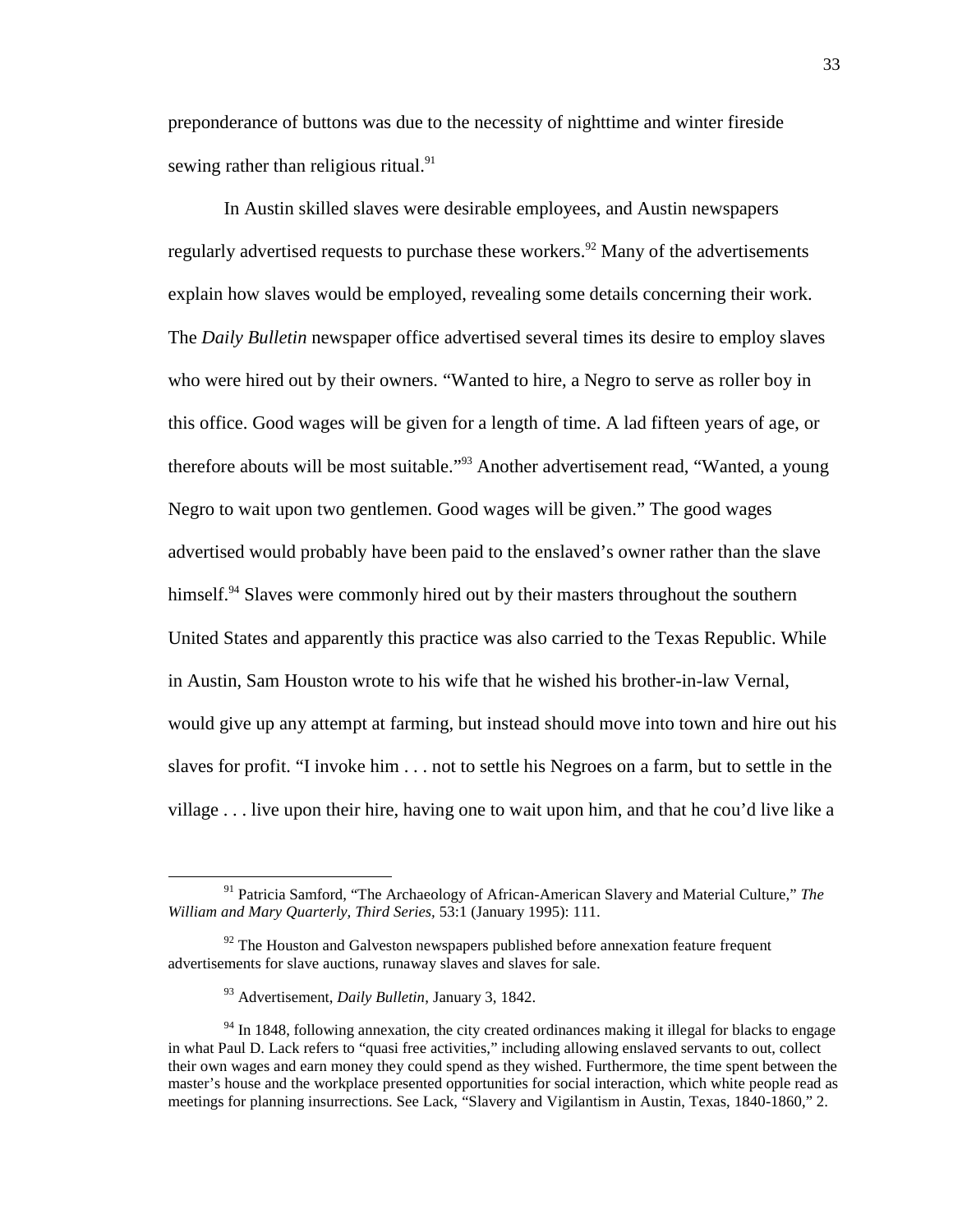gentleman."<sup>95</sup> Following annexation hiring out slaves was criminalized in Austin, because white citizens feared that independently an employed slave would be empowered to "act or deal as a free person."<sup>96</sup>

Other enslaved individuals were employed to work in the countryside exposing them to the violent advances of Native Americans from tribes including the Lipan and Tonkaway.<sup>97</sup> If these slaves had not been killed by Natives, no record of their lives or work might exist today. Early Austin conveyance entrepreneur, Hamilton White, employed an enslaved drayman who transported lumber from the Bastrop pine forests to Austin. He trusted his twenty-year-old male slave to lead the ox-cart thirty-five miles and back on his own. On a return trip with a cart full of cut pine logs, the young man was abducted and killed by Native Americans.<sup>98</sup> Another enslaved young person met a similar fate while tending livestock. A young woman who worked on the Clopton farm near present day North Austin was scalped while guarding cattle. Her body was abandoned in a nearby well.<sup>99</sup>

At the time of Amos Roark's census nineteen percent of Austin's population was black and only eight percent of the population was female. This left the majority of the

<sup>95</sup> General Sam Houston to Margaret Houston, Austin, January 21, 1842, in *The Personal Correspondance of Sam Houston*, Madge Thornall Roberts, ed. (Denton, TX: University of North Texas Press, 1996), 187.

<sup>96</sup> Paul D. Lack, "Slavery and Vigilantism in Austin, Texas, 1840-1860," 3.

<sup>97</sup> Dubois to the Duke of Dalmatia, Houston, January 19, 1840, in *The French Legation in Texas*, Nancy Nichols Barker and Alphonse Dubois de Saligny (Austin: Texas State Historical Association, 1971), 116.

 $98$  Although this story is repeated by three sources, the name of the Native tribe is never given; See Barkley, *History of Travis County and Austin,* 35; Kenneth W. Porter, "Negroes and Indians on the Texas Frontier, 1831-1876," *The Journal of Negro History* 41:3 (July 1956): 210; J.W. Wilbarger, *Indian Depredations in Texas Original Narratives of Texas History and Adventure* (Austin, Tex: Eakin Press, 1985): 266, http://www.netlibrary.com/urlapi.asp?action=summary&v=1&bookid=27683.

<sup>99</sup> J.W. Wilbarger, *Indian Depredations,* 269.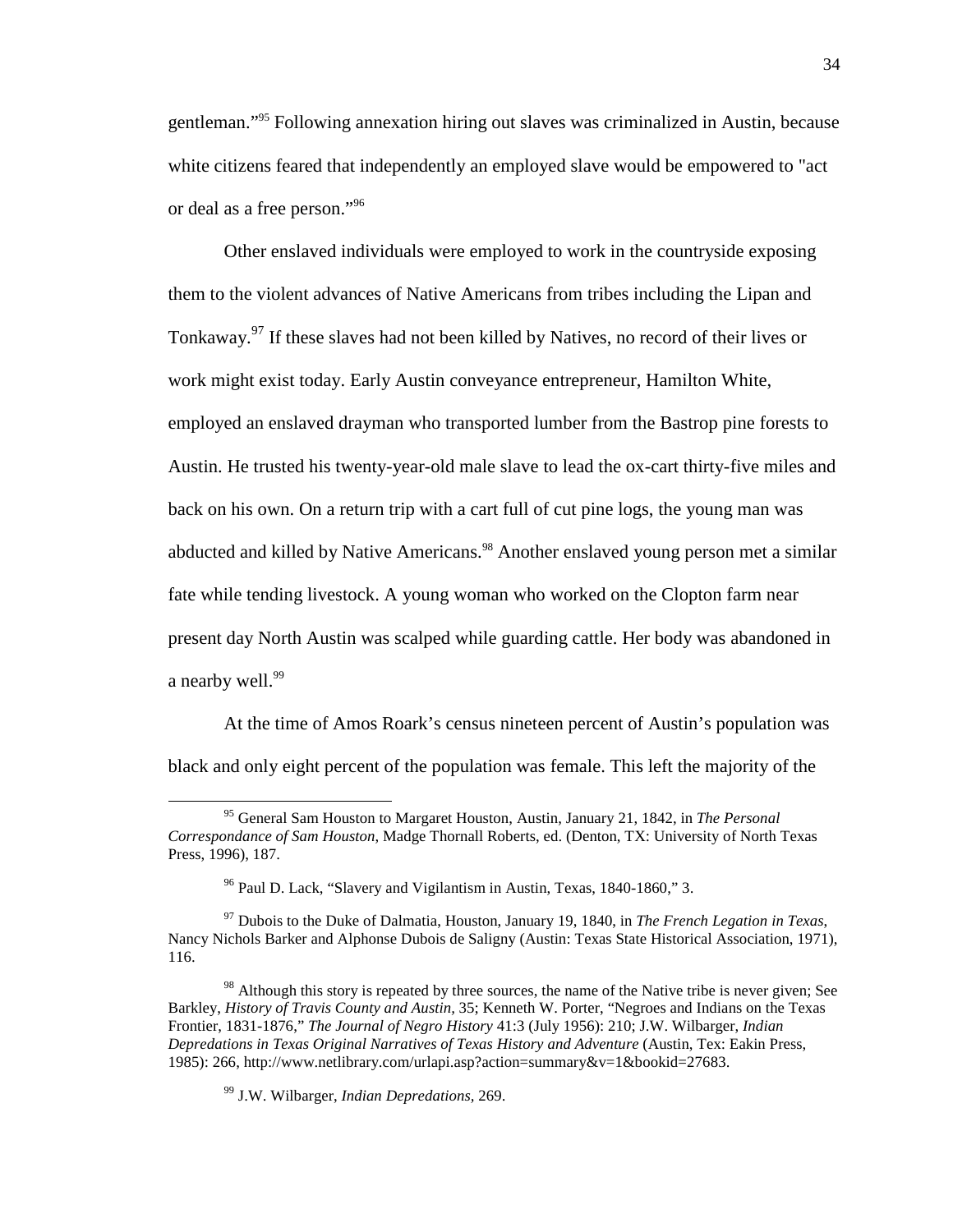white male population to cook and clean for themselves or to seek sustenance elsewhere.<sup>100</sup> Transient government workers like legislators and lawyers were among those reliant upon inns and restaurants for their room and board. While legislators stayed in town only when congress was in session, lawyers constantly came to resolve disagreements regarding land ownership.<sup>101</sup> Attorney N.S. Rector took advantage of the frequency of land disputes in the Republic. He advertised that he would "attend strictly to the obtaining of patents for lands from the General Land Office," charging his patrons five dollars per patent for each league of land.<sup>102</sup> While few bonds for orphans were submitted, and few wills filed, the Travis County court clerk filed volumes of petitions claiming land ownership. Likewise every newspaper published during the Republic Era contained multiple announcements proclaiming the loss of land certificates.<sup>103</sup>

Attorneys were not the only visitors to Austin on business. Chargé d'affaires from France, England and the United States came to the Republic for government business. The Catholic Diocese in New Orleans sent Bishops to Austin in order to strengthen its relationship with the Republic government and Texan Anglo society.<sup>104</sup> The popularity of

<u>.</u>

<sup>104</sup> Ralph Francis Bayard, *Lone-Star Vanguard: The Catholic Re-Occupation of Texas 1838-1848* (Saint Louis, Mo: The Vincentian Press, 1945), 157.

<sup>100</sup> *Historical and Descriptive Review of the Industries of Austin, 1885 Commerce, Trade and Manufactures; Manufacturing Advantages, Business and Transportation Facilities: Together with Sketches of the Representative Business Houses and Manufacturing Establishments in the City* (Austin: 1885): 13 http://www.archive.org/details/historicaldescri00austrich (accessed September 6, 2011).

<sup>101</sup> Ellen Garwood, "Early Texas Inns: A Study in Social Relationships," *The Southwestern Historical Quarterly* 60:2 (October 1956): 236.

<sup>102</sup> Advertisement, *Texas Democrat*, January 21, 1846.

<sup>&</sup>lt;sup>103</sup> An example of such an advertisement was placed in the Texas Sentinel in June 1840: "LOST One Land Certificate calling 1280 acres, No. 2671, issued to Wm. E. Eastland assignee of Harbert Oatts, by Barnard E. Bee, Sec. of War, dated March 31st, 1838, which certificate was granted for services in the army of the Republic of Texas. At the end of three months, I shall apply at the War Department for a duplicate copy of said certificate. Wm. E. Eastland." See Advertisement, *Texas Sentinel* June 13, 1840.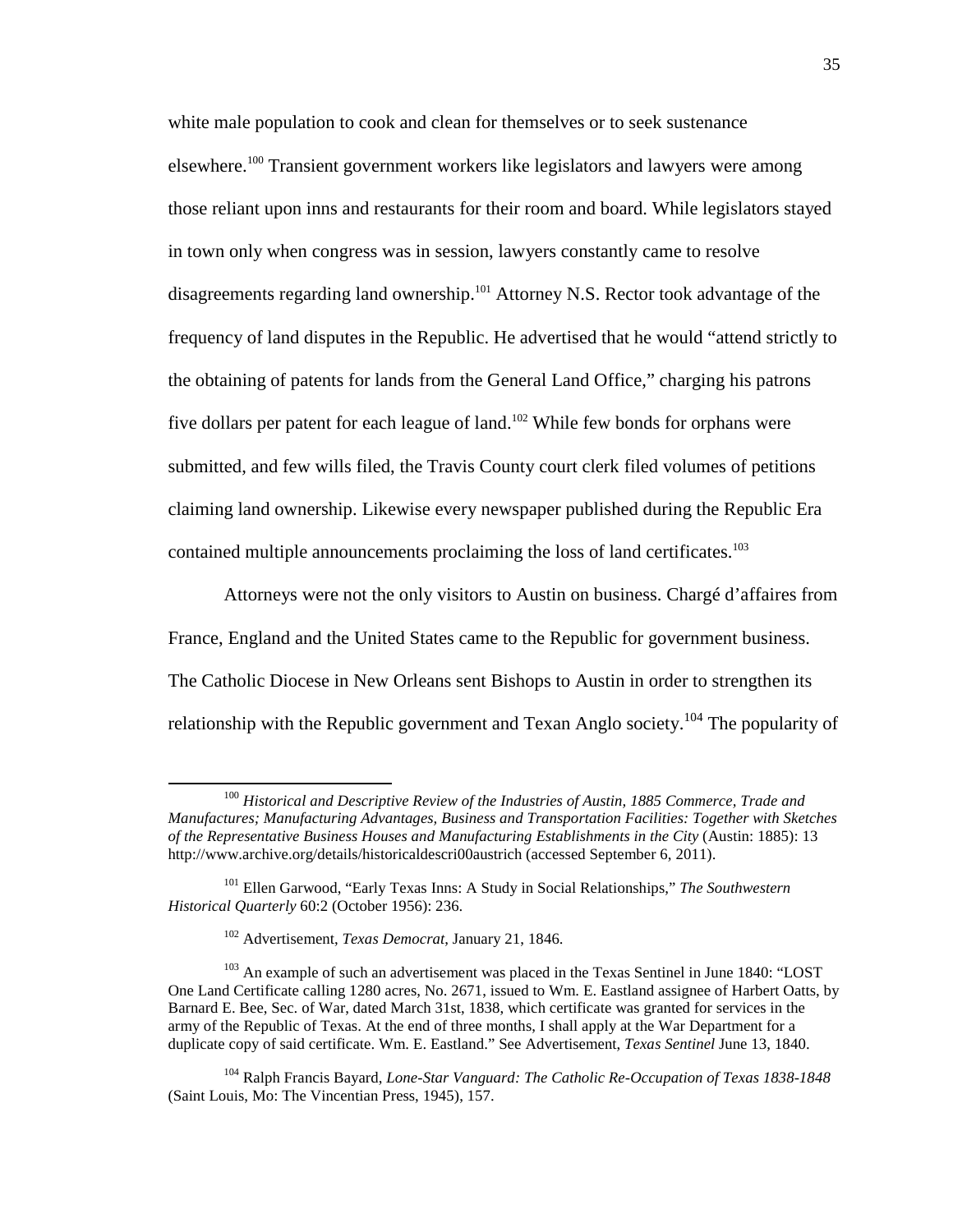temporary housing encouraged socialization in common public spaces as many in Austin did not have had their own private parlors for entertaining.<sup>105</sup> The influx of lawyers and legislators with economic affluence stimulated Austin's economy and influenced the city's entertainment and dining offerings.

During the Republic Era, Austin's most historically significant and economically successful temporary lodging was Richard Bullock's Inn.<sup>106</sup> A stay at Bullock's in an upscale, private room cost two dollars a day, while boarding two white servants together in a smaller room cost one dollar a day. The charge for housing two slaves, fifty-cents a day, suggests that their housing was different and was considered insufficiently appointed for regular, white guests. Furthermore, boarding two slaves at Bullock's cost the same as stabling a horse.<sup>107</sup> Apparently Alphonse Dubois had many trunks when he first arrived in Austin. Bullock charged him the equivalent of one bedroom's rent just to store his luggage. For those who were more frugal, rooms could be shared with either strangers or friends. Sam Houston, while staying at Bullock's Inn frequently shared beds with fellow legislators and other politicians.<sup>108</sup>

<sup>105</sup> Hafertepe, *Abner Cook*, 14.

<sup>&</sup>lt;sup>106</sup> Bullock moved to Texas in order to establish a large plantation with a team of enslaved workers, but was intimidated by the area's Native American population. Instead, Bullock built an inn at the center of the city. See Garwood, "Early Texas Inns: A Study in Social Relationships," 237.

<sup>107</sup> Richard Bullock to David G. Burnet, city of Austin, February 20, 1841, in *The French Legation in Texas,* Nancy Nichols Barker and Alphonse Dubois de Saligny (Austin: Texas State Historical Association, 1971), 215.

<sup>108</sup> General Sam Houston to Margaret Houston, Houston, December 12, 1841, in *The Personal Correspondance of Sam Houston*, Madge Thornall Roberts, ed. (Denton, TX: University of North Texas Press, 1996), 132. Bed sharing was a common practice in the eighteenth and nineteenth century. While traveling it was common to have to share a bed with a stranger or a friend at an inn. See John Kasson, *Rudeness and Civility: Manners in Nineteenth-Century Urban America (*New York: The Noonday Press, 1990), 14-15.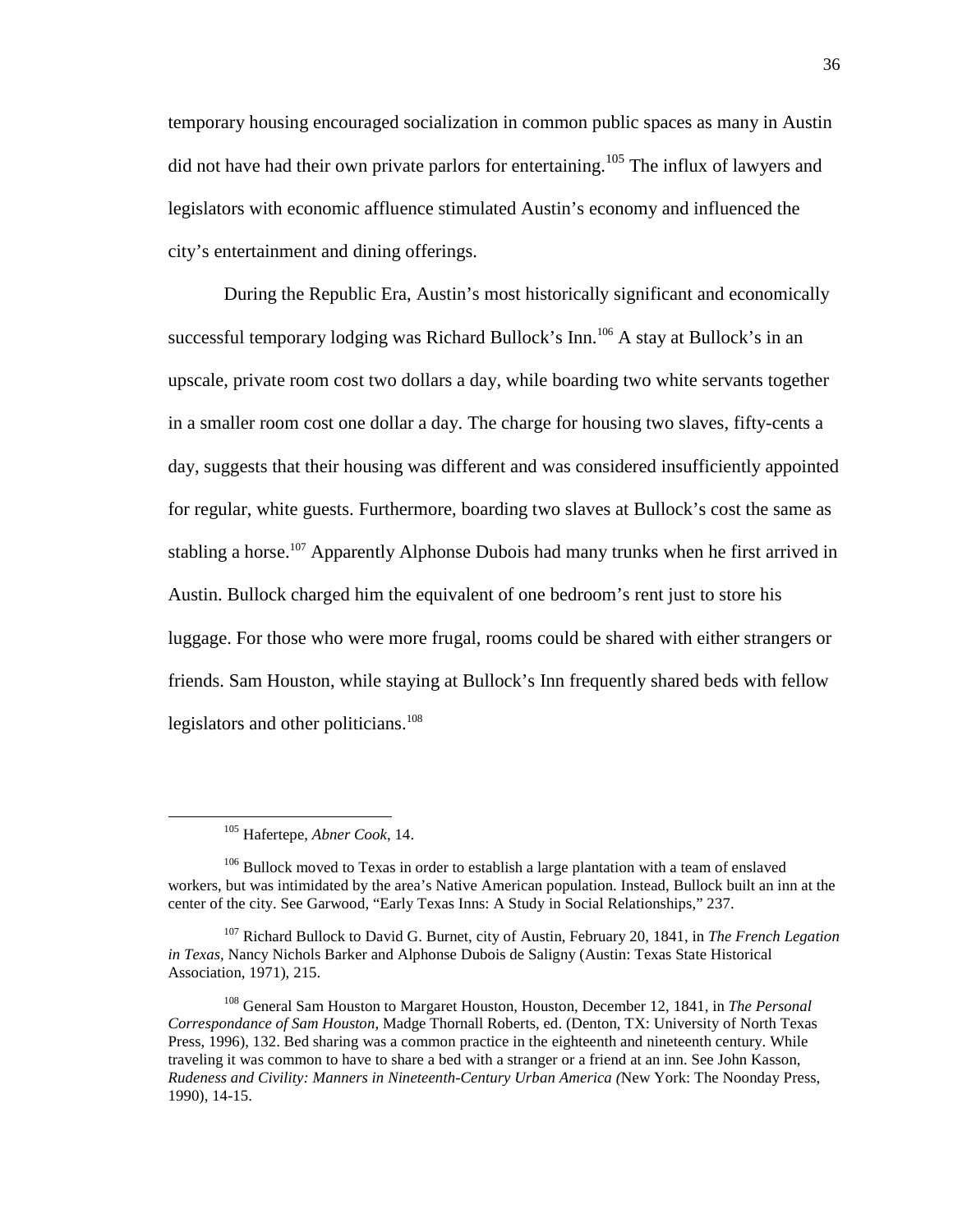Bullock's Inn was not only a primary temporary residence of Austinites, but also the source of their meals. The dining room or common space at Bullock's Inn must have been quite large, because the dinner table for a party held to fete President Lamar in 1840 was set for over two hundred guests. An article printed in the *Austin City Gazette,* details this dinner*,* listing the toasts given in honor of the Republic's President. It also mentions the food that was served, "The dinner provided under the immediate superintendence of Mrs. Bullock, reflected great credit on that lady's taste and superior judgment, displayed in the arrangement of the table, and in the delicacies which graced the festive board."<sup>109</sup>

Early Austinites interested in foreign cuisine could choose from three French restaurants that opened in 1840. These included P. L. Duval's French restaurant, (formerly Mrs. Susan Tétard and P.L. Duval's French restaurant), Jacob Matossy's patisserie and Charles Baudin's confectionary.<sup>110</sup> Matossy's restaurant and pastry shop was located within the walled yard of the capital building known as Lamar's Folly. Here he presented the public with pastry and fresh coffee made each morning. Matossy also offered to cook for parties and balls, as Austin's first professional caterer. Matossy further wholesaled his pastry to a local bar called Delorm's.<sup>111</sup> The passenger records listing Matossy's arrival in New Orleans in 1836 reveal that he came from Switzerland equipped to work as a confectioner. He arrived with six trunks of personal goods, three mattresses, a gun, and a writing desk but most importantly, one case of confectioner's

<sup>109</sup> Advertisement, *City Gazette*, October 30, 1839.

<sup>110</sup> Advertisement, *Texas Sentinel*, Saturday, November 14, 1840.

<sup>&</sup>lt;sup>111</sup> This small structure within the stockade served several purposes during the Republic Era. First occupied by business by J.W. Hauhn and Company, who conducted an unknown type of business, then by painter and sign maker Louis F. Marguerat, who sold it to William Gibson in July 1840. Matossy could have leased the space from Gibson. See Deed of Sale from L.F. Margeurat to William Gibson, 10 July 1840, Travis County, Texas, Deed Book A page 77, Austin History Center, Austin, Texas.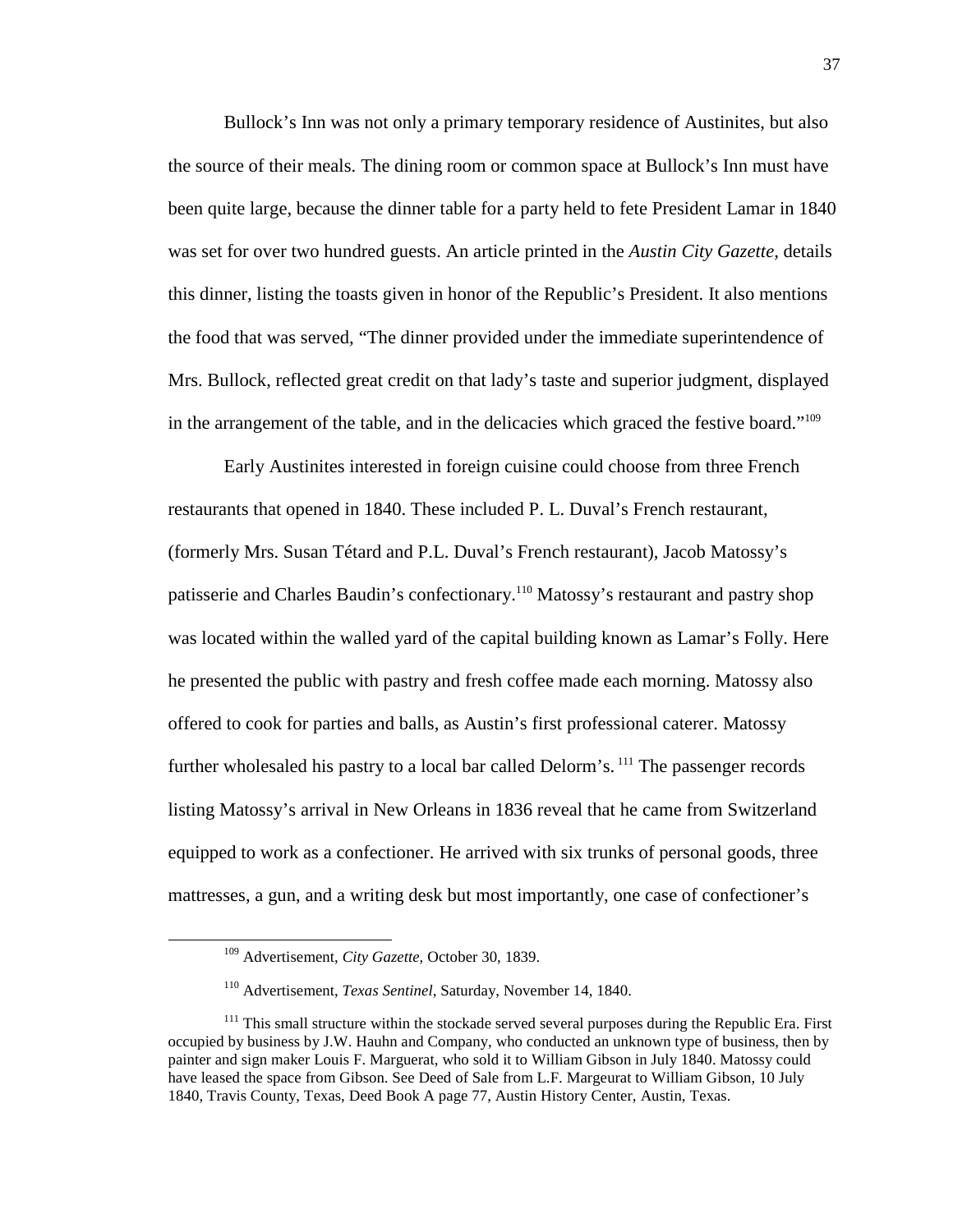utensils.<sup>112</sup> Another French cuisinier, Charles Baudin, also provided the extravagance of French confectionary to Austin. Baudin promised "a large assortment of cakes of the best quality, bonbons and every variety of candies."<sup>113</sup> Unlike Matossy, who only offered coffee in the morning, Baudin provided coffee throughout the day as well as "ginger beer and other items."<sup>114</sup>

At any point between 1839 and 1841, Austin city newspapers advertisements prove the existence of at least one restaurant in addition to Bullock's Inn. This means multiple restaurants were created for a population of under one thousand people. The presence of many restaurants provided marketplace choices and shows early Austinites had money to dine outside of the home. Furthermore, the fact that these restaurants offered sophisticated fare suggests the presence of cultured palates. In the nineteenthcentury meals at such venues also required adherence to specific dining rules and behaviors. Patronizing such an establishment publicly exhibited one's dining refinement and distinguished early Austin gourmands from gourmets.

Over the course of the Republic Era, ten doctors resided in Austin.<sup>115</sup> While most of these physicians had gone to school to learn proper medical practices some such as,

<sup>&</sup>lt;sup>112</sup> Passenger Lists of Vessels Arriving at New Orleans, Louisiana, 1820-1902, Microfilm publication M259, 93 rolls. Record Group 36. 1836. National Archives Administration, http://search.ancestry.com/iexec?htx=View&r=an&dbid=7484&iid=LAM259\_14- 0498&fn=Jacob&ln=Matossi&st=r&ssrc=pt\_t21925211\_p1601237877\_kpidz0q3d1601237877z0q26pgz0q 3d32768z0q26pgPLz0q3dpid&pid=405453 (accessed September 1, 2011).

<sup>113</sup> Advertisement, *Texas Sentinel*, Saturday, November 14, 1840; Hafertepe, *A History of the French Legation in Texas,* 21. The connection between Dubois and Baudin was asserted by Kenneth Hafertepe in *The French Legation in Texas* although there no passenger lists bolster this assertion or prove they arrived together. Dubois' travels are well documented into the ports of New York and New Orleans with his secretary and two servants Pluyette and Chabannes, but never Baudin.

<sup>114</sup> Advertisement, *Austin City Gazette*, July 7, 1841.

<sup>115</sup> Austinites could choose from Drs. Samuel G. Haynie, R.F. Brenham, J.E. Elgin, Joseph W. Robertson, Anson Jones, Richard Fox Brenham, Moses Johnson, William Louis, John Chalmers and Levi Bigelow. See James M. Coleman, Aesculapius on the Colorado; The Story of Medical Practice in Travis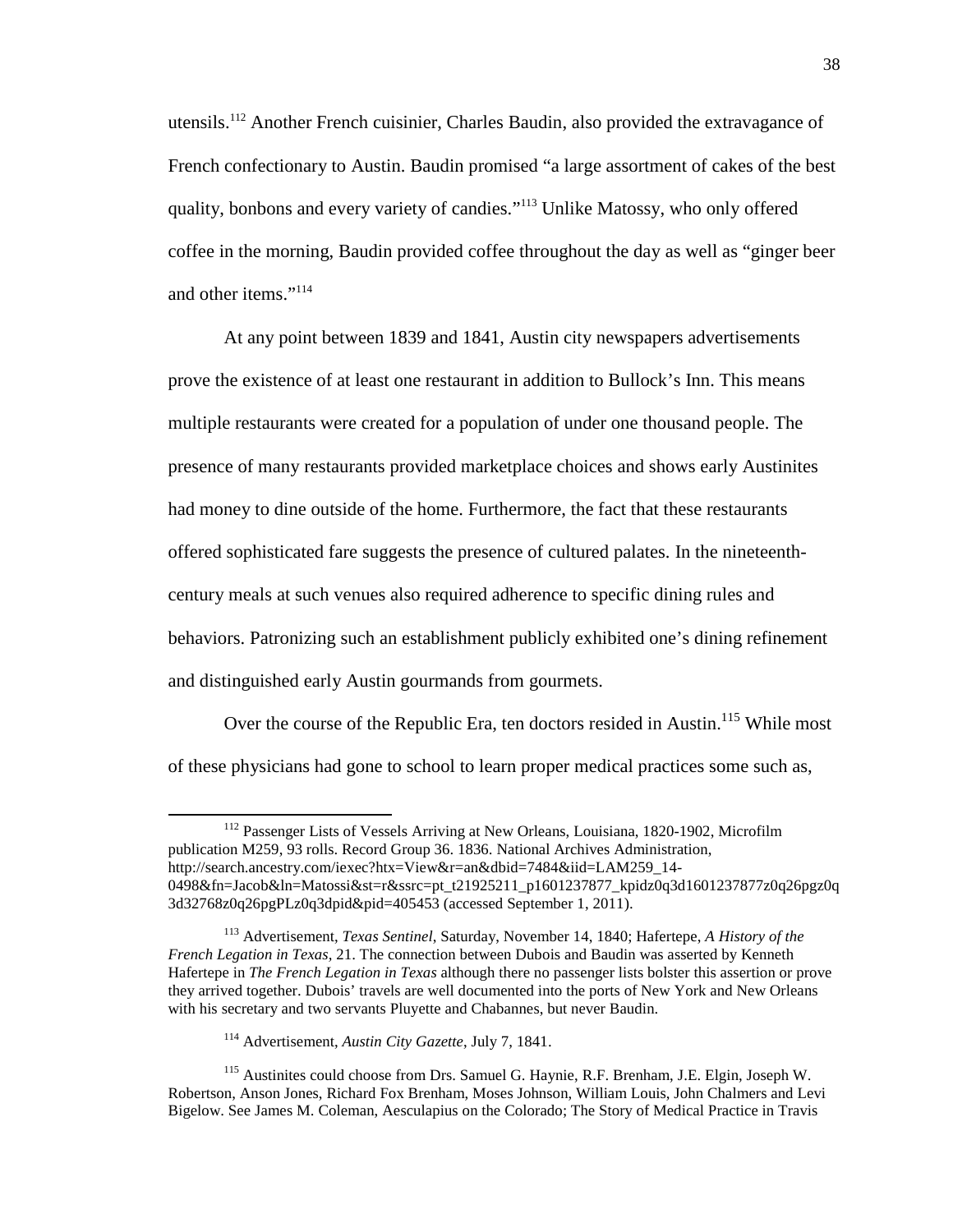Dr. Moses Johnson apparently had no training other than an apprenticeship in New York.<sup>116</sup> Compared to modern standards, nineteenth-century medical practices were generally archaic. For instance, Dr. Joseph Robertson's medical dissertation covered the possible curative properties of mercury when used for treatment of various illnesses. He warned that if the patient's teeth become loose and his gums dark, treatment should be decreased or discontinued.<sup>117</sup> Dr. Robertson's recommendations were not peculiar to his contemporaries as "quinine and mercury together with opium remained the backbone of therapy."<sup>118</sup> Emigrants coming to Texas were urged in Woodman's *Guide to Texas Emigrants* to bring a small trunk of medicines including calcined magnesia and essence of peppermint for indigestion, laudanum, an alcohol based tincture of opium for pain relief; castor oil, a cure-all drug helping with symptoms from constipation to insomnia; hartshorn, otherwise known as smelling salts, and spirits of camphor for relief from nasal congestion and toothache.<sup>119</sup> While bleeding was falling out of favor, Austin Alderman J.W. Garretty's probate inventory lists a thumb lancet. As an alternative to bleeding, cupping was still widely performed to relieve swelling, inflammation and supposedly blocked bile ducts.<sup>120</sup> Most Austin doctors did not keep offices, but visited their patients

<u>.</u>

<sup>118</sup> Coleman, *Aesculapius on the Colorado,* 20.

<sup>119</sup> Woodman, *Guide to Texas Emigrants,* 187.

<sup>120</sup> Thomas Andrew, *A Cyclopedia Domestic Medicine and Surgery: Being an Alphabetical Account of the Various Diseases Incident to the Human Frame: With Directions for Their Treatment, and for Performing the More Simple Operations of Surgery* (Glasgow: Blackie and Son, 1842), 254.

County to 1899 (Austin: Published by the Encino Press for the Friends of the Austin Public Library, 1971), 15.

<sup>116</sup> Ibid., 15.

<sup>&</sup>lt;sup>117</sup> Joseph W. Robertson, "An Inaugural Dissertation on Calomel," (PhD diss., University of Transylvania, 18\_\_), 15.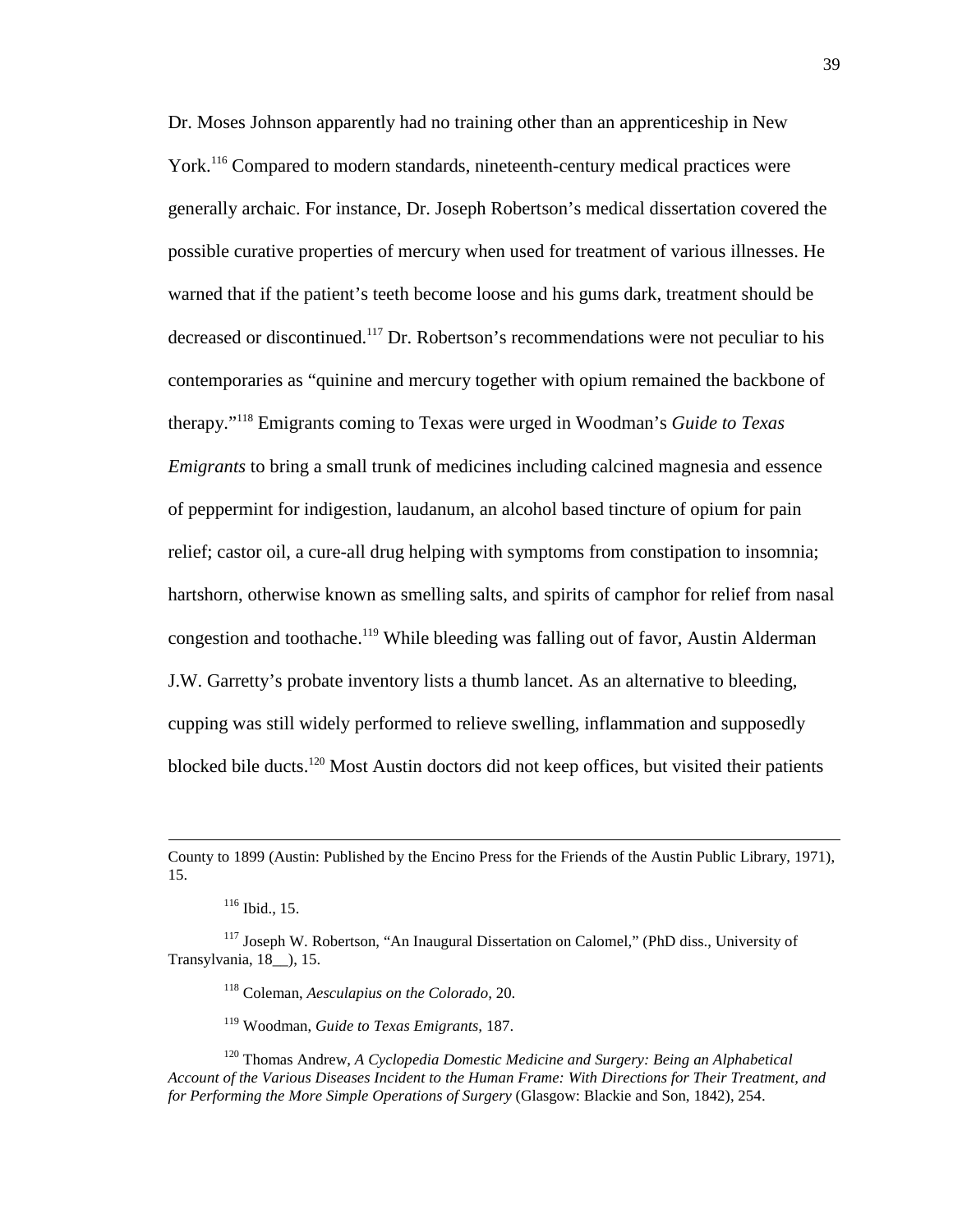in the home for a charge of around two dollars.<sup>121</sup> B.F. Johnson and Samuel Haynie opened storefront pharmacies from which they dispensed medicines.<sup>122</sup>

Tradesmen also ran businesses from storefronts on Congress Avenue. Skilled tradesmen were essential to developing Austin's architectural and household refinement. Many of these workers provided skills that were desirable but nonessential, providing goods that would add a bit of distinction to one's household. Others were fundamental to planning the city's layout and constructing its first buildings. Austin contained numerous master builders, draftsmen and contractors. Heinrich Mollhausen advertised himself as an "architect, civil engineer, draftsman, and contractor" and had an office downtown, offering "plans for buildings of every kind and description. . .with strict regard to solidity, comfort and beauty."<sup>123</sup> Mollhausen not only advertised his ability to create a functional blueprint, but the ability to imagine and design a home that would improve housing standards in Austin. Other draftsmen included L.J. Pilie and Charles Schoolfield who provided the city survey used for the initial auction of the city's lots.<sup>124</sup>

Austin's work force also contained stonemasons, blacksmiths, plasterers and merchants all able to procure and construct the necessary components of finer houses. Contrary to the frontier mythology surrounding Austin's history, the city's building stock was comprised of *both* frame and log buildings. Rather than a uniform settlement of log buildings, Austin was varied in its architecture, demonstrating a variety of home values,

<sup>121</sup> Coleman, *Aesculapius on the Colorado*, 20.

<sup>122</sup> Advertisement, *Texas Democrat*, March 4, 1846.

<sup>123</sup> Advertisement, *Texas Sentinel*, Saturday, April 29, 1840.

 $124$  Schoolfield died in 1840, following his success surveying Austin and its surroundings with work partner L.J. Pilie. His estate had little worth, containing only "one rifle gun, a trunk and its contents." If his trunk contained surveying equipment, this information was omitted from his inventory; See Charles Schoolfield, 1840 (microfilm, Exp 61 Red 16, Austin History Center).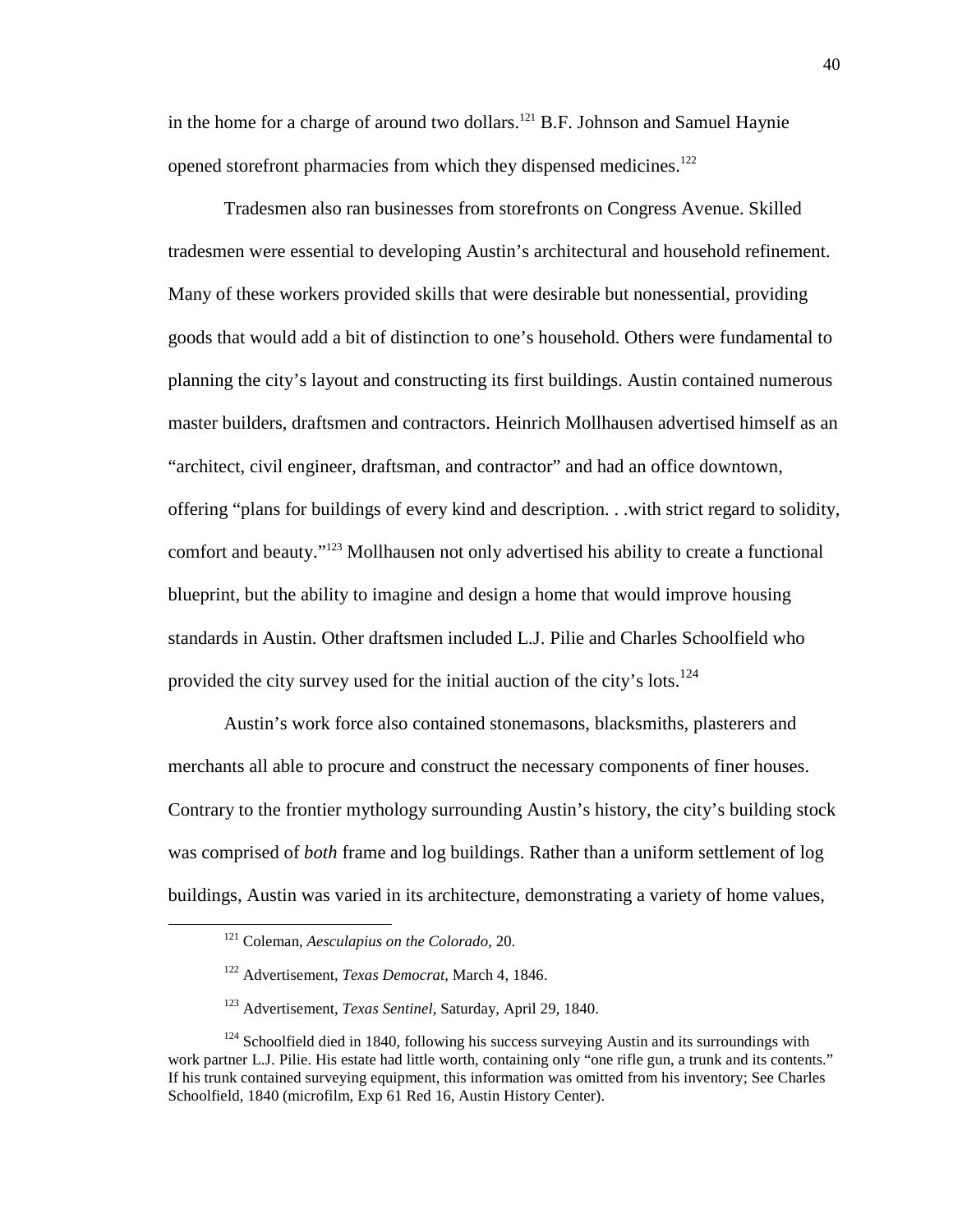builders' skills and consumer desires. Contracted to be constructed in 1839 by Alphonse Dubois, the French Legation building is the only extant structure in Austin from the Republic Era. Although the builder of the Legation is unknown, historian Kenneth Haeffertepe believes Thomas William Ward probably created its design.<sup>125</sup> Disabled, due to his participation in a battle and a subsequent cannon accident, Ward was left with only one arm and one leg. Haeffertepe believes that while Ward conceived the design for the Legation's French Louisiana colonial architecture, North Carolinian master builder Abner Cook led the construction work. The construction of the French Legation building required a team of workers including carpenters, masons and painters. Distemper paint, a simple oil based paint, was used to create a fresh weatherproof covering over the house's weatherboard. Republic customs inventories list painting supplies imported from Philadelphia to Galveston, which include distemper paint ingredients, white lead and linseed oil, paint brushes and "unspecified painting preparations."<sup>126</sup> The painted wood grain finish found on the Legation's stair case would have required advanced artistic skill.<sup>127</sup> Painters trained as studio artists frequently transferred this skill to the building arts or became professionally employed painting carriages, signs and houses. Early Austinite L.F. Marguerat, advertised in the newspaper that he was a "house, sign and ornamental painter on Congress above Pecan Street" and could have done the paint work at the Legation.<sup>128</sup>

<sup>125</sup> Hafertepe, *Abner Cook,* 40.

<sup>&</sup>lt;sup>126</sup> Republic of Texas Customs Inventories, 1836-1845, Texas State Library and Archives, oversize 28:1.

<sup>&</sup>lt;sup>127</sup> "The French Legation Main House Volume I.", Historic Structure Report, Volz and Associates Incorporated, October 20, 1997, French Legation Museum.

<sup>128</sup> Advertisement, *Austin Sentinel,* July 4, 1840.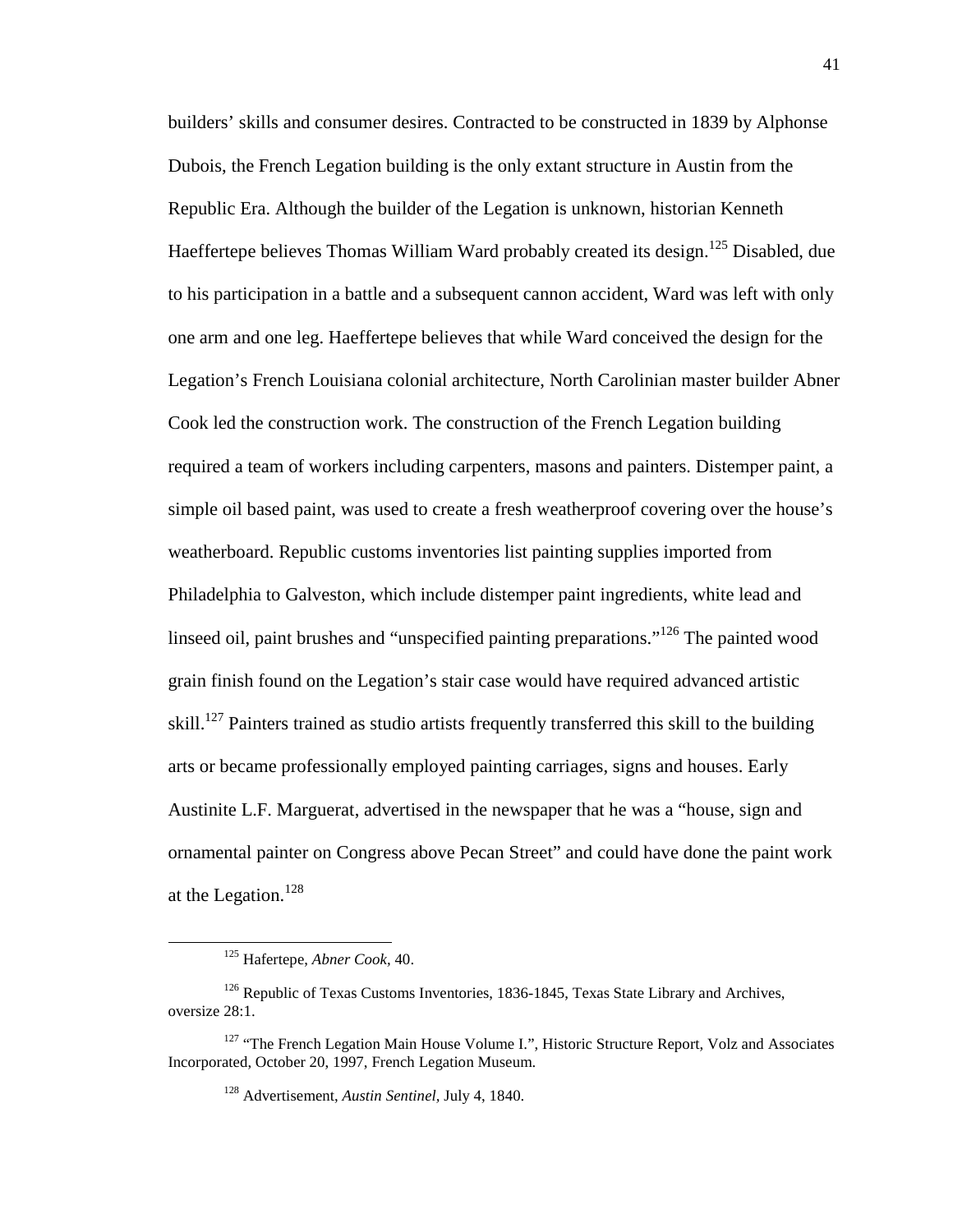Master builder Benjamin Nobles constructed both the president's residence and the capitol building in 1839. He was available for hire until his death the following year. His probate inventory lists a large quantity of lumber on his property.<sup>129</sup> Apparently, Nobles' building skills were insufficient to construct lasting structures. On a visit through Austin in 1842, just three years after the president's house was put up, traveling artist William Bollaert complained, "These buildings have been built of green wood and run up with great expedition the timbers have dried, and become loose, the plaster peeling off, and the Austin soft stone cracking."<sup>130</sup> President Lamar must have agreed that the house was poorly built, because one year after moving in Lamar hired John R. Slocomb, not Nobles, to build his post-presidential residence.<sup>131</sup>

The deed filed for the sale and construction of Lamar's house shows that Slocomb and his workforce were comfortable building frame houses and were able to create decorative architectural elements. Lamar's single-story eleven hundred square foot house was to be covered by a single gable roof constructed from cedar or pine shingles. The exterior of the house was to be covered in "planed and jointed weather boarding" indicating that rough boards, such as hand riven boards would not be acceptable. Furthermore, Slocomb indicates that these boards interlocked together to prevent the invasion of weather. The language used in Lamar's deed shows attention to detail concerning the house's aesthetics. The two front rooms, the public rooms of the house, contained large fireplaces, to be fitted with "neat mantel piece to be placed over each

<sup>&</sup>lt;sup>129</sup> Benjamin D. Nobles, 1840 (microfilm, Exp 61 Red 16, Austin History Center).

<sup>130</sup> William Bollaert, W. Eugene Hollon and Ruth Lapham Butler eds. *William Bollaert's Texas* (Norman, OK: University of Oklahoma Press), 198.

<sup>&</sup>lt;sup>131</sup> Deed of Sale from John R. Slocomb to Mirabeau B. Lamar, 21 May 1840, Travis County, Texas, Deed Book A page 47-50, Austin History Center, Austin, Texas.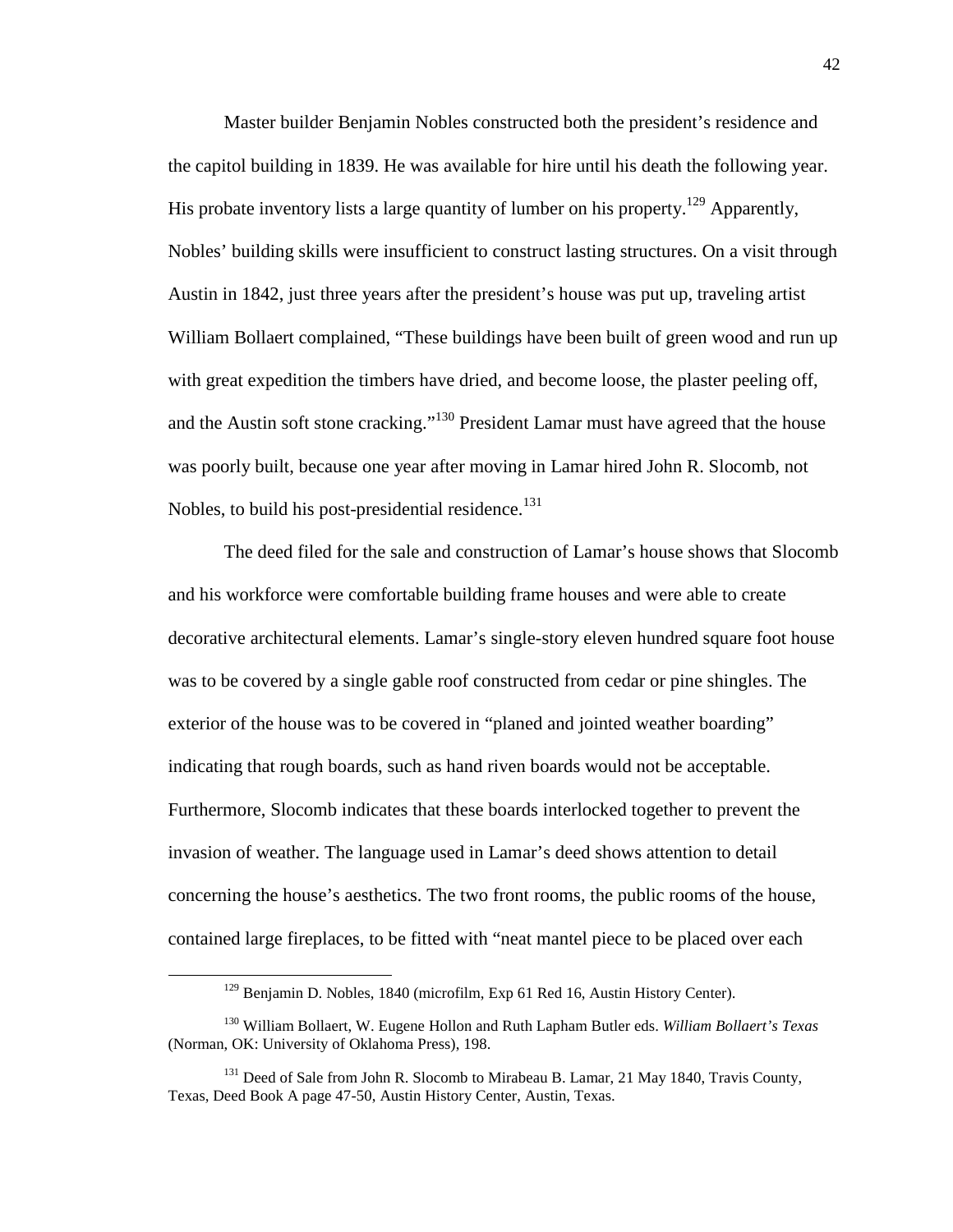fireplace," perhaps a reference to the Georgia neat style. Mantle pieces were also available by import from Philadelphia to Galveston and could be shipped to Austin from the coast already built.<sup>132</sup>

The entire house was to have plastered walls, and Lamar was unwilling to accept shoddy workmanship. His wording requires that the walls were "well lathed and plastered with a sufficient quantity of hair in the plaster, well mixed." Poorly mixed plaster would cause air pockets in the plaster when dry, compromising the wall's integrity. Early Austin decedent William Spencer's probate inventory shows that he had the equipment necessary to perform a plaster job like this. His inventory lists both scaffolding plank and plastering tools.<sup>133</sup> The plaster walls were to be embellished with chair rails and floorboards, both of which would have required the use of decorative wood planes. William Bell's probate inventory lists three smoothing planes, but Ulrich Wustrich's complete set of planes and accompanying bench indicating that Wustrich would have been the best choice to create the decorative moldings.<sup>134</sup> Further woodworking expertise would have been necessary to create the eight-foot-wide folding doors Lamar requested to adjoin his two front rooms. The deed specifies that these doors were to be constructed from floating panels set into rails. This method allows the door components to expand and contract with the weather without warping, but would require great skill and precision to create.<sup>135</sup>

<sup>&</sup>lt;sup>132</sup> Republic of Texas Customs Inventories, 4-26/21.

<sup>&</sup>lt;sup>133</sup> William Spencer, 1841 (microfilm, Exp 61 Red 16, Austin History Center).

<sup>134</sup> Ulrich Wustrich, 1844 (microfilm, Exp 61 Red 16, Austin History Center); William Bell, 1843 (microfilm, Exp 61 Red 16, Austin History Center).

<sup>&</sup>lt;sup>135</sup> Deed of Sale from John R. Slocomb to Mirabeau B. Lamar, 21 May 1840, Travis County, Texas, Deed Book A page 47-50, Austin History Center, Austin, Texas.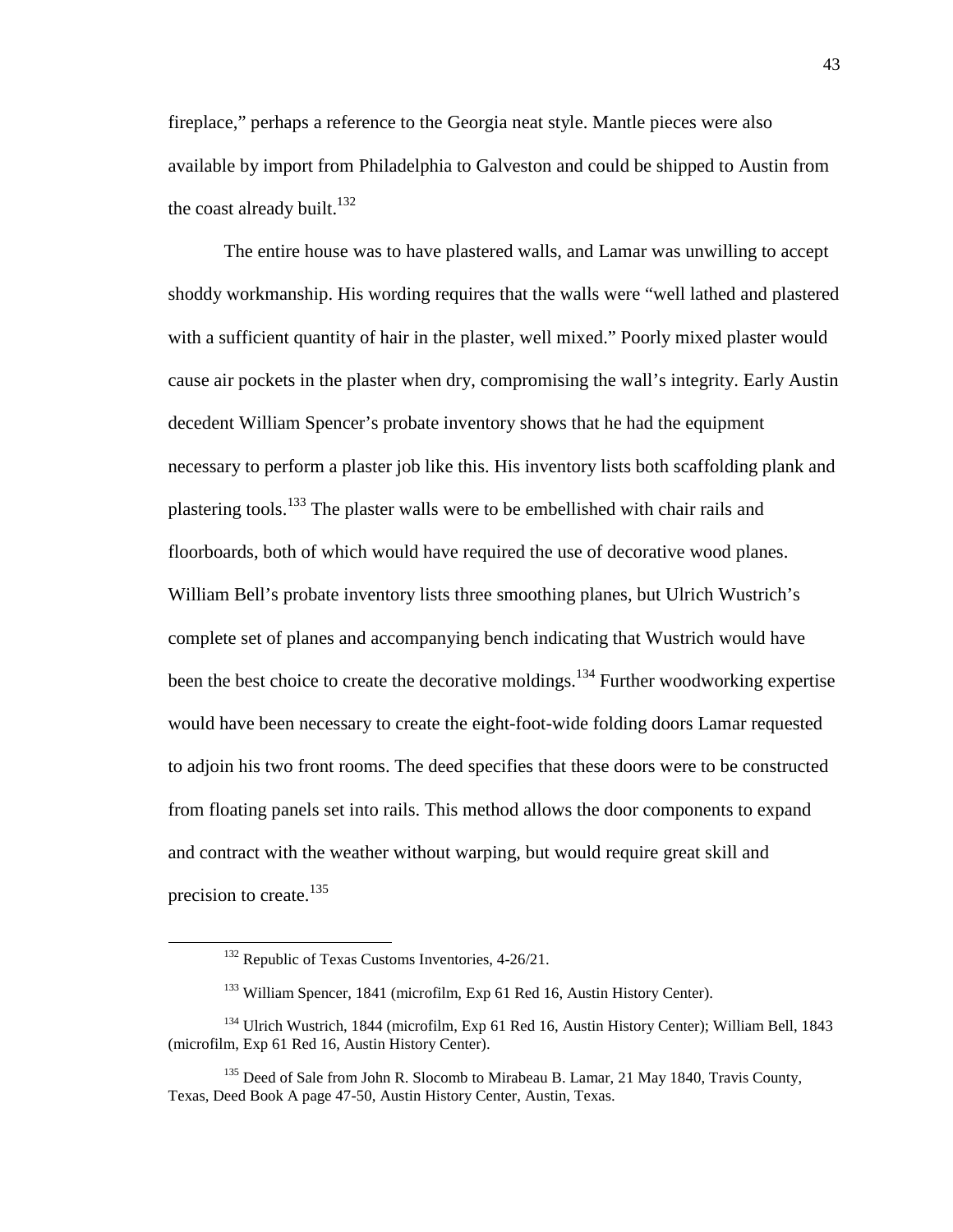The *Guide to Emigrants* suggests settlers bring a variety of wood working tools to the new Republic.<sup>136</sup> As demonstrated by the probate inventories, many Austinites had their own carpentry and cabinetmaking tools, including handsaws, squares, augers, different profiled planes, compress saws and carpentry benches.<sup>137</sup> The appearance of more specialized tools distinguishes those who were professional woodworkers from those who used them only for home improvement. Ulrich Wustrich's probate inventory lists many specialized tools, indicating that he was probably a professional cabinetmaker. Wustrich's tools included a tenant saw, used for making the hole that receives a mortise in a mortise and tenon joint. His kettle would have held hide glue to be heated and applied to such joints before they were permanently connected. Draw knives, like Wustrich's were used to smooth burs from wood, as a primitive sort of sand paper.<sup>138</sup> Primitive furniture made by joining, the method of attaching pieces of wood together simply with butt joints, required no more than a hammer and saw.<sup>139</sup> However, Austin wood workers owned tools that expressed their capability to create objects of sophisticated design. The forty-six different chisels owned by Wustrich indicate his ability to create decorative elements complimentary to the emerging Rococo revival style which often had heavily ornamented and intricate carvings.<sup>140</sup>

<sup>&</sup>lt;sup>136</sup> David Woodman, Jr., Guide to Texas Emigrants (1835; repr., Austin:Texian Press, 1974), 187.

<sup>&</sup>lt;sup>137</sup> Ulrich Wustrich, 1844 (microfilm, Exp 61 Red 16, Austin History Center, Austin).

<sup>&</sup>lt;sup>138</sup> Ulrich Wustrich, 1844 (microfilm, Exp 61 Red 16, Austin History Center, Austin).

<sup>139</sup> Edgar De Noailles Mayhew*, A Documentary History of American Interiors: From the Colonial Era to 1915 (*New York: Scribner, 1980), 11.

<sup>140</sup> John Fleming and Hugh Honour, *Dictionary of the Decorative Arts* (New York: Harper & Row, 1977), 75; See also Marvin D. Schwartz, Edward J. Stanek and Douglas K. True, *The Furniture of John Henry Belter and the Rococo Revival: an Inquiry Into the Nineteenth-Century Furniture Design through a Study of the Gloria and Richard Manney Collection* (New York: Dutton Adult, 1981).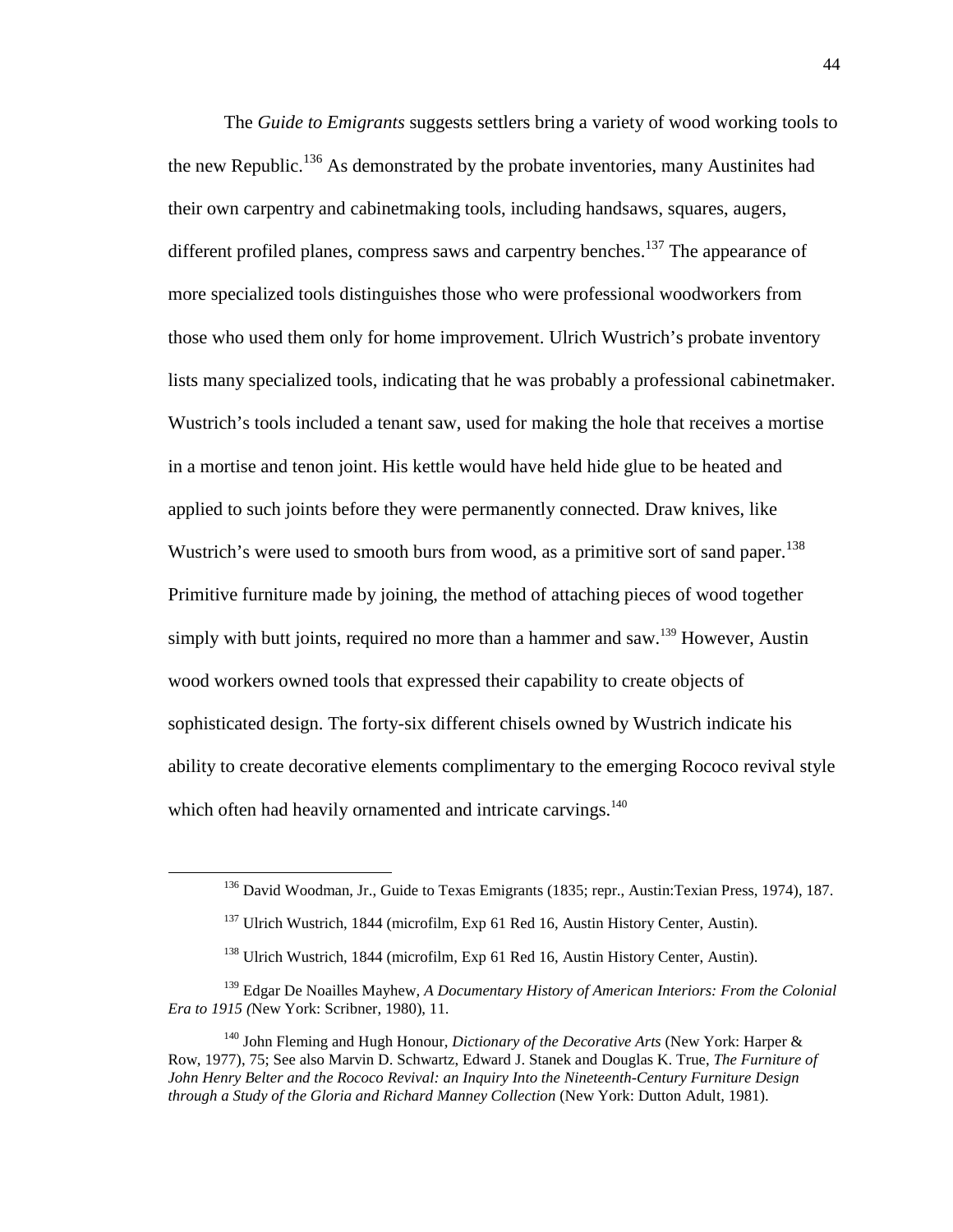Heman Ward, originally a contract builder in New York, advertised that he would "constantly keep on hand at his yard in Austin a choice selection of seasoned lumber suitable for all kinds of work wanted in this market."<sup>141</sup> This sort of advertisement doesn't designate the types of wood desired by furniture buyers, but buildings erected in Austin before 1860 were constructed of cypress, oak, pine and cedar.<sup>142</sup> Woodworkers constructed and sold their wares in town, but imported hardware, lumber and materials in from other cities. Mahogany was available for import from the Caribbean, Charleston, New Orleans, or Mexico; however there is no proof Austin cabinetmakers worked with imported tropical hardwoods. Steam powered saw mills in Bastrop provided cart loads of loblolly pine boards and  $\log s$ .<sup>143</sup> Apparently this business was so good that Bastrop levied a tax on milled lumber. L. C. Blake, tax collector in Bastrop posted the following warning in the Austin newspaper in 1840: "Notice- All persons transporting lumber from the corporation of the town of Bastrop are hereby notified that a tax is levied on the same; and none will be permitted to go from said corporation until the tax is paid."<sup>144</sup>

Ward's advertisements promoted a variety of bespoke case pieces, including "desks, china presses, wardrobe, and book cases and drawers, milk and meat safes,

<sup>141</sup> Advertisement, *Austin Sentinel,* November 14, 1840.

<sup>&</sup>lt;sup>142</sup> For a complete account of the lumber available in the Austin area in 1839, the "Speech of Mr. Jack" advertises the local tree stock*.* "On Onion Creek only seven or eight miles from the city, there is a sufficient quantity of cypress to supply the place with timber for many years . . . the supply of cypress and cedar is inexhaustible." See Debate on the Bill for the Temporary Location of the Seat of Government, *Texas Sentinel,* July 18, 1840.

<sup>&</sup>lt;sup>143</sup> The Bastrop sawmill was crucial to early Austin's architectural development. The machinery of the Bastrop Steam Mill Company was imported from Mobile, Alabama to Matagorda on18 October 1838. See Republic of Texas Customs Inventories, 4/26-66.

<sup>144</sup> Advertisement, *Daily Bulletin*, January 8, 1842.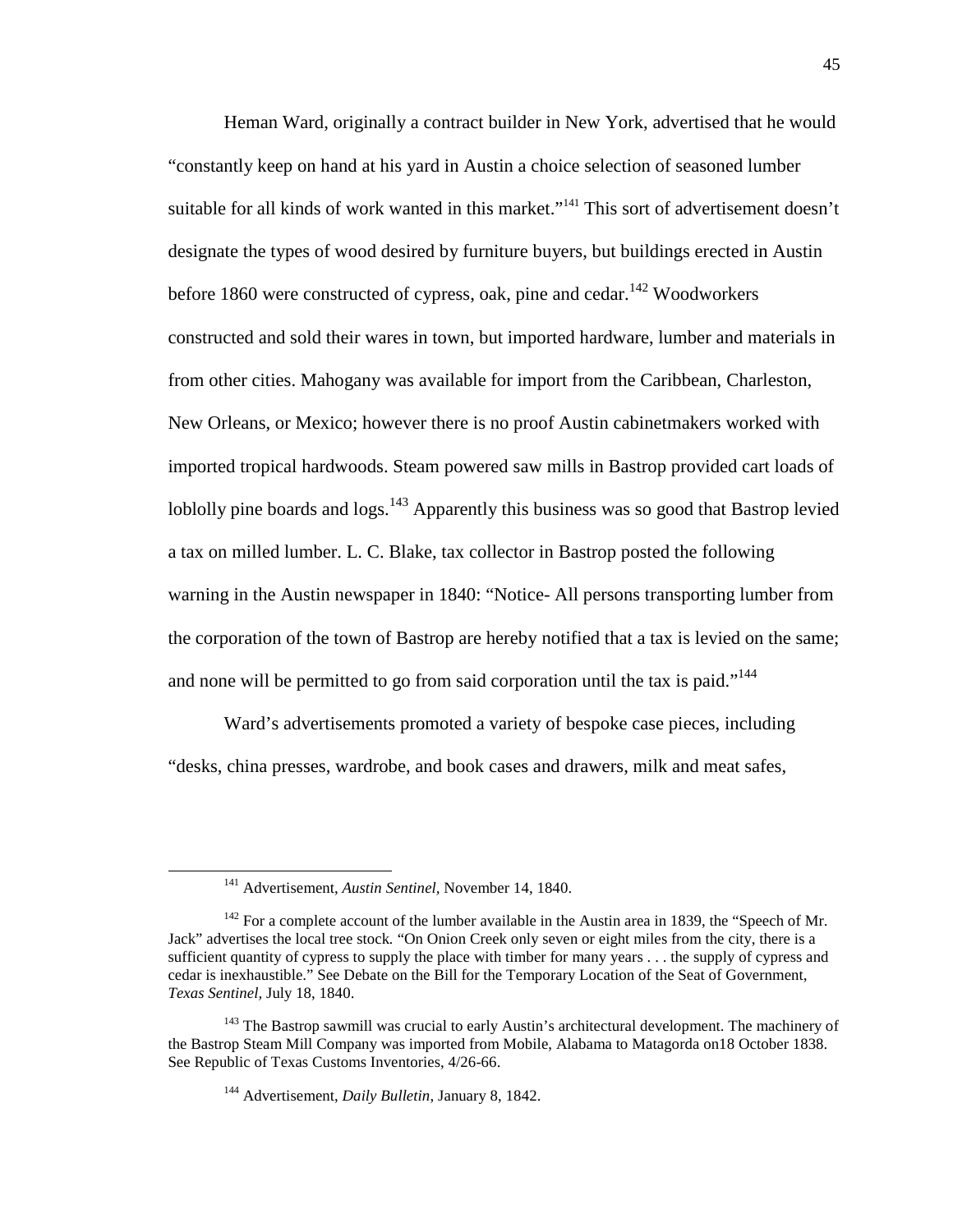cupboards and lockers."<sup>145</sup> The expression of such pieces in pine relates to Southern American cabinetmaking traditions, especially in the back country region, those areas of the South located west of the fall line.<sup>146</sup> Considering the number of Austinites who had come from Tennessee and western and central North Carolina, pine furniture was probably familiar to many early Austinites. Furthermore, if desired, pine furniture could be painted to resemble finer hardwoods like mahogany.

Through Ward's frequent advertisements in the *Austin Sentinel,* the cabinetmaker left clues about his success and talents as performed in Austin. The size of his shop supposedly allowed fifteen to twenty men to work at one time.<sup>147</sup> A shop this size was unheard except in the case of cabinetmaking "factories," like that of Thomas Elfe, in the high demand furniture market of Charleston, South Carolina.<sup>148</sup> Ward's business plan was ambitious with such a large shop, but he also attempted to offer a lumber yard. In advertising that "liberal advances will be made on lumber sent to him to sell on commission," Ward seems to be trying to get the attention of those commissions agents and forwarders with the means to supply him with wood. This advertisement also

<sup>145</sup> Kenneth Hafertepe, *Abner Cook: Master Builder on the Texas Frontier* (Austin: Texas State Historical Association, 1992), 23; Advertisement, Texas Sentinel, Saturday, June 13, 1840.

<sup>&</sup>lt;sup>146</sup>The fall line is a geographical boundary that marks the differences of the up country and the low country southern regions. These regions differ in their times and density of settlement, but in a historical sense they vary economically and culturally. See Frank L. Owsley, *Plain Folk of the Old South* (Baton Rouge: Louisiana State University Press, 1949); Sally W. Gant, "Southern Regional Furniture Features Demonstrated in the MESDA Collection," Course Materials from House and Home in the Early Chesapeake (Museum of Early Southern Decorative Arts: Winston-Salem, September 2009); Ronald L. Hurst and Jonathan Prown, *Southern Furniture, 1680-1830: The Colonial Williamsburg Collection (*Williamsburg, VA: Colonial Williamsburg Foundation in association with Harry N. Abrams, 1997).

<sup>147</sup> Advertisement, *Texas Sentinel*, Wednesday, April 29, 1840.

<sup>148</sup> June Lucas, interview by author, Winston-Salem, NC, March 3, 2011; Emma Hart, *Building Charleston (*Charlottesville: University of Virginia Press, 2010), 150.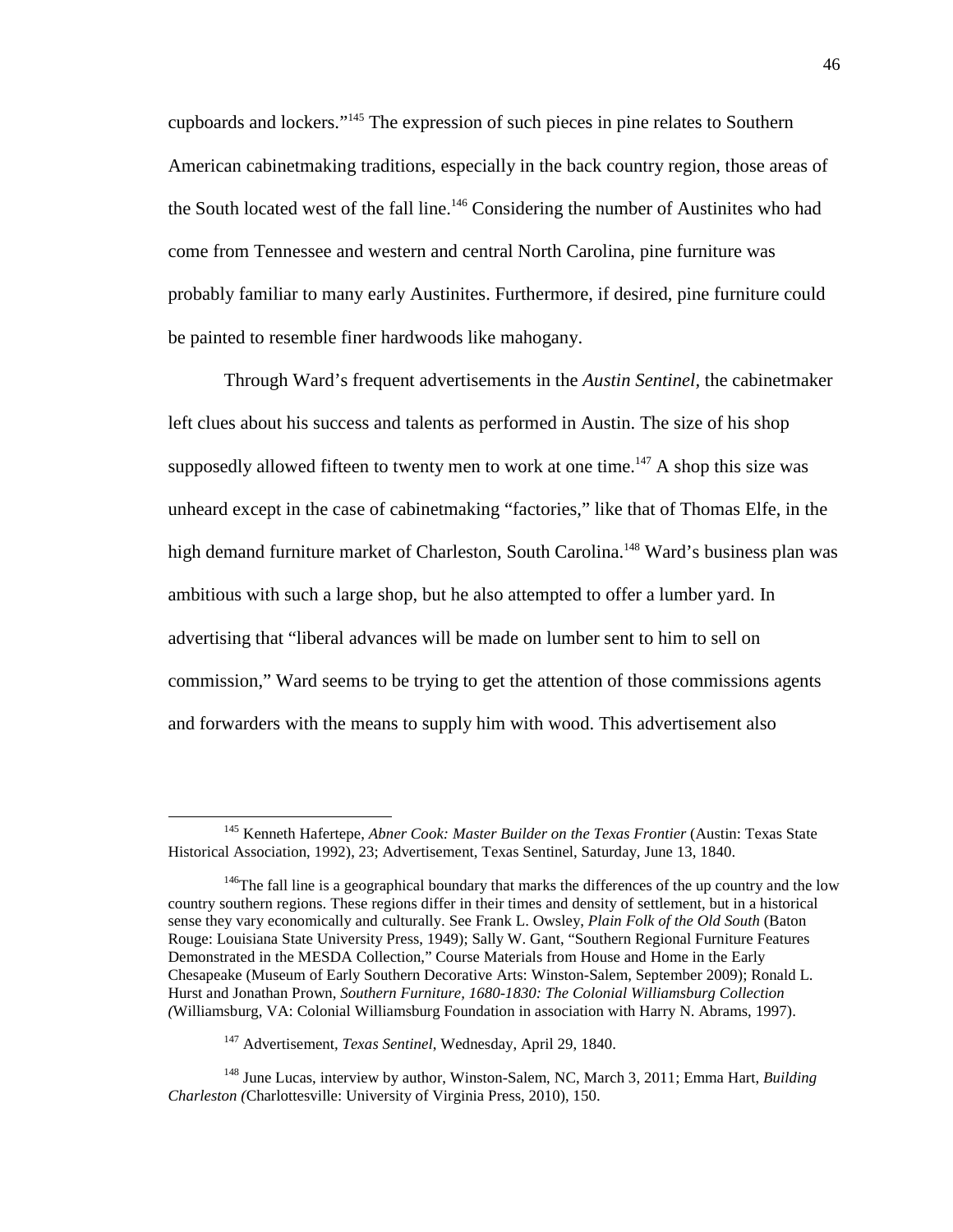expresses a desire to create ties with economically stable Republic businessmen in order to steady his own business.

Resourcefulness characterized early Austin tradesmen. In an effort to encourage constant employment, some tradesmen diversified their offerings. Funerary services were offered by mechanics alike Heman Ward and Stonecutter Joseph Cox. In addition to cabinetmaking, Ward offered to act as sexton at funerals and provide burial for a fee.<sup>149</sup> Early Austin master builder, and former business partner of Ward, Abner Cook built coffins for Austin decedents.<sup>150</sup> Stonecutter Joseph Cox advertised his versatility stating he could carve any item requested be it "a window lintel or a tombstone."<sup>151</sup> Temporary structures like log cabins would not require permanent elements like stone window and door lintels. Cox's work signals the movement from temporary structures to permanent ones.

Two primary records exhibit the presence of a blacksmith in early Austin. One is a real estate advertisement in the *Austin City Gazette*. Samuel Browning's "home for rent" advertisement asks interested parties to see Mr. Dennis Walsh, the blacksmith on Brazos Street.<sup>152</sup> The other record is a painting by William Sandusky in which Walsh's whitewashed blacksmith shop prominently displays a sign stating his name and a decorative horseshoe.<sup>153</sup> Although there is no record in the newspaper or elsewhere, Amos Roark listed two silversmiths in Austin in 1840.<sup>154</sup>

<sup>149</sup> Advertisement, *Texas Sentinel*, Saturday, November 14, 1840.

<sup>&</sup>lt;sup>150</sup> James Smith, 1845 (microfilm, Exp 61 Red 16, Austin History Center, Austin).

<sup>151</sup> Advertisement, *Texas Sentinel*, Thursday, March 18, 1841.

<sup>152</sup> Advertisement, *Austin City Gazette,* January 8, 1842.

<sup>&</sup>lt;sup>153</sup> Draftsman William Sandusky is best known for his map of Austin created in 1839. His painting of Austin, created between 1839 and 1841 is in the collection of the Daughters of the Republic Library in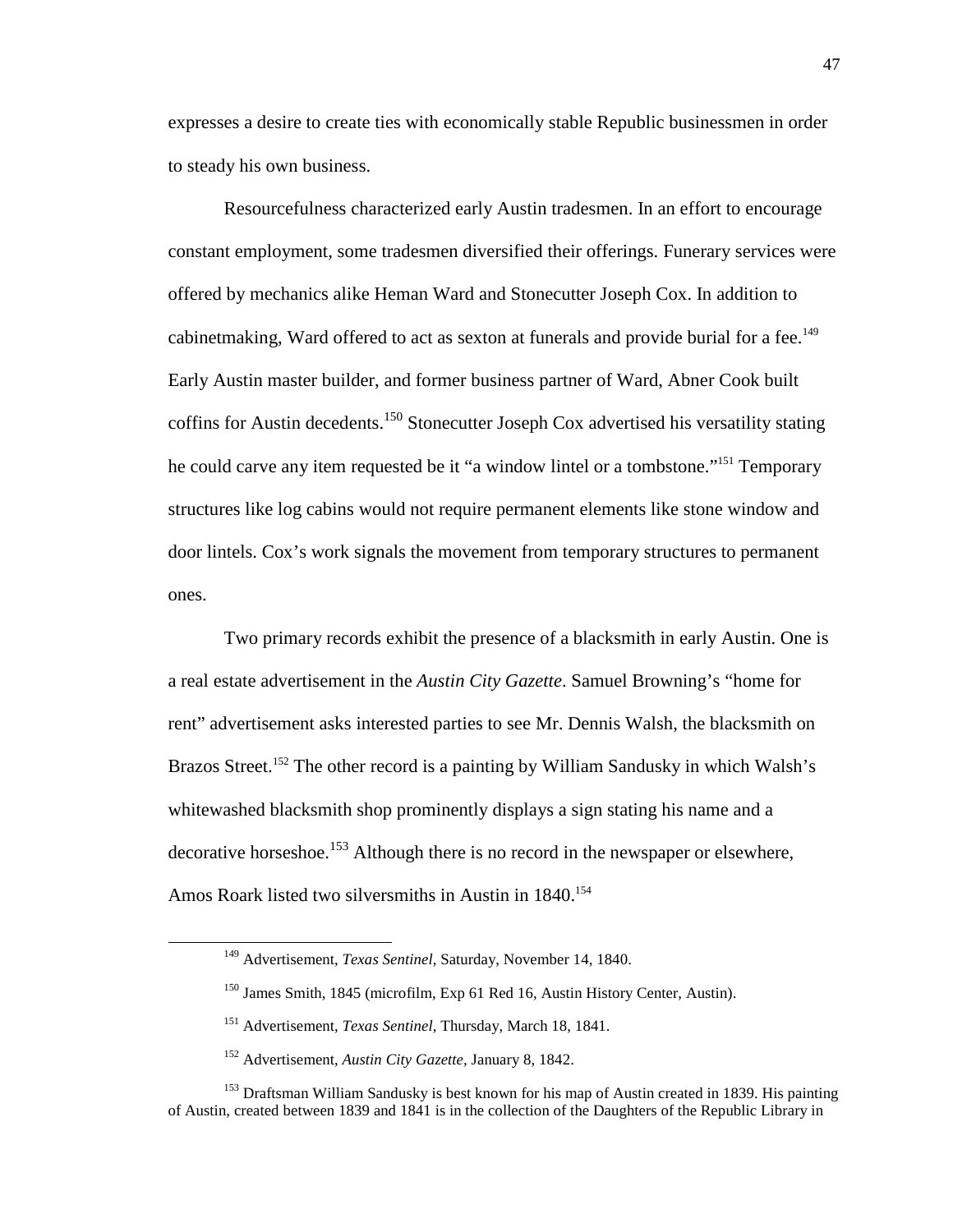As Austin's population fluctuated, so did its business opportunities and available goods. The records left by businesses in the early city reveal a budding settlement not unlike modestly sized towns of the antebellum United States. Its white population dominated the market landscape, and its black population performed unpaid work in service of the white economy.

Surviving records relating to the employment of Austin citizens demonstrate the early city's diversity of lifestyles, work skills and consumer preferences. While life in Republic era Austin was constantly in flux, these businesses acted as a normalizing force, if not a stabilizing force upon daily life. The presence of multiple French restaurants, ornamented frame houses, trained cabinetmakers and two silversmiths illustrate that early Austin's commercial landscape provided broader offerings than those popularly correlated with a town situated on the frontier. This dynamic early Texas settlement adapted according to the desires of its paying public and Austin consumers supported businesses with sophisticated offerings.

San Antonio. A print of the image is contained in the Austin Historical Images file, Austin History Center, Austin, Texas.

<sup>154</sup> *Historical and Descriptive Review of the Industries of Austin, 1885 Commerce, Trade and Manufactures ; Manufacturing Advantages, Business and Transportation Facilities: Together with Sketches of the Representative Business Houses and Manufacturing Establishments in the City* (Austin:1885), 13, http://www.archive.org/details/historicaldescri00austrich (accessed September 13, 2011).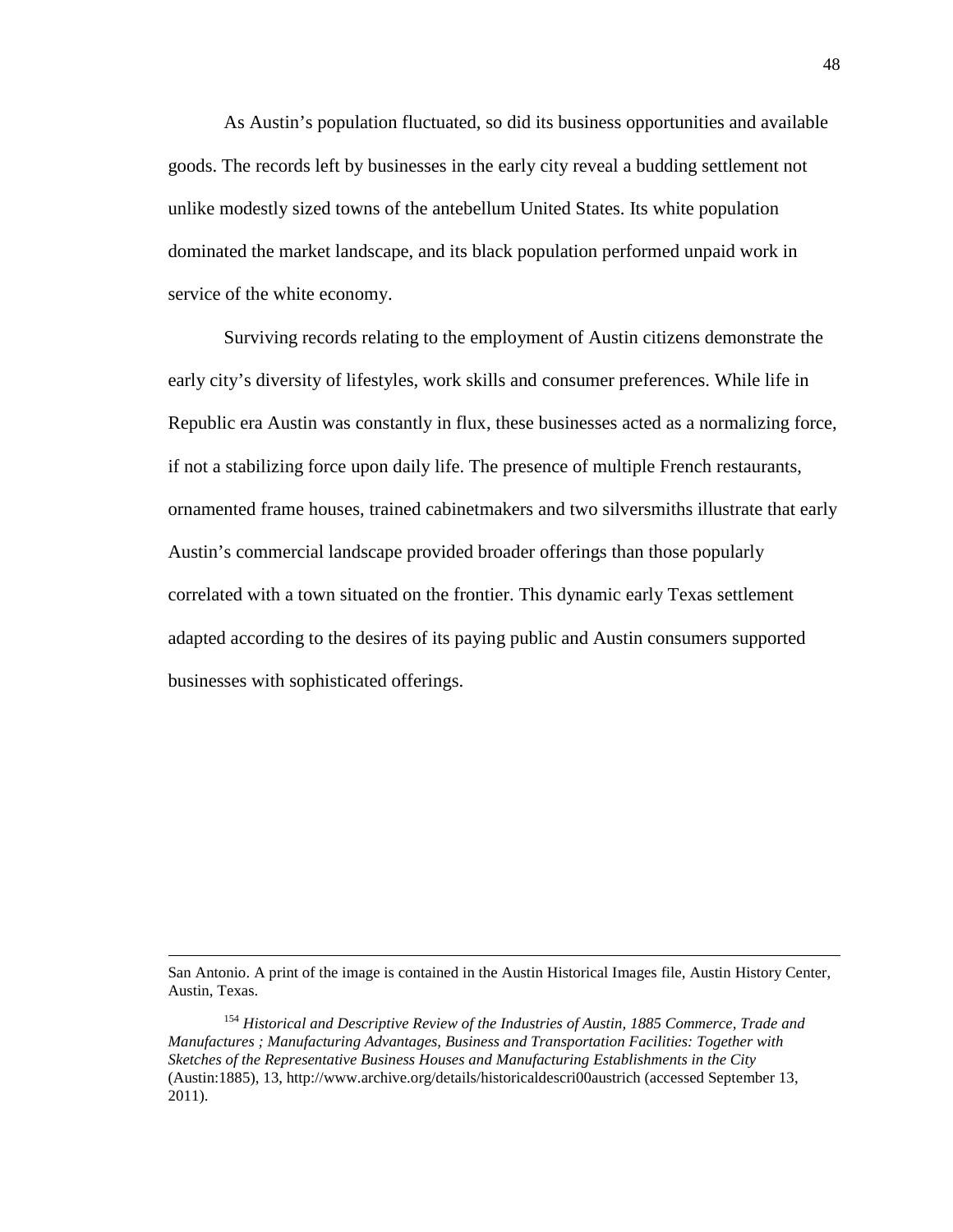## **CHAPTER IV**

## EARLY AUSTIN MATERIAL CULTURE

Every pioneer Texan was six feet, four inches if we are to believe all the tall tales. —Herbert Gambrell, "Fashions of the Republic"

The diary of early Texan Daniel Hartzo, who settled near Jefferson, Texas in the 1830s, details his industrious habit of creating the tools and material goods he required from natural resources. He fashioned wagon wheels, grained deer skins, and made spinning reels, showing Hartzo did not have access to readymade things, and was thrifty, making, instead of purchasing, what he needed.<sup>155</sup> Hartzo's ability to create for his family, any material good they needed supports "the macho myth of Anglo Texas."<sup>156</sup> Amateur histories of Travis County and the city of Austin, including those by Frank Brown and Mary Starr Barkley equate the material lives of early Austinites to Texans, like Hartzo, located in totally different regions. In these histories, the popular pioneer stereotype is applied to all Texians, regardless of their financial standing,

<sup>155</sup> Joseph William Schmitz, *Thus They Lived* (San Antonio: The Naylor Company, 1935), 36.

<sup>156</sup>Walter L. Buenger and Robert A. Calvert, eds. *Texas Through Time: Evolving Interpretations*  (College Station, TX: Texas A&M University Press, 1991), xii.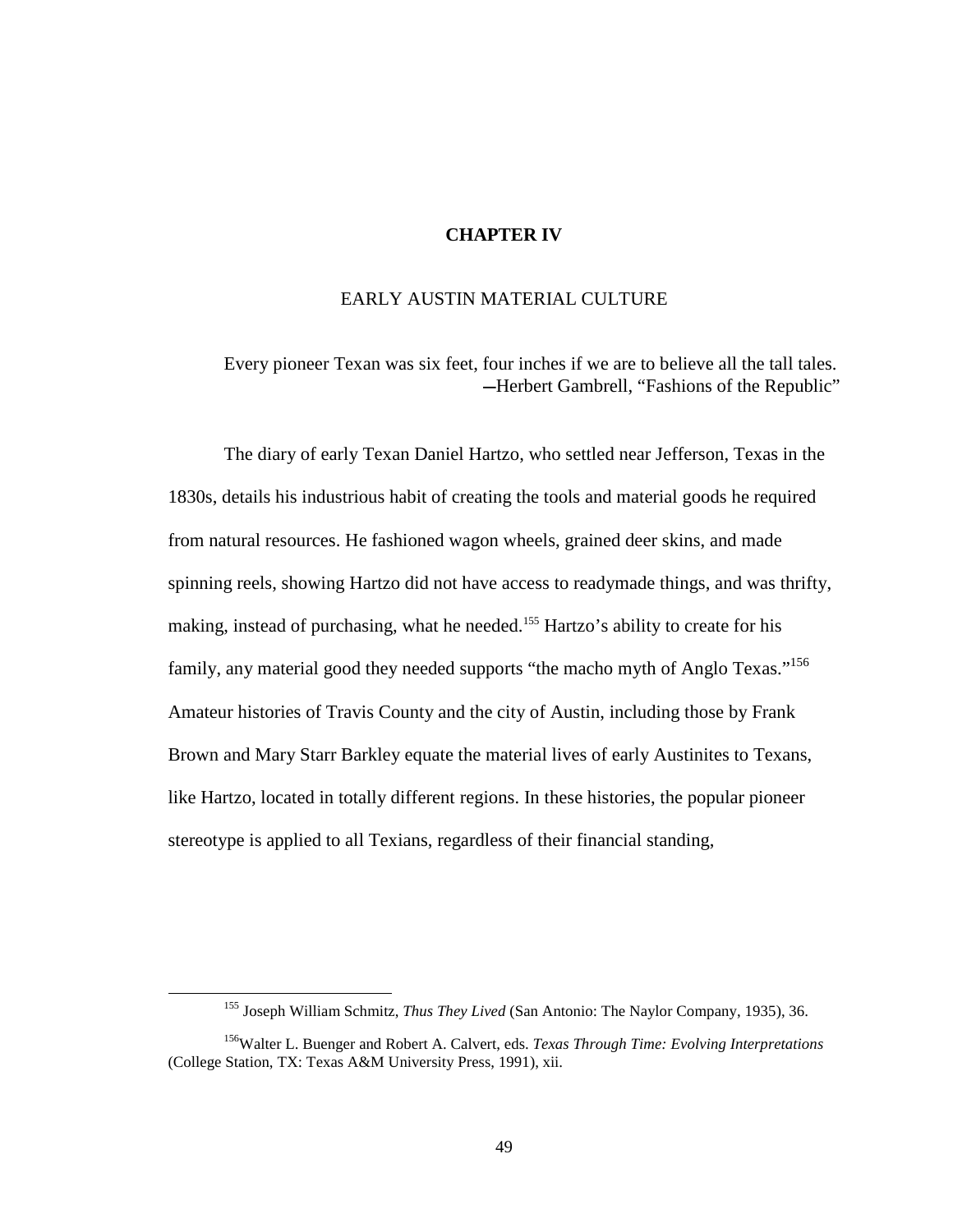location of their residence or even the time in which they lived.<sup>157</sup> This interpretation negates individuality and personal preference in favor of a generalization whereby all settlers were forced to forage for food and weave their own fabric. Primary documentation supports an alternate narrative for the early capital, portraying a small, growing city, populated by persons with varied economic capabilities and social backgrounds.

Early Austin created its own vernacular refinement; a local, colloquial set of rituals that echoed the social customs of culturally developed American cities. As Bertram Wyatt Brown writes, "The frontier, especially in the South, was the locale for recapitulating the social customs that settlers brought with them to the wilderness."<sup>158</sup> Ownership scenarios derived from Travis County probate inventories from 1840 to 1846, support Austin decedents' efforts to create cultural continuity in their new homes.<sup>159</sup> Settlers arrived in Austin with ingrained manners and habits, but also with their own personal inventories of comfort. These items included fine textiles, tea services, mattresses, personal libraries, dish and furniture sets; those things they thought would make them feel settled, familiar, at home. Some Travis County probate inventories point strictly to necessity, but most reveal a combination of items which indicate both luxury and practicality. Small components of their previous lives, like silver pieces and

<sup>157</sup> Frank Brown, *Annals of Travis County and of the City of Austin: From the Earliest Times to the Close of 1875*, Austin History Center, 3:36; Mary Starr Barkley, Austin Files- Biography, Austin History Center, Austin, Texas.

<sup>158</sup> Bertram Wyatt Brown, *Southern Honor: Ethics and Behavior in the Old South* (New York: Oxford University Press, 1982), 33.

<sup>&</sup>lt;sup>159</sup> The desire for continuity and familiarity certainly was not unique to those who immigrated to Austin. The difficulties all immigrants encounter when settling in a new place shift the emotional and psychological values of belongings. Intangible aspects of immigrant life, like waiting, desire and satiation are inextricably linked to such a transition. Throughout westward migration, immigrants frequently attempted to recreate or mirror previous home-life.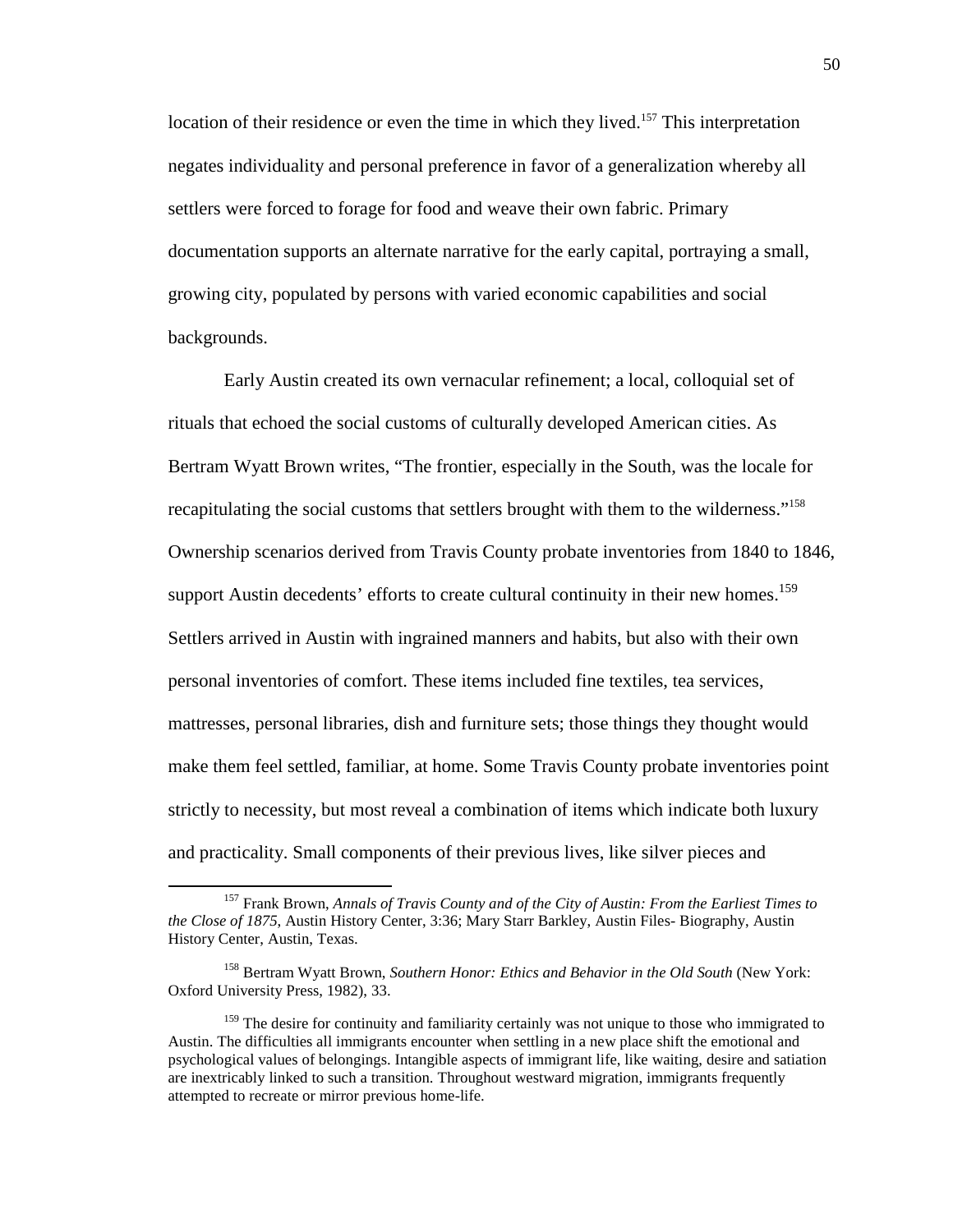mahogany furniture sat beside handmade pine food safes, illustrating Austin's vernacular refinement and early material sensibility.

The production or procurement of shoes and clothing has been most widely distorted to support early Austin's popularized pioneer mythology. Through the lens of this distortion, each Austinite not only made their own clothing, but they wove the fabric the clothing was constructed from. Mary Reid, who collected costumes for exhibition at the Texas Centennial Exposition of 1936, writes "the most difficult things to locate were a buckskin suit and a homespun dress."<sup>160</sup> She first thought that the dearth of such items showed that these things had not survived because they were so well worn. However, she concluded that historical accounts of Texas clothing exaggerated the proliferation of such items $^{161}$ 

Amateur historian Frank Brown writes that homespun fabric was widely produced in early Austin and he details his conception of the entire process. "A small patch of cotton would be planted, sometimes enclosed with a brush fence and the product gathered at maturity. It was separated from the seed by hand, was carded by hand and spun on the wheel. The thread being prepared the cloth was woven on a primitive machine manufactured at home. This was a tedious process, but it was the best that could be done."<sup>162</sup> Only two of the thirty-five decedents from Republic Era Travis County owned a loom or a spinning wheel, James Smith and Gideon White. Smith's and White's households may have been capable of producing their own fabric, but the value of these

<sup>160</sup> Mary Reid, "Fashions of the Republic," *The Southwestern Historical Quarterly*, 45:3 (Jan., 1942), 244.

<sup>161</sup> Ibid., 244.

<sup>162</sup> Frank Brown, *Annals of Travis County and of the city of Austin: From the Earliest Times to the Close of 1875,* Austin History Center, 3:36.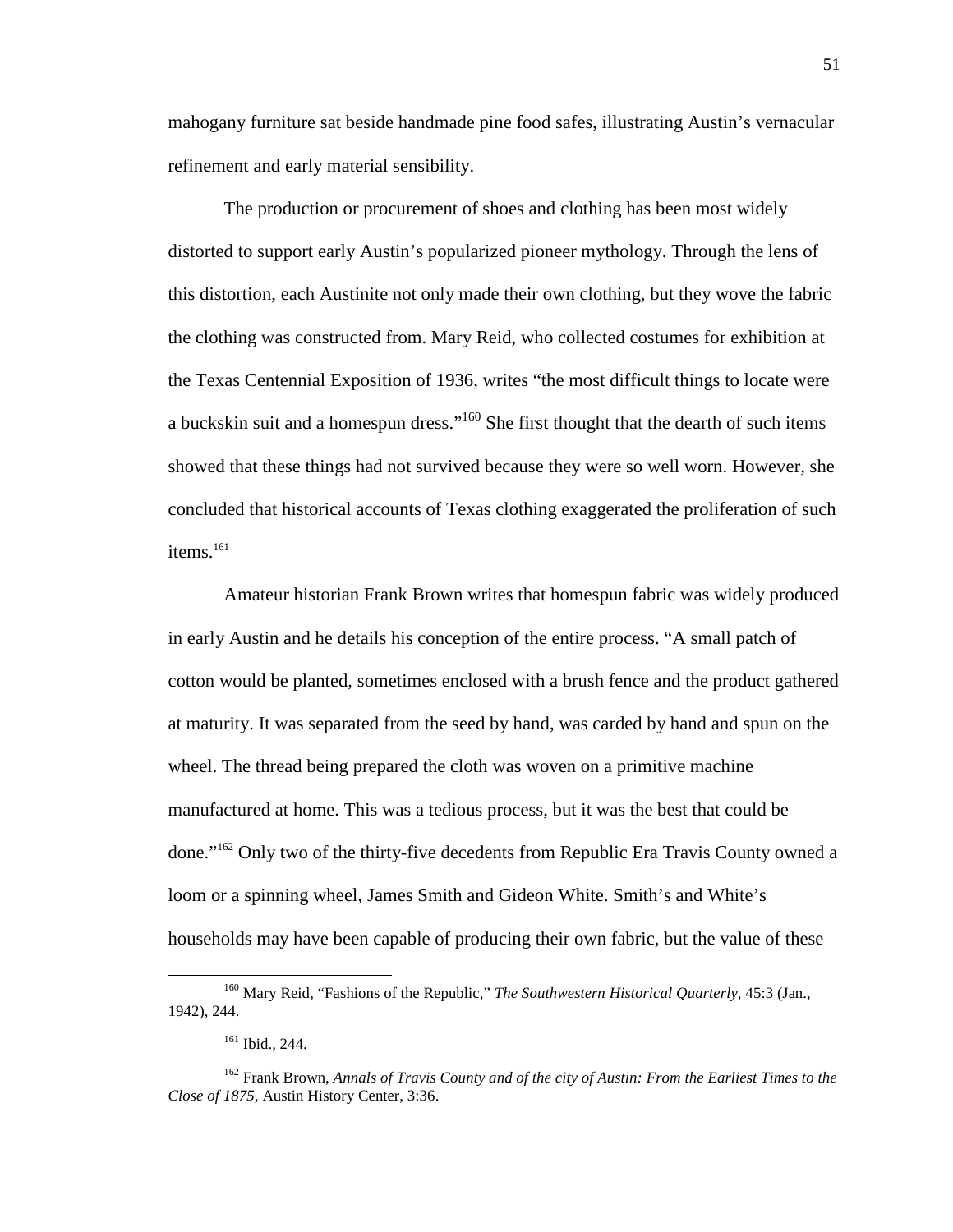decedent's estates show that they were financially capable of purchasing fabric in the Austin market if they desired.<sup>163</sup> Furthermore, Frank Brown's account attributes agriculture and manufacture work associated with home textile production to neither white nor black workers. In addition to his spinning wheel and loom, James Smith owned four female slaves. His wealth and enslaved workforce suggests the likelihood that Smith's female slaves were responsible for the production work.<sup>164</sup>

Whether Austin residents were capable of producing fabric at home or not, Austin merchants consistently stocked clothing fabrics that made this process unnecessary. Following the departure of the Texas government from Austin, the importation of food and goods into the city slowed, but merchants still operated their stores. While this period resulted in a downturn in the local economy, Mary Starr Barkley concluded that during such lean times Austinites were forced to hand make everything they needed. Without referencing any primary historical data Barkley writes, "The people were really pioneers during these discouraging days, women worked at their looms, weaving, spinning and making cloths."<sup>165</sup> Even though the Austin economy was no longer being nourished by government money, the city was still tethered to a larger world of commerce. Merchant Conrad Drisinger continued to import fabrics and other goods from the coast. His 1843 probate inventory shows his store had a generous listing of fabrics and attire, the same year Starr Barkley claims the entire city dressed in hand-woven linsey. At the time of his

<sup>&</sup>lt;sup>163</sup> James Smith, 1845 (microfilm, Exp 61 Red 16, Austin History Center); Gideon white 1843 (microfilm, Exp 61 Red 16, Austin History Center).

<sup>164</sup> Elizabeth Fox-Genovese, *Within the Plantation Household: Black and White Women of the Old South* (Chapel Hill: The University of North Carolina Press, 1988), 120-121.

<sup>165</sup> Mary Starr Barkley, *History of Travis County and Austin, 1839-1899* (Waco, Tex.: Texian Press, 1963), 257.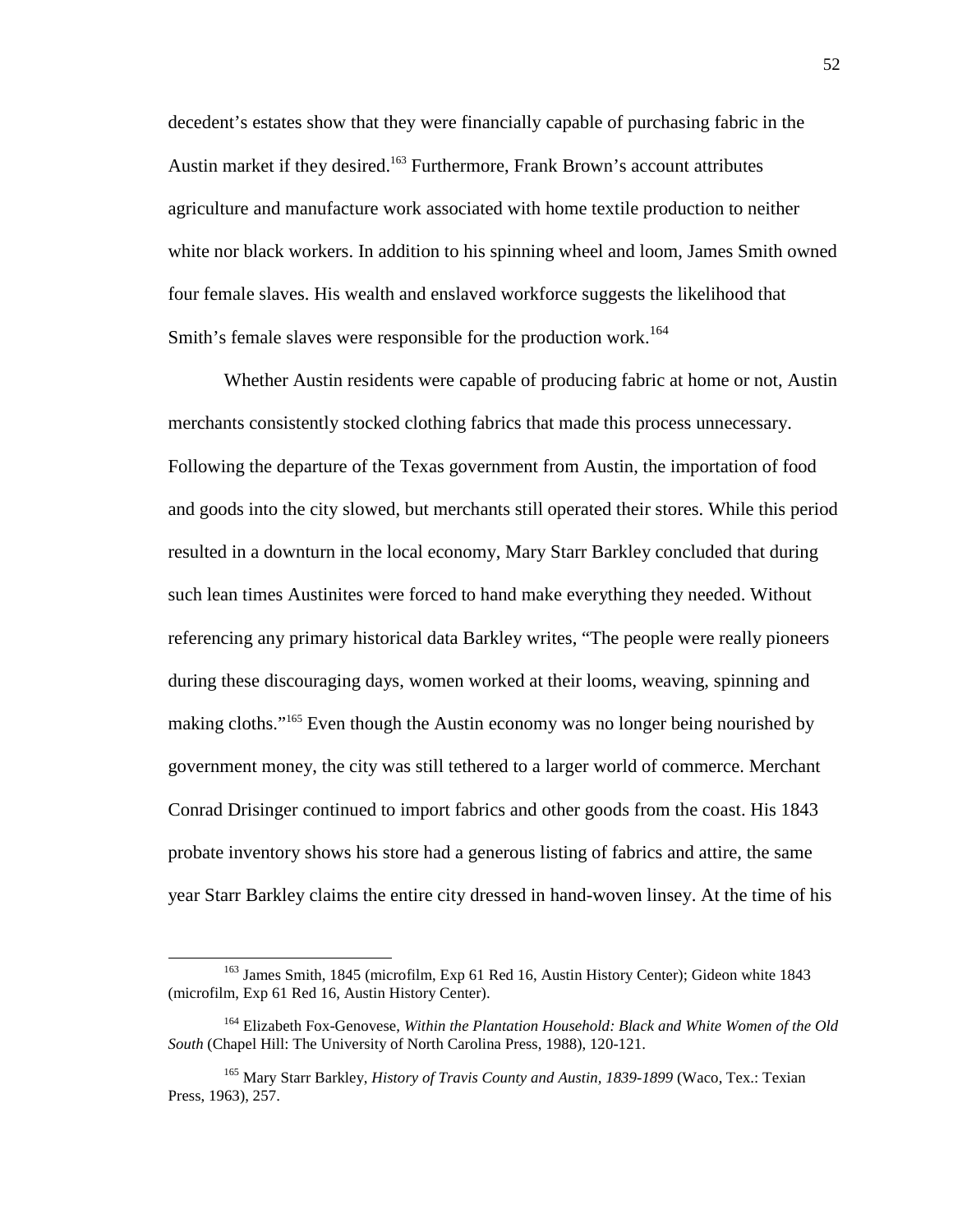death, Drisinger's store offered ready to wear shoes, round coats, duck pants and suspenders, as well as multiple yardages of drilling and silk and cotton thread.<sup>166</sup>

The probate inventory of early Austin decedent, thirty year old English immigrant William Mockford indicates that he professionally tailored men's clothes. His probate inventory lists a wide variety of fabrics and sewing items available for constructing men's clothing, rather than those used in creating women's attire. He stocked black cambric fabric, a light weight linen fabric similar to muslin, in large quantities. He also had twenty yards of selecia, lightweight cotton used for lining pockets and garments like vests and coats. Stocking such great yardages of selecia indicates Mockford's frequent use of the fabric. Finer men's clothing styles of the early 1840s were constructed so that they required linings to supply structure within the garment and to conceal the unfinished seams within. Mockford's large quantities of silk and satinett were employed to create fashionable items such as cravats, vests, coats, cloaks and frock coats.<sup>167</sup> An advertisement in the Austin newspaper, the *Texas Democrat* publicizes Mockford's fabric stock, consistent with those on his probate inventory. The advertisement also alerts potential customers that he was willing to accept payment competitive with tailors in Houston, but only for those customers paying in cash.<sup>168</sup>

Men conducting government business in Austin during the Republic Era used clothing to assert their social superiority and manipulate their public image, displaying

<sup>&</sup>lt;sup>166</sup> A round coat is a short jacket usually associated with military uniforms, and boys clothing from the nineteenth century. Drilling is coarsely woven cotton twill used in making clothes for warm weather like summer in 1843 Austin.

<sup>&</sup>lt;sup>167</sup> For ownership scenarios for those men who wore such clothes see William B. Melville, 1841 (microfilm, Exp 61 Red 16, Austin History Center).

<sup>168</sup> Advertisement, *The Texas Democrat,* January 21, 1846.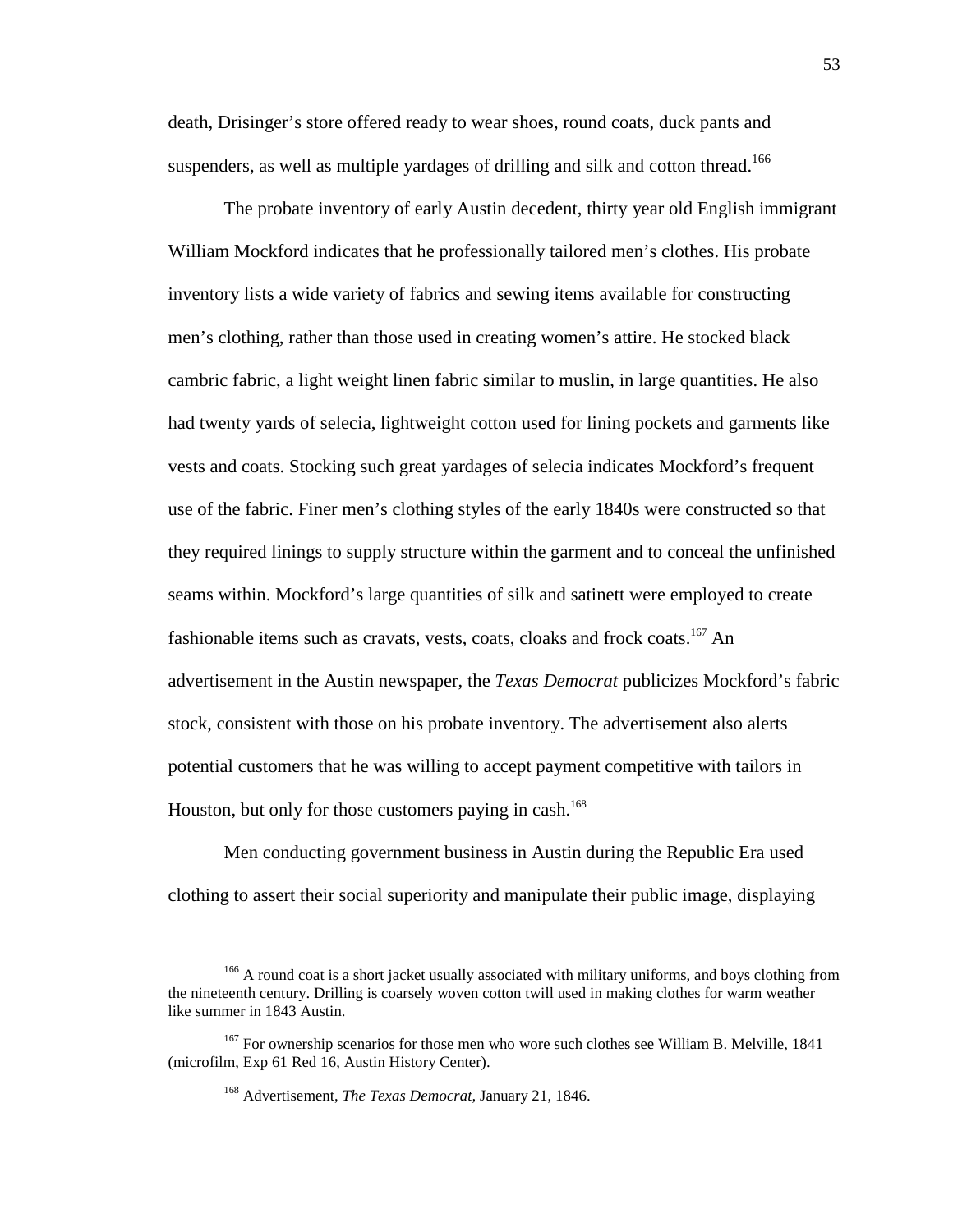their refinement and sophistication. The editors of the *Texas Sentinel* took note inquiring in 1840, "Was there ever in a country as new and as young as this, so much attention paid to dress and equipage? To the punctilios of fashion and etiquette?"<sup>169</sup> William B. Melville died in Austin in 1841 with only the clothing and jewelry items in his room at Bullock's inn. Melville felt a trip to Austin warranted checked pants, a figure coat with a satin vest, a collared shirt, white silk gloves and a cravat.<sup>170</sup> Melville rounded out his wardrobe with a silk umbrella and case, a gold ring, gold and lapis watch and a handkerchief.<sup>171</sup> Houstonite B.H. Johnson died at the end of December of 1840, probably while visiting Austin for the holiday. His most valuable clothing item was a black velvet frock coat.<sup>172</sup> None of these men were permanent residents of Austin, but the attention each of them paid to their attire illustrates the expectations for personal style and refinement in the early capital city.

Although Frank Brown's history of Austin says, "Most of the time shoes were not worn by men or women," Travis County probate inventories expose this assertion as another Victorian myth exaggerating the robustness of the city's settlers.<sup>173</sup> Conrad Hentze, administrator of A. Werlander's estate died not long after Werlander. Werlander's clothes do not appear on his own inventory but on Hentze's inventory listed oddly as, "pair of shoes . . .coats. . .valise with old clothes. . .trunk of old clothes . . .a pair

<sup>169</sup> Editorial, *Texas Sentinel*, 13 June 1840.

 $170$  A figure coat is generally long in length cut so that it accentuates the body form of the wearer, tailored to show the taper of the waist.

<sup>&</sup>lt;sup>171</sup> William B. Melville, 1841 (microfilm, Exp 61 Red 16, Austin History Center).

<sup>&</sup>lt;sup>172</sup> B.H. Johnson, 1840 (microfilm, Exp 61 Red 16, Austin History Center).

<sup>173</sup> Frank Brown, *Annals of Travis County and of the city of Austin: From the Earliest Times to the Close of 1875,* Austin History Center, 3:39.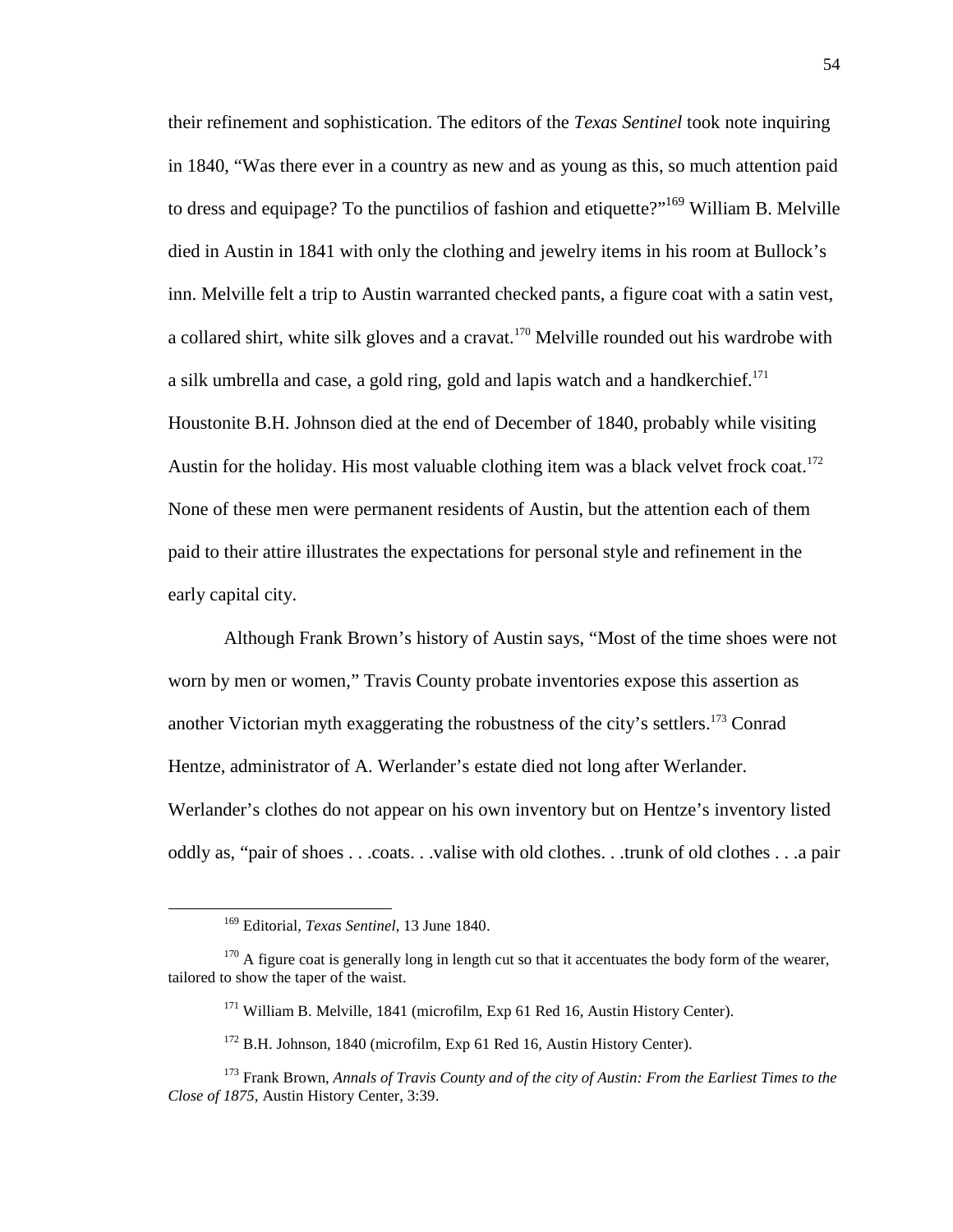of pantaloons [all] belonging to A. Werlander."<sup>174</sup> William Kirshberg who died in November of 1841 is listed as having a pair of shoes belonging to A. Werlander. Apparently they were valued enough to be re-sold from Werlander's estate to someone other than Hentze. Some Austin decedents owned expensive, ornamented shoes. Attorney, A. Adams Anderson's wardrobe included a satin vest, a cloak, suspenders, a black handkerchief and prunella shoes.<sup>175</sup> Prunella shoes were particularly fine shoes with fabric uppers, usually constructed of silk or prunella fabric which was similar to moleskin. J.W. Garretty had a pair of boots to wear with his kersey pants, but his inventory neglects to give any other detail concerning his footwear.<sup>176</sup> Ulrich Wustrich displayed careful attention to his appearance, demonstrated by the shoe blackening that appeared on his probate inventory.<sup>177</sup> Burke and Company's 1840 advertisement in the *Austin Gazette* announced "hats, boots, and shoes, ready-made clothing consisting of fine cloth dress coats and over coats, vests and pantaloons, shirts and shirt collars, besoms and stocks" were available for Austin's men.<sup>178</sup> Cases of brogans, a common work type shoe were shipped in cases from Philadelphia to Galveston, available for wholesale to merchants in Austin.<sup>179</sup>

In popular histories of early Travis County, buckskins also symbolize the power of early Texans to conquer the raw wilderness. The idealized proliferation of early Texan

<sup>&</sup>lt;sup>174</sup> Conrad Hentze, 1841 (microfilm, Exp 61 Red 16, Austin History Center).

<sup>&</sup>lt;sup>175</sup> A. Adams Anderson, 1846 (microfilm, Exp 61 Red 16, Austin History Center).

<sup>176</sup> J.W. Garretty, 1842 (microfilm, Exp 61 Red 16, Austin History Center).

<sup>&</sup>lt;sup>177</sup> Ulrich Wustrich, 1844 (microfilm, Exp 61 Red 16, Austin History Center).

<sup>178</sup> Advertisement, *Austin Gazette*, September 23, 1840.

<sup>&</sup>lt;sup>179</sup> Republic of Texas Customs Inventories, 4-26/66.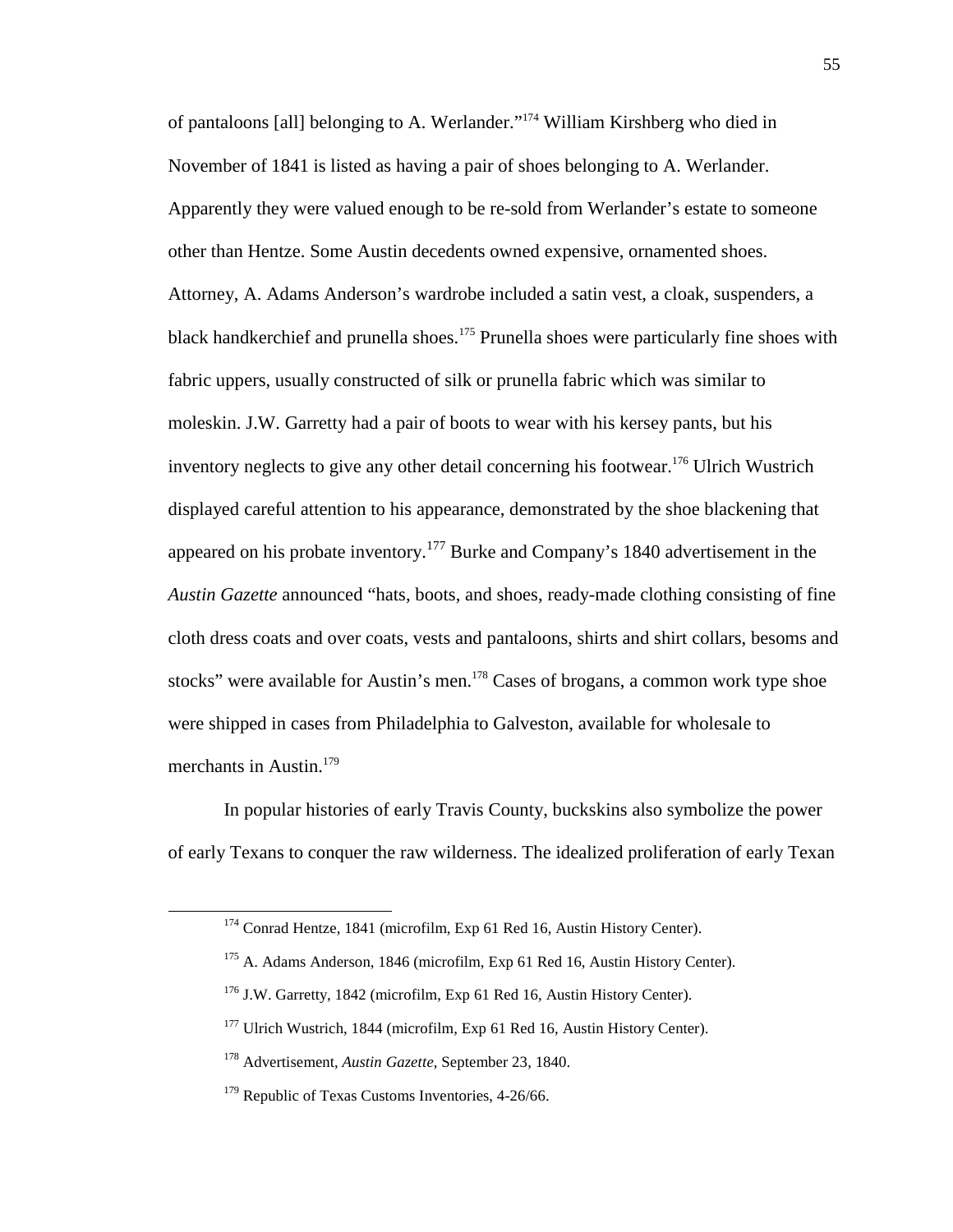men in buckskins echoes the frontier romance of the self-sufficient, self-made man. However, if buckskins and fur caps were as widely enjoyed as portrayed by popular interpretations of early Texas history, this popularity is not reflected in early Austin's probate inventories. Buckskins were owned by only three Austin decedents of the Republic era.<sup>180</sup> Although Texas histories associate buckskins with protecting hunters and riders from brush, by the end of the eighteenth-century they were also considered mechanic's clothes.<sup>181</sup> This assertion is supported by early Austin mechanic's Ulrich Wustrich's probate inventory which listed two sets of buckskins.<sup>182</sup> Furthermore, William Kirshberg, an early Austin merchant, owned foxed pants, rather than buckskins, for comfort while riding. $183$ 

Buckskins symbolize a connection to nature, and its conquest, but also the conquest of the indigenous peoples who Europeans perceived as inhabitants of the wilderness. When worn within the realms of polite society, buckskins also safely dramatized this narrative link between fear and danger and the exotic. The presence of Native Americans near the early capital city heightened this curiosity.<sup>184</sup> Sam Houston enjoyed adorning himself in a "savage" fashion. Alphonse Dubois carefully noted the "numerous gold, silver, and iron" ear and finger rings worn by Houston stating, "He acquired this bizarre taste in dress from the Indians with whom he lived for several

<sup>180</sup> Ulrich Wustrich, 1844 (microfilm, Exp 61 Red 16, Austin History Center, Austin).

<sup>&</sup>lt;sup>181</sup> Cathleen Staples, "Cloth and Clothing in the Atlantic Port City" Museum of Early Southern Decorative Arts Lecture, July 11, 2011.

<sup>&</sup>lt;sup>182</sup> Ulrich Wustrich, 1844 (microfilm, Exp 61 Red 16, Austin History Center).

<sup>&</sup>lt;sup>183</sup> William Kirshberg, 1841 (microfilm, Exp 61 Red 16, Austin History Center).

<sup>184</sup> Maurie D. McInnis, *The Politics of Taste in Antebellum Charleston* (Chapel Hill: The University of North Carolina Press, 2005), 14.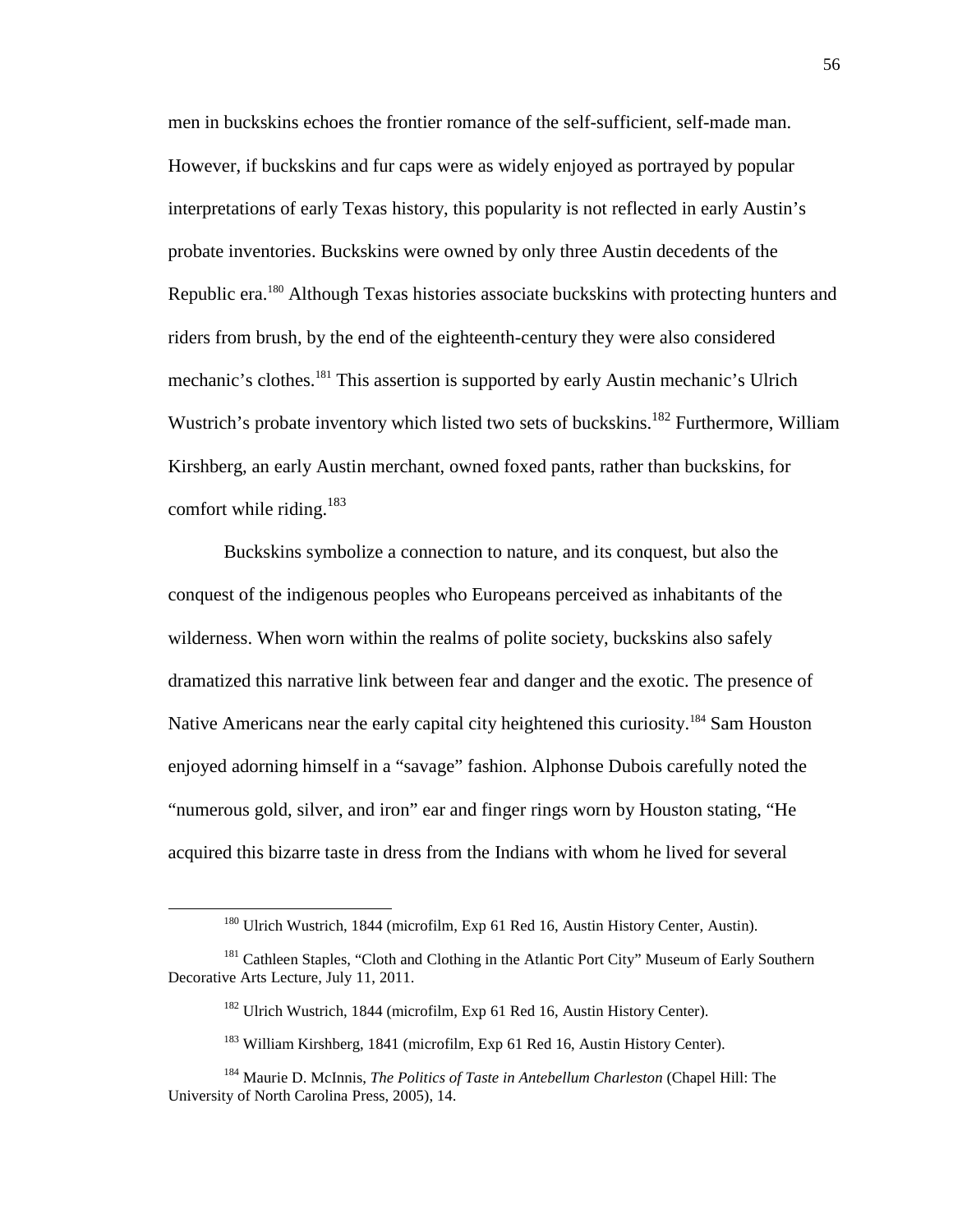years."<sup>185</sup> On one of the most important days of his political career, his presidential inauguration day, Houston wore a deerskin hunting shirt to the ceremony. Because of this choice, Sam Houston may have inadvertently begun the myth associating early Texan men with buckskin. His ensemble was considered outrageous. Other presidents elect chose to wear newly tailored suits of the latest fashion. Adolphus Sterne perceived Houston's appearance as a spectacle, and commented in his journal that his dress was, "Too Indian that."<sup>186</sup> Sam Houston used this apparel to distinguish himself from the other politicians in the city, equating himself with the fierce and resourceful indigenous people of Texas. His choice of attire demarcated a difference between Houston's presidency and the last Republic president, Mirabeau Lamar. Lamar's presidential term was characterized by excess and overspending.<sup>187</sup> Buckskins further made Houston appear both formidable (as a former Indian fighter and then resident among the Cherokee) and resourceful, one of the people.

Inclined toward exotic styles, Houston frequently even wore a red floor-length robe of Turkish silk while working in his Austin office.<sup>188</sup> He asked Alphonse Dubois to return from Paris with an outfit that was the equivalent of one worn by French royal

<sup>&</sup>lt;sup>185</sup> Houston's somewhat extravagant choice of wearing apparel was further recorded by French Chargé d'affaires in a letter, describing Houston's style as "the strange attire in which he is always decked out." See Dubois to Comte Molé, Houston, March 16, 1839, in *The French Legation in Texas,* Nancy Nichols Barker and Alphonse Dubois de Saligny (Austin: Texas State Historical Association, 1971), 65.

<sup>186</sup> Adophus Sterne, *Hurrah for Texas! The Diary of Adolphus Sterne1838-1851,* ed. Archie P. McDonald (Waco, TX: Texian Press, 1969), 75.

<sup>187</sup> Edward W. Heusinger, "The Monetary History of the Republic of Texas" *The Southwestern Historical Quarterly* Vol. 57, No. 1 (Jul., 1953): 85.

<sup>188</sup> John Washington Lockhart, *Sixty Years On the Brazos: The Life and Letters of Dr. John Washington Lockhart, 1824-1900 (*Austin: Texian Press, 1967), 120.

<sup>120.</sup> Mary Reid, "Fashions of the Republic," *The Southwestern Historical Quarterly*, 45:3 (Jan., 1942): 248.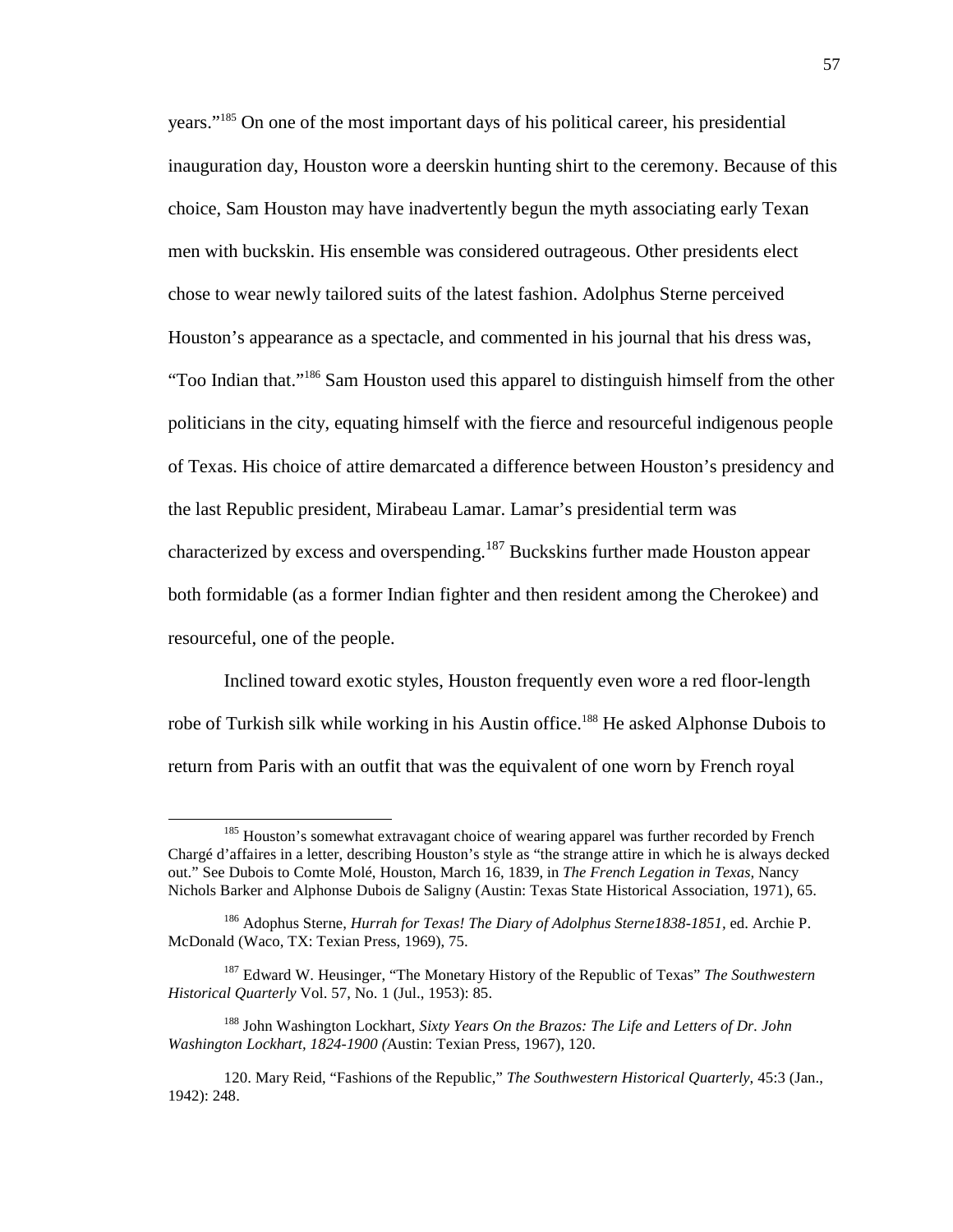courtiers. "The entire outfit is to be made of green velvet and embroidered in gold, worn under a short cloak in Spanish style, also in green velvet and lavishly embroidered, to be topped by a hat à la Henry IV sporting an immense three-colored plume." Dubois goes on to say that Houston wished to wear this ensemble at his inauguration ceremony, but apparently he decided instead on buckskin.<sup>189</sup>

The attire of Austin's female population between 1840 and 1850 is undocumented. Amos Roark's 1840 census lists sixty-one women, but by 1850 Austin contained 1035 women, about forty-four percent of its population.<sup>190</sup> No women's attire appears on probate inventories prior to 1850 as all of the decedents are male. No merchants or tailors advertise the sale or professional construction of women's clothing in Austin during the Republic period. Even as late as 1850, according to the United States census, the city had no dressmaker, mantua maker, haberdasher or any other professional producers or sources of women's clothing. This may be for several reasons. First, because there were only sixty-one women in Austin in 1840, there was little economic incentive to focus on this clientele as a singular specialty. Second, Austin women might have sewn their own clothes. Burke and Company, in addition to ready-made men's clothing carried a variety of fabrics specifically for the female market. In September of 1840, Burke stocked "calicoes, domestics, silks, muslins, ginghams, together with a large and general assortment of fancy articles suitable for the ladies."<sup>191</sup> Third, the women of Austin could

<sup>189</sup> Alphonse Dubois to Guizot, Mandeville, Louisiana, August 14, 1841, in *The French Legation in Texas*, Nancy Nichols Barker and Alphonse Dubois de Saligny (Austin: Texas State Historical Association, 1971), 257. The hat Houston requested is now held in the collection of the Sam Houston Memorial Museum, but can be seen online at

http://digital.sfasu.edu/cdm/singleitem/collection/SamHouston/id/531/rec/9 .

<sup>&</sup>lt;sup>190</sup> Historical and Descriptive Review of the Industries of Austin, 13.

<sup>191</sup> Advertisement, *Austin City Gazette,* September 23, 1840.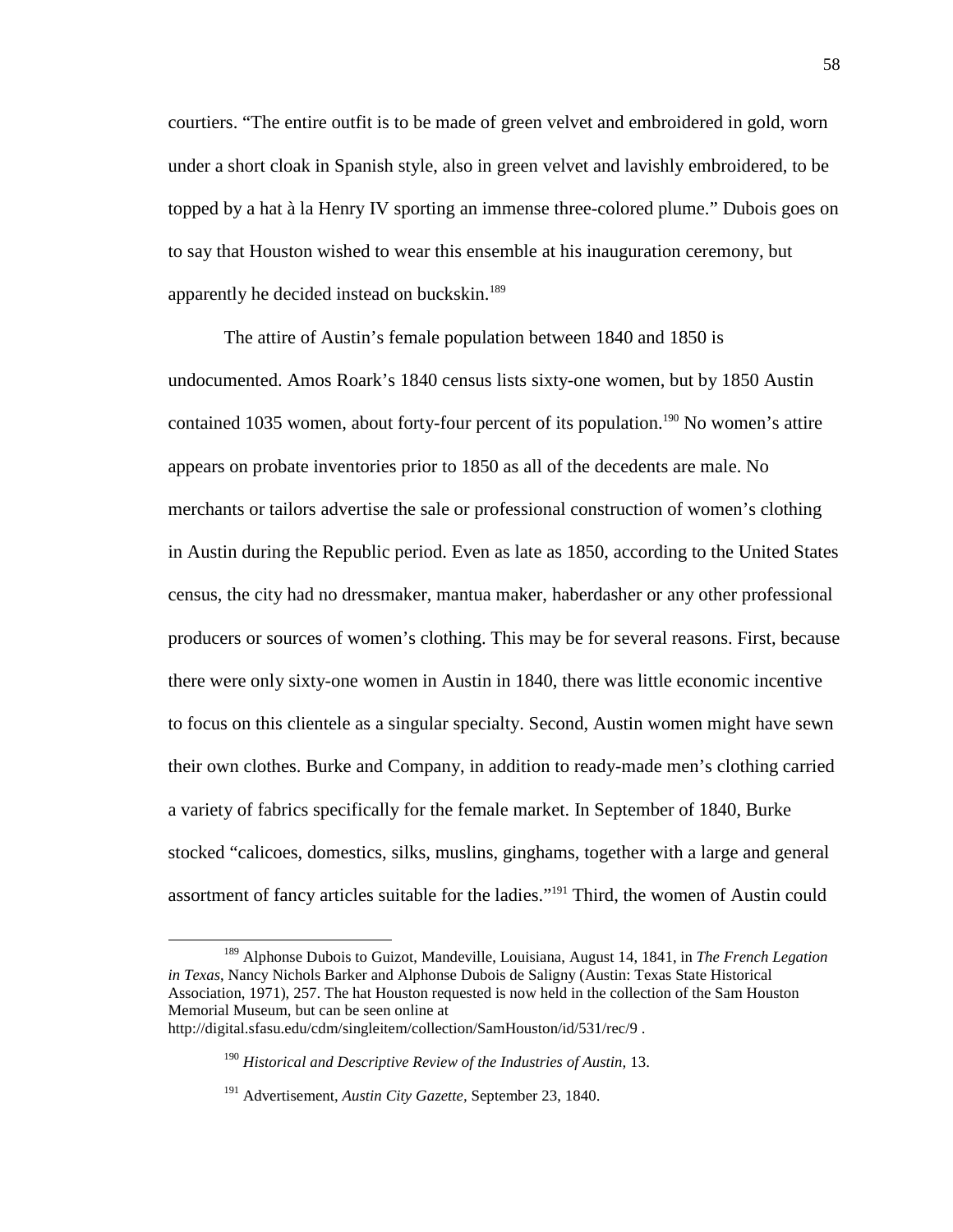have made trips to other cities like Houston, Galveston and New Orleans where they could fill out their wardrobes. Anson Jones' biography details the disappointment his wife Mary felt when trying for three years to assemble her trousseau. She was unable to find clothes in Austin she felt were suitable for her life as a new bride. In order to exhibit herself as a elegantly dressed young newlywed, Mary McCrory Jones went to Houston to acquire a new wardrobe.<sup>192</sup> A.G. Compton's store on Main street in Houston offered "dancing pumps, ladies, misses and men's. . . walking shoes in black, white and colored kid," also "silk, cotton and woolen gloves, and stockings of all varieties."<sup>193</sup> The close proximity of Houston to the port of Galveston allowed Houston merchants to take advantage of shipments from France, such as the brig *Nomade's* shipment of fine items including French perfume and "fancy dresses."<sup>194</sup> However they acquired their clothes or fabrics, primary accounts of early Austin women's apparel point to fashionable attire, rather than plain homespun dresses. During Francis S. Latham's 1842 visit to Austin, he attended a ball where he found the ladies who were present to be "elegant and accomplished – and who would grace the most beautiful and refined society."<sup>195</sup> Even as late as 1853 when Lucadia Pease moved to Austin, log cabins were still present in the city and posed a strong contrast to the refinement displayed by the dress of Austin females. Mrs. Pease wrote, "It strikes Northerners so oddly to see ladies issuing from log

<sup>192</sup> Gambrell, *Anson Jones,* 194.

<sup>&</sup>lt;sup>193</sup> Reid, "Fashions of the Republic," 244-245.

<sup>194</sup> Advertisement, *Telegraph and Texas Register*, May 11, 1842.

<sup>195</sup> Francis S. Latham and Gerald S. Pierce, *Travels in the Republic of Texas, 1842* (Austin: Encino Press, 1871), 25.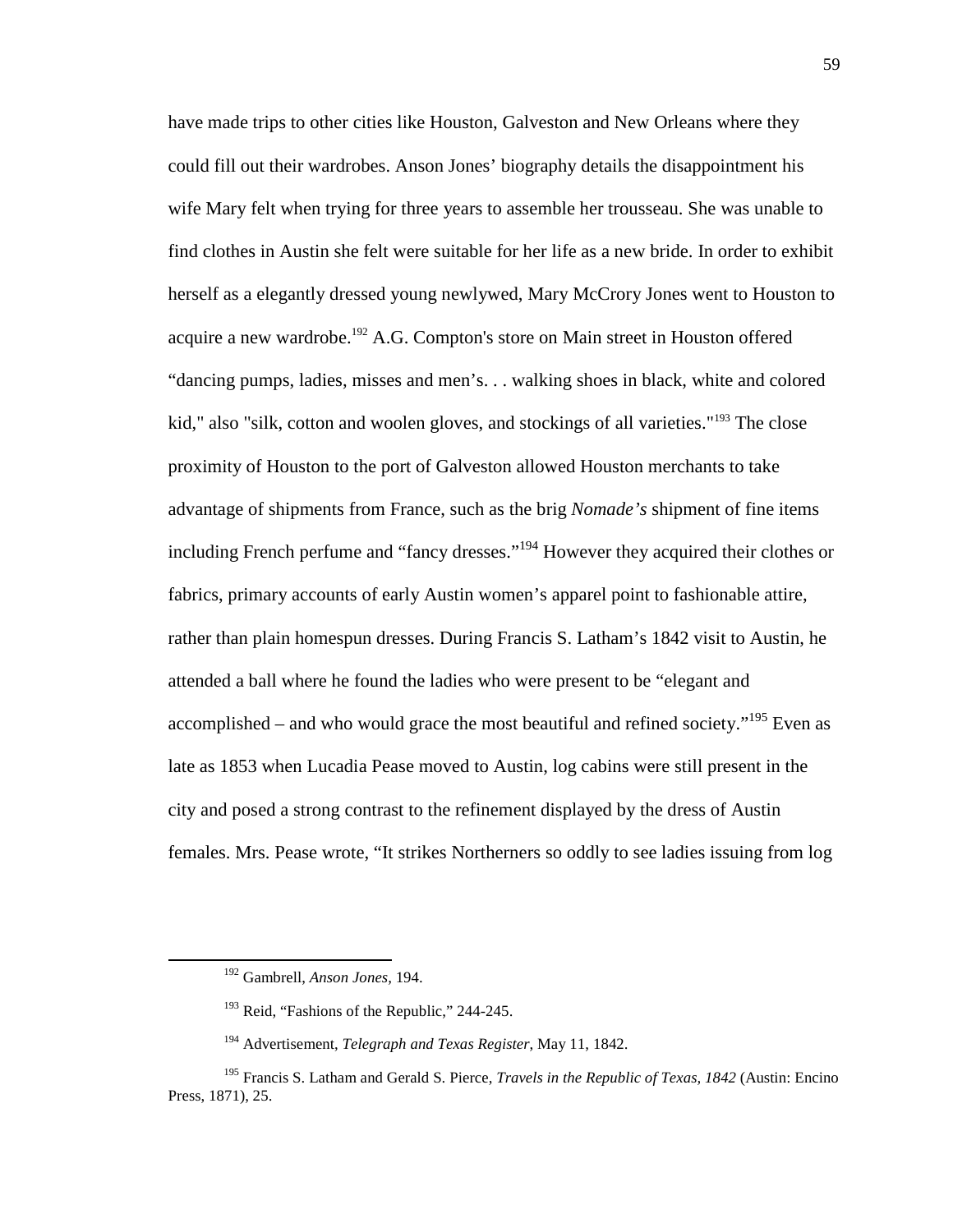houses, arrayed in such an amount of fine and costly dress as is worn by them here," proving the presence of finely adorned women in early Austin.<sup>196</sup>

Clothes and smaller belongings were brought to Austin in a variety of luggage forms. Pocket books and valises held land grants, promissory notes and Republic currency.<sup>197</sup> Patent trunks, elegant trunks constructed of multiple layers of wood reinforced with metal bar on the edges, were larger and carried more items.<sup>198</sup> Decedemt J.W. Garretty had a leather patent trunk, a regular patent trunk with leather sheathing the wood.<sup>199</sup> After the journey, such a trunk could sit handsomely in a settler's new home serving as a table or a blanket chest.

Weapons were a practical necessity in early Austin. Travis County's probate inventories record a distribution of pistols and rifles throughout the decedent's estates. William B. Melville's "fine pair of pistols" could actually have been a set of dueling pistols.<sup>200</sup> Decedent J.W. Garretty had a pair of pistols and holsters so that he could wear his guns as a fashion accessory. Furthermore, Garretty owned a pocket pistol that could easily have been concealed within his dark green frock coat.<sup>201</sup>

<sup>196</sup> Article, *Austin American Statesman*, September 28, 1968.

<sup>&</sup>lt;sup>197</sup> J.A. McCreary, 1840 (microfilm, Exp 61 Red 16, Austin History Center); William Bennett, 1840 (microfilm, Exp 61 Red 16, Austin History Center).

<sup>&</sup>lt;sup>198</sup> B.H. Johnson, 1840 (microfilm, Exp 61 Red 16, Austin History Center).

 $199$  J.W. Garretty, 1842 (microfilm, Exp 61 Red 16, Austin History Center).

<sup>&</sup>lt;sup>200</sup> If these were dueling pistols, this suggests that Melville's death could have been the result of a duel, although no primary record corroborates this narrative. Furthermore, no other record relating to William Melville could be found at all. See William B. Melville, 1841 (microfilm, Exp 61 Red 16, Austin History Center).

<sup>&</sup>lt;sup>201</sup> William B. Melville, 1841 (microfilm, Exp 61 Red 16, Austin History Center); J.W. Garretty, 1842 (microfilm, Exp 61 Red 16, Austin History Center).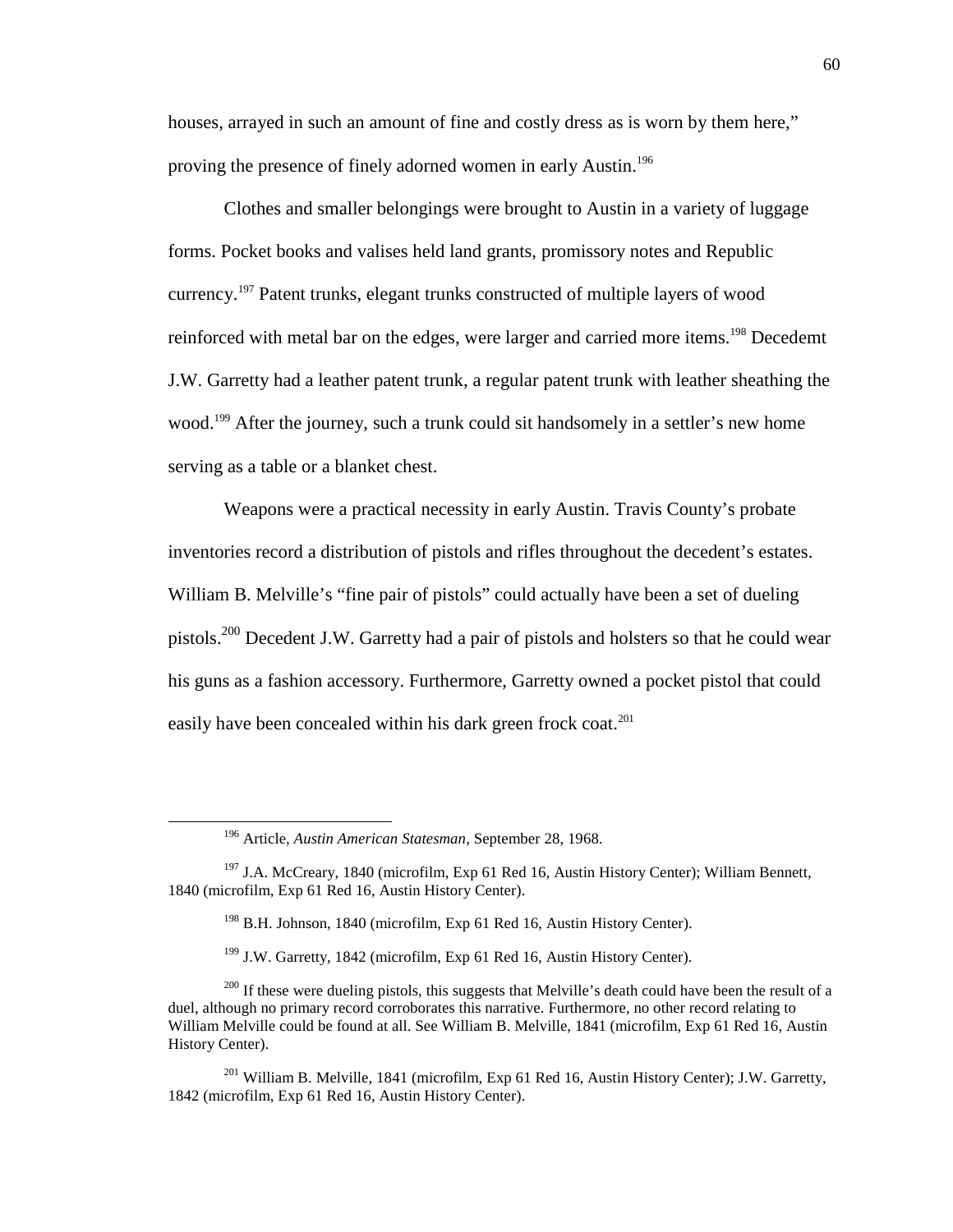Early Austin's newspapers reported frequent conflicts with the local Native American population. Many Austin decedents seemingly owned firearms to provide protection for themselves and their families. Upon moving to Austin, settlers could purchase guns in town from merchant William Kirshberg. His probate inventory indicates he was a merchant specializing in weaponry.<sup>202</sup> He offered practical weapons like muskets, shotguns and pistols as well as shooting accessories such as shot bags and shot.<sup>203</sup> Most distinctively, he offered concealed and elegant weapons like the cane gun, designed to look like a walking stick. Disguised as a sophisticated accessory, a cane gun would be accepted at social occasions where a shot gun would not. Kirshberg also carried another now obsolete weapon, dirks, small daggers designed to be carried in the front of one's belt. Many double-bladed Bowie knives appear on the Austin inventories.<sup>204</sup> Rifles, powder horns, double barrel pistols, even swords were used by Austinites for hunting, defense or as exhibition pieces.<sup>205</sup>

The charges associated with the burial of early Austinites appear on some of the probate documents, disclosing various burial practices in the Republic Era. Coffins were constructed, as mentioned previously, by local cabinetmakers like Abner Cook and Heman Ward. Some county probate records indicate how the dead were dressed when

 $202$  William Kirshberg, 1841 (microfilm, Exp 61 Red 16, Austin History Center, Austin).

<sup>203</sup> William B. Melville, 1841 (microfilm, Exp 61 Red 16, Austin History Center, Austin).

<sup>&</sup>lt;sup>204</sup> Benjamin D. Nobles, 1840 (microfilm, Exp 61 Red 16, Austin History Center); William Kirshberg, 1841 (microfilm, Exp 61 Red 16, Austin History Center); Henry Felden, 1843 (microfilm, Exp 61 Red 16, Austin History Center); Rezin P. Bowie, brother of James Bowie, invented the Bowie knife in 1838. William R. Williamson, "BOWIE KNIFE," *Handbook of Texas Online* http://www.tshaonline.org/handbook/online/articles/lnb01(accessed April 01, 2011).

<sup>205</sup> William Kirshberg, 1841 (microfilm, Exp 61 Red 16, Austin History Center, Austin); J.W. Garretty, 1842 (microfilm, Exp 61 Red 16, Aust2n History Center, Austin); George Dolson, 1842 (microfilm, Exp 61 Red 16, Austin History Center, Austin).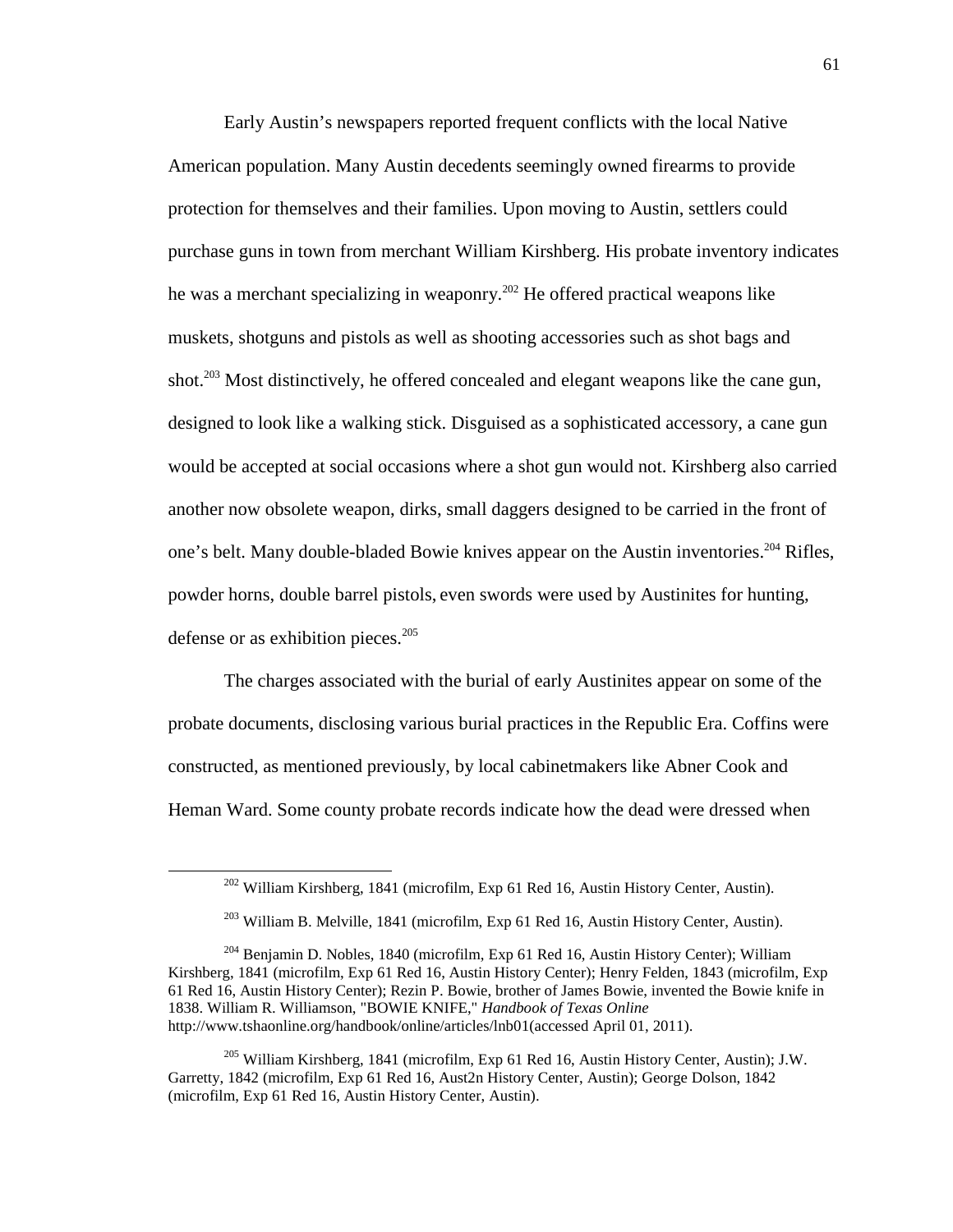placed in their coffins. When William Melville was buried by grave digger Jonathan Hyde, his body was adorned most intricately. It was dressed in white linen underpants, linen pantaloons, white silk gloves, and a white collared shirt then it was wrapped in Irish linen and domestic cloth. He was either shaved or coiffed by a barber called Kirtland and had tooled funeral cards printed to announce his passing.<sup>206</sup> After arriving in Galveston just four years before, Milton Bennett died in Austin in 1840. However, unlike Melville's elaborately composed burial ensemble, Bennett was buried simply in a shirt and sheet purchased specifically for the purpose.<sup>207</sup>

The provenance of furniture in early Texas has proved as confusing to historians as early Texas attire. Three predominant traditions have informed the confusion: 1) the idea that early Texans made all of their own things; 2) the understanding that "until the 1870s most Texans bought their household furniture from local cabinetmakers" and, 3) the assertion that all furniture in early central Texas was created by German cabinetmakers.<sup>208</sup> Frank Brown's history of Austin illustrates the first tradition:

There were usually one or two plain bed steads- sometimes a sleeping place was prepared by sticks stuck in the wall with the other ends secured to an upright piece planted in the floor as support. There were a few split bottom or hide bottom chairs, two or three stools, a large puncheon, supported on four legs, used as occasion required for bench, table on water shelf, [sic.] with a bucket. A spinning wheel and a loom sometimes completed the catalogue. The . . . apparel of the inmates were hung around the walls on wooden pegs. $209$ 

<sup>206</sup> William B. Melville, 1841(microfilm, Exp 61 Red 16, Austin History Center).

<sup>&</sup>lt;sup>207</sup> William Bennett, 1840 (microfilm, Exp 61 Red 16, Austin History Center).

<sup>208</sup> Lonn W. Taylor, *Texas Furniture: The Cabinet Makers and Their Work* (Austin: University of Texas Press, 1975); Lonn W. Taylor, "FURNITURE," Handbook of Texas Online http://www.tshaonline.org/handbook/online/articles/lpf01 (accessed September 03, 2011).

<sup>209</sup> Frank Brown, *Annals of Travis County,* 3:40.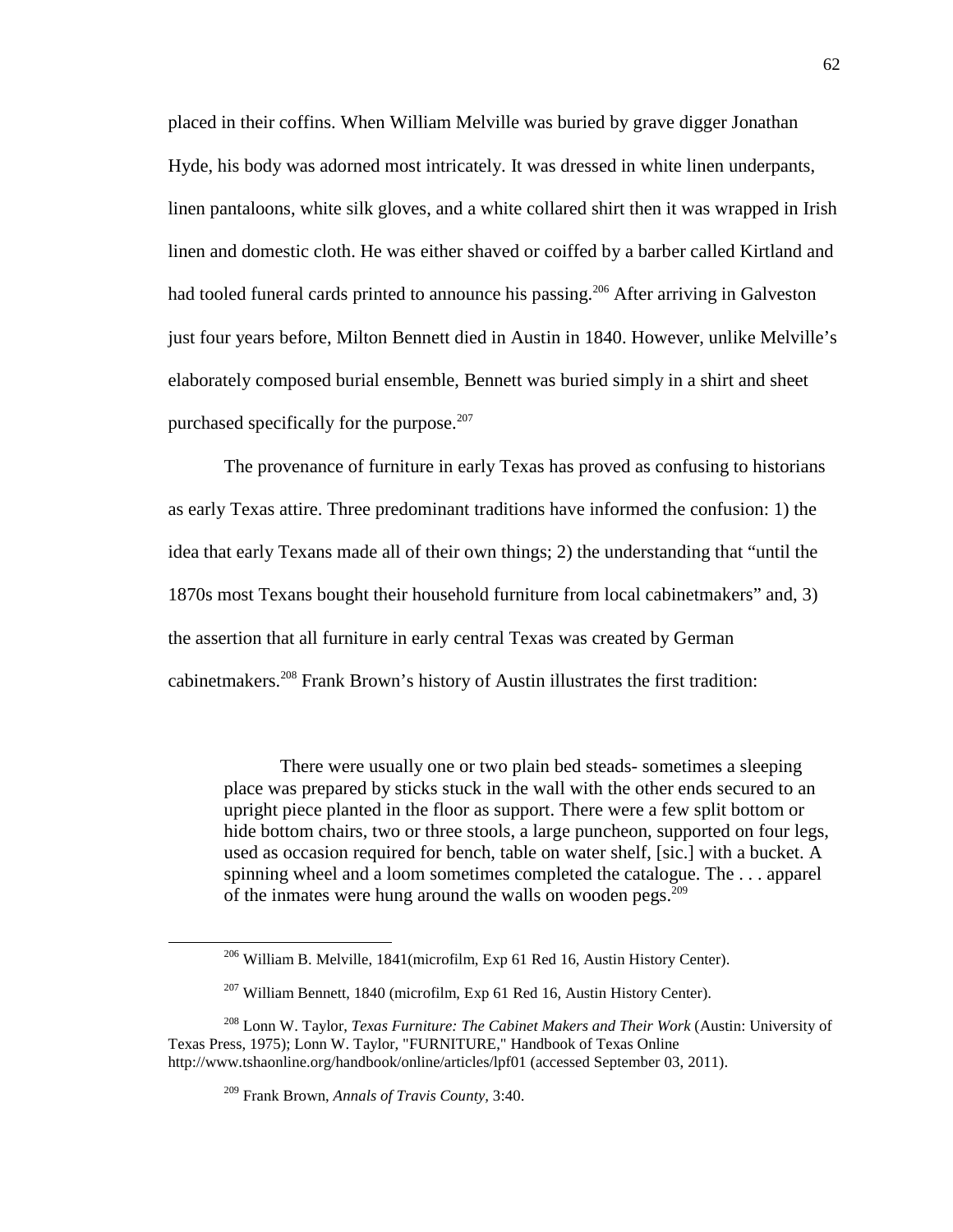While each of these items, with the exception of the Georgia bed, appear on Travis County probate inventories alone or in combination, no single inventory creates a similar ownership scenario. The furniture items listed on the probate inventories demonstrate that houses were furnished as space may have allowed, but there is no overarching theme of deprivation or lack. Cabinetmakers were present in early Austin, but Travis County probate inventories in conjunction with customs inventories also indicate the high probability that furniture, brought from other cities, was sold in Austin.

Texas hide-bottom chairs are a ubiquitous furniture form, perpetuating the idea that so much Texas furniture was handmade. These chairs were easy to construct with a small number of tools and had a high survival rate, occupying exhibit space in museums across the state. Slat-back or ladder-back Texas chairs were commonly covered in stretched cow or deer hides, while the southeastern United States slat-back chairs usually have woven rush seats.<sup>210</sup> Hide-bottom chairs, now considered primitive, had a different meaning in early Austin society than their modern popularized associations. Modern descriptors of now antique hide-bottom chairs include the words "dirty," "creaking," and "decrepit." However when first constructed, they would have been simple but elegant furniture forms. The freshly tanned seats would still be stretched taught but somewhat elastic, the soft hair providing a decorative element. The chairs' slats and poles would be joined tightly and the wood surfaces finished to a smooth shine. George Dolson's tavern was furnished with twenty-one such hide-bottom chairs paired with cherry wood

<sup>210</sup> Dale L. Couch, *Echoes from the Continent: Franco-Germanic Chairs in Georgia (*Madison, GA: The Madison-Morgan Cultural Center, 2010), 6.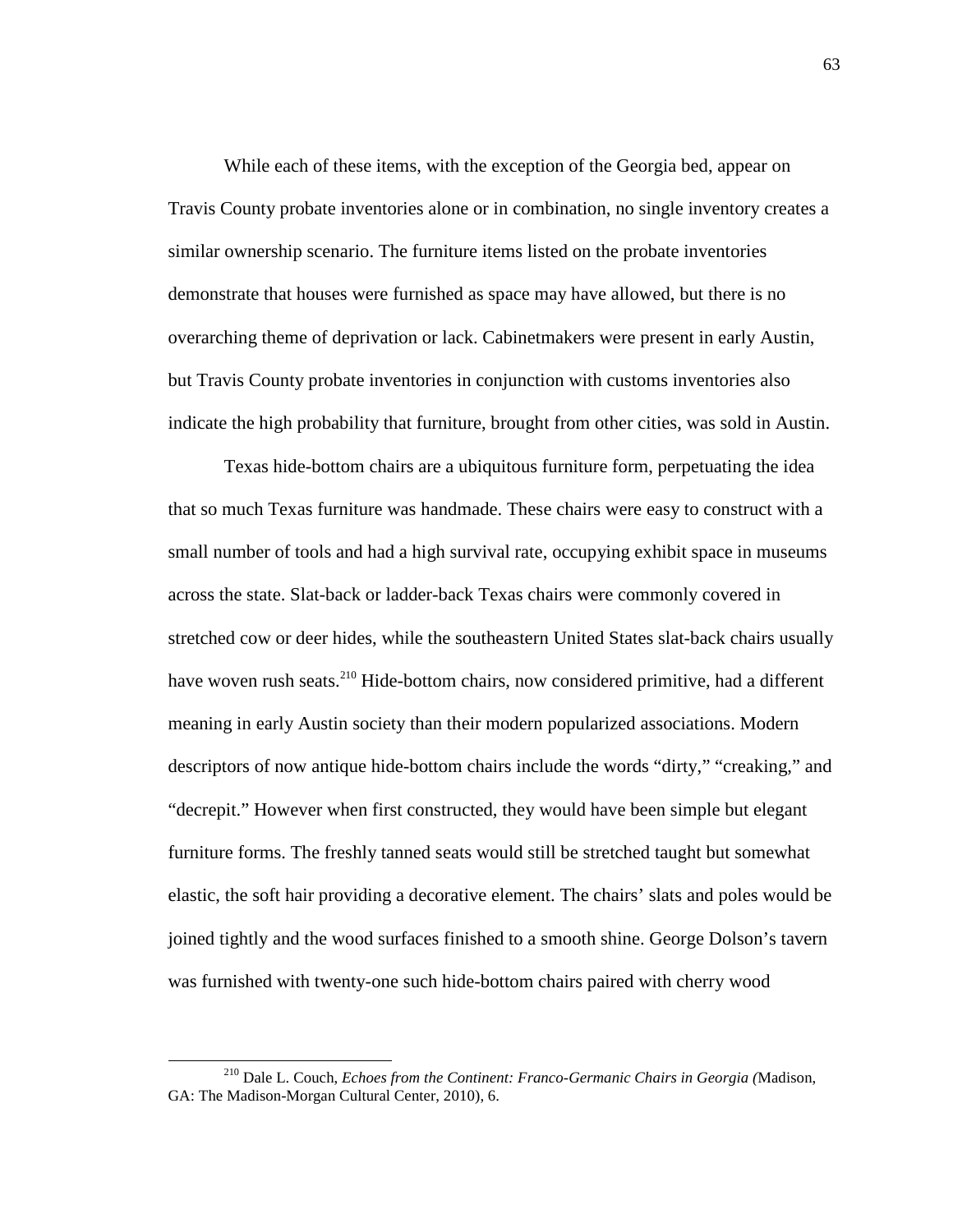tables.<sup>211</sup> In his study of early Texas furniture, Lonn Taylor found the Texas governor's mansion to be furnished with at least fourteen hide-bottom chairs in  $1861$ <sup>212</sup> In both cases, these chairs were made for seating during entertainments, evidencing the use of hide chairs the way folding chairs are used today.

The household furniture that belonged to the family of early Austinite Dr. Joseph W. Robertson is now housed in the French Legation Museum's collection. This furniture collection was purchased during the Republic Era and reflects an elegant and comfortable household. Dr. Robertson's wife, Lydia Lee Robertson came to Austin with her siblings from Hamilton, Ohio in 1839. The Robertsons were married in 1842. The following year, fellow Austinite, Thomas Marston died, and his belongings were sold at a probate sale. The Marstons moved from Deerfield, New Hampshire to Austin in the late 1830s bringing with them a large suite of fine mahogany and walnut furniture.<sup>213</sup>

At Marston's probate sale Dr. Robertson bought a walnut sideboard, a "fine wardrobe," and a mahogany side table.<sup>214</sup> This side table may be the one that survives in the French Legation Museum collection. The object is identified as a worktable due its size, shape and the appearance of dividers within the top drawer. The worktable is a popular nineteenth-century furniture form appearing in parlors and drawing rooms for the storage of needlework and sewing projects. The brass keyhole escutcheon and locking

<u>.</u>

<sup>214</sup> Thomas S. Marston, 1843 (microfilm, Exp 61 Red 16, Austin History Center).

<sup>&</sup>lt;sup>211</sup> George M. Dolson, 1842 (microfilm, Exp 61 Red 16, Austin History Center).

<sup>212</sup> Taylor, *Texas Furniture,*156.

<sup>213</sup> David Humphrey, *Peg Leg: The Improbable Life of a Texas Hero,Thomas William Ward, 1807-1872* (Denton: Texas State Historical Association, 2009): 113; Thomas S. Marston, 1843 (microfilm, Exp 61 Red 16, Austin History Center). The importation of large furniture came at a price. Texas levied tariffs as high as fifteen percent on many goods coming into its ports, especially those considered luxuries. A wealthy person, able to afford the shipping costs of a generous household inventory also had to afford the forwarding costs to transport the goods to their final destination.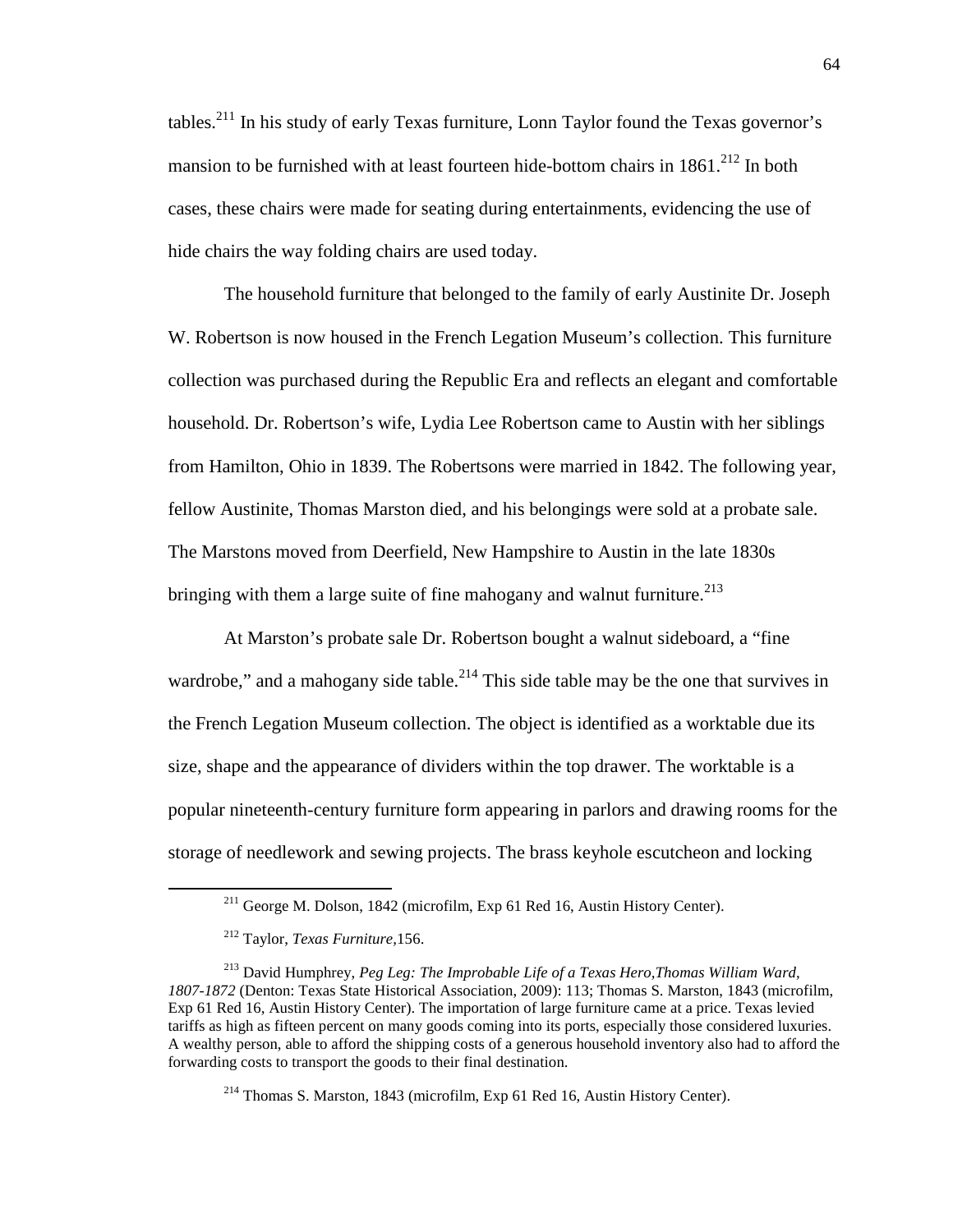drawer denote the value of its contents. The table's legs are lathe turned with a ring motif appearing just below the table runners, a motif that appears frequently in furniture created in New Hampshire and Connecticut in the first half of the nineteenth-century.

The Robertson's large canopy bed at the French Legation is said to have been purchased and brought to Texas during the Republic of Texas Era. According to family stories, the bed was brought from Cincinnati, Ohio in 1840 by Dr. Robertson's wife prior to their meeting and subsequent marriage in 1842. Small factories in Cincinnati, Ohio like Mitchell and Rammelsberg produced furniture for the southern markets of New Orleans, Mobile and Galveston.<sup>215</sup> While the Robertson bed could have come from Ohio, the execution of its decorative elements shows a less sophisticated craftwork than the intricate carvings of Mitchell and Rammelsberg. Furniture factories in Ohio were automated, using steam power to execute the cutting and shaping of furniture components. The Robertson bed's design is very simple and could have been created without the use of steam tools. Furthermore, the Robertson bed more resembles the German Biedermeier style more than Empire or Rococo Revival styles indicating that rather than coming from Ohio, it may have been made by a German Texas cabinet the ratio  $2^{16}$  This large bed, almost eight feet in height, would have been delivered to the buyer in pieces rather than fully assembled. Marks on the inside of the beds rails

<sup>215</sup> Stephen G. Harrison, "Furniture Trade in New Orleans 1840-1880: The Largest Assortment Constantly on Hand" (master's thesis, University of Delaware, 2003), 39.

<sup>216</sup> Where Rococo Revival furniture scrolls and loops in three dimensions, Biedermeier furniture's curves are generally two dimensional, curving in all over form rather than in minute decoration. Most distinctively, the broken pediment on the canopy frame of the Robertson bed is not seen on beds produced in Ohio or New Orleans. Canopy beds sold by the New Orleans furniture shop of Prudent Mallard are either simple rectangles with planed moldings or ornate, heavily ornamented and carved. Stephen G. Harrison, "Furniture Trade in New Orleans 1840-1880: The Largest Assortment Constantly on Hand" (master's thesis, University of Delaware, 2003), 40.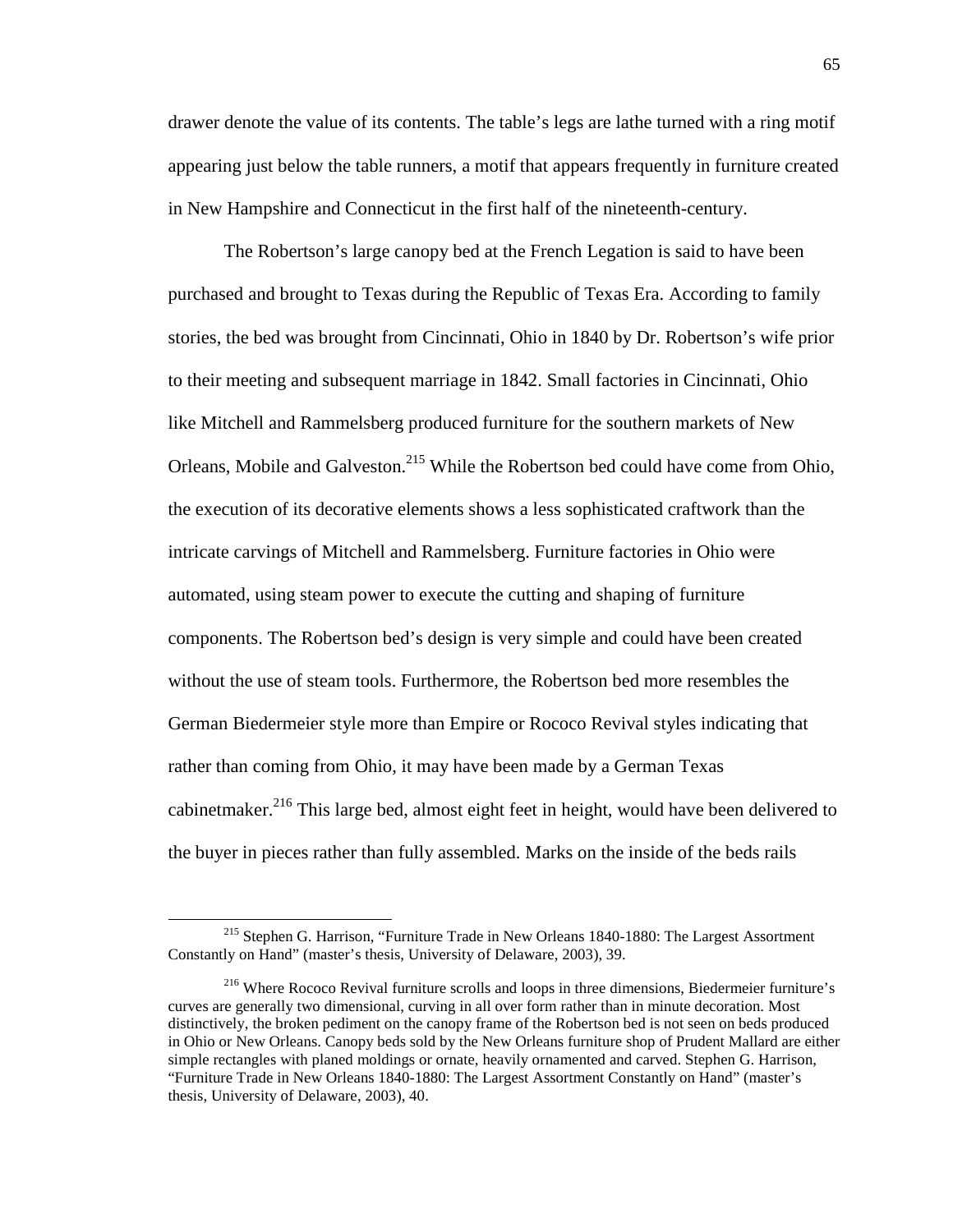guided the assembly process after delivery. Wherever it originated, the large scale of the bed and distinct ornamental features reflect elegance and comfort rather than utility.

Other furniture in the French Legation Museum collection includes objects purchased by Alphonse Dubois in 1841. Primary source documents record Dubois' efforts to furnish his home during frequent buying trips to Galveston and New Orleans. While Austin had a few merchants with modest supplies of various household objects, furniture warerooms in New Orleans stocked a huge variety of goods. Furniture scholar Stephen G. Harrison, in his study of New Orleans furniture production and trade, illustrates how shops like that of Henry Siebrecht sold, "wallpaper, drapery fabric, and upholstery material . . . along with an extensive selection of furniture . . . tableware, floor coverings, statuary, clocks and paintings."<sup>217</sup> Harrison asserts that such a shop was like an early department store, giving the consumer the opportunity to buy all they required in one place.<sup>218</sup> The Rococo Revival and late Empire styles are seen frequently in the furniture that was sold in New Orleans in the 1840s. With its busy scrolls and hand carved features, the Rococo Revival style gained popularity throughout the United States in the second half of the nineteenth-century.

The extant furniture purchased by Dubois includes a serpentine back sofa with enclosed arms, a matching balloon back chair with opened arms, a matching armless balloon back chair and at least three matching small slipper settees.<sup>219</sup> Discovering the

<sup>&</sup>lt;sup>217</sup> Harrison, "Furniture Trade in New Orleans 1840-1880: The Largest Assortment Constantly on Hand," 73-74.

<sup>218</sup> Ibid., 73-74.

<sup>219</sup> Jean Houston Daniel, Price Daniel and Dorothy Blodgett, *The Texas Governor's Mansion: A History of the House and Its Occupants* (Austin: Texas State Library and Archives Commission, 1984), 270. The armless balloon back chair now resides in the Texas Governor's Mansion's collection as do two of the small settees. There was probably a fourth settee that is now missing.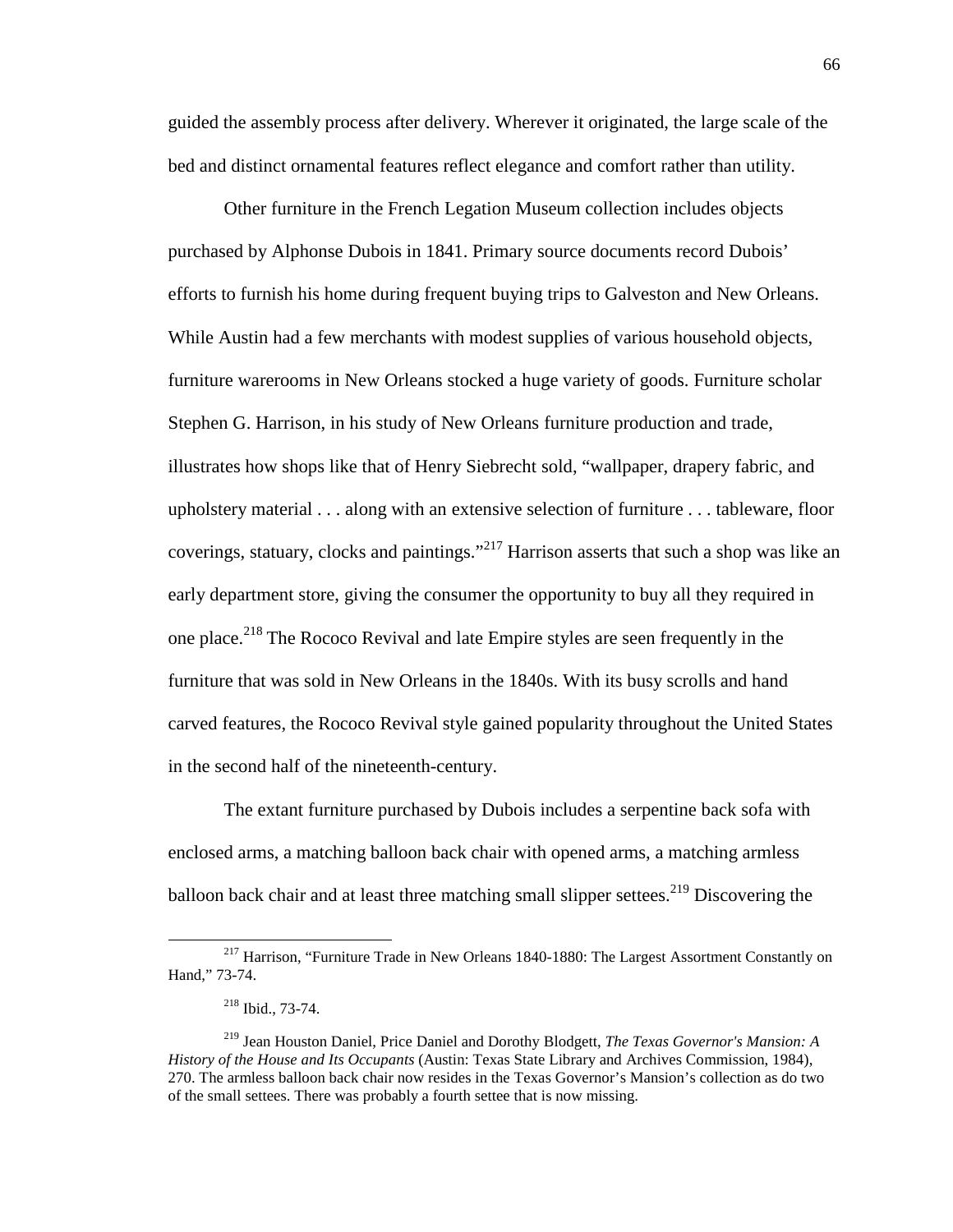provenance or maker of these furniture items is very difficult. They have each been reupholstered multiple times and any maker's tags or marks have long since been covered or disposed of. The sofa set exhibits visual elements of the Rococo Revival style, with finger molding on the arms and legs. This molding resembles an uncharacteristically simple design created by German furniture maker, John Henry Belter. Belter had a factory in New York City but shipped to southern ports like New Orleans. However Belter did not immigrate to the United States until 1844, so Dubois' furniture must be attributed to another furniture maker.<sup>220</sup>

Furniture manufactured by northeastern furniture factories in Philadelphia, Cincinnati and New York were popular with buyers in Mobile, Alabama and New Orleans alike.<sup>221</sup> Dubois' transitional style slipper settee is so similar to one from the original inventory of the Kirkwood Mansion in Eutaw, Alabama, that they could have been made in the same factory. It would be expected that Dubois would have better furniture for a variety of reasons, including his diplomatic standing and his pride in entertaining guests. However, Dubois's furniture does not represent the best specimens of furnishings being created at the time. Rather, they represent mid-grade factory produced furniture. Furthermore, this furniture would have been considered affordable to the middling level of the Austin population.

-

 $220$  Sofa, "Personal Property Appraisal: The French Legation Museum and the Daughters of the Republic of Texas*,*" French Legation Museum archives, 3. Although Belter's designs are frequently complicated and intricate, he did produce one line of molded rosewood ply furniture with simpler curves and finger molding. This style, however, is not characteristic of his work.

<sup>221</sup> Rahe, "Residential Furnishings of Deceased Greene County, Alabama Slave Owners: 1845- 60," 130.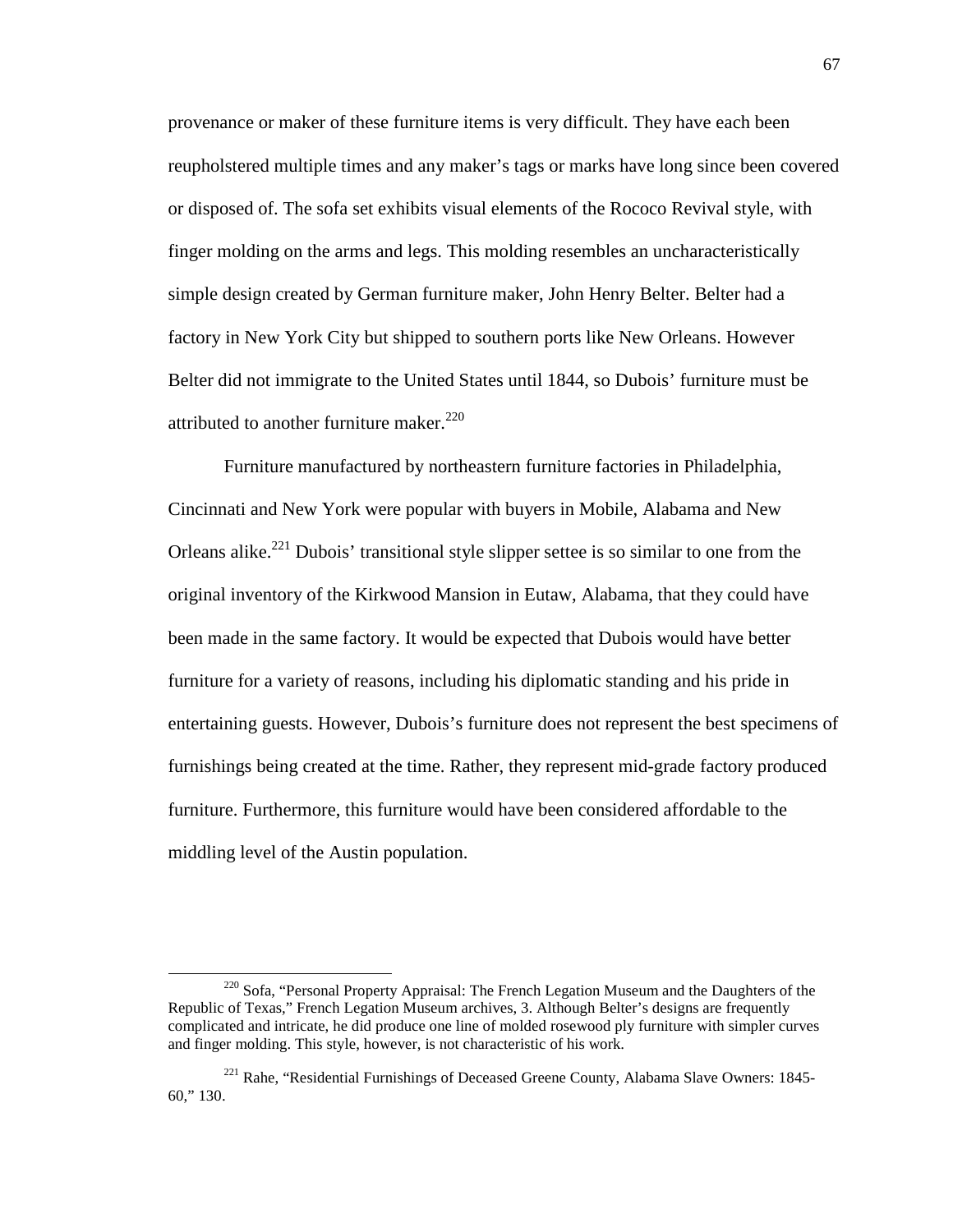Late Victorian ideals and romantic interpretations of the early American Republic altered the meaning of women's production of textiles at home.<sup>222</sup> Ideas that the production of homespun "sustained the rugged virtues of hard work, neighborliness and unaffected piety . . . of industrious, self-sacrificing and patriotic women," have been employed by amateur historians to expunge Texas history of the social hegemonies experienced by early Texas women.<sup>223</sup> Early Texas women in these histories worked busily at their looms, ignoring the social limitations imposed on their gender. Late Victorian writing about the Republic of Texas similarly used this interpretation to link the national narrative of "hard work" to Texas women while simultaneously attempting to articulate an exceptional Texas experience. While the New England homespun myth revolves around austerity and godliness, the Texian myth narrates sacrifice and resourcefulness.<sup>224</sup>

Household textiles appear on Republic Era Travis County probate inventories but there is no record of their creation, or meaning to the families who owned them. Quantities of these items vary from household to household but most contain at least one item, usually a sheet or a blanket. Others like the inventory of James Smith contain an array of valuable household textiles including pairs of coverlets, several bed quilts and two nondescript carpets. These handmade textiles serve as a lasting symbol of the family's wealth, social standing and style. Although attributed as belonging to James Smith in the probate inventories, the Smith textiles were most probably owned by his

<sup>222</sup> Laurel Thatcher Ulrich, *The Age of Homespun: Objects and Stories in the Creation of an American Myth (*New York: Alfred A. Knopf, 2001), 17.

<sup>223</sup> Ibid., 413.

<sup>224</sup> For an example of this see, H. Bailey Carroll, "Texas Collection," *The Southwestern Historical Quarterly*, 55: 4 (Apr., 1952), 502.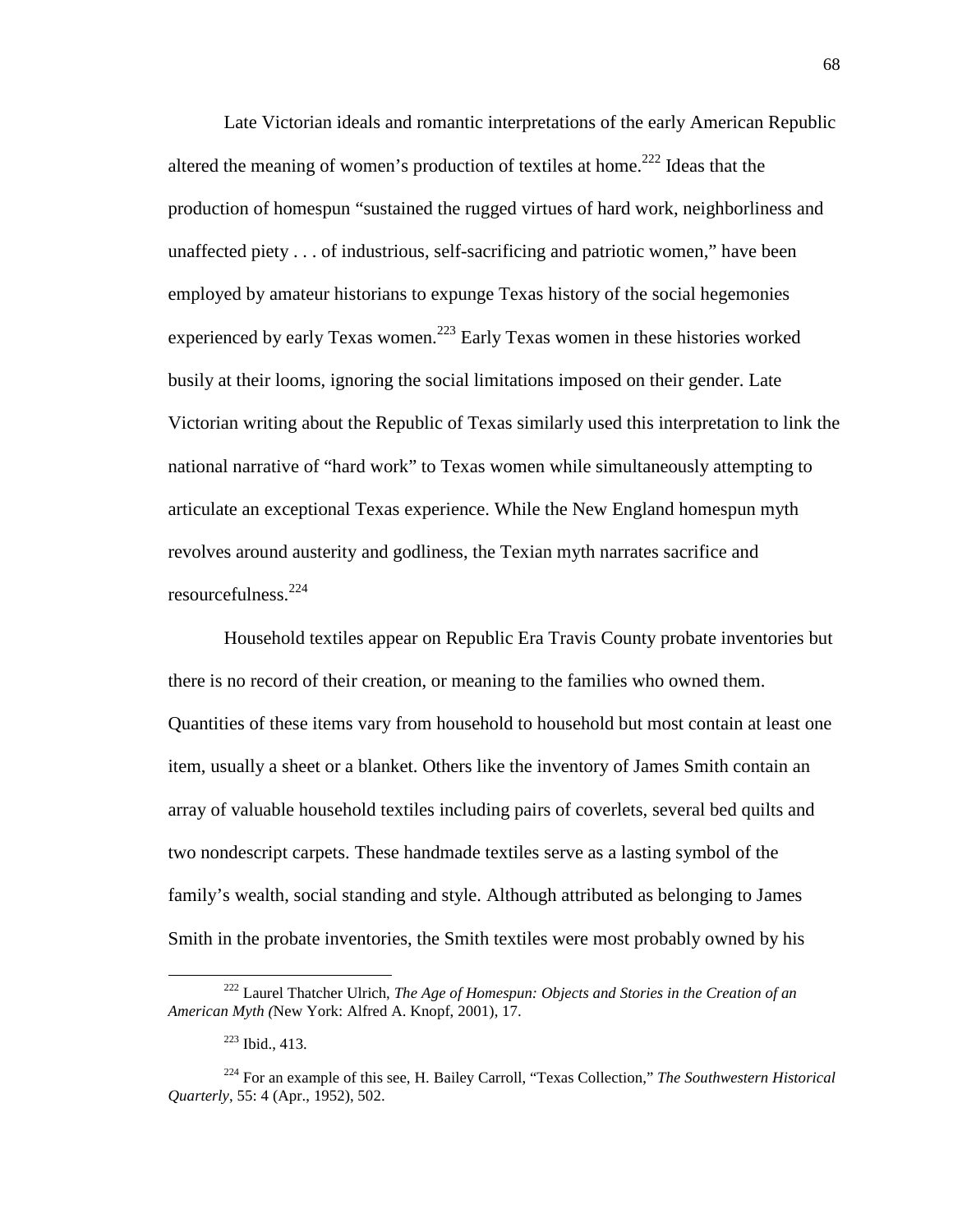wife Elizabeth, who moved to Austin with her husband from North Carolina. The Marston household contained two "Russian" carpets valued at  $$95.00<sup>.225</sup>$  The family also owned several nondescript bed quilts as well as Marseilles quilts, both of which were traditionally made by the women of the family. Marseilles quilts, coverlets and counterpanes all required many hours of dedicated hand sewing resulting in intricate designs created from tiny stitches. Textile scholar Laurel Ulrich asserts that such fine textiles would have been passed down the female family line as points of family pride, and as "emblems of gentility and the core of female inheritance."<sup>226</sup>

Museum interpretations of early Texas homes like that at Barrington Living History Farm in Washington-on-the-Brazos exhibit fine bedsteads topped with mattresses filled with corn husks.<sup>227</sup> Travis County probate inventories demonstrate that early Austinites slept on a variety of mattress types. Most members of James Smith's family slept on walnut bedsteads, two of which were topped with corn shuck mattresses like those at Barrington Farm. However, four of the family members had the added comfort of feather beds. The least luxurious bed at the Smith home was a cot topped with a nondescript mattress. Like the Smiths, the Marston family had a regular nondescript mattress, but theirs was topped with two feather beds. Tavern owner George Dolson slept simply on a cot with a mattress but with two pillows beneath his head. In 1840 J. Ralston placed an advertisement in the *Texas Sentinel* announcing that his Austin mattress shop would be manufacturing "mattresses of various descriptions on short notice." Ralston

 $225$  To give perspective, Marston's horse was valued at \$100 and so was the walnut bureau.

<sup>226</sup> Ulrich, *The Age of Homespun,* 415.

<sup>&</sup>lt;sup>227</sup> Collection of Texas Parks and Wildlife Department, Barrington Living History Farm, Washington-on-the-Brazos, Texas.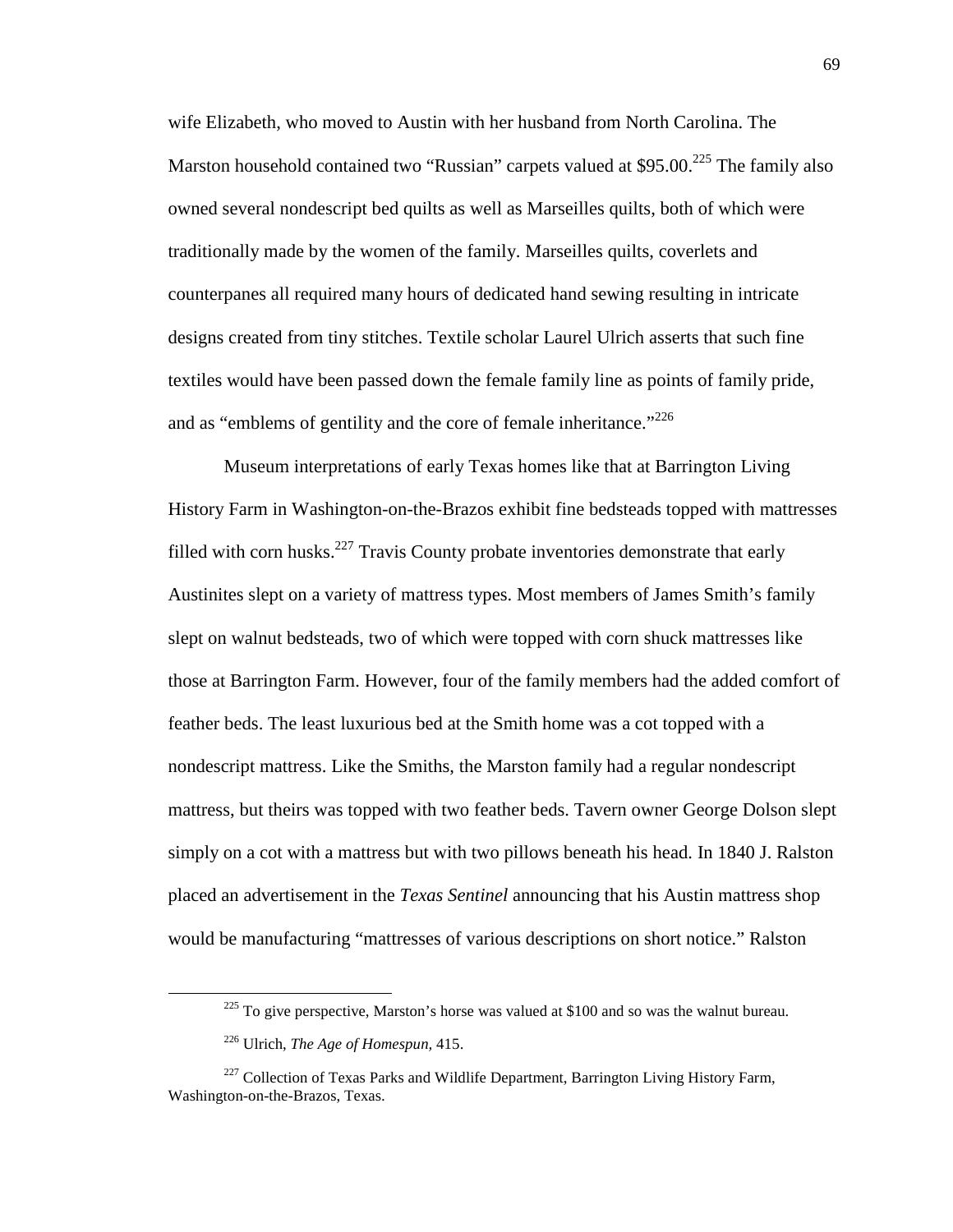also offered to repair and re-stuff mattresses that had lost their comfort or had become  $lumpy.<sup>228</sup>$ 

In his study of early Annapolis, Maryland, Paul A. Shackel argues that as the middleclass emerged, accepted behavior became more recognized and standardized. Courtesy literature published proper etiquette guidelines, and gentility as John Kasson writes, became a "purchasable style and commodity."<sup>229</sup> Because of this civilizing process, segments of society began to use behavior and material goods in order to assert their position in the social hierarchy.<sup>230</sup> Primary sources portray Austin as a democratic society with tight social networks formed through family relationships and deaths, business dealings and government and military service. Shackel's theory, when applied to early Austin, shows that the ownership of status-bearing objects, like satinett frock coats and imported mahogany furniture, would have contributed to the process of creating social hierarchy, potentially straining or recasting important personal relationships. Intellectual and educational objects embodied the potential for social positioning as well as clothing or home furnishings. Items that displayed education asserted social superiority in a manner that contradicts the frontier standard, by highlighting intellectual rather than physical accomplishments. Likewise, the import and use of these items allowed those higher on the social scale to "differentiate themselves from other groups during a time of social instability," such as the Republic of Texas Era.<sup>231</sup>

<sup>228</sup> Advertisement, *Texas Sentinel*, July 4, 1840.

<sup>229</sup> John F. Kasson, *Rudeness and Civility: Manners in Nineteenth-Century Urban America* (New York: Hill and Wang, 1991), 43.

<sup>230</sup> Paul A. Shackel, *Personal Discipline and Material Culture: An Archaeology of Annapolis, Maryland, 1695-1870* (Knoxville: University of Tennessee Press, 1993), 5.

<sup>231</sup> Shackel, *Personal Discipline and Material Culture,* 85.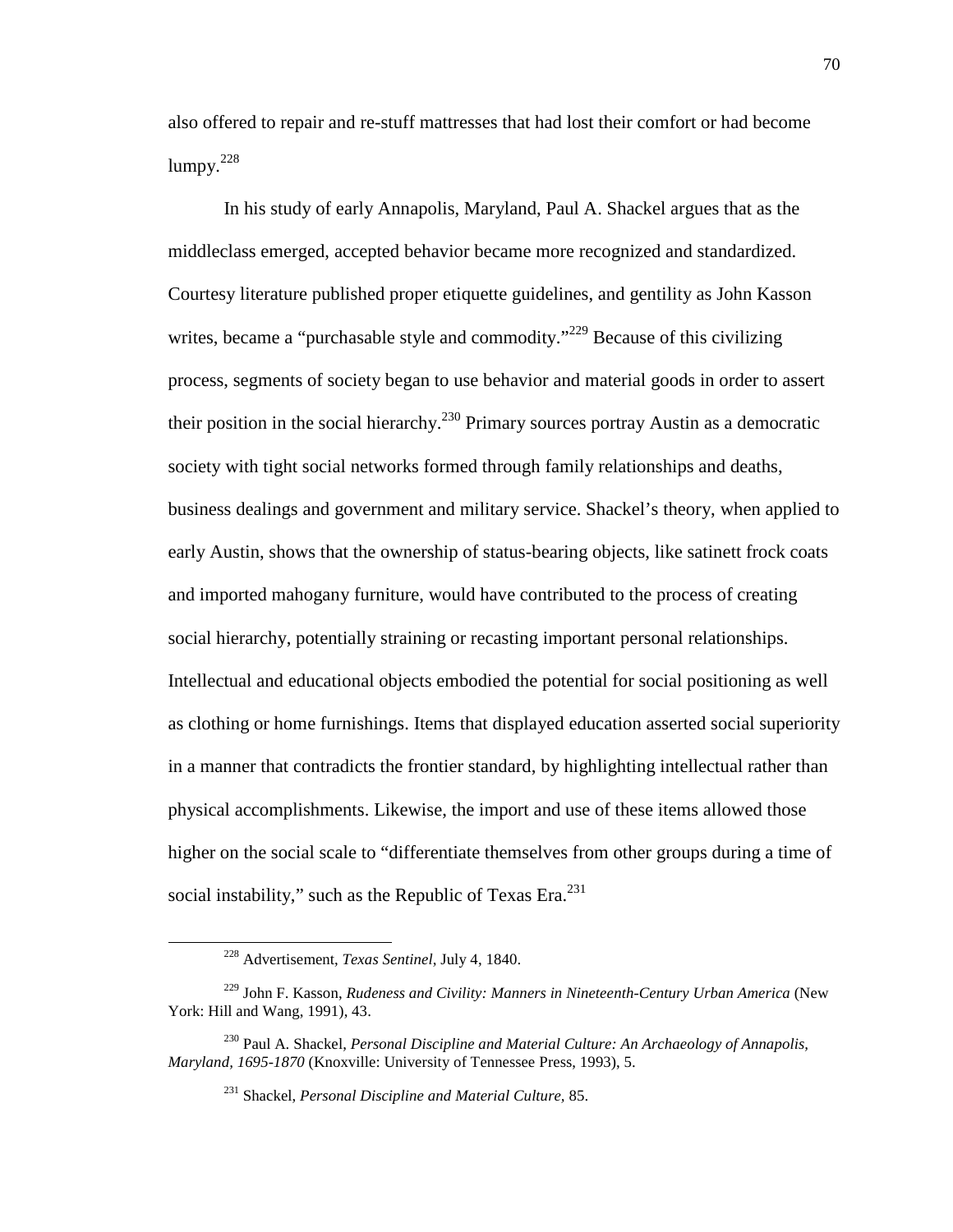As the capitol of Texas, Austin attracted the presence of educated and elite workers involved in government and the law. Not only their manner of dress, as already discussed, but also their behavior and demeanor set them apart from laborers and farmers. Although the social landscape appears democratic through the retrospective lens of the frontier mythology, the delineation between social groups was an active and ongoing process. The gap in refinement levels among Austin's population prompted merchant James Morgan to write, "They are, apparently men of talents and have means . . . gentlemanly in their deportment and totally different from the class of loafers with which this country has been infested for the last few years."<sup>232</sup> The presence of men with the economical means to be called idle "loafers" indicates that at least a segment of early Austin's male population stood in stark contrast to the industriousness of the popularized male frontier ideal.

Education, worldliness and intellectual sophistication could be physically manifested through a personal library. The educational and intellectual pursuits expressed in the form of early Austin decedent's personal libraries are neither comprehensive nor extensive. They are small and in many cases the books pertain to the decedent's profession. Lacking a university or a public library, some Austinites created or brought with them personal libraries containing books that would inspire and entertain.

 Personal book collections reflect the specialization of their owner's interests and careers. Of those listed in inventories, only law books, atlases, dictionaries and Bibles are

<sup>232</sup> James Morgan to Samuel Swartwout, Galveston, Texas, July 1840, in *Fragile Empires: The Texas Correspondence of Samuel Swartwout and James Morgan*, *1836-1856*" (Austin: Shoal Creek Publishers, 1978), 104.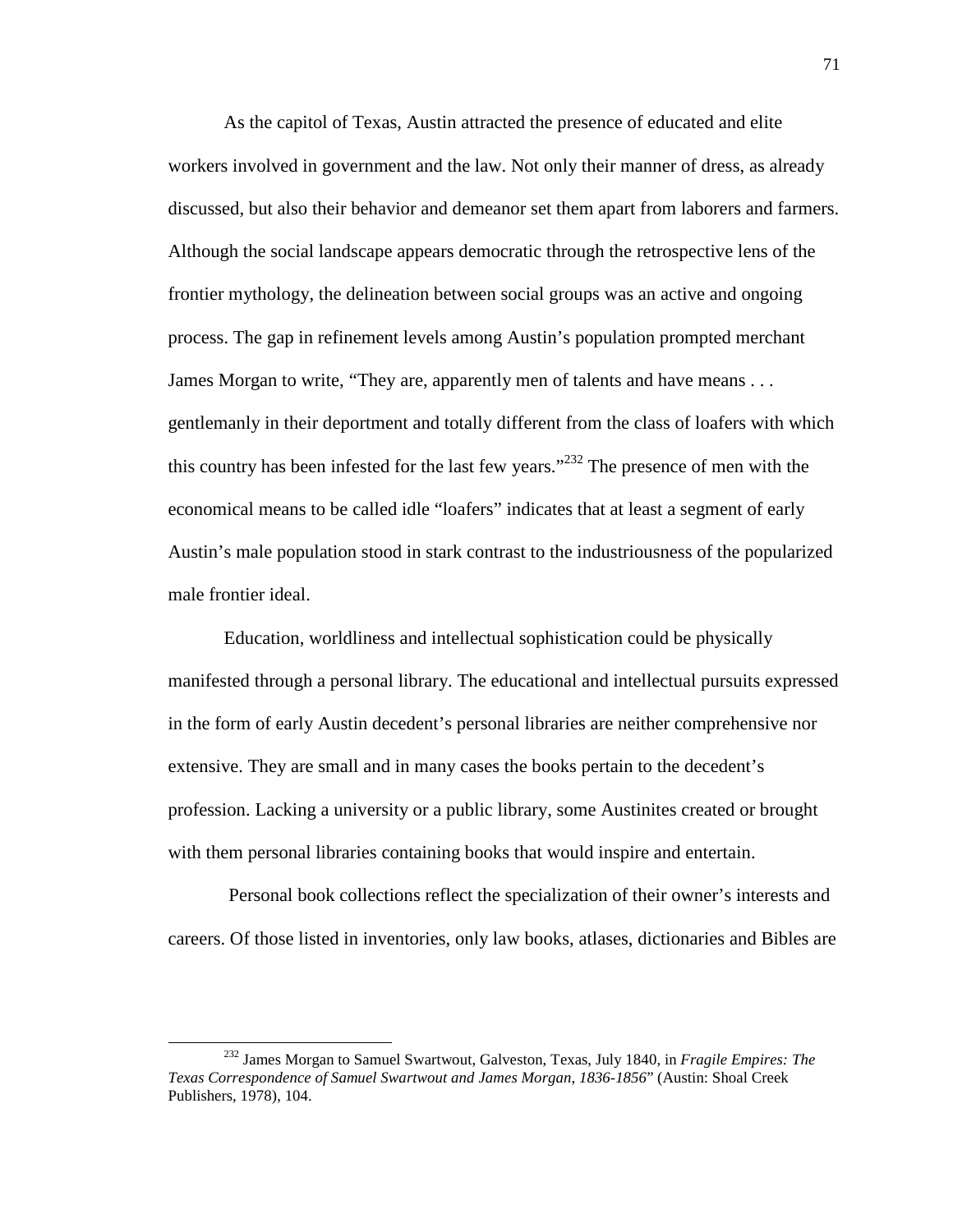listed by names, the rest are tallied as "lot of books" or a "pair of books."<sup>233</sup> Of the thirtyfive decedents inventoried, there were eleven book owners averaging six books apiece.<sup>234</sup> James Witherspoon Smith, Austin's first judge amassed several law books in his inventory, along with a large atlas.<sup>235</sup> Atlases and portfolios would be laid open for display to impress and entertain visiting guests, as much as for consultation and study.<sup>236</sup> However, since James W. Smith lived in a double chambered log cabin full of furniture including a set of two tables and six chairs, it is possible he did not have the luxury of space for such a display. Alternately, he could have reserved one side of the cabin for business. His inventory does include a seal press, presumably for notarizing documents, and his law books.

Smith's law books consist of three volumes of Joseph Chitty's *A Practical Treatise on Criminal Law* and four volumes of *Kent's Commentary on International Law*. Chitty was published in both English and American versions, suggesting new methods for obtaining witness statements and testimony in cases of legal remedy. In 1840 Chitty's volumes were reviewed as an important contribution to law, rendering "all the old books of entries and precedents of little further use."<sup>237</sup> The presence of these books demonstrates up-to-date legal training and interpretation. However, without the court

<sup>233</sup> James W. Smith, 1841 (microfilm, Exp 61 Red 16, Austin History Center); Gideon White, 1843 (microfilm, Exp 61 Red 16, Austin History Center).

 $234$  On probate inventories, books that are not listed with title are referred to as "a lot of books." For the purpose of this research the quantity of seven equals a lot.

<sup>235</sup> James W. Smith, 1841 (microfilm, Exp 61 Red 16, Austin History Center, Austin).

 $^{236}$  Smith lived in a double pen log cabin that he filled with a set of two tables, six chairs, a desk, bedstead and cooking equipment. See James W. Smith, 1841 (microfilm, Exp 61 Red 16, Austin History Center, Austin).

<sup>&</sup>lt;sup>237</sup> Ferdinand Andrews, *The North American Review*, Vol. L (Cambridge, MA: Folsom, Wells, and Thurston, 1840), 530.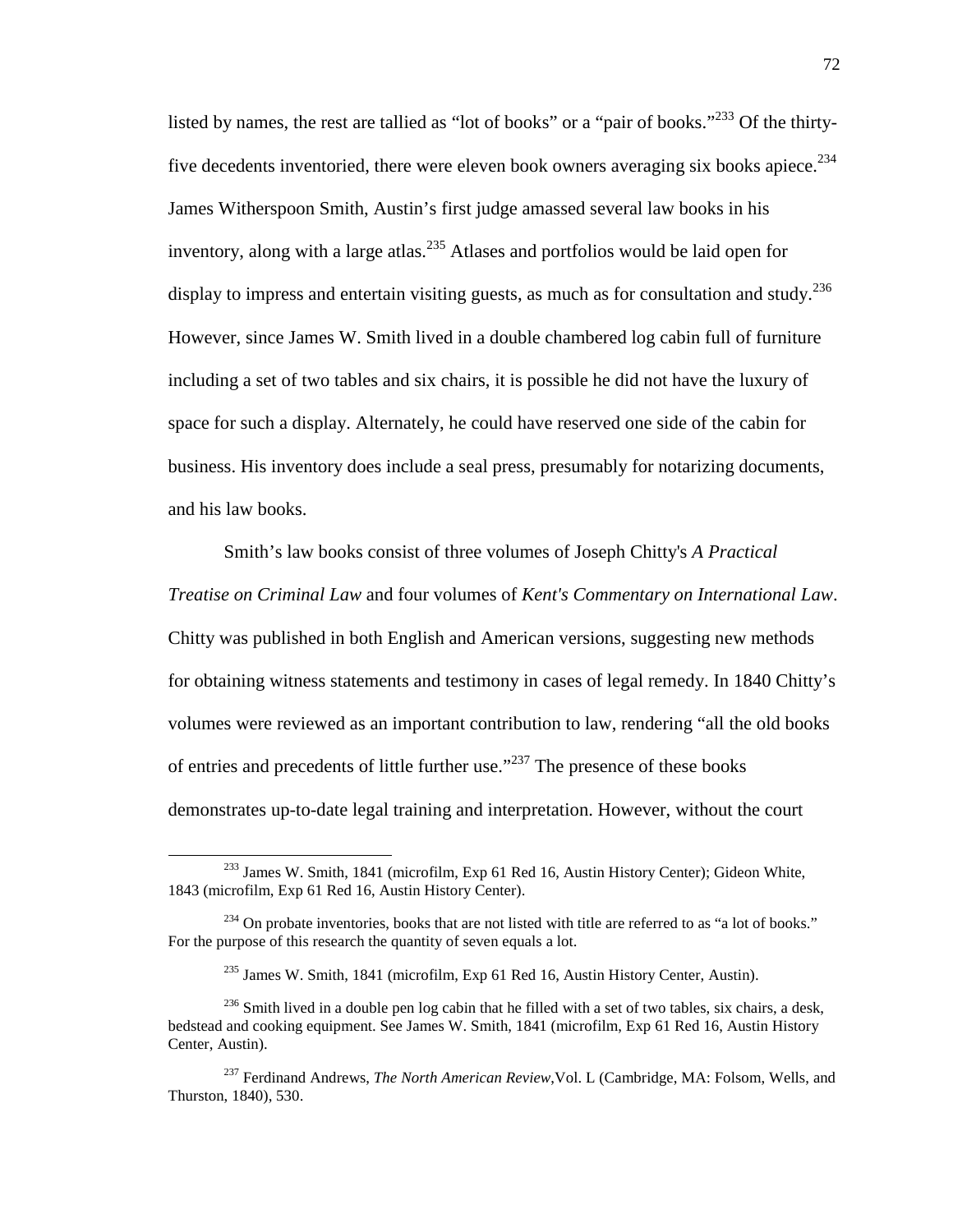records to demonstrate the implementation of these methods, there is no evidence for their impact in the practice of Austin Republic Era law.<sup>238</sup>

Smith's other volumes included *Kent's Commentary on International Law* written by former New York Supreme Court Justice and Columbia University law professor James Kent. This collection converted Kent's comprehensive law school lectures into a published three volume set. The volumes of *Kent's Commentary* were considered "the most influential American law books of the antebellum period." They included Kent's views on maritime law, real estate, business and personal partnerships, but also defined the authority of international, federal and state governments.<sup>239</sup> The volumes further demonstrate Smith's knowledge of current philosophies of justice, and presumably dedication to widely accepted practice in the courts of major cities.

Austin lawyer, A. Adams Anderson, formerly of Carlisle, Pennsylvania owned a library that contained law books as well, as those written about economics and rhetoric.<sup>240</sup> The loftiest of the books in Anderson's collection was *Virgil and Horace,* from the seventeenth-century series *The Delphin Classics*. However, this was the only volume from the series that Anderson owned. Reading classical Latin poetry without the luxury of a knowledgeable tutor required patience and intelligence to decipher.<sup>241</sup> The

-

<sup>238</sup> Elizabeth Gaspar Brown, "Frontier Justice: Wayne County 1796-1836," *The American Journal of Legal History*, 16: 2 (Apr., 1972): 126-153.

<sup>239</sup> John H. Langbein, "Chancellor Kent and the History of Legal Literature," *Columbia Law Review*, 93:3 (Apr., 1993): 548.

<sup>240</sup> The same article in the *Daily Bulletin* that notes Anderson's background says because Anderson's death the law "profession has lost one of its brightest ornaments." Furthermore, "members of the bar and citizens, generally . . . requested to wear crape on the left arm for thirty days, in memory of the deceased." See Announcement, *Daily Bulletin,* 8 January 1842.

<sup>241</sup> Craig Kallendorf, Ward W. Briggs, Julia Haig Gaisser, and Charles Martindale, *A Companion to the Classical Tradition* (Malden, MA: Blackwell Pub., 2007), 95.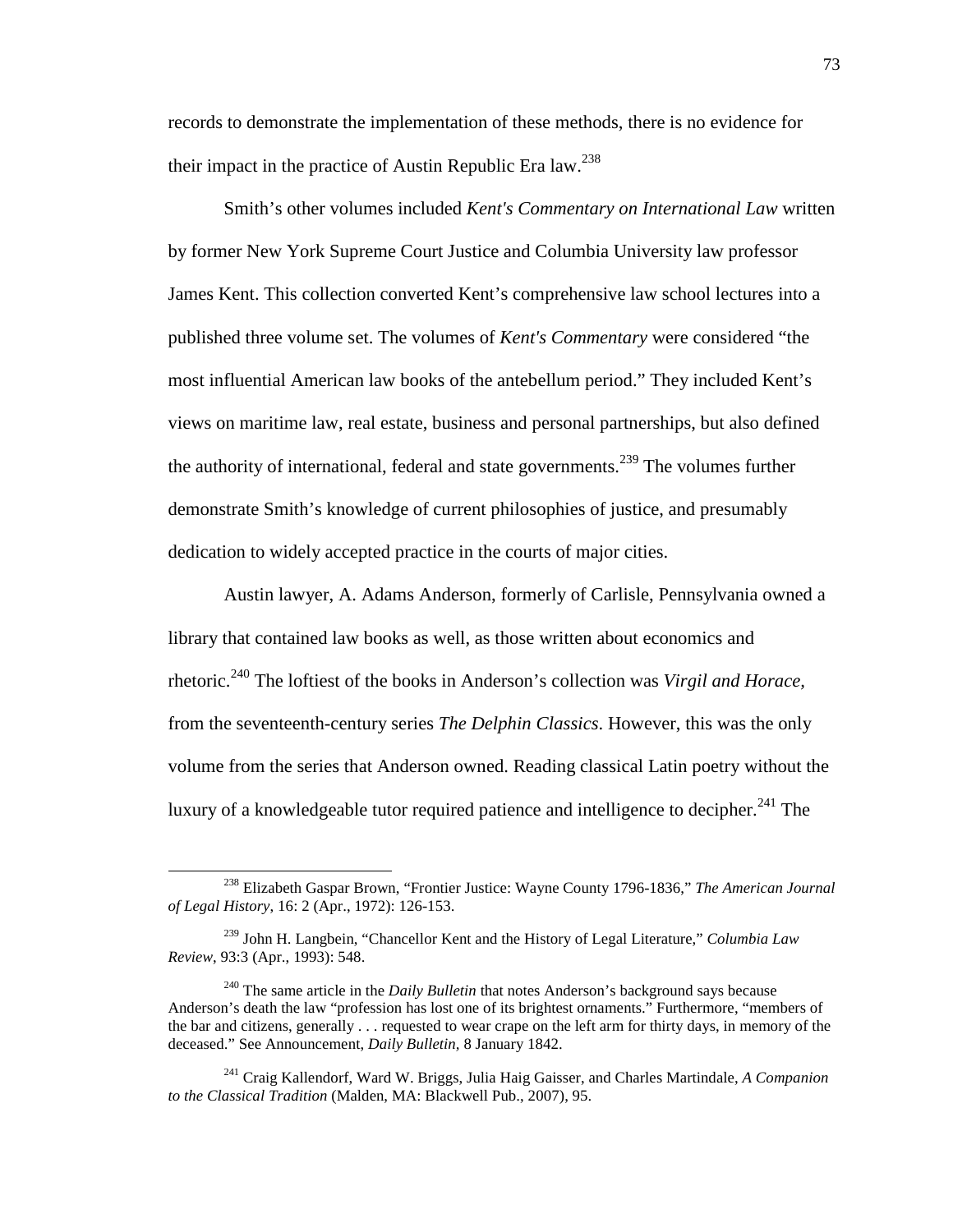ownership of these books implies either the ability to read esoteric Latin texts, or the desire to be able to do so. Both Anderson and Dr. Joseph Robertson owned a copy of *Robert Ainsworth's Dictionary, English and Latin: A New Edition, with Great Additions and Amendments.* This Latin dictionary would have assisted Anderson in his reading of *Virgil and Horace* and would have aided Dr. Robertson in reading medical texts.

Dr. Robertson's extant Republic Era book collection is quite varied when compared to those in Travis County probate inventories. Robertson's library includes both English and French dictionaries, Dr. John Eberle's *A Treatise on the Practice of Medicine,* the *Senate Journal of 1833* and a Henry Clay biography. Of Robertson's library, two titles provided an opportunity for armchair travel far away from the Texas frontier: Wilbur Fisk's *Travels in Europe* and *Narrative of the Residence of Fatalla Sayeghir.* American clergyman, Wilbur Fisk traveled Europe in 1839 describing his reactions in a manner that reads as a pious treatise on European behavior.<sup>242</sup> *Narrative of the Residence of Fatalla Sayeghir* also details the foreign and the exotic, however Fatalla Sayeghir's adventures take place in the Middle East. The book involves one of Napoleon's scouts, who was sent to explore the region to find water sources. Most fantastically, the scout was supposedly charged with uniting multiple Arab tribes under the rulership of a single chief.<sup>243</sup> Both Fisk's travel journal and de Lamartine's *Narrative* contain black and white lithographs illustrating the scenes described inside. Possession of these books would display one's rounded education, interest in other cultures, as well the availability of leisure time.

<sup>242</sup> Wilbur Fisk, *Travels In Europe: In England, Ireland, Scotland, France, Italy, Germany and the Netherlands*, fifth ed. (New York:Harper & Brothers, 1839), 90.

<sup>&</sup>lt;sup>243</sup> George M. Haddad, "Fathallah al-Sayegh and His Account of a Napoleonic Mission among the Arab Nomads: History or Fiction?" *Studia Islamica*, 24 (1966): 108-109.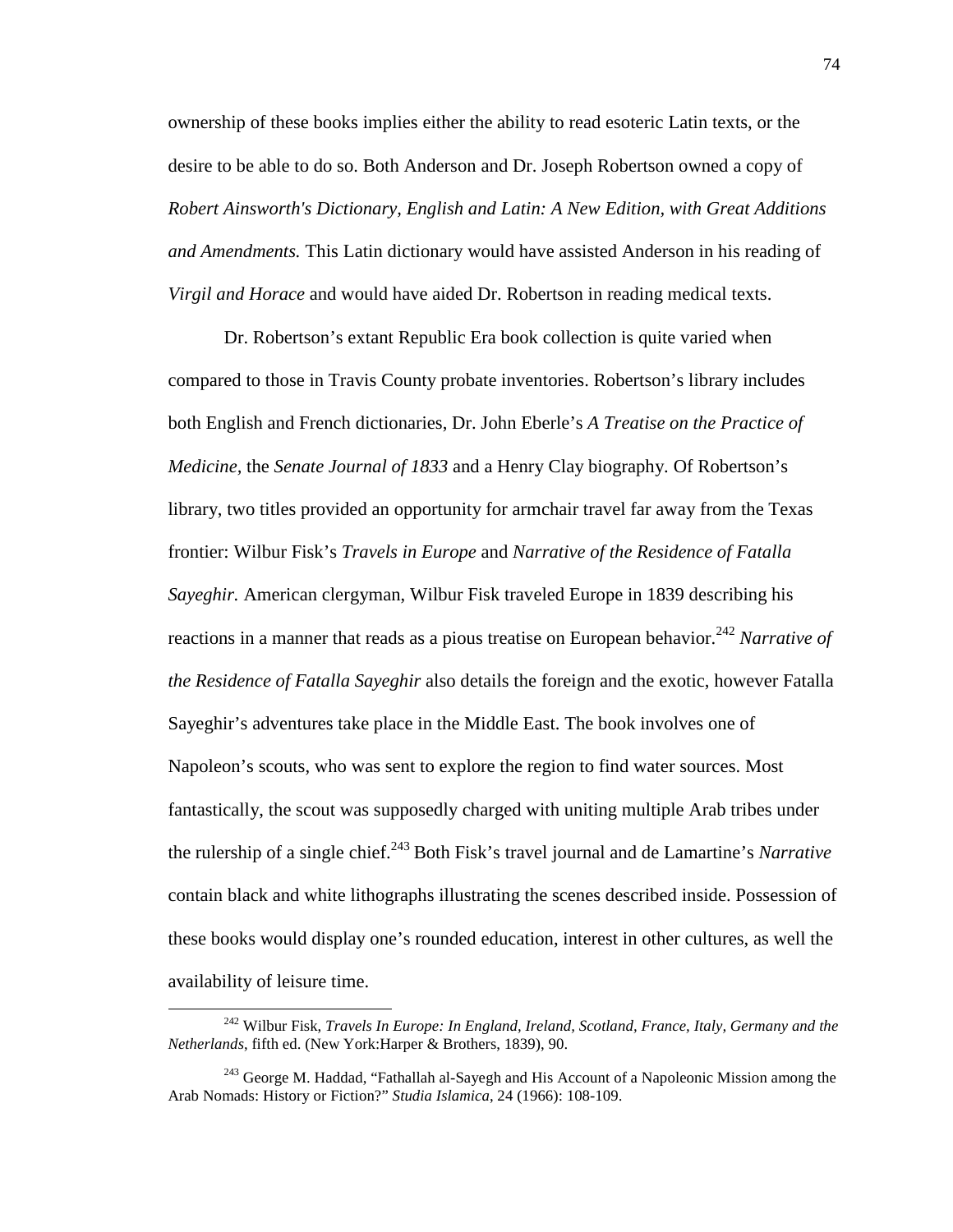Part of creating a new society is providing order and rationality. Thus surveying was a highly critical and valued skill in the Republic. Paul Shackel defines scientific instruments as those things that "facilitate the task of the division and measurement of land, time and environment."<sup>244</sup> Each of these items would have served to make the owner capable of doing his job with precision and accuracy. Master builder Benjamin Nobles owned a tapeline which would have been useful in his construction business. Likewise, A. Werlander's carpenter's square allowed him to create precisely squared corners on tables and shelves. The compass and surveyor's compass appearing on Daniel K. Webb's inventory allowed him to earn a livelihood from accurately plotting land. William Bell also owned a box of nondescript plotting instruments, and Heinrich Felden's inventory lists nondescript mathematical instruments, presumably for use in his blacksmithing work.<sup>245</sup>

Although commonplace now, in the eighteenth and nineteenth-centuries, timepieces displayed individual participation in a distinct social system. In the eighteenth-century, the use of clocks became widespread and societies increasingly abandoned the sole use of church bells or the position of the sun in the sky to mark the time. Clocks are agents of discipline; they manage the public perception of time and structure the workday. Owning a timepiece showed that one could not only read a clock, but exhibited the owner's commitment to conducting his life by its intervals. Of the probate inventories of Travis County during the Republic period, twenty-nine percent of decedents had household or personal timepieces. The 1840 Travis County tax records

<sup>244</sup> Shackel, *Personal Discipline and Material Culture*, 8.

<sup>&</sup>lt;sup>245</sup> Daniel K. Webb, 1842 (microfilm, Exp 61 Red 16, Austin History Center); Henry Felden, 1843 (microfilm, Exp 61 Red 16, Austin History Center); William Bell, 1843 (microfilm, Exp 61 Red 16, Austin History Center).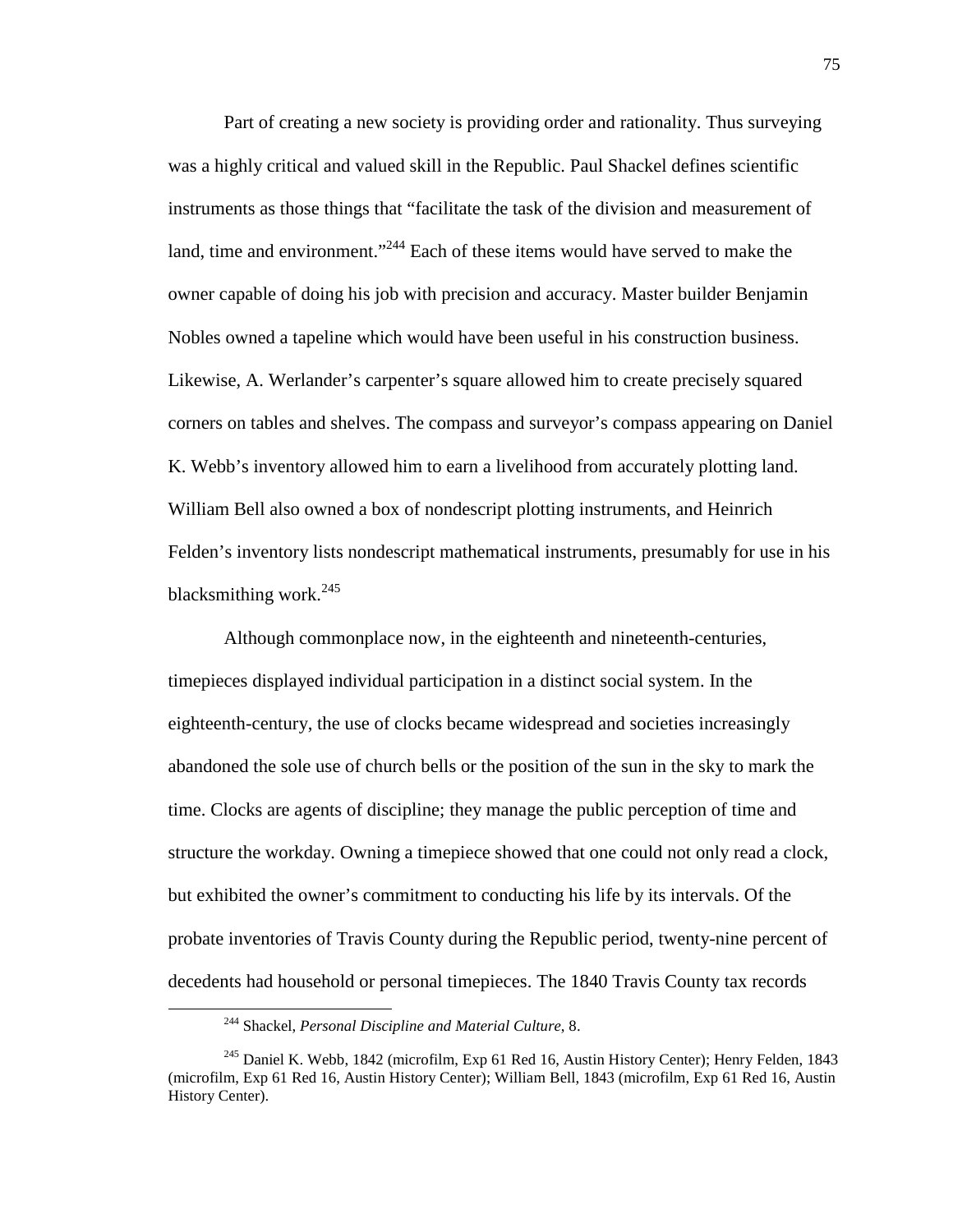also list householders who owned clocks. These timepieces were taxed according to their value. Values were determined by the material the clock was made from: wood, unspecified metal, brass, gold and silver. According to the tax list, only seventeen percent of Austin householders owned timepieces. Silver watches were the most popular; thirtyseven of four hundred and fifty-three households owned them, with only twenty-nine gold watch owners and thirteen households owning clocks that rested on tables or hung on a wall.<sup>246</sup> The most detailed description of probate inventory timepieces include a gold lapis watch and chain owned by William Melville, valued at \$200.00, J.W. Garretty's gold lever watch valued at \$130.00, William Kirshberg's gold repeating watch, chain and key valued at \$45.00 and George Dolson's brass mantle clock worth only \$20.00.<sup>247</sup> According to Republic Era Austin newspapers, Charles Sossaman was the only vendor and repair man of clocks and jewelry.<sup>248</sup>

In Amos Roark's 1840 census of Austin, he counted "one billiard table, six faro banks, twenty gamblers" in his numeration, although their gambling was not specified as professional or recreational.<sup>249</sup> Decedent George Dolson, who kept taverns in both San Antonio and Austin, died in Austin in October 1842. His probate inventory shows that the

<sup>246</sup> Gifford White, ed. *The 1840 Census of the Republic of Texas (*Austin: Pemberton Press, 1966), 191-198.

<sup>&</sup>lt;sup>247</sup> William B. Melville, 1841 (microfilm, Exp 61 Red 16, Austin History Center); William Kirshberg, 1841 (microfilm, Exp 61 Red 16, Austin History Center); J.W. Garretty, 1842 (microfilm, Exp 61 Red 16, Austin History Center); George M. Dolson, 1842 (microfilm, Exp 61 Red 16, Austin History Center). The appraisal of Melville's watch would be equal to about \$4300.00 in modern United States currency, Garretty's watch would equal \$2800 and Kirshberg's watch, \$970.00.

<sup>248</sup> Advertisement, *Austin City Gazette*, September 23, 1840.

<sup>249</sup> *Historical and Descriptive Review of the Industries of Austin, 1885 Commerce, Trade and Manufactures; Manufacturing Advantages, Business and Transportation Facilities: Together with Sketches of the Representative Business Houses and Manufacturing Establishments in the City* (Austin:1885) <http://www.archive.org/details/historicaldescri00austrich>.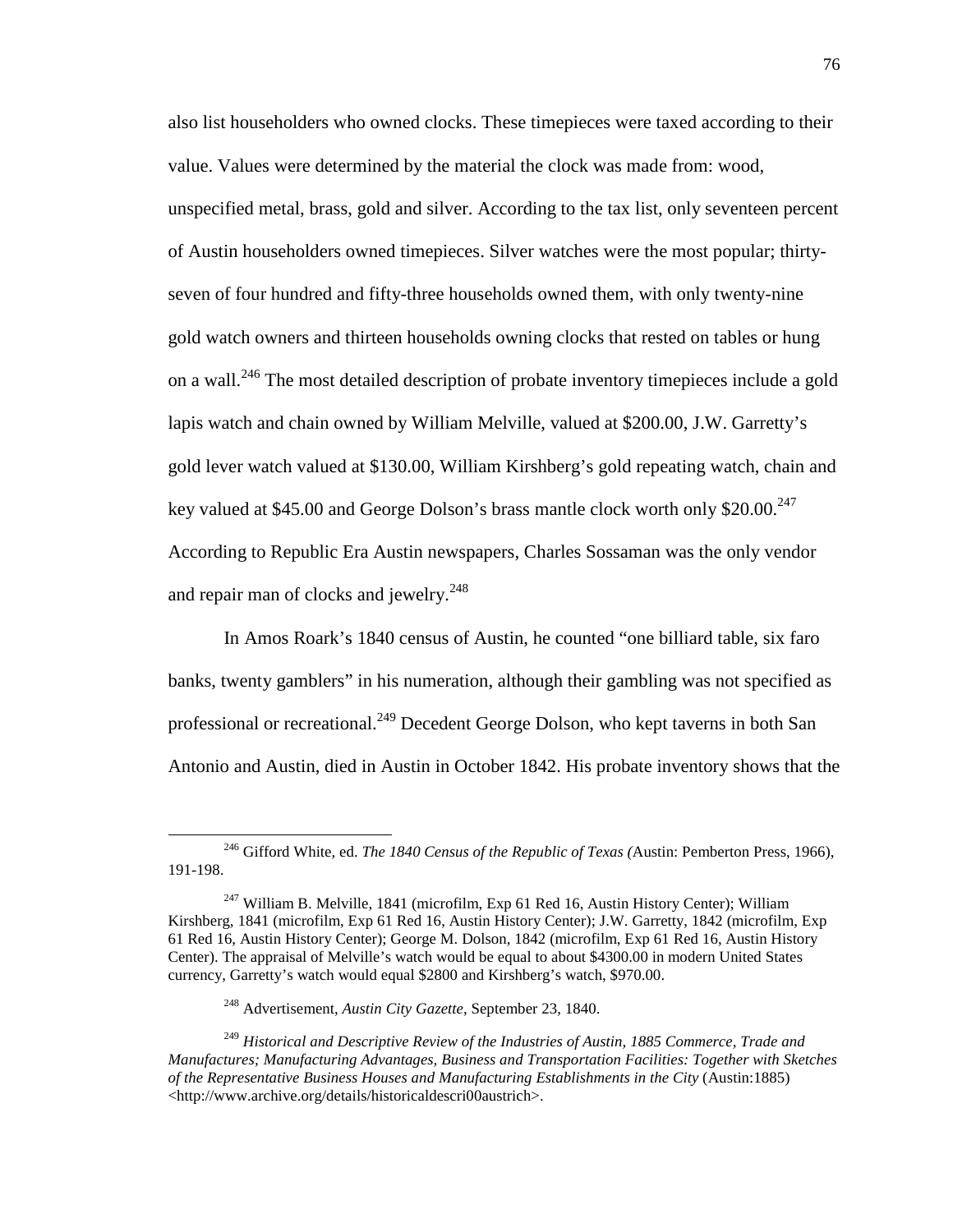Austin tavern contained a roulette wheel and cloth.<sup>250</sup> According to historian William Ransom Hogan, gambling was socially acceptable during the Republic Era. He writes "Any man could gamble at monte, faro, roulette, roly-poly, rouge et noir, or poker, or promote a lottery or place high wagers on a favored horse, without loss of community standing.<sup> $251$ </sup> Considering the number of men in Austin who had come from southern American states, gambling may have been, as Kenneth Greenberg writes, a "serious form of play" for formerly southern men of honor.<sup>252</sup>

 Drinking was considered an amusement in early Austin, and probate inventories exhibit a widespread possession of beverage glasses, tumblers and liquor decanters denoting a care and attention paid to bar equipage.<sup>253</sup> The probate sale of George M. Dolson's estate offered twenty-nine barrels of malt whiskey and nineteen gallons of peach brandy, all purchased by Dr. Joseph W. Robertson. Although Dr. Robertson may have imbibed, by 1842 the use of anesthesia had not yet been established, and the whiskey may have been used as a pain killer during surgical procedures. Dolson's inventory alone demonstrates the variety of alcohols available to Austinites: twenty-nine gallons of malt whiskey, thirty-one gallons of Ohio whiskey, nineteen gallons peach brandy, twenty gallons brandy, one hundred gallons of "best corn cog brandy," eighteen gallons champagne, ten gallons brandied cherries, twenty-two bottles of fancy cordials, dozen common cordials, three dozen bottles of absinthe, two dozen bottles of claret wine,

<sup>250</sup> George M. Dolson, 1842 (microfilm, Exp 61 Red 16, Austin History Center).

<sup>251</sup> William Ransom Hogan, "Amusements in the Republic of Texas," *The Journal of Southern History*, 3:4 (November 1937): 414.

<sup>252</sup> Kenneth S. Greenberg, *Honor & Slavery: Lies, Duels, Noses, Masks, Dressing as a Woman, Gifts, Strangers, Humanitarianism, Death, Slave Rebellions, the Proslavery Argument, Baseball, Hunting, and Gambling in the Old South* (Princeton: Princeton University Press, 1996), 136.

<sup>253</sup> Advertisement, *Texas Sentinel*, Saturday, November 14, 1840.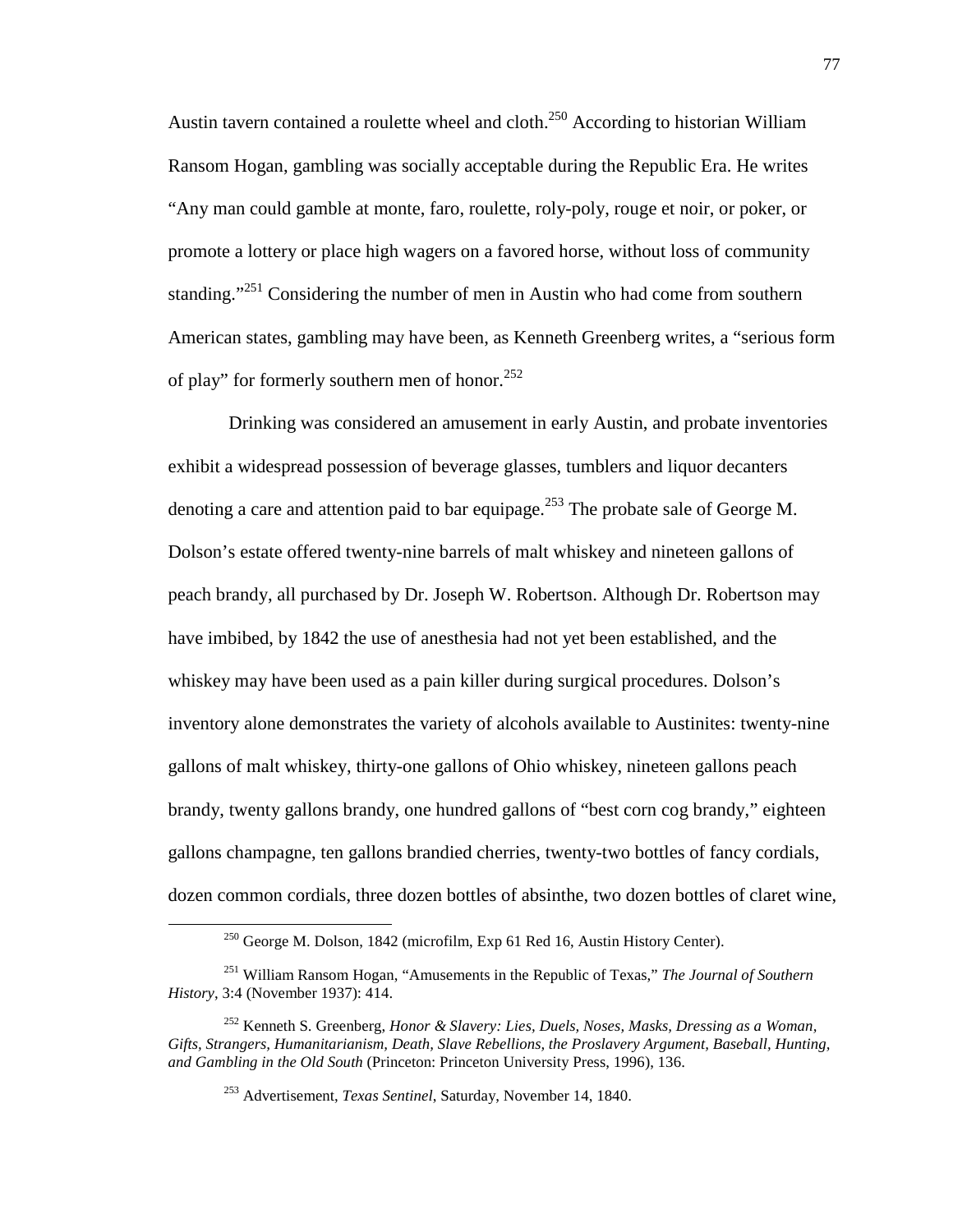boxes of fruit, and four baskets of anisette.<sup>254</sup> Virtually any alcoholic beverage could be had in Austin at taverns like Dolson's.<sup>255</sup>

 As a public social space, Dolson used decorative items to make his tavern more aesthetically appealing. Liquors like brandy and whiskey that arrived in large barrels were decanted into the twenty-three bar decanters and four cut glass decanters lining the shelf of his bar. Nine French prints hung on the walls and his brass mantle clock chimed the hours. Wine glasses of claret were served on waiters to customers who sat in hidebottom chairs that were placed around one pine and two cherry tables. Before exiting the bar, patrons could even check to insure a respectable appearance in Dolson's wall mirror.

The presence of early Austin's multiple restaurants reflect the early city's interest in cuisine, and the county's probate inventories provide proof that Austinites owned personal dining equipment. Because dining rituals had changed and elaborated in the eighteenth-century, the ownership of dining and cooking equipment reflects the knowledge and sophistication of the owner's dining practices. Material culture scholar Barbara Carson, in her analysis of District of Columbia material culture, established a variable hierarchy of dining refinement related to the possession of specific dining implements. She divided the utensils and dining equipage of early nineteenth-century diners into five distinct groups: "simple, old-fashioned, decent, aspiring and elite."<sup>256</sup> This scale is helpful for the purposes of analyzing the Austin probate records. Carson's

<sup>254</sup> George M. Dolson, 1842 (microfilm, Exp 61 Red 16, Austin History Center, Austin).

<sup>255</sup> Hafertepe, *Abner Cook*, 30. Taverns such as Dolson's were named 'groceries,' suggesting that the establishment also sold food. However, food items are not listed on Dolson's inventory. Furthermore, calling a tavern a 'grocery' alleviates the town from the presence of a "bar." A temperance society had been formed in the city during the summer of 1839, so there was reason to make the tavern less conspicuous.

<sup>256</sup> Carson, *Ambitious Appetites,* 30.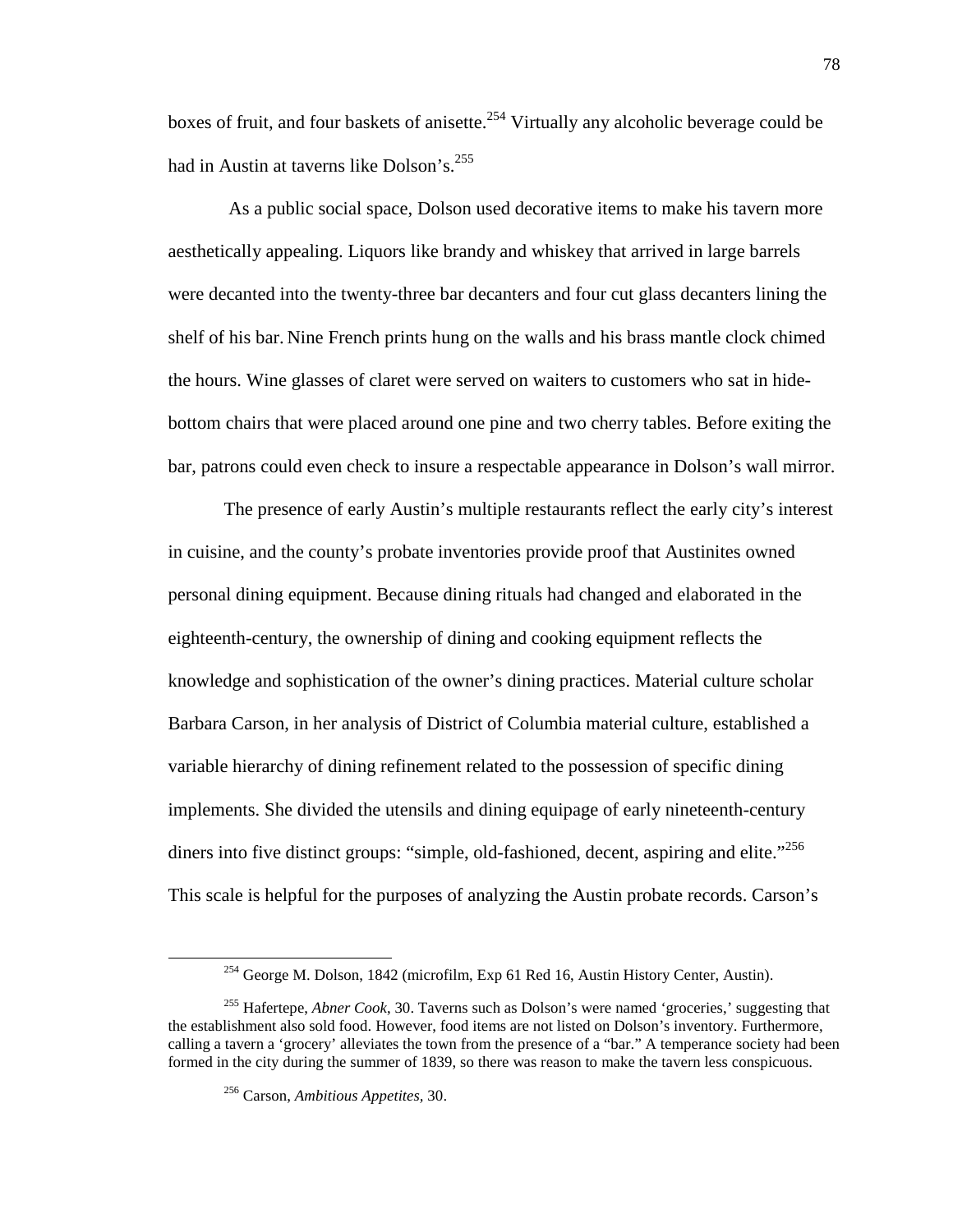analysis examined probate records executed only ten years before the Austin records in this study. According to Carson, the *simple* diners did not use personal utensils to eat at table, employing their fingers to deliver food to the mouth. *Old-fashioned* diners owned personal spoons, with *decent, aspiring* and *elite* diners owning spoons, knives and forks. The absence of dining implements could imply either a lack of such equipment, or that the diner's personal preferences did not require them.<sup>257</sup> Dining with fingers could denote dining for sustenance rather than social performance, but it did not always indicate vulgarity. With multiple restaurants available in early Austin, it was possible to entirely avoid cooking at home, and therefore have no need to own personal utensils.

The inventory of Thomas Marston assembles by far the most refined display of sophisticated material comforts of all the probate records. His 1843 inventory includes five essentials of Barbara Carson's *elite* diners, including china place settings for eighteen, twenty-four place settings of knives and forks, a mahogany side table, two mahogany framed mirrors and six cane bottom chairs.<sup>258</sup> According to Carson, even in a socially ambitious society like the District of Columbia, only "a few people at the top of Washington society owned enough equipment to lay an elegant, fashionable table for at least twenty guests."<sup>259</sup> After dining at Alphonse Dubois' table, Congressional representative Isaac Van Zandt reported Dubois' capacity to entertain in an *elite* manner. He wrote, "It was the most brilliant affair I ever saw, the most massive plate of silver and gold, the finest glass, and everything exceeded anything I ever saw. We sat at the table for hours- I was wearied to death but had to stand it with the company. We had plates

-

<sup>257</sup> Ibid., 33.

<sup>258</sup> Ibid., 45.

<sup>259</sup> Ibid., 45.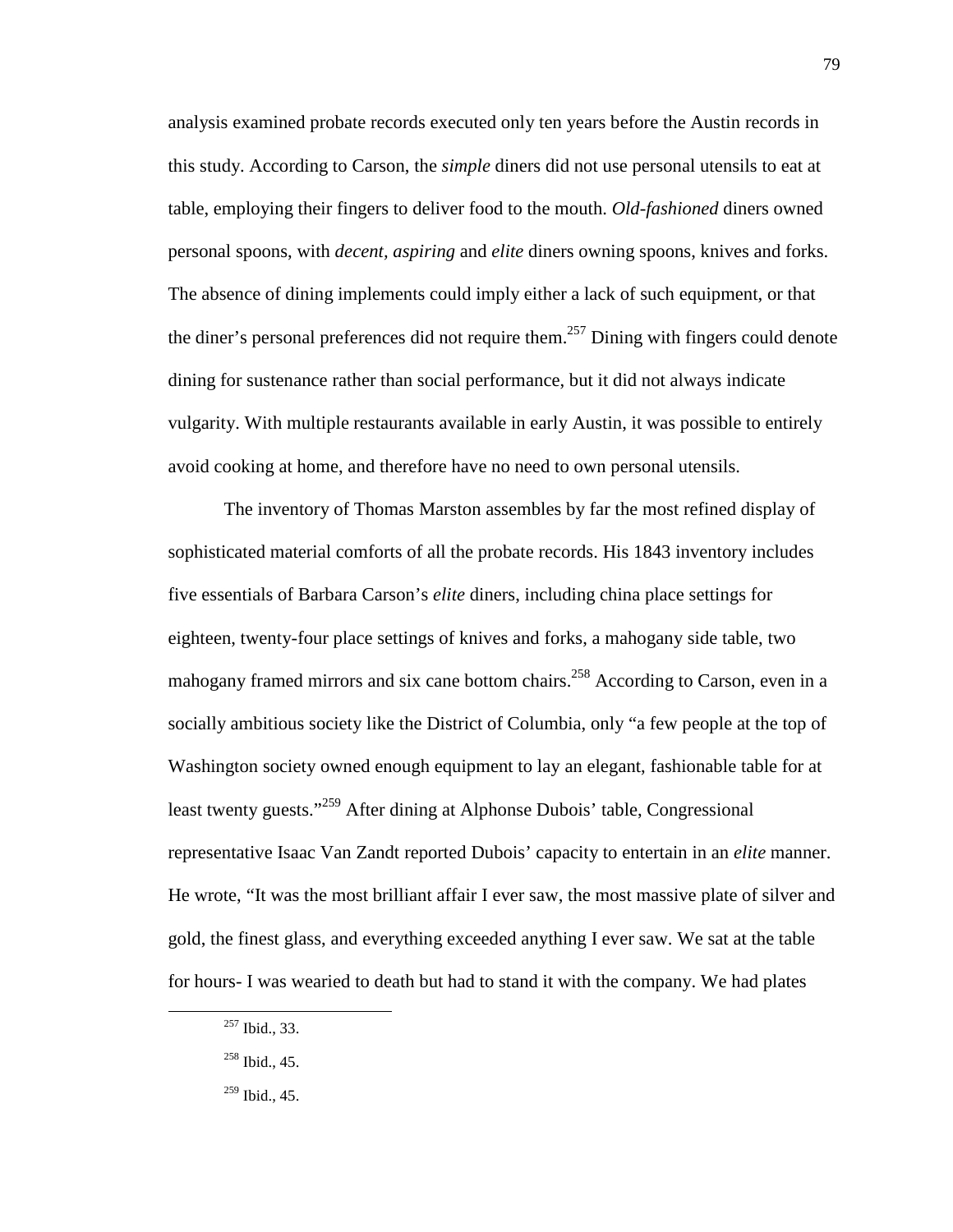changed about fifteen times."<sup>260</sup> Archeological remains of Dubois' stay at the Legation include fine glassware remnants, wine bottle stoppers and porcelain manufactured in Staffordshire, England.<sup>261</sup> The fine porcelain remains include blue transferware by J. Wedgwood and T.J. and J. Mayer.<sup>262</sup> William Bell's inventory lists only two chairs, a stew kettle and skillet but an entire set of Delftware.<sup>263</sup> Although this style of ceramics was named after the Dutch town, Delft, delftware was produced in both England and Holland.<sup>264</sup> Despite Amos Roark's census listing two Austin silversmiths in 1840, no other trace of these men has surfaced. Whether or not there actually were silversmiths providing Austin with sterling and plate, Austin merchants offered all sorts of dining equipment to the city's consumers, including imported silver plate. Burke and Company advertised "a splendid assortment of fancy cutlery, hardware and plated ware imported directly from Liverpool to Texas."<sup>265</sup> Such objects of refined living as Staffordshireware and silver hollowware belie popularized ideas of early Austinites' austere dining habits.

In Frank Brown's 1875 history of the city he wrote, "Luxuries were unknown. Coffee and sugar were seldom seen at the table. . . The kitchen furniture, the cupboard and the table were scantily and simply supplied."<sup>266</sup> However, at the time of their deaths, William Kepler possessed twenty pounds of sugar and two coffee boilers, George Dolson

<sup>262</sup> Ibid., 17.

<u>.</u>

<sup>263</sup> William Bell, 1843 (microfilm, Exp 61 Red 16, Austin History Center, Austin).

<sup>264</sup> Rosemary Troy Krill, and Pauline K. Eversmann, *Early American Decorative Arts, 1620-1860: A Handbook for Interpreters* (Walnut Creek, CA: AltaMira Press, 2001), 158.

<sup>265</sup> Advertisement, *Texas Sentinel*, Wednesday, September 23, 1840.

<sup>266</sup> Brown, *Annals of Travis County,* 3:39.

<sup>260</sup> Isaac Van Zandt to Mrs. Isaac Van Zandt, December 6m 1840, quoted in Stanley Siegel, *A Political History of the Texas Republic, 1836-45* (Austin: 1956; New York: 1973), p 159.

 $^{261}$  Olds, "The French Legation Museum Kitchen," 16.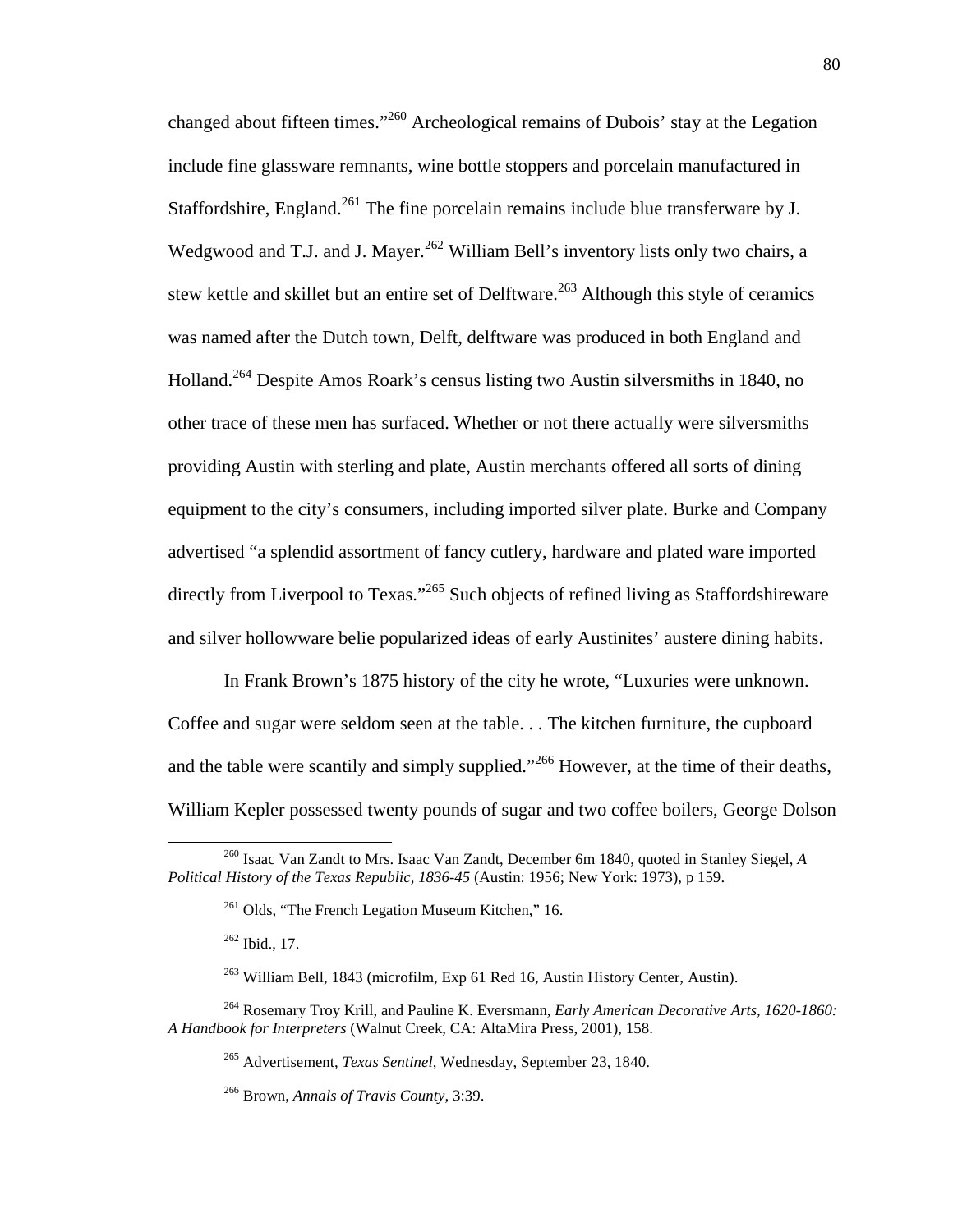had two glass sugar bowls and Benjamin Nobles and Conrad Drisinger each owned an entire tea service.<sup>267</sup> The appearance of these items proves early Austinites were equipped to provide proper tea and coffee service. Furthermore, the presence of table and tea accessories disproves pioneer narratives that indicate the ownership of only practical dining implements.

While Susan Bean Marston may have been able to serve twenty diners with her china place settings, they would have had to take turns sitting in the six cane bottom chairs. This disparity might suggest that Marston's lodgings could not accommodate more than six chairs in addition to the many large case pieces such as the wardrobe, bureau, walnut sideboard and press.<sup>268</sup> Substantial furniture forms like case pieces implied greater purchasing power. Furthermore, the presence of a press implied the ownership of smaller precious objects such as china, silver, fine glass and textiles that required secure protection. A sideboard provided storage for kitchen items but also provides additional surfaces for the service of dinner or tea. The long legs of James Smith's food safe would have lifted the mass of the cabinet off the ground keeping its contents away from animals and pests.<sup>269</sup> Sometimes these legs would be set into pans of water or chemicals to discourage insect and spider invasion. Heinrich Felden owned a chest of drawers, listed amongst cooking items as well as farming and blacksmithing

-

<sup>267</sup> George M. Dolson, 1842 (microfilm, Exp 61 Red 16, Austin History Center); Benjamin D. Nobles, 1840 (microfilm, Exp 61 Red 16, Austin History Center); Conrad Drisinger, 1843 (microfilm, Exp 61 Red 16, Austin History Center); William Kepler, 1840 (microfilm, Exp 61 Red 16, Austin History Center).

<sup>268</sup> Thomas S. Marston, 1843 (microfilm, Exp 61 Red 16, Austin History Center).

<sup>&</sup>lt;sup>269</sup> Donald Linebaugh, "All the Annoyances and Inconveniences of the Country: Environmental Factors in the Development of Outbuildings in the Colonial Chesapeake," *Winterthur Portfolio* 29, no. 1 (1994): p. 1.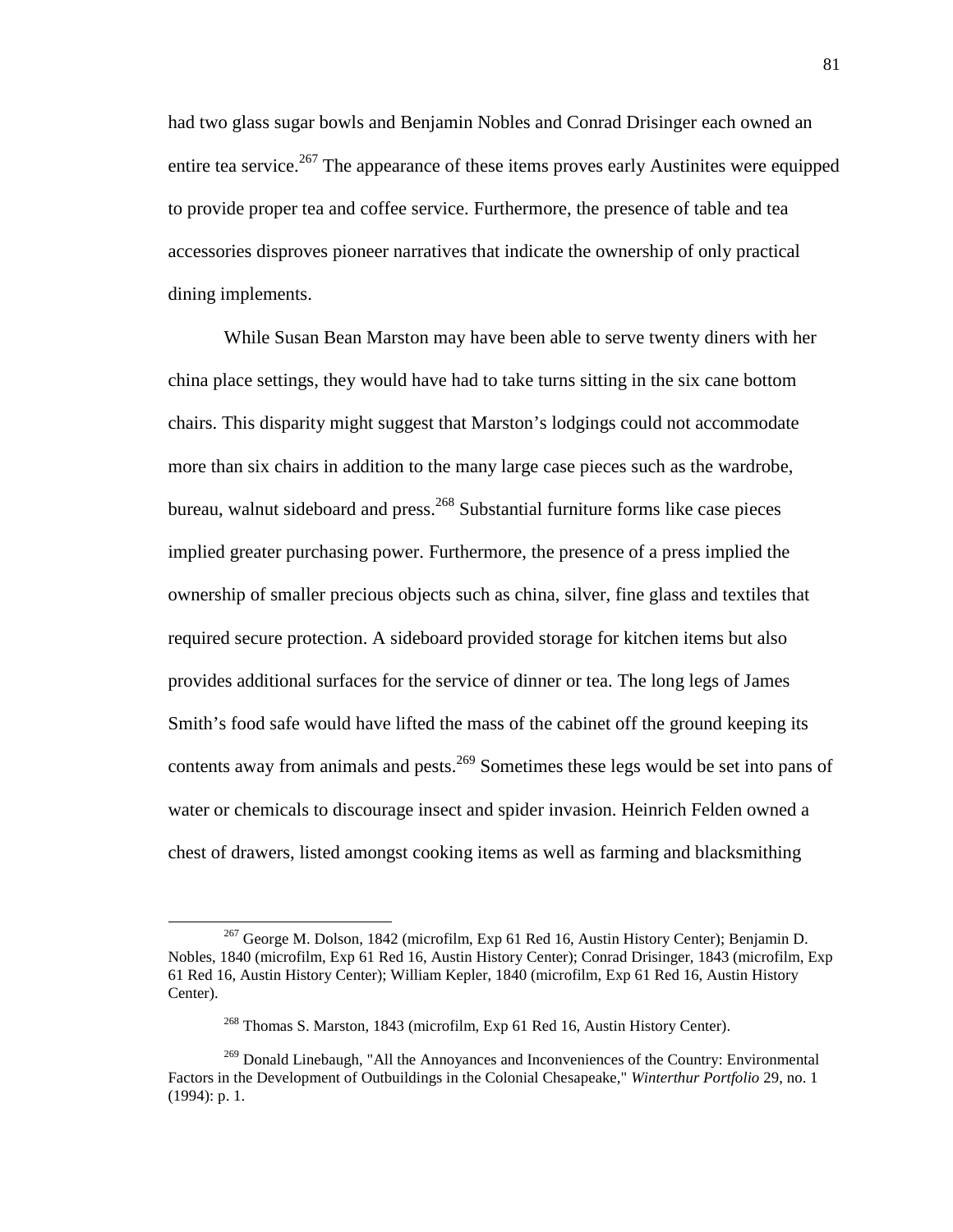tools.<sup>270</sup> The medicine chest in Gideon White's cooking area would not have appropriated as much space as Felden's chest of drawers, but its intricate design with multiple doors, drawers and compartments, made it six times more valuable than the Felden's chest.<sup>271</sup>

Maintaining a respectable appearance could be accomplished by careful attention to personal hygiene. Goods appearing on Austin probate inventories relating to hygiene ritual would have emphasized social superiority while exhibiting self-respect and personal style.<sup>272</sup> Paul Shackel asserts that hygiene items not only denote wealth, but "create and reinforce the new behavior that aided the development of the individual" socially.<sup>273</sup> Thanks to the growing popularity of courtesy literature, frequent bathing gained importance among polite society.<sup>274</sup> Additionally, the fluctuations of male facial hair fashion during the Victorian Era encouraged the ownership of razors.<sup>275</sup> The male population owned a variety of shaving equipment ranging from razors in cases, razor hones, strops and shaving boxes.<sup>276</sup> If one did not have shaving equipment, Phillip Evans

<sup>273</sup> Ibid., 116.

-

<sup>275</sup> John F. Kasson, *Rudeness and Civility: Manners in Nineteenth-Century Urban America* (New York: Hill and Wang, 1991), 43.

 $276$  William Spencer, 1841 (microfilm, Exp 61 Red 16, Austin History Center); William Bennett, 1840 (microfilm, Exp 61 Red 16, Austin History Center); A. Adams Anderson, 1846 (microfilm, Exp 61 Red 16, Austin History Center); Conrad Hentze, 1841 (microfilm, Exp 61 Red 16, Austin History Center); A. Werlander, 1841 (microfilm, Exp 61 Red 16, Austin History Center); William Kirshberg, 1841 (microfilm, Exp 61 Red 16, Austin History Center).

 $270$  Storing practical outdoor tools and cooking utensils together was a common practice in early Austin. Probate inventories indicate constellations of kitchen and farming tools intermingling near stoves and fireplaces.

 $^{271}$  Felden's chest was valued at \$1.50 and White's medicine chest was valued at \$10.00.

<sup>272</sup> Shackel, *Personal Discipline and Material Culture,* 7.

 $274$  For information on the development of bathing rituals in the United States, see Richard L. Bushman and Claudia L. Bushman, "The Early History of Cleanliness in America," *The Journal of American History,* 74: 4 (March 1988): 1213-1238.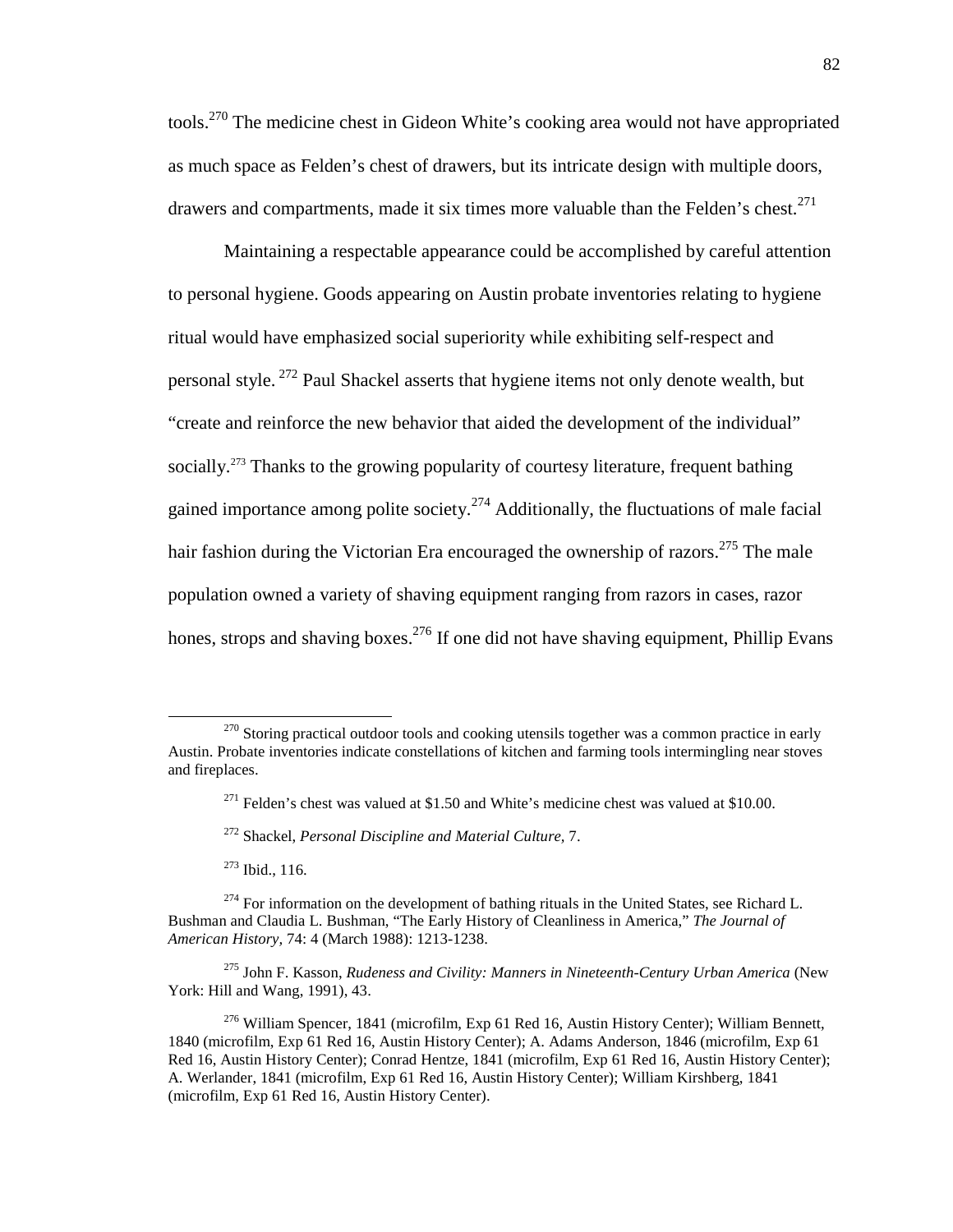offered "fashionable barbering" from his Congress Avenue shop in  $1841$ <sup>277</sup> Handkerchiefs owned by Austin decedents imply their desire to prevent the spread of illness and bodily fluids.<sup>278</sup> Oddly, Wustrich and Werlander were the only two decedents who owned wash tubs or basins and only Benjamin Nobles owned soap.<sup>279</sup>

The primary records related to the material goods and social participation of early Austin residents indicate a narrative of individualism, within the bounds of accepted standards of long established cities. Embracing the consumption and display of material goods provided a basis for establishing a recognizable, standardized social structure within a new community. From this foundation, early Austinites compiled household goods related to social norms from their previous lives in their new community. Apparel choices in the early capital city indicate that Austinites valued the expression of personal taste, style and proper comportment. Spotty approximations of frontier living dress settlers in homemade simplicity, but early Austin provided the opportunity for stylish eccentricity. The variety of apparel choices in the Austin marketplace reveals that its male population recognized and appreciated fine clothing, taking care to dress themselves respectfully and stylishly. Early Travis County's probate inventories highlight ownership scenarios with factual data supporting the assertion that early Austinites had the luxury of exercising individual consumer preference. The demonstration of self discipline through

-

<sup>277</sup> Advertisement, *Texas Sentinel,* March 18, 1841.

<sup>&</sup>lt;sup>278</sup> J.W. Garretty, 1842 (microfilm, Exp 61 Red 16, Austin History Center); Ulrich Wustrich, 1844 (microfilm, Exp 61 Red 16, Austin History Center); William Bell, 1843 (microfilm, Exp 61 Red 16, Austin History Center); J.A. McCreary, 1840 (microfilm, Exp 61 Red 16, Austin History Center); William B. Melville, 1841 (microfilm, Exp 61 Red 16, Austin History Center).

 $2^{79}$  Ulrich Wustrich, 1844 (microfilm, Exp 61 Red 16, Austin History Center); A. Werlander, 1841 (microfilm, Exp 61 Red 16, Austin History Center). This could be due to their occupations. The use of hide glue could have necessitated the removal of the adhesive from hands after work.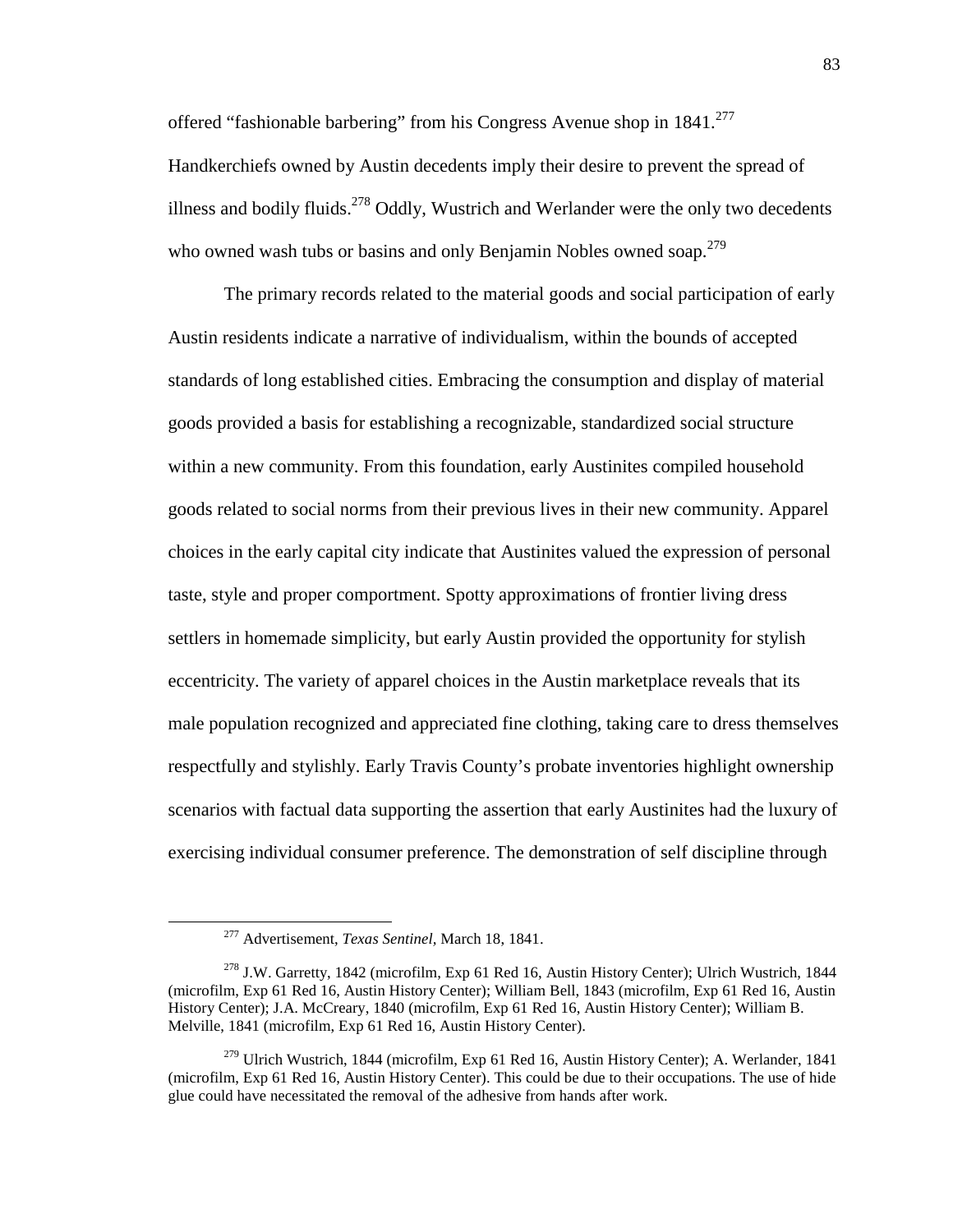the exhibition of education, hygiene and dressing habits further strengthened one's public image during the transience of the Republic Era.

While life in a newly settled society disoriented newcomers to the norms of social acceptability, familiar material remnants of previous life created social credibility and reinforced social hierarchy. Rather than having to manufacture all of the goods required for everyday life, Austinites purchased them from merchants and skilled workers, or brought them in from other cities. Primary documentation shows that rather than simply subsisting on the frontier, Austinites assembled collections of household and personal objects that provided comfort and allowed them to participate in the social rituals and entertainments, endeavoring to mirror the refinement of well-established early Victorian Era United States cities.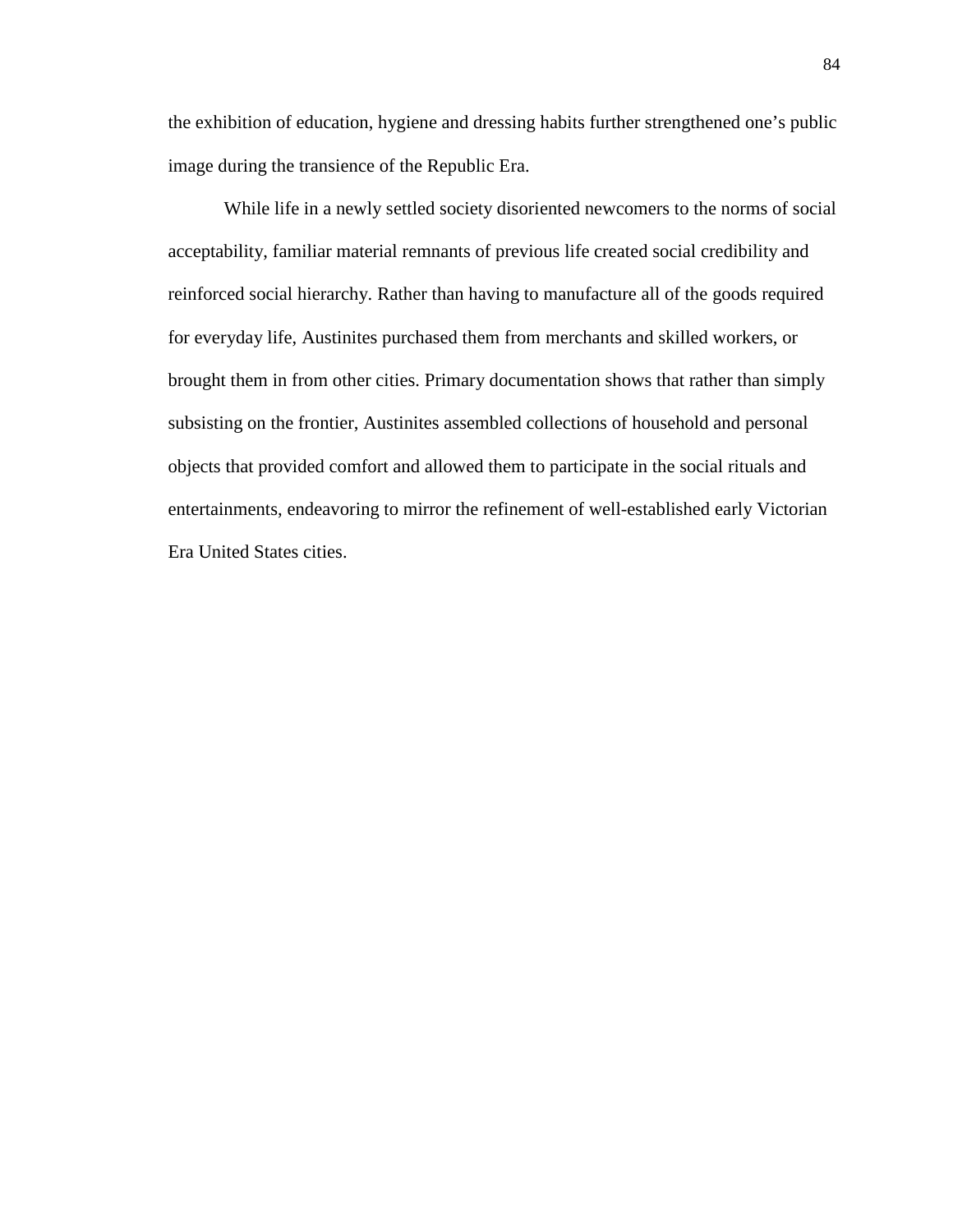# **CHAPTER V**

### **CONCLUSION**

Ownership scenarios represented by Travis County probate records indicate the city's residents had a variety of goals and concerns for the future. While a portion of the community was concerned with accumulating vast acreage rather than material objects, others had inclinations toward tasteful in-town living with the benefit of simple luxury. Documents relating to the city's early material culture provide facts that expands or contradicts anachronistic estimations of pioneer living. From these facts, early households are released from the disguise of stereotypes, and the city's narrative expands to encompass individuality and personal preference. The complexity of the personal identities presented by the probate inventories prove that early Austinites cannot be easily labeled.

Popular histories equate life in the early capital city with a narrative of lack, deprivation and the necessity for constant resourcefulness. It is more likely however, that early Austin's narrative of lack relates to emotional response rather than material need. Moving to a new country placed distance between Austinites and their homelands. The material culture of the Republic of Texas Era acts as a stand in for the melancholy that distance may have created. Material comforts spanned the chasm between desire and fulfillment, expectation and reality, availability and want. Early Austin immigrants became a part of a growing society that struggled to construct a permanent and genteel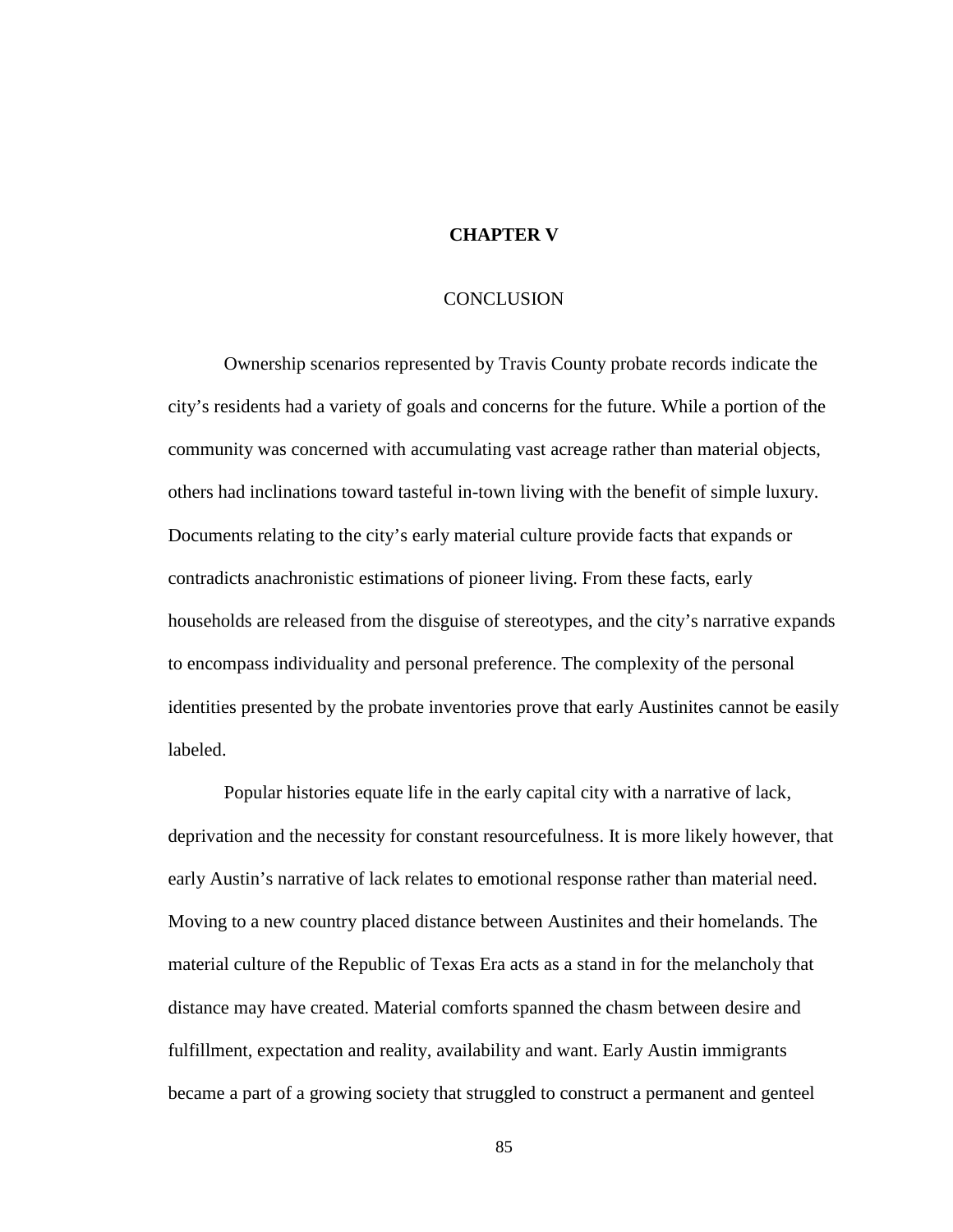social atmosphere. Austinites used material goods to help stabilize their new lives, and to remind them that they could once again establish secure, familiar lifestyles in this new environment.

The early city's material culture reveals distinct individual preferences, the access to goods arriving from foreign ports, and the financial viability to purchase them. The choices of Austin's earliest citizens represent an array of regional and economic backgrounds. People came from all over, some came as slaves, some came with a great deal of money to invest, others hoped to make their fortune after they arrived. A householder's estate value correlated to their market status, and Austin's social hierarchy nurtured and governed the city's system of consumer preference and solvency. By engaging in a variety of occupations, whether by running a restaurant, farming land or building homes in the new city, early Austin citizens stimulated local economy creating goods and services suited to desires of a wide-ranging consumer population. The craftsmen of Austin were capable of creating finer objects and dwellings. The tools they owned reflected the aptitude for making sophisticated furniture and clothing for a demanding and discriminating market. The types of goods imported into the Republic of Texas both by businesses and individuals reflect an attempt to fill the wide ranging desires of the Texian market. Rather than reflecting standardized cargoes of agricultural gear, they reflect a variety of merchandise suitable to the buying preferences found in long established societies. The type and standard of these goods were the same as those being sent to cities like New Orleans, Mobile, Charleston and Wilmington, although Texas was last on the line of delivery.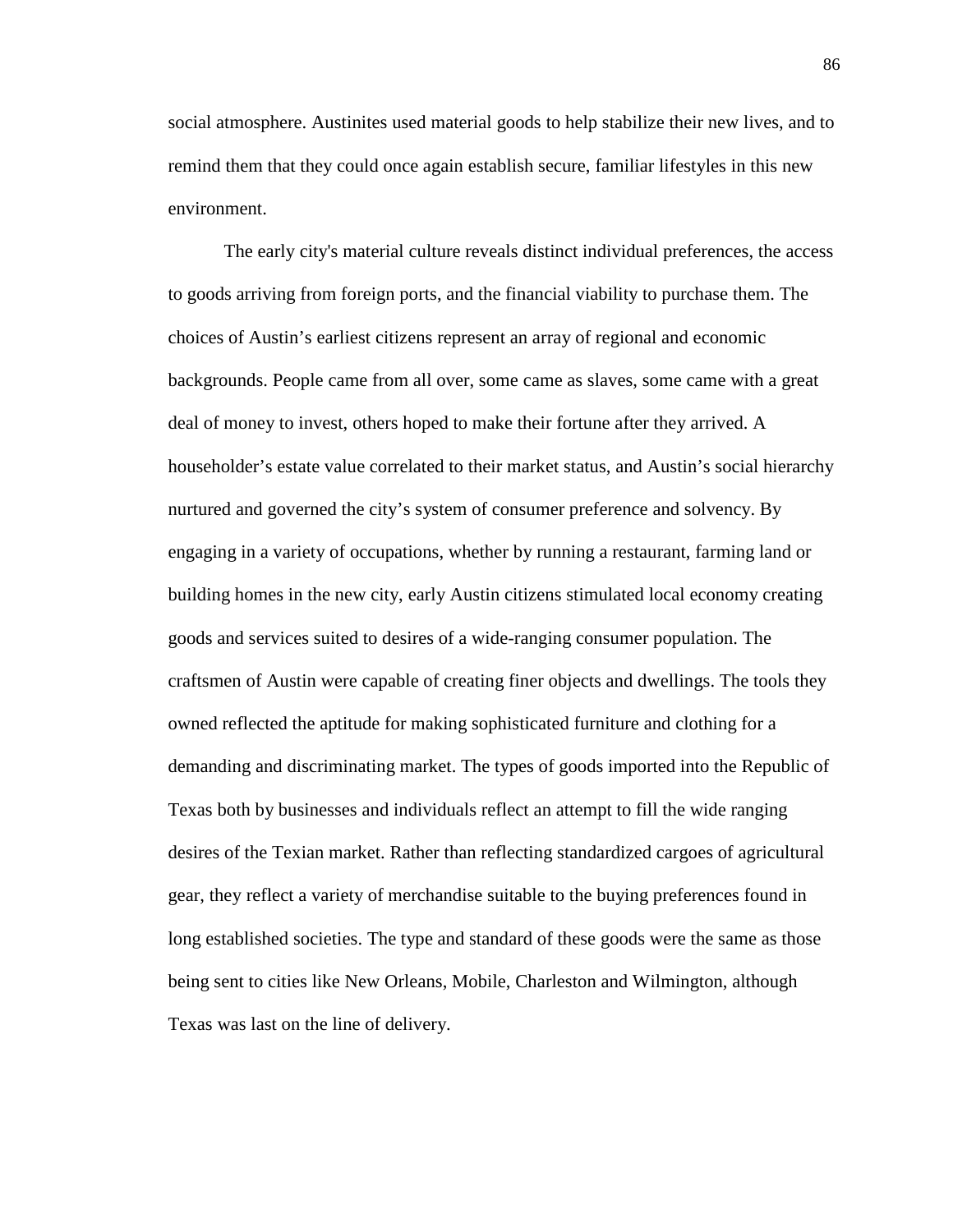The socially ambitious individuals who populated Austin created islands of vernacular refinement sometimes housed within primitive structures. These temporary houses belied the intricacies and complexities of social rituals such as tea service, balls and formal dinners. While Victorian recollections of early Austin suggest that many Austinites may have had dirt floors inside their log cabins, the probate inventories suggest that Austinites may have walked these floors in fine leather shoes. Although probate inventories list agrarian implements, these utilitarian articles appear alongside objects laden with the coding of social ritual and sophistication. The presence of French restaurants and the proliferation of diplomatic dinners and balls in Austin reveal the citizenry was knowledgeable of the etiquette and ritual demanded in these circumstances.

Extant material culture and documentary evidence are stand-ins for past experience. The scale and purpose of material goods holds information relating to bodily movement, the object's relationship to the world around it, as well as ideals concerning the civilization it is a part of. In the absence of the actual objects, documentary proof related to individuals' possessions reflect this experience, if more dimly. Early Austin's material culture conjures scenarios of well-dressed men sipping hot coffee from Staffordshireware, while peering out of window glass at carriages creaking and groaning over the earthen avenue. It attests to the chimes of the tavern clock signaling customers to leave the warmth of the cast iron stove and return home after an evening of imbibing absinthe. This documentation holds the place of the enslaved workers who manipulated hand tools to work the rocky soil of Travis County or were hired to run the city newspaper's printing press. Most significantly it acts as witness for the many humans, animated by emotional ups and downs, who dined, danced and slept together in the early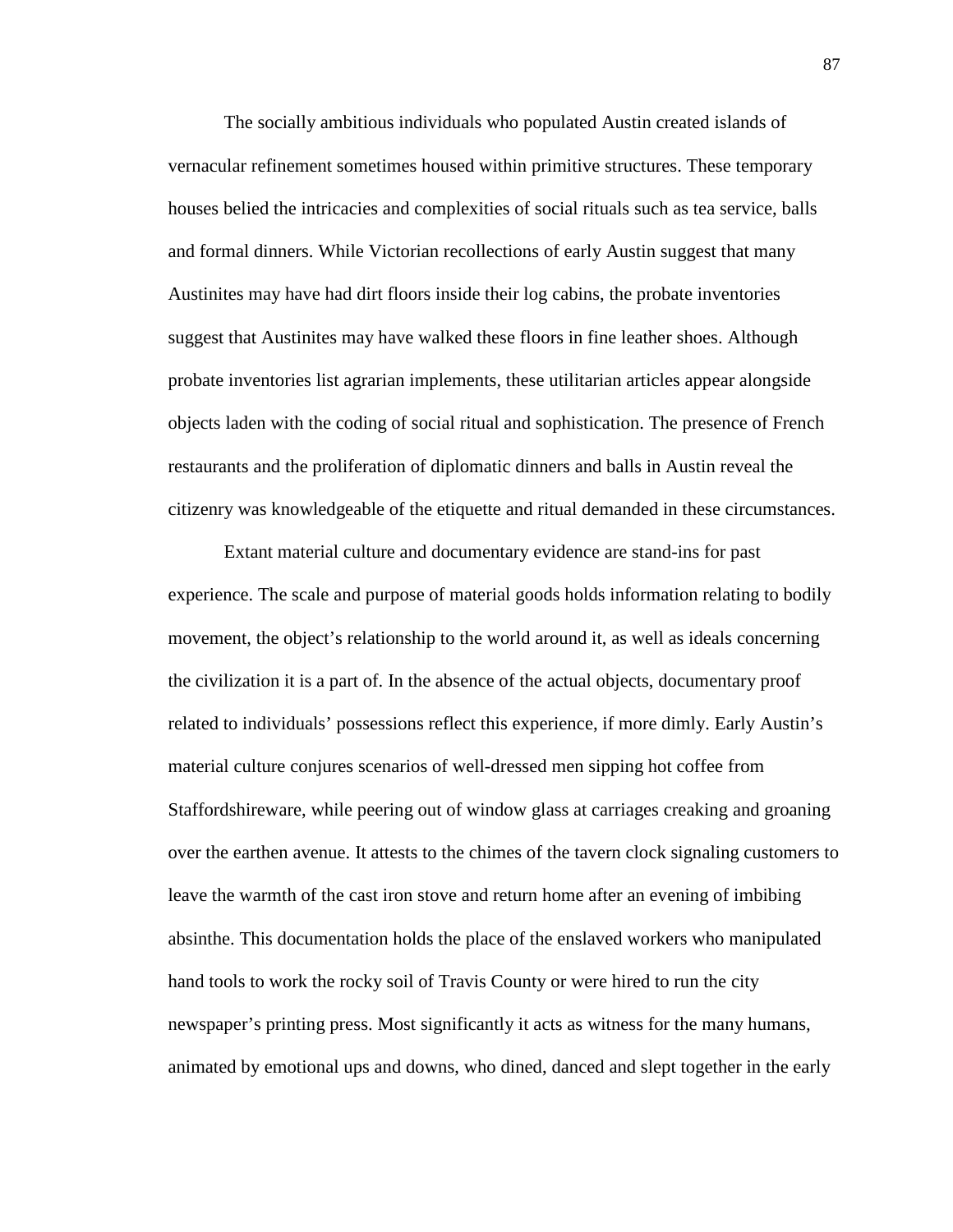capital city. It acts as a record of the experience and capability of city builders, draftsmen and merchants and gives clues regarding the physical manifestations and symbols of racial and social hegemony within the early capital city.

For all of the rich information contained within the primary sources, gaps remain in the overall narrative of the early city of Austin. An overall building inventory needs to be undertaken in order to establish the reality of the early city's housing rather than simply typecasting the building stock as a "gathering of log cabins." Mapping of early residences, businesses and municipal buildings would provide greater understanding of the cultural landscape. Most significantly, the material world of the enslaved must be documented in depth. Early drawings of the capital city show rows of plain, small houses bearing a resemblance to slave housing in the southern United States. What did early Austin residents, both black and white, think of this similarity? If documentation relating to the housing of slaves could be found, the racial etiquette and relationships of the early city would be further illuminated.

Material culture presents the opportunity to use tangible, visible objects to tell the story of people who have long since passed. The documentary evidence, related to the material life of early Austin, gives an impression of individual personalities, personal histories and desires. The city's early individualism belies the simplified pioneer label. Simply stressing the primitive aspects of early Austin squelches opportunities for celebrating the complexity of its citizenry during the city's establishment. The material comforts desired, obtained and enjoyed by early Texans provide insight into early Austin life, insightfully broadening and complementing early Texas cultural identity rather than simply refuting previous interpretations of it.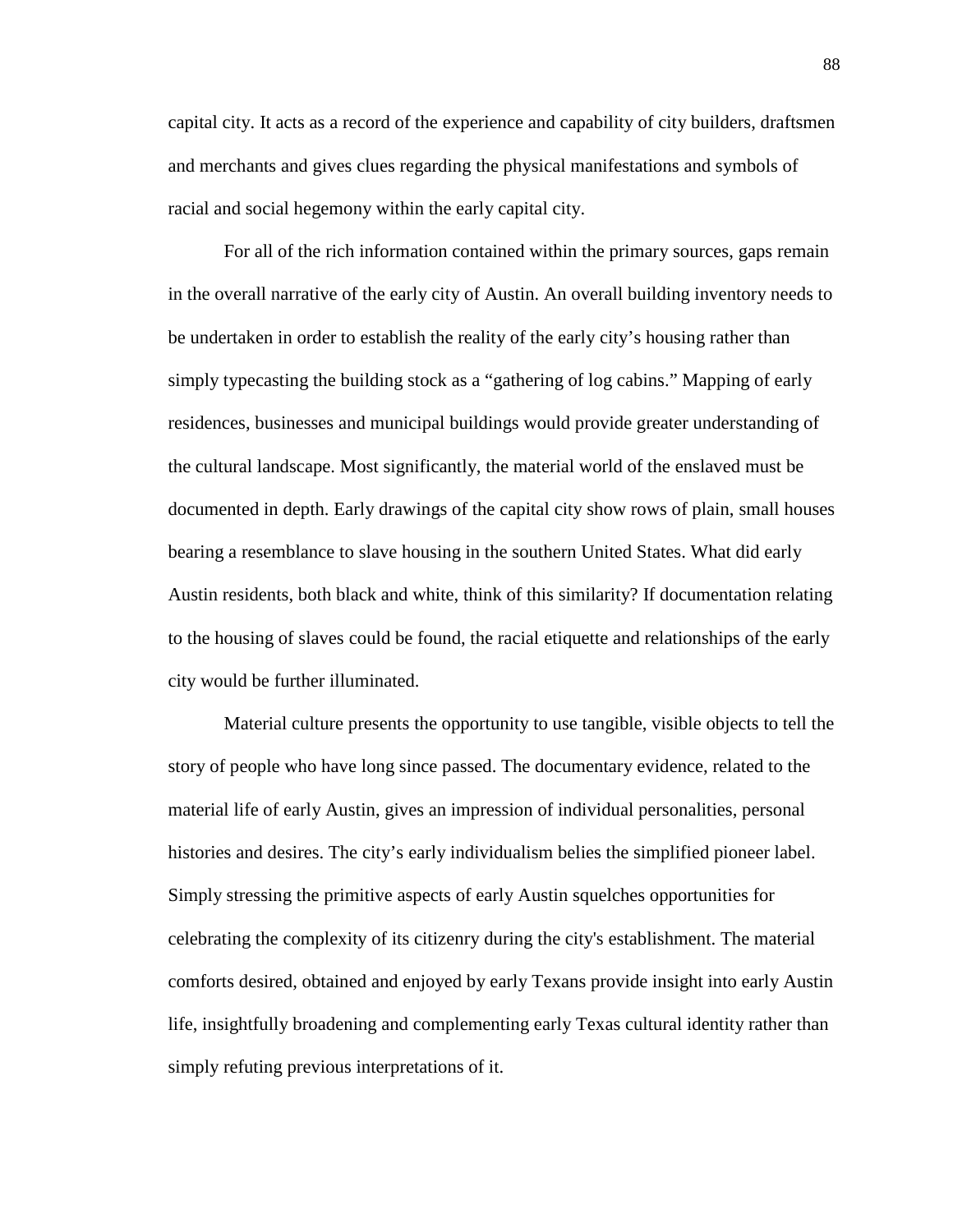# **BIBLIOGRAPHY**

### **Primary Sources**

Manuscript and Archival Sources

- Brown, Frank, *Annals of Travis County and of the city of Austin (From the Earliest Times to the Close of 1875).* Austin History Center, Austin, Texas.
- Long, James, Letter to William Sandusky. William Sandusky Papers. Daughters of the Republic of Texas Library, San Antonio, Texas.
- Passenger Lists of Vessels Arriving at New Orleans, Louisiana, 1820-1902, Microfilm publication M259, 93 rolls. Record Group 36. 1836. National Archives Administration, http://search.ancestry.com/iexec?htx=View&r=an&dbid=7484&iid=LAM259\_14 0498&fn=Jacob&ln=Matossi&st=r&ssrc=pt\_t21925211\_p1601237877\_kpidz0q3 d1601237877z0q26pgz0q3d32768z0q26pgPLz0q3dpid&pid=405453 (accessed September 1, 2011).
- Probate Inventories, 1840-1852, Probate Minutes Volume A. (microfilm, Exp 61 Red 16) Austin History Center. Austin, Texas.

Republic of Texas Customs Inventories, 1836-1845, Texas State Library and Archives.

- Robertson, Joseph W. "An Inaugural Dissertation on Calomel." PhD diss., University of Transylvania, 18\_\_.
- Sinks, Julia Lee. *Early days in Texas: from articles printed in the Dallas News and the Galveston News in February 1896*. Austin History Center. Austin, Texas.

Travis County Deed Records (microfilm).

Newspapers

*Austin City Gazette Daily Bulletin* (Austin)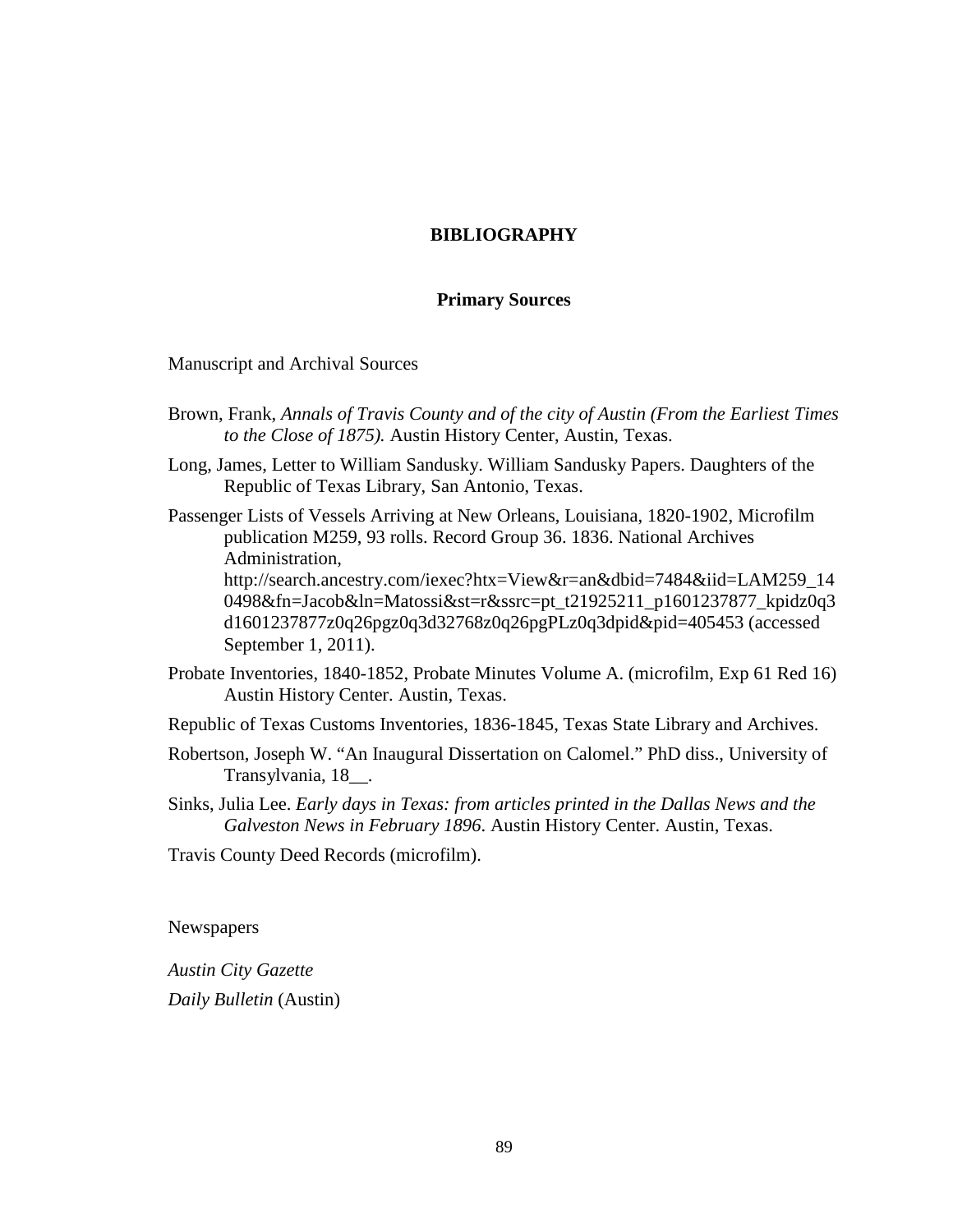*Daily Democratic Statesman* (Ausin) *Daily Texian* (Austin) *Democratic Statesman* (Austin) *Morning Starr* (Houston) *New Yorker Texas Sentinel* (Austin) *Telegraph and Texas Register* (Houston)

### **Books**

Andrew, Thomas. *A Cyclopedia of Domestic Medicine And Surgery: Being an Alphabetical Account Of The Various Diseases Incident to the Human Frame: With Directions For Their Treatment, and for Performing the More Simple Operations of Sugery. Also, Instructions for Administering the Various Substances Used in Medicine; for the Regulation of Diet and Regimen; and the Management of the Diseases of Women and Children.* Glasgow: Blackie and Son, 1842. books.google.com/books?id=SG-AfOUde4AC&printsec=frontcover&dq=A+Cyclopedia+Of+Domestic+Medicine +And+Surgery&hl=en&ei=1U6fTsThMpL1sQKzkf32CQ&sa=X&oi=book\_resul t&ct=result&resnum=1&ved=0CC4Q6AEwAA#v=onepage&q&f=false. (Accessed September 24, 2011).

- Barker, Nancy Nichols, ed. *The French Legation in Texas*. Vol. 1. Austin: Texas State Historical Association, 1971-1973.
- Bollaert, William. *William Bollaert's Texas*. Norman, OK: University of Oklahoma, 1956.
- Embree, D. *The Western Boatman: Devoted to Navigation and a Registry of Pilots and Engineers*. St. Louis: Union Job Office, 1848.
- Fisk, Wilbur. *Travels in Europe, in England, Ireland, Scotland, France, Italy, Switzerland, Germany, and the Netherlands*. New York: Harper & Bros, 1839. <http://catalog.hathitrust.org/api/volumes/oclc/9192357.html>.
- Holley, Mary Austin, and Mattie Alice (Austin) Hatcher. *Letters of an Early American Traveller, Mary Austin Holley; Her Life and Her Works, 1784-1846*. Dallas: Southwest Press, 1933.
- Houston, Sam, Amelia W. Williams, and Eugene C. Barker. *The Writings of Sam Houston, 1813-1863*. Austin, Tex: The University of Texas press, 1938.
- Houston, Sam, and Madge Thornall Roberts. *The Personal Correspondence of Sam Houston*. Denton: University of North Texas Press, 1999.
- Lamar, Mirabeau Buonaparte, and Philip Graham. *The Life and Poems of Mirabeau B. Lamar*. Chapel Hill: The University of North Carolina press, 1938.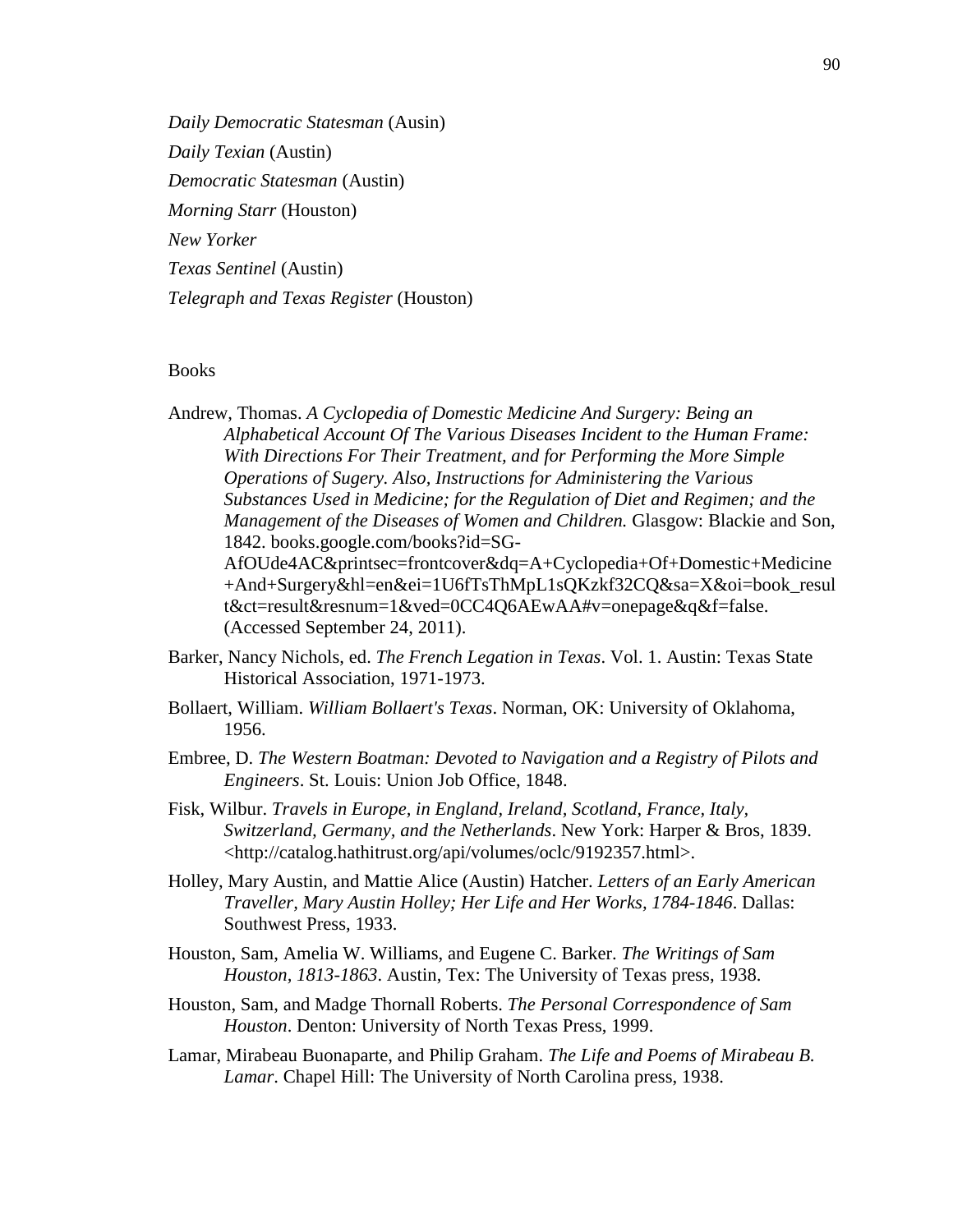Lamar, Mirabeau Buonaparte, Charles Adams Gulick, Katherine Elliott, Winnie Allen, and Harriet Smither. *The Papers of Mirabeau Buonaparte Lamar*. Austin, Tex: A.C. Baldwin, printers, 1921.

Latham, Francis S. *Travels in the Republic of Texas*. Austin: Encino, 1971.

- Lockhart, John Washington. *Sixty Years on the Brazos: The Life and Letters of Dr. John Washington Lockhart, 1824-1900*. Austin: Texian Press, 1967.
- McKinstry, William C. *The Colorado Navigator, Containing a Full Description of the Bed and Banks of the Colorado River, from the city of Austin to its Mouth at Matagorda.* Austin: Office of the Colorado Gazette, 1840. http://www.scribd.com/doc/16612687/The-Colorado-Navigator-Containing-a-Full-Description-of-the-Bed-and-Banks-of-the-Colorado-River-from-the-City-of-Austin-to-its-Mouth (accessed September 3, 2011).

*The North American Review*. Boston: O. Everett, 1821.

Purdy, John. *The Columbian Navigator New Sailing Directions For the Coasts and Harbours of North-America; Commencing with Sable Island and Halifax in Nova Scotia; Thence, Including the Bay of Fundy to Cape Cod, with the Navigation of the United States: Containing in Part I*. London: Printed for James Whittle and Richard Holmes Laurie, 1839.

http://books.google.com/books?id=w8oBAAAAYAAJ&pg=PR39&dq=colorado+ navigator&hl=en&ei=nNSeTu3aB8mosALVvZjVDA&sa=X&oi=book\_result&ct =result&resnum=7&ved=0CFIQ6AEwBg#v=onepage&q&f=false (accessed September 1, 2011).

Ridgeway, James. *The Botanical Register: Ornamental Flower Garden and Shrubbery Consisting of Coloured Figures of Plants and Shrubs Cultivated in British Gardens*. Vol. 14. London: J. Moyes, 1828. http://books.google.com/books?id=aUU-

AAAAcAAJ&pg=PA1471&dq=The+Botanical+Register:+Ornamental+Flower+ Garden+and+Shrubbery+Consisting+of+Coloured+Figures+of+Plants+and+Shru bs+Cultivated+in+British+Gardens&hl=en&ei=C0WfTo6RL8fosQKFsOXuCQ& sa=X&oi=book result (accessed September 19, 2011).

- Smith, John Calvin. *The Illustrated Hand-Book a New Guide for Travelers Through the United States of America.* New York: Sherman & Smith, 1846. http://galenet.galegroup.com.libproxy.txstate.edu/servlet/Sabin?af=RN&ae=CY10 3124206&srchtp=a&ste=14 (accessed September 19, 2011).
- Sterne, Adolphus, and Archie P. McDonald. *Hurrah for Texas!: The Diary of Adolphus Sterne, 1838-1851*. Waco, Tex: Texian Press, 1969.
- Stevens, Robert White. *On the Stowage of Ships and Their Cargoes*. Plymouth: Stevens, 1858. http://www.gale.com.libproxy.txstate.edu/ModernLaw/ (accessed September 19, 2011).
- Swartwout, Samuel, James Morgan, Feris A. Bass, and B. R. Brunson. *Fragile Empires: The Texas Correspondence of Samuel Swartwout and James Morgan, 1836-1856*. Austin: Shoal Creek Publishers, 1978.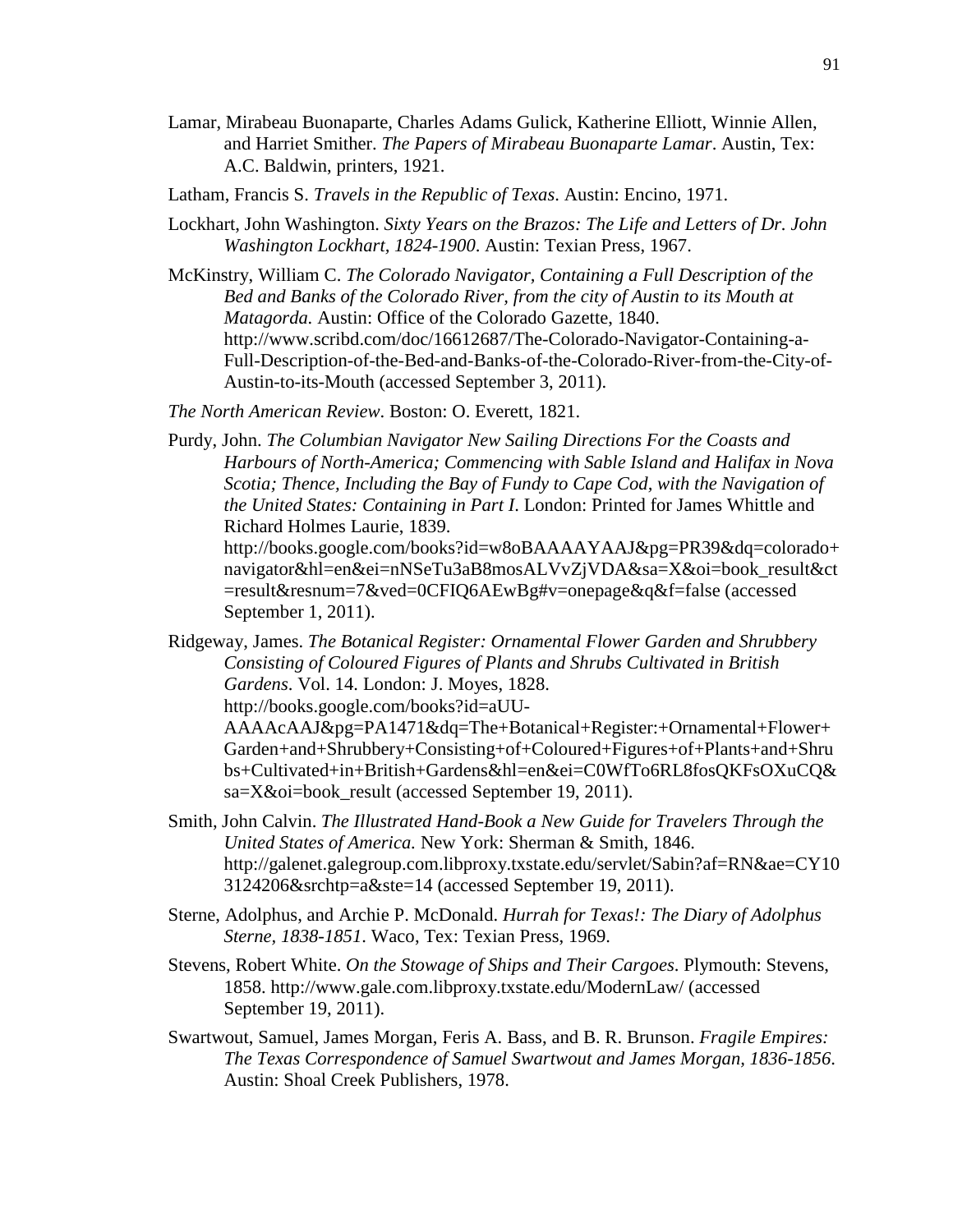- *The Western Boatman*. Cincinnati, OH: Pickering, 1848. http://search.ebscohost.com/login.aspx?direct=true&db=h9j&jid=6JEL&site=eho st-live (accessed September 19, 2011).
- White, Gifford E. *The 1840 Census of the Republic of Texas*. Austin, Tex: Pemberton Press, 1966.
- Woodman, Jr., David. *Guide to Texas Emigrants*. Waco: Texian Press, 1974. Print.

#### **Secondary Sources**

- Adams, Katherine J., and George B. Ward. "Images of the Past: Imprints from the Republic of Texas." *The Southwestern Historical Quarterly* 90, no. 1 (1986): 57- 78.
- Barkley, Mary Starr. *History of Travis County and Austin, 1839-1899*. Waco, Tex.: Texian Press, 1963.
- Bayard, Ralph Francis. *Lone-Starr Vanguard: The Catholic Re-Occupation of Texas (1838-1848) with Four Illustrations and End-Paper Map*. Saint Louis, Mo: The Vincentian Press, 1945.
- *Biographical Review. Containing Life Sketches of Leading Citizens of New London County, Connecticut*. Vol. 26. Boston: Biographical Review Pub. Co., 1898. http://persi.heritagequestonline.com.libproxy.txstate.edu/hqoweb/library/do/books /results/shortcitation?urn=urn:proquest:US;glhbooks;Genealogy-glh16511577;-1;- 1;&letter=B (accessed October 19, 2011).
- Brown, Elizabeth Gaspar. "Frontier Justice: Wayne County 1796-1836." *The American Journal of Legal History*, April 1972.
- Buenger, Walter L., and Robert A. Calvert. "Introduction: The Shelf Life of Truth in Texas." In *Texas Through Time: Evolving Interpretations*, ix-xxxv. College Station: Texas A & M University Press, 1991.
- Burkhart, J. A. "Texas, Texans, and Texanism." *The Antioch Review*, 9: 3 (Autumn, 1949) 316-331.
- Carroll, H. Bailey "Texas Collection." *The Southwestern Historical Quarterly*. 55: 4 (Apr., 1952) 490-515.
- Carson, Barbara G., and Kym S. Rice. *Ambitious Appetites: Dining, Behavior, and Patterns of Consumption in Federal Washington*. Washington, D.C: American Institute of Architects Press, 1990.
- Clark, Sara. *The Capitols of Texas: A Visual History*. Austin: Encino Press, 1975.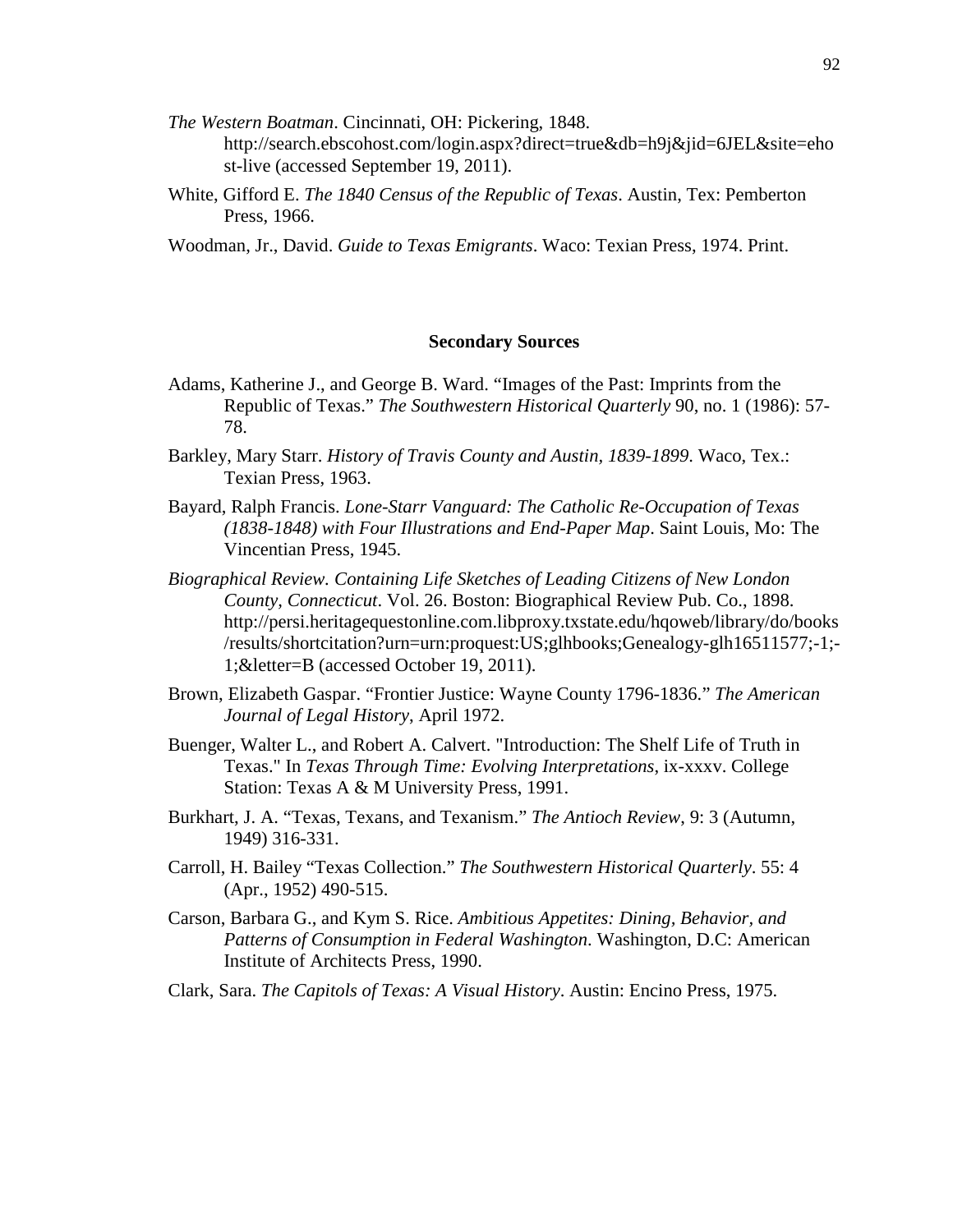- Coleman, James M. *Aesculapius on the Colorado; The Story of Medical Practice in Travis County to 1899*. Austin: Published by the Encino Press for the Friends of the Austin Public Library, 1971.
- Corbin, Annalies. *The Material Culture of Steamboat Passengers: Archaeological Evidence from the Missouri River*. New York: Springer, 2000.
- Couch, Dale L. *Echoes from the Continent: Franco-Germanic Chairs in Georgia.* Madison, GA: The Madison-Morgan Cultural Center, 2010.
- Crane, Robert Edward Lee. "The History of the Revenue Service and the Commerce of the Republic of Texas." PhD diss., University of Texas, 1950.
- Cullen, Jim. *Popular Culture in American History*. Oxford: Blackwell Publishing, Ltd., 2001.
- Daniel, Jean Houston, Price Daniel, and Dorothy Blodgett. *The Texas Governor's Mansion: A History of the House and Its Occupants*. Austin: Texas State Library and Archives Commission, 1984.
- Fleming, John, and Hugh Honour. *Dictionary of the Decorative Arts*. New York: Harper & Row, 1977.
- Flores, Richard R. *Remembering the Alamo: Memory, Modernity, and the Master Symbol*. Austin: University of Texas Press, 2002.
- Fox-Genovese, Elizabeth. *Within the Plantation Household: Black and White Women of the Old South*. Chapel Hill: The University of North Carolina Press, 1988.
- *The French Legation Main House Volume I.* Historic Structure Report. Volz and Associates Incorporated. October 20, 1997. French Legation Museum Archive. Austin, Texas.
- Gambrell, Herbert Pickens. *Anson Jones: The Last President of Texas*. Garden City, NY: Doubleday, 1948. http://catalog.hathitrust.org/api/volumes/oclc/706922.html (accessed September 1, 2011).
- Garwood, Ellen. "Early Texas Inns: A Study in Social Relationships." *The Southwestern Historical Quarterly* 60, no. 2 (October 1956): 219-44.
- Glassie, Henry. "Studying Material Culture Today," in Gerald L. Pocius, ed., *Living in a Material World: Canadian and American Approaches to Material Culture*. Social and Economic Papers, 19. St. John's: Institute of Social and Economic Research, 1991, pp. 253-266.
- Greenberg, Kenneth S. *Honor & Slavery: Lies, Duels, Noses, Masks, Dressing as a Woman, Gifts, Strangers, Humanitarianism, Death, Slave Rebellions, the Proslavery Argument, Baseball, Hunting, and Gambling in the Old South*. Princeton, N.J.: Princeton University Press, 1998.
- Haddad, George M. "Fathallah al-Sayegh and His Account of a Napoleonic Mission among the Arab Nomads: History or Fiction?" *Studia Islamica*, 24 (1966): 107- 123.
- Hafertepe, Kenneth. *A History of the French Legation in Texas: Alphonse Dubois de Saligny and His House*. Austin, TX: Texas State Historical Association, 1989.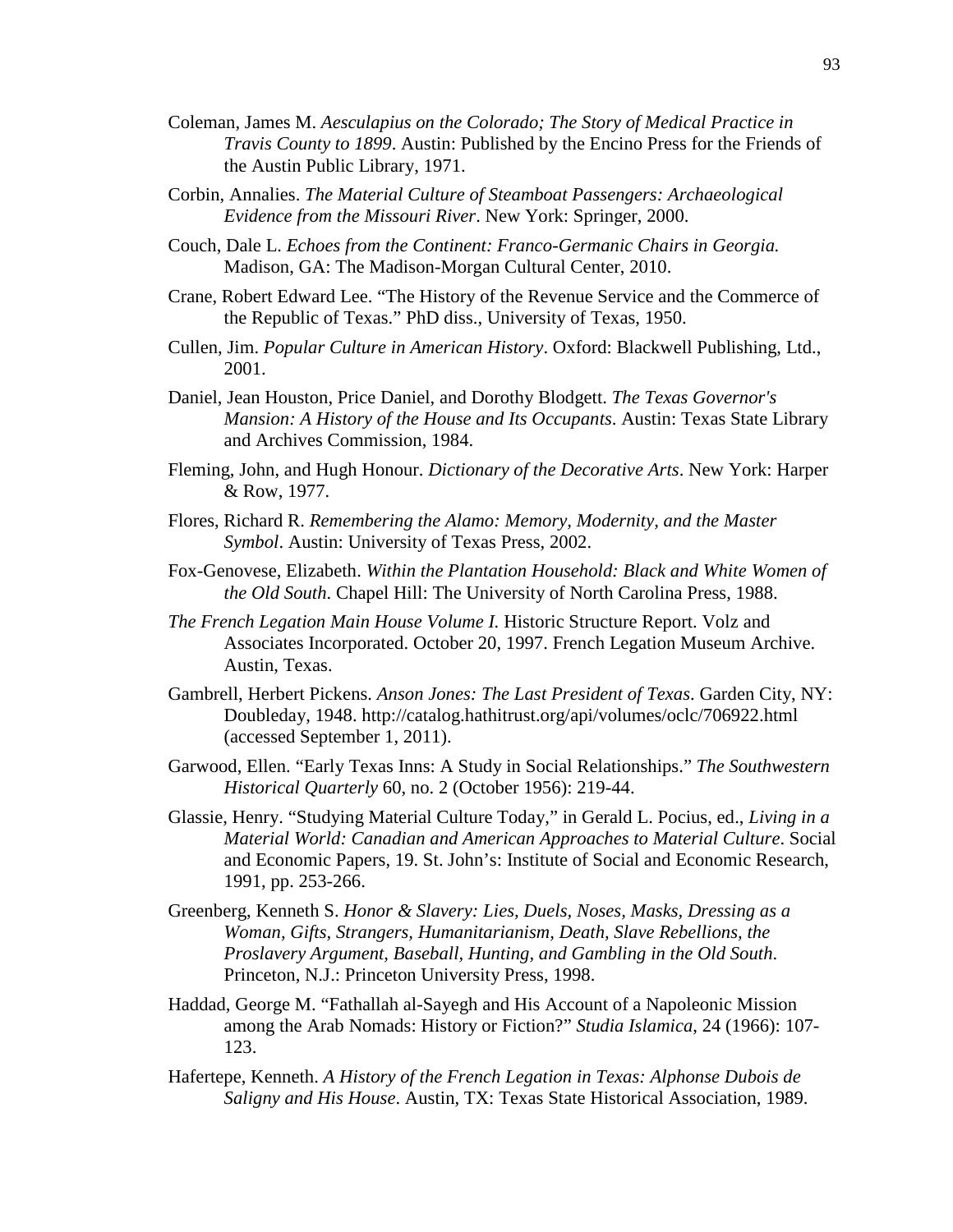- Hafertepe, Kenneth. *Abner Cook: Master Builder on the Texas Frontier*. Austin: Texas State Historical Association, 1992.
- Haley, James L. *Sam Houston*, Norman, OK: University of Oklahoma Press, 2002.
- "Handbook of Texas Online."Texas State Historical Association. http://www.tshaonline.org/handbook (accessed October 19, 2011).
- Harrison, Stephen G. "Furniture Trade in New Orleans 1840-1880: The Largest Assortment Constantly On Hand." Master's thesis, University of Delaware, 2003.
- Hart, Katherine. *Austin and Travis County: A Pictorial History, 1839-1939*. Austin: Encino Press, 1975.
- Hawley, David. *The Treasures of the Steamboat Arabia*. Kansas City, Missouri: Arabia Steamboat Museum, 1995.
- Herman, Bernard L. "The Atlantic Port City" (lecture, Museum of Early Southern Decorative Arts, Winston-Salem, NC, July 8, 2011).
- *Historical and Descriptive Review of the Industries of Austin, 1885 Commerce, Trade and Manufactures ; Manufacturing Advantages, Business and Transportation Facilities: Together with Sketches of the Representative Business Houses and Manufacturing Establishments in the City*. Austin: The authors, 1885. <http://www.archive.org/details/historicaldescri00austrich>.
- Hogan, William Ransom. "Amusements in the Republic of Texas." *The Journal of Southern History*. 3:4 (Nov., 1937) 397-421.
- Horn, James P.P. "The Bare Necessities: Standards of Living in England and the Chesapeake, 1650-1700." *Historical Archaeology* 22: 2 (1998): 74-91.
- Heusinger, Edward W. "The Monetary History of the Republic of Texas." *The Southwestern Historical Quarterly* 57:1 (Jul., 1953) 82-90.
- Humphrey, David C. *Peg Leg: The Improbable Life of a Texas Hero, Thomas William Ward, 1807-1872*. Denton: Texas State Historical Association, 2009.
- Hurst, Ronald L., and Jonathan Prown. *Southern Furniture, 1680-1830: the Colonial Williamsburg Collection*. Williamsburg, VA: Colonial Williamsburg Foundation, 1997.
- Jones, Joseph. *Life On Waller Creek: a Palaver About History as Pure and Applied Education*. Austin: AAR/Tantalus, 1982.
- Jordan-Bychkov, Terry G. *Texas Log Buildings, a Folk Architecture*. Austin: University of Texas Press, 1978.
- Kallendorf, Craig W., ed. *A Companion to the Classical Tradition (Blackwell Companions to the Ancient World)*. Malden, MA: Wiley-Blackwell, 2010.
- Kasson, John F. *Rudeness and Civility: Manners in Nineteenth-Century Urban America*. New York: Hill and Wang, 1991.
- Kaye, Myrna. *There's a Bed in the Piano: The Inside Story of the American Home*. Boston: Little, Brown, 1998.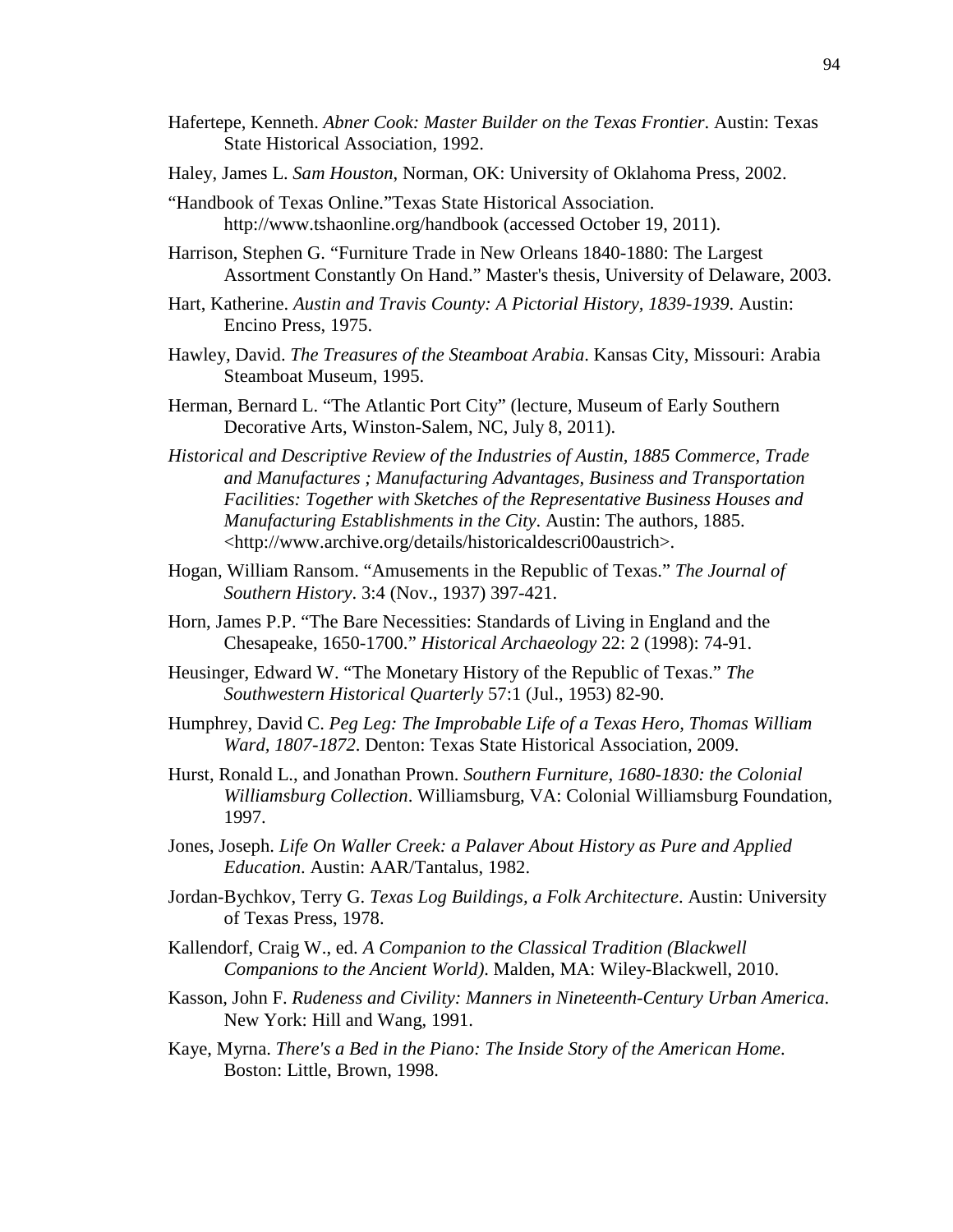- Kennedy, William. *Texas The Rise, Progress, and Prospects of the Republic of Texas*. London: R. Hastings, 1841. <http://galenet.galegroup.com/servlet/Sabin?af=RN&ae=CY104481803&srchtp= a&ste=14> (accessed September 1, 2011).
- Krill, Rosemary Troy, Pauline K. Eversmann, and Rosemary Troy Krill. *Early American Decorative Arts, 1620-1860: A Handbook for Interpreters*. Walnut Creek, CA: AltaMira Press, 2001.
- Lack, Paul D. "Slavery and Vigilantism in Austin, Texas, 1840-1860." *The Southwestern Historical Quarterl*y. 85:1 (July 1981): pp. 1-20.
- Langbein, John H. "Chancellor Kent and the History of Legal Literature." *Columbia Law Review*. 93:3 (Apr., 1993), 547-594.
- Lebsock, Suzanne. *The Free Women of Petersburg: Status and Culture in a Southern Town, 1784-1860*. New York: W. W. Norton & Company, 1985.
- *Legation de France a La Republique de Texas Austin*, *Texas under the custody of the DRT.* Museums: French Legation. Austin History Center, Austin, Texas.
- Linebaugh, Donald. "All the Annoyances and Inconveniences of the Country: Environmental Factors in the Development of Outbuildings in the Colonial Chesapeake." *Winterthur Portfolio* 29:1, (1994): 1-18.
- Lockhart, John Washington. *Sixty Years On the Brazos;: The Life and Letters of Dr. John Washington Lockhart, 1824-1900,* Austin: Texian Press, 1967.
- Main, Gloria L. "Probate Records as a Source for Early American History." *The William and Mary Quarterly* 32, no. 1 (January 1975): 88-99.
- Marks, Paula Mitchell. *Hands to the Spindle Texas Women and Home Textile Production, 1822-1880*. College Station, Tex: Texas A & M University Press, 1996.
- McInnis, Maurie D. *The Politics of Taste in Antebellum Charleston*. Chapel Hill: The University of North Carolina Press, 2005.
- Myers, Edgar de N. Mayhew & Minor, and Jr. *A Documentary History of American Interiors: from the Colonial Era to 1915*. New York: Scribner, 1980.
- Newton, Lewis W., and Herbert P. Gambrell. *A Social and Political History of Texas*. Whitefish, MT: Kessinger Publishing, LLC, 2009.
- Olds, Doris L. "The French Legation Museum Kitchen." Archeological Field Report, Prepared for Mr. and Mrs. John W. Beretta. March 1967. Texas Archeaological Research Laboratory. Austin, Texas.
- Owsley, Frank Lawrence. *Plain Folk of the Old South (Walter Lynwood Fleming Lectures in Southern History)*. Updated ed. Baton Rouge: Louisiana State University Press, 2008.
- Petsche, Jerome E. *The Steamboat Bertrand: History, Excavation, and Architecture*. Ann Arbor: University of Michigan Library, 1974.
- Porter, Kenneth W. "Negroes and Indians on the Texas Frontier, 1831-1876." *The Journal of Negro History* 41:3 (July 1956): 185-214.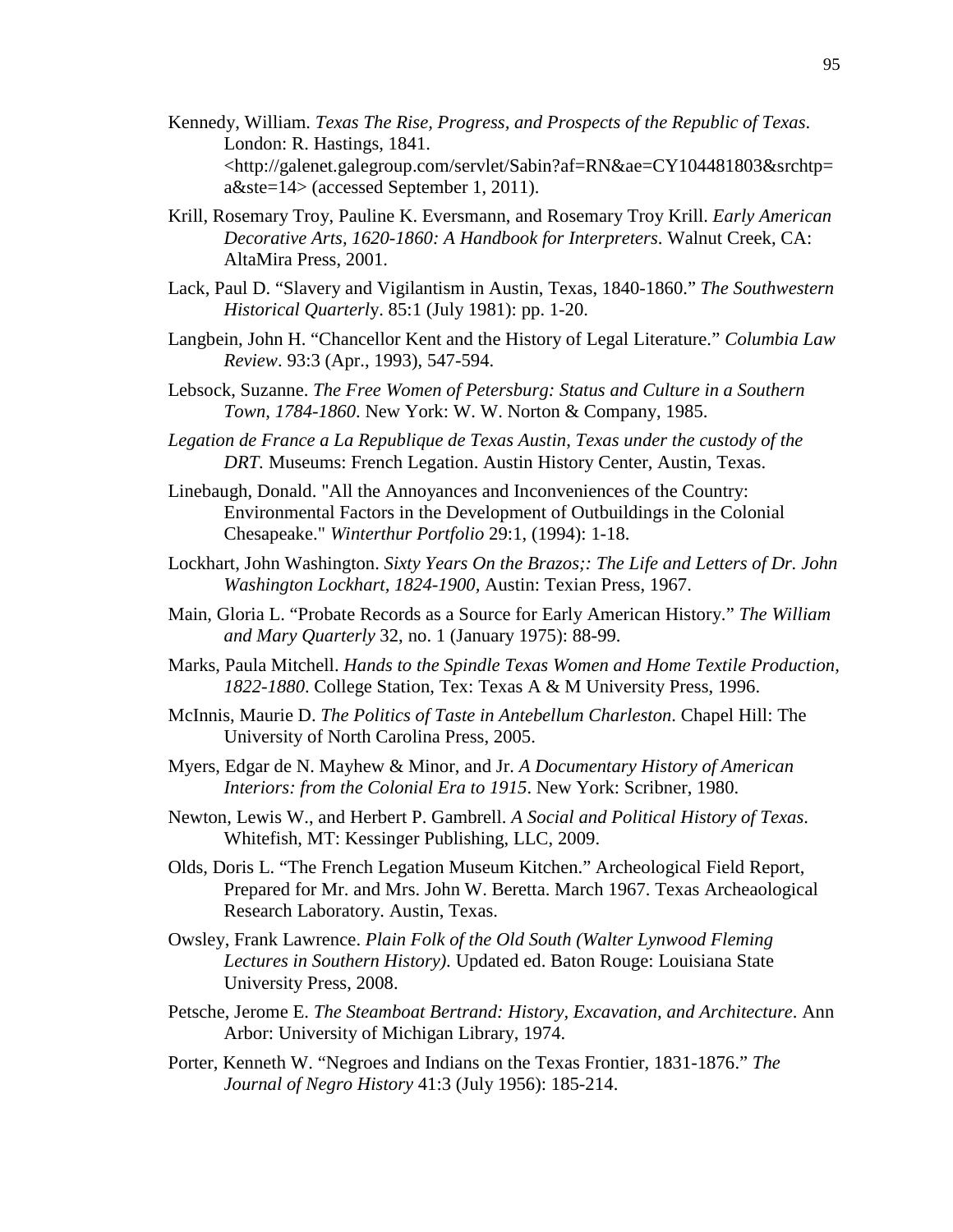- Rahe, Lee W. "Residential Furnishings of Deceased Greene County, Alabama Slave Owners: 1845-60." PhD diss., University of Tennessee, Knoxville, 1992.
- Ramsay, Jack C. Jr. *Thunder Beyond the Brazos*. Waco: Eakin Press, 1985.
- Ray, Worth S. *Austin Colony Pioneers: Including History of Bastrop, Fayette, Grimes, Montgomery, and Washington Counties, Texas*. Baltimore: Clearfield, 2009.
- Reid, Mary. "Fashions of the Republic." *The Southwestern Historical Quarterly*. 45:3 (Jan., 1942): 244-254.
- St. George, Robert Blair. *Material life in America, 1600-1860*, 261-290. Boston: Northeastern University Press, 1988.
- Samford, Patricia. "The Archaeology of African-American Slavery and Material Culture." *The William and Mary Quarterly, Third Series*, 53:1 (January 1995): 87-114.
- Schlereth, Thomas J. *Material Culture Studies in America*. Nashville: American Association for State and Local History, 1982.
- Shackel, Paul A. *Personal Discipline and Material Culture: An Archaeology of Annapolis, Maryland, 1695-1870*. Knoxville: University of Tennessee Press, 1993.
- Steinfeldt, Cecilia, and Donald Stover. *Early Texas Furniture and Decorative Arts*. San Antonio: Published for the San Antonio Museum Association by Trinity University Press, 1973.
- Schmitz, Joseph William. *Thus They Lived; Social Life in the Republic of Texas*. San Antonio, Tex: Naylor Co, 1935.
- Slyck, Abigail van. "The Lady and the Library Loafer: Gender and Public Space in Victorian America." *Winterthur Portfolio* 31:4 (Winter 1996): 221-242.
- Staples, Kathleen. "Cloth and Clothing in the Atlantic Port City" (lecture, Museum of Early Southern Decorative Arts, Winston-Salem, NC, July 11, 2011).
- Stewart, Susan. *On Longing: Narratives of the Miniature, the Gigantic, the Souvenir, the Collection*. Baltimore: Johns Hopkins University Press, 1984.
- Switzer, Ronald R. *The Bertrand Bottles: A Study of 19th-Century Glass and Ceramic Containers, (Publications in Archeology)*. Washington: National Park Service, 1974.
- Taylor, Lonn, and David B. Warren. *Texas Furniture: The Cabinetmakers and Their Work, 1840-1880*. Austin: University of Texas Press, 1975.
- Terrell, Alex W. "The city of Austin from 1839 to 1865." *The Quarterly of the Texas State Historical Association* 14:2 (1910): 113-128.
- Ulrich, Laurel. *The Age of Homespun: Objects and Stories in the Creation of an American Myth*. New York: Knopf, 2001.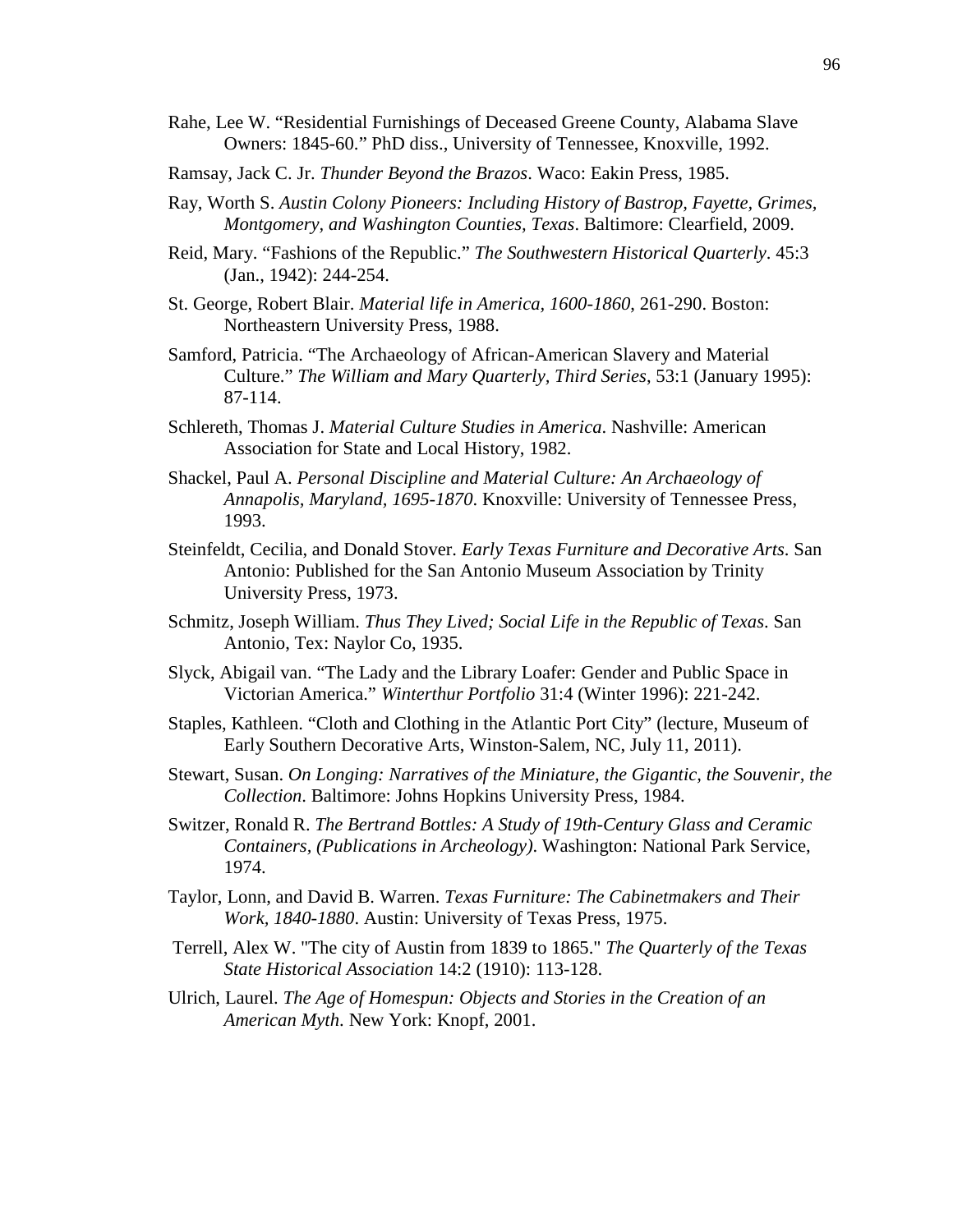- Wilbarger, J. W. *Indian Depredations in Texas Original Narratives of Texas History and Adventure*. Austin, Tex: Eakin Press, 1985. <http://www.netlibrary.com/urlapi.asp?action=summary&v=1&bookid=27683> (accessed September 10, 2011).
- Winfrey, Dorman H. "Mirabeau B. Lamar and Texas Nationalism," *Southwestern Historical Quarterly* 59 (October 1955) 184-205.
- Wood, Peter H. *Black Majority: Negroes in Colonial South Carolina from 1670 through the Stono Rebellion (Norton Library)*. New York: W. W. Norton & Company, 1996.
- Wood, Peter H. "The Know Their Business Well," in*, Grass Roots: African Origins of an American Art* by Dale Rosengarten, Theodore Rosengarten and Enid Schildkrout, (New York: Museum for African Art, 2008),78-93.
- Brown, Bertram. *Southern Honor: Ethics and Behavior in the Old South*. New York: Oxford University Press, 1982.
- Zboray, Ronald J. "Reading Patterns in Antebellum America: Evidence in the Charge Records of the New York Society Library." Libraries and Culture 26, no. 2 (1991): 301-3.